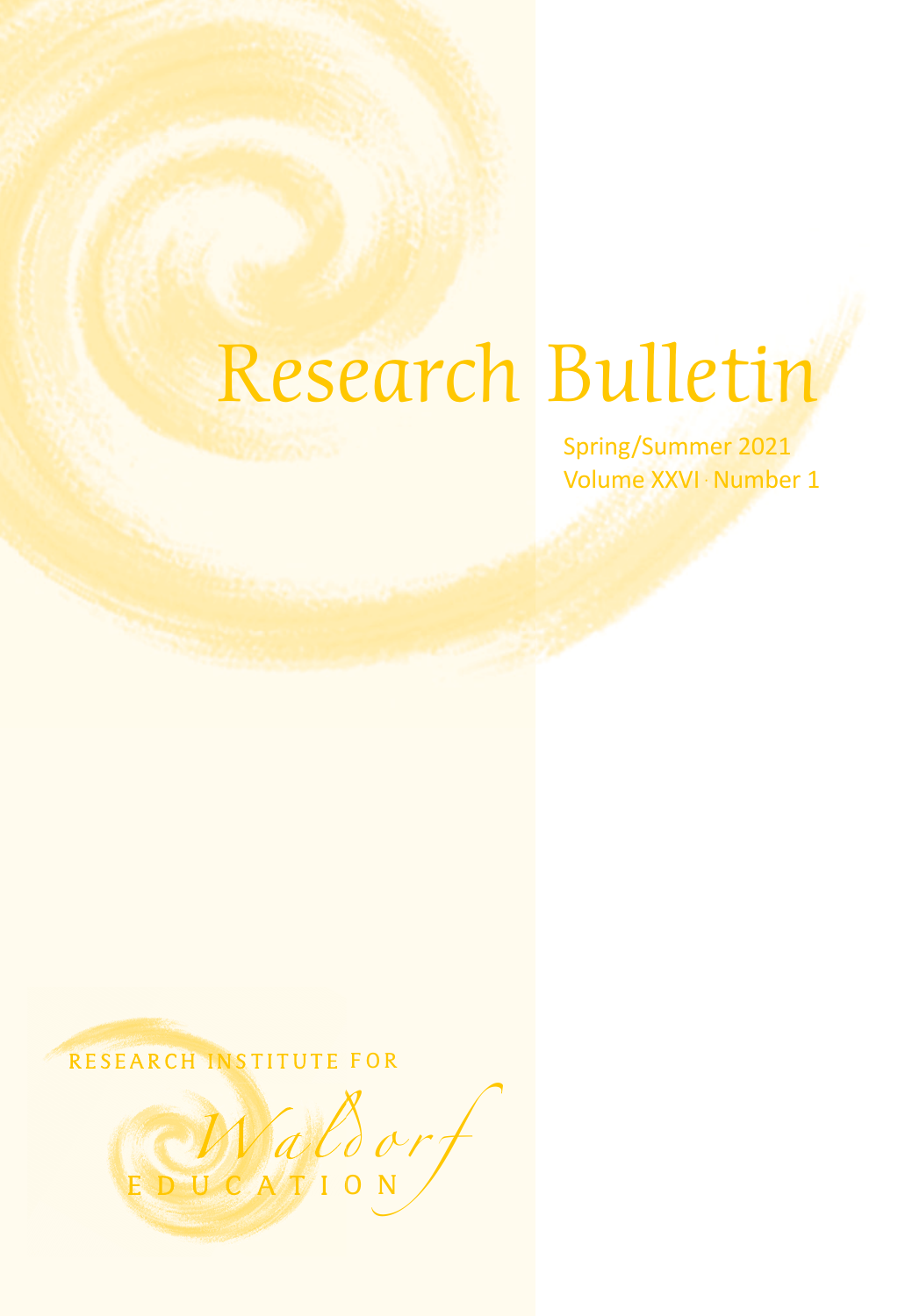# *•* **1 Table of Contents**



| <b>Editor's Introduction</b>                                                                                       |
|--------------------------------------------------------------------------------------------------------------------|
| Multiculturalism and Waldorf Education - 30 Years Later                                                            |
| The Responsibility of Waldorf Education                                                                            |
| <b>Individuality and Diversity</b>                                                                                 |
| MLK's Life as a Theme in the Waldorf Curriculum                                                                    |
| Be Always a Question Mark: On Reforging Curricula in Waldorf Schools                                               |
| To Make Room for Black Lives, Homer Stands Aside                                                                   |
| <b>Activists, Academics, and Bridgebuilders</b>                                                                    |
| <b>Diversity and the Symphony of Human Hearts</b>                                                                  |
| A Forgotten German Black Philosopher:<br>A Self-Critical Reflection on Black Lives Matter by a High School Teacher |
| Parental Perspectives: Waldorf Families on Schooling During the Pandemic                                           |
| <b>Report from the Online Waldorf Library</b>                                                                      |
| Report from the Research Institute for Waldorf Education and Waldorf Publications                                  |
|                                                                                                                    |
|                                                                                                                    |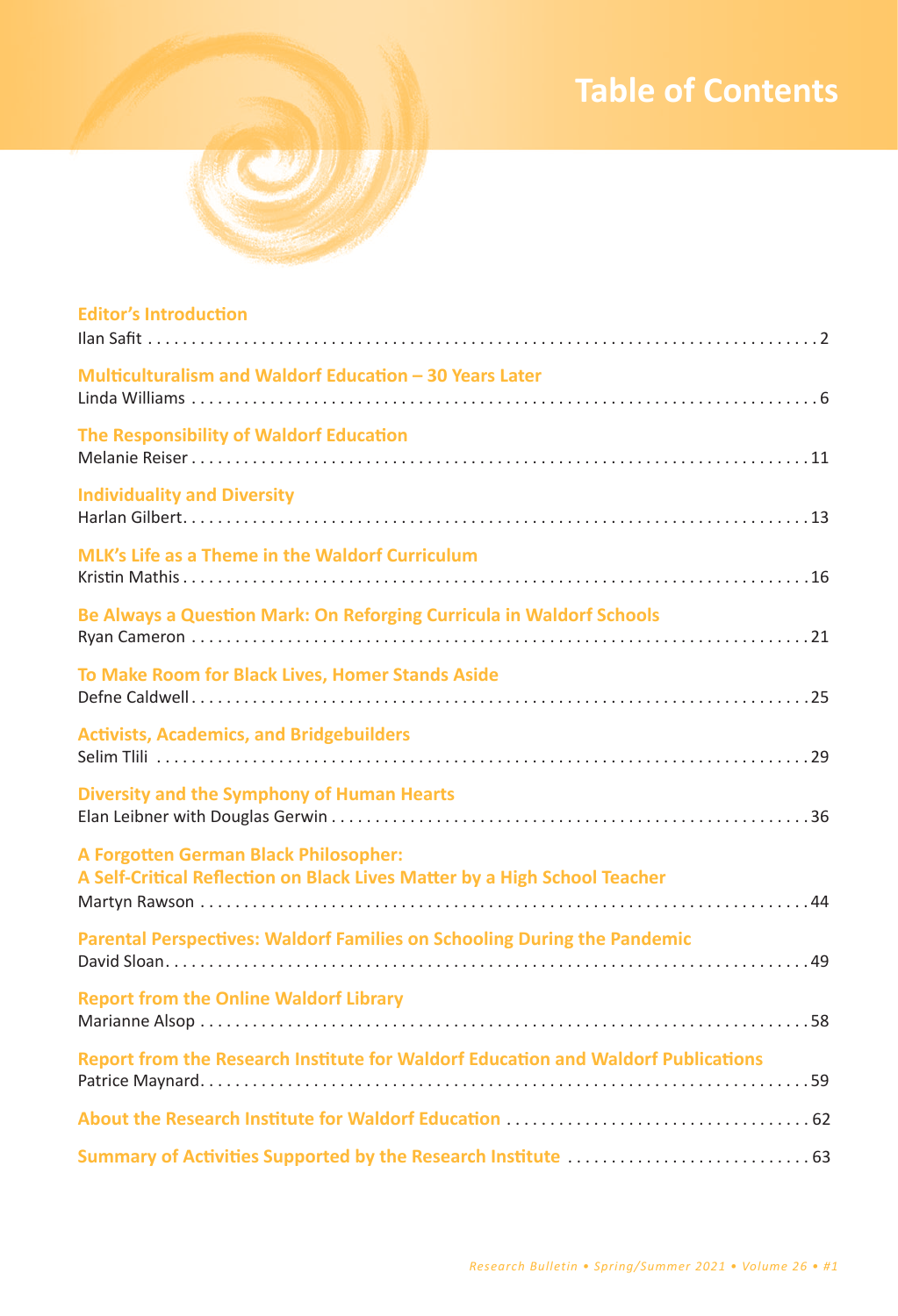# **Editor's Introduction**

#### **Han Safit**

he school year coming now to a close did not only feel longer than usual; in fact, it was longer than usual. Its beginning point, clearly, was not in September but in March 2020, when the COVID-19 pandemic became an acknowledged reality and schools throughout the country abruptly started closing. The shutdown turned into a starting point of consistently demanding work for school teachers and administrators; the challenges and innovations that were initiated in that miserable March have marked the full-scale of the 2020-2021 school year, making it, in practice, a 16-months-long Pandemic Year.

The challenges and solutions of the Pandemic Year were the focus of the Research Bulletin's previous issue. Now we turn to the other central event that marked contemporary times: the spirited demand for social justice, for true equity, sparked by the senseless killing by the hand of police of George Floyd in Minneapolis and Breonna Taylor in Louisville. The Black Lives Matter movement brought many Americans out onto the streets in weeks and months of protests, wherein Americans of different backgrounds were united in the understanding that the historical lagging of equity and social justice in this country concerns all of us, even if it affects different communities in dramatically different ways. We are once more reminded that we can't wait for justice to work itself out and that it is time, again, for slowmoving change to accelerate.

In our Waldorf schools, we have been assuring ourselves for decades that we are doing the right thing, marching on the right path, far ahead of the most progressive crowd. After all, we do not even judge our students by the content of their character but welcome and love them for the individual humanity that shines through their skin, even as their characters are still in the process of forming.

But the growing awareness, nationwide, of less visible shades of discrimination, of exclusivity, of an intergenerational relay of unequal opportunity has steadily called for further inward reflection, also in Waldorf communities. We hear this call in many comments included in the survey of Waldorf graduates, published in 2020, where alumni speak lovingly about their education but hesitate to send their own children to a Waldorf school because of its perceived lack of socioeconomic and racial diversity, and also because they



If we devote this issue of the Bulletin to the subject commonly known as DEI - Diversity, Equity, and Inclusion in relation to the Waldorf curriculum and to Waldorf communities, it is not because we finally realize that the time for a conversation has come: it is because that conversation has been going on for a while.

In fact, the article with which we open this issue is a reprint of an article by Linda Williams, a pioneering voice in this conversation, whose essay "Multiculturalism and Waldorf Education: A Call for an American Curriculum," originally published in the journal Renewal, in 1994, and appears here with a new section, reflecting back from the present moment on the questions and issues the author had raised nearly three decades ago.

Williams - class teacher, former professor of Teacher Education, former director of the Elementary Program at the Waldorf Teacher Development Association (WTDA), and a leading voice on the issue of diversity in Waldorf education - notes in her original article how well-suited Waldorf is to meet the challenges of inclusivity in what at the time was termed a "multicultural" society, but it might be hampered in its task by its traditional sources and resources - the stories, histories, and images transplanted from early 20<sup>th</sup> century Europe. The three key questions she raised in this mid-1990s article are (depressingly) still relevant today, asking how the Waldorf movement could (1) attract and retain more students and parents of color, (2) equip teacher training programs to prepare for teaching in a multicultural or diverse environment, and (3) become more sensitive to cultural differences and adapt the pedagogical approach to meet them.

In the new, reflective section, written especially for this issue of the Research Bulletin, Williams returns to her original article, noting both the historical moment in which that article was written-a moment of nationwide educational reform-and the dramatic cultural transformation that has since taken place in the country as well as in the Waldorf movement. Looking at the lessons of the current moment, but also at the decades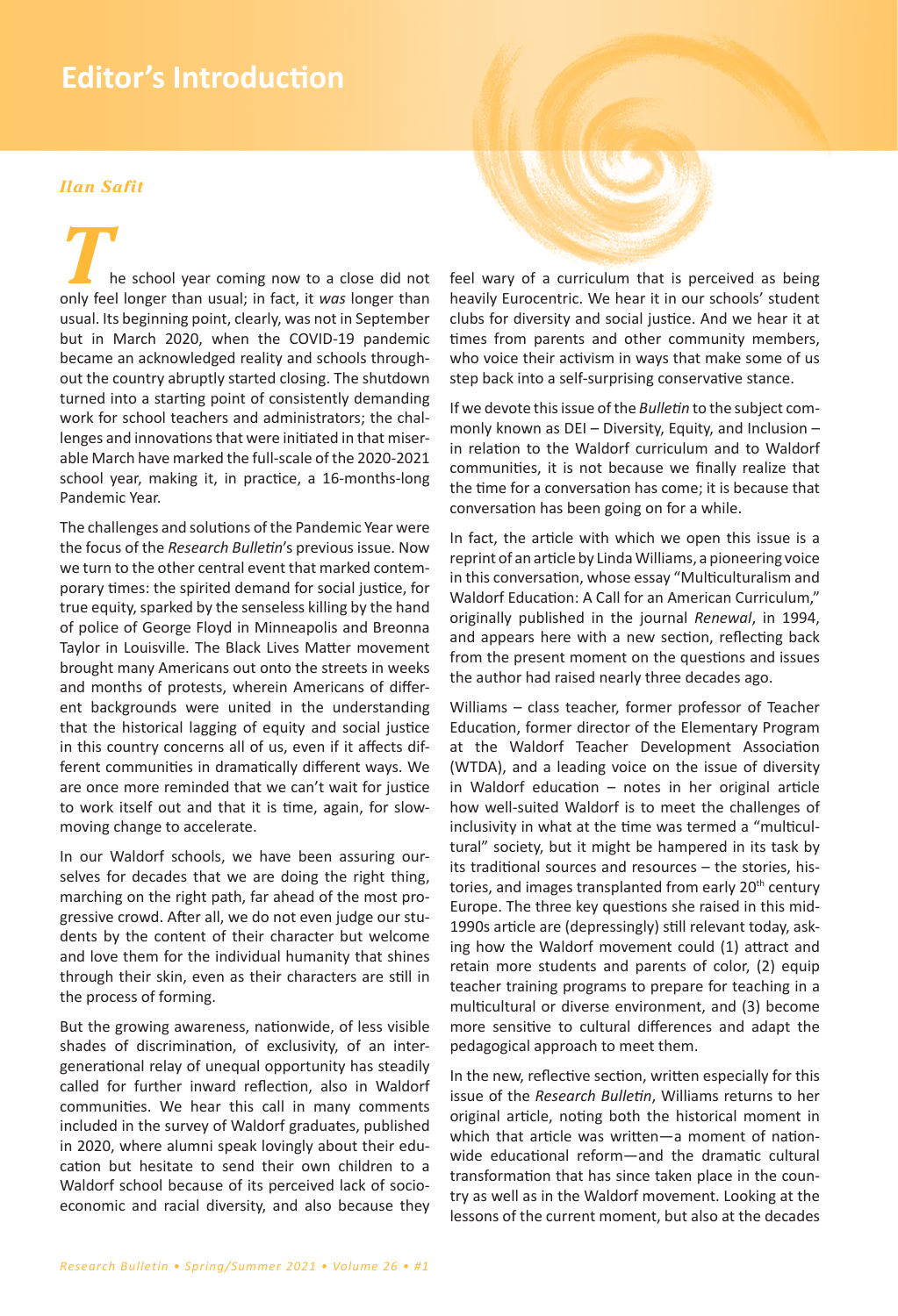that have passed in between͕ Linda shares a key realization, a most valuable recommendation, "that biography work  $-$  both individual and institutional  $-$  is essential to helping us understand how the interaction of an individual school or person and the surrounding culture creates a particular field of action for the human soul and the soul of the institution." Her insights into the importance of community, and Waldorf's need to form affiliation with communities who are composed of constituents other than those to be found in the traditional Waldorf community of North America, should be read closely and carefully.

Melanie Reiser, Executive Director of Membership at AWSNA and a former class teacher who has been devoting her work to the promotion of diversity, equity, and inclusion in Waldorf schools and teacher education programs, asks: What is the responsibility of Waldorf education? Her answer is short and clear: It is a responsibility to work towards racial justice and equity, acknowledge the "injustice and dehumanization" systemically embedded in our country and schools͕ and acknowledge "the spirit in each human being" in a way that ensures that "human dignity is at the center of our work."

Harlan Gilbert, of Green Meadow Waldorf School, explores what he sees as the history of a mistake: "We strove for a universal education that acknowledged and respected every individuality," he writes about the good intentions of his school. "but we were not conscious of the need for a differentiated education that met the particularities of individual constitutions, communities, and cultures." Aspects of the "mistake" will probably sound familiar: adhering to a curriculum designed in early 20<sup>th</sup>-century Germany, with a European focus and a neglect of Asian, African, and Indigenous cultures; ignoring the diversity of contemporary American society; employing a more-or-less ethnically homogenous faculty; neglecting to prepare the students for the systemic inequalities and injustices that they are bound to encounter in the America that lies outside of the Waldorf bubble. Having observed mistakes of the past, Harlan turns to pose a question about the way forward: ͞How does a school balance the goal of transcending race to allow students to experience each other as individualities and the goal of providing an education sensitive to diversity?" The answer, or at least a further elaboration of the question, is laid out in a brief yet poignant reflection, which many readers and many school communities may find helpful.

Kristin Mathis, the Pedagogical Administrator at the Brooklyn Waldorf School͕ contributes here a detailed suggestion how to weave the story of the life and work of Martin Luther King, Jr., into and throughout the full cycle of the Waldorf curriculum. Offering a grade-bygrade set of themes and sharing multiple resources for teachers͕ Mathis recommends using the figure of MLK͕ and the values that his biography carries, as a way to embed African-American history in the curriculum. It is worth pointing out that the Brooklyn Waldorf School has made Diversity, Equity, and Inclusion and "undoing racism<sup>"</sup> a core value of its mission and part of the very identity of the school and its community. The school's webpage describing this mission, states:

"In order to nurture each child as an individual, according to their own particular needs and experiences͕ the school must first seek to understand the ways in which the far-reaching and deep imprints of racism have touched all our community members. The Brooklyn Waldorf School is developing our antiracist lens, recognizing that racism is steeped in our country's foundation and permeates every institution. Bearing that in mind, our efforts to undo racism in our own community and to dismantle structures of oppression within educational institutions as a whole are ongoing, active, and fundamental to the Waldorf mission."

More on these initiatives can be found on the school's website, *www.brooklynwaldorf.org*, and, it is to be hoped͕ in a future issue of the *Bulletin*.

Ryan Cameron͕ a graduate of the Rudolf Steiner School in New York City͕ who returned to her alma mater to teach Language Arts to the middle school classes͕ is well placed to reflect on the blind spots in the curriculum. "Being an alum and a teacher of color," Ryan writes, "is, at times, a lonely experience, for the child in me wishes that my former teachers, now my colleagues, had the answers, voiced the regret, and could illuminate the path forward." She further shares some insights, using this double perspective of a former Waldorf student of color and a current Waldorf teacher of color. It "is important to understand," she notes, "that our students, engaged as they are with social media (as am I), view themselves as part of the movement to dismantle racism, heteronormativity, and ablism, and they may indeed view any and every lack of inclusion in their lessons as violent." Ryan's short essay includes also multiple samples of the literary works she has been introducing to her school's middle grades curriculum as a way of expanding cultural and historical awareness, which means expanding its inclusivity.

Defne Caldwell͕ also an alumna who returned as teacher to her alma mater͕ brings us back for a second look in this issue at Green Meadow Waldorf School. Caldwell tells the story of a great awakening: Already on the path of revising the literature and drama curriculum to make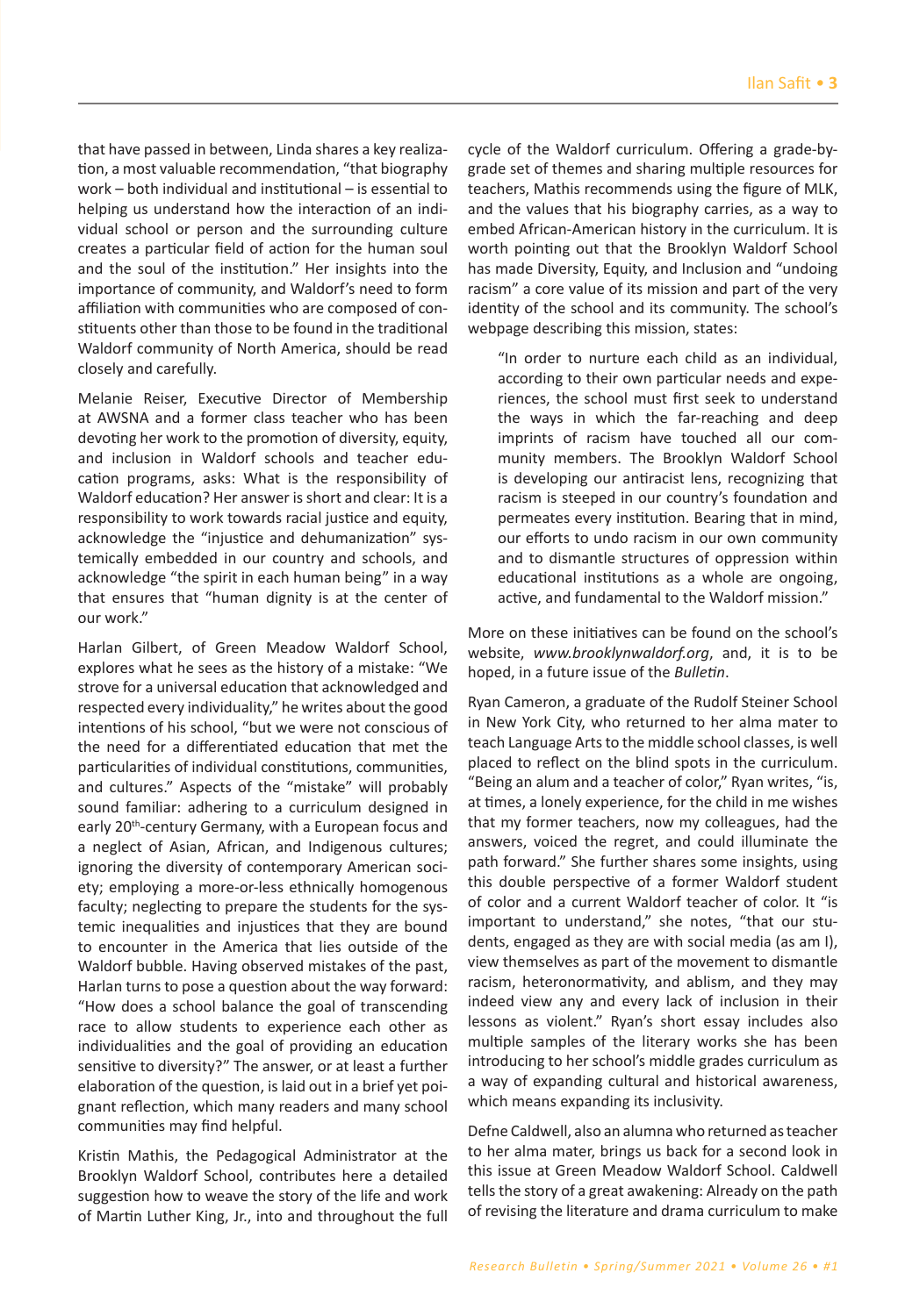it more inclusive͕ more diverse͕ Caldwell attended the Pulitzer Prize-winning play, *Fairview*, by Jackie Sibblies Drury. A (white) audience-challenging moment in the play brought about a realization: "Suddenly, I realized, I needed to make room. I needed to be willing to be left out, to not matter sometimes  $-$  all White people do." From here on͕ Caldwell and her colleagues set about to make such room in their curriculum, leaving out many of the traditional white authors in order to bring into the classroom and to the students' imagination the voices and experiences of scores of Black writers. The story of this transformation, appended with a full list of the texts and authors populating the current English curriculum at Green Meadow, is told in Caldwell's essay, ͞To Make Room for Black Lives͕ Homer Stands Aside͘͟

Selim Tlili, a former NYC public school teacher who had found a home several years ago at the Rudolf Steiner School, walks us through the process in which he has taken on the role of faculty advisor to the high school's DEI student club. The process Selim describes is one of transformation͕ both within himself and in the students. From a starting point of resenting some students' accusation of the school being "racist," and of overall wariness of "woke" culture, Selim finds a way to hear the students better but also to offer them ways of thinking that do not simply and simplistically divide the world and the immediate community into the stark contrast of "You're either with us or you're against us." as one student had put it. Selim seeks the role of a "bridge builder," the happy middle between the "activists" and the "academics," which he defines in an essay entitled "Activists, Academics, and Bridgebuilders."

Elan Leibner͕ with some help from Douglas Gerwin͕ put a central theme of their collaborative essay in the form of its writing-the need for multiple voices and multiple identities in a community that would still seek to harmonize such plurality. The authors use several different textual styles and tones to address the question at hand. Taking note of a brewing discord in the ongoing conversation about identity and diversity in the Waldorf community and beyond, the authors return to the originating core of Waldorf education as a spiritual practice that seeks to see and cultivate the Self of each student. The point is worth quoting at length:

͞A spiritually-based approach to karmic circumstances will not deny or ignore or dismiss the veils of gender, race, etc., but neither will it fixate on them. What matters is the persons' gifts and challenges rather than the veils they wear. Individual agency is more important than group identity. Every time we see ourselves and our fellow human beings clearly͕ veil-less-ly͕ in their Self-identity͕ we accomplish a spiritual deed; every time we see

ourselves or another person as primarily a veil identity, we remain blind to Self and bound to self."

The final contribution to the multi-voiced conversation on diversity and inclusion offered in this issue comes out of Germany from the British Waldorf teacher, teaching-trainer, and scholar Martyn Rawson. Rawson leads off his reflective essay with a brief summary of the life and thought of a  $17<sup>th</sup>$ -century philosopher born in Ghana and educated in Germany͕ before moving on to the postcolonial literature Rawson has been reading with his students in a German Waldorf school, to the international surge of consciousness sparked by George Floyd's killing and Black Lives Matter, and finally to the pedagogical responsibilities prescribed by an ethic of care. This meandering tour leads back to the question at heart of this issue: "Assuming we have modified our curriculum from its German original model of 100 years ago, have we done so in a way that looks at its content from a post-colonial perspective in the widest sense?"

Lastly, as an addendum to our previous issue, which was devoted to the educational challenges posed by the COVID-19 pandemic, David Sloan shares with us a summary of a recently-completed survey of Waldorf parents. Sloan, the leading author of a much widerranging survey being conducted by the Research Institute for Waldorf Education, analyzes parents' reflections on how well their children's schools adapted to the pandemic. He notes an overwhelming sense of appreciation and gratitude shining through these responses: Parents recognize and are thankful for the various efforts and adaptations implemented by the 43 Waldorf schools represented in the survey. A minority voice of parents also expresses criticism of what they see as capitulation to mask-and-social-distancing mandates and "fear mongering" flowing through a society in a state of crisis. In contrast, the most rewarding of responses quoted in this report credits the full cycle of Waldorf education as the best preparation for this crisis: "Twelve rich years of Waldorf education prepared my child for this unexpected spell of quiet, contemplative time. Despite the sadness from missing a normal senior year, she has remained balanced, creative, productive, and generous."

Reports from the Waldorf Online Library͕ by Marianne Alsop͕ and from the Research Institute and Waldorf Publications, by Patrice Maynard, conclude this issue. The latter report, please note, includes a highly relevant call for submissions to a forthcoming anthology of stories and approaches to teaching a more authentic, inclusive, and multicultural history America, a project helmed by Betty Staley.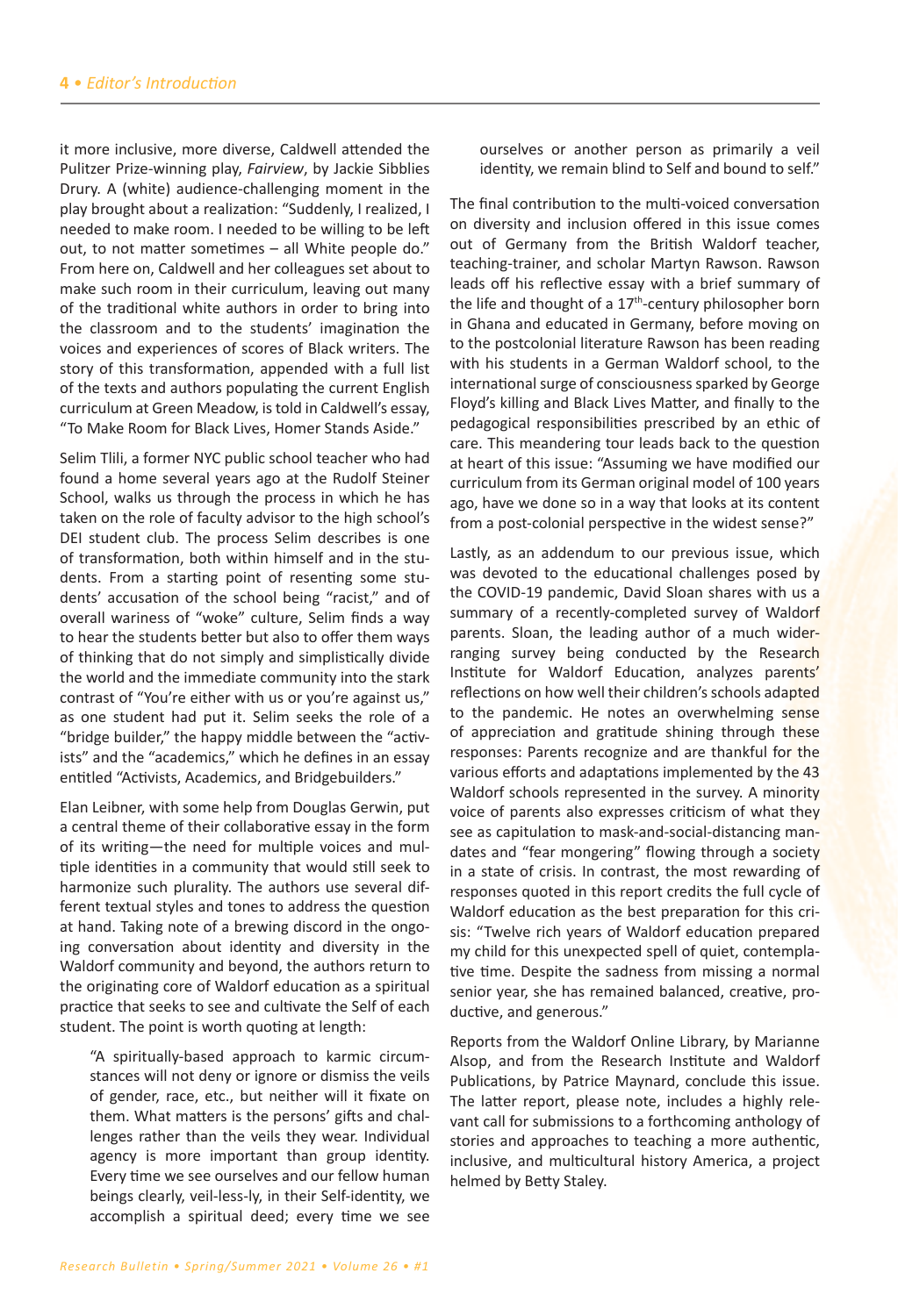As you work your way through the collection of essays presented here͕ each one of which deserving of close attention, you might note agreement and overlap but also hints of disagreement and contrast of approaches. For those already in the thick of this conversation, it is no secret that fissures are forming within the North American Waldorf community when it comes to the question of action, of change. At times it seems that the disagreements are informed by how close one is to the traditional curriculum, how close one is to anthroposophy, how close one is to progressive politics; but the variety of voices in this collection might show that a lifelong Waldorf teacher could now be in the forefront of change, that a newcomer could be a defender of tradition.

We offer you this multiplicity of voices, whether they speak out in consonant unison or in dissonant contrast. To be clear͕ the *Research Bulletin* is serving here as a stage, welcoming each one of these voices to speak for itself.

## **Call for Submissions**

- We hope to continue the reflection on questions of diversity, inclusion, social justice, and the Waldorf curriculum and community launched in this issue. Teachers, administrators, scholars, alumni, and other members of the Waldorf community who would like to share reports from their experience, practice, or scholarship are invited to send submissions in Word document to theresearchbulletin@ gmail.com.
- **We intend to focus in our next issue on ques**tions of learning differences and disabilities. broadly conceived͕ and the ways Waldorf practices address or could address such issues. Research, reports from the classroom, case studies, and reflections on the way Waldorf schools aim to meet the needs of a wide variety of students are welcome. Please send submissions in a Word document to theresearchbulletin@gmail.com.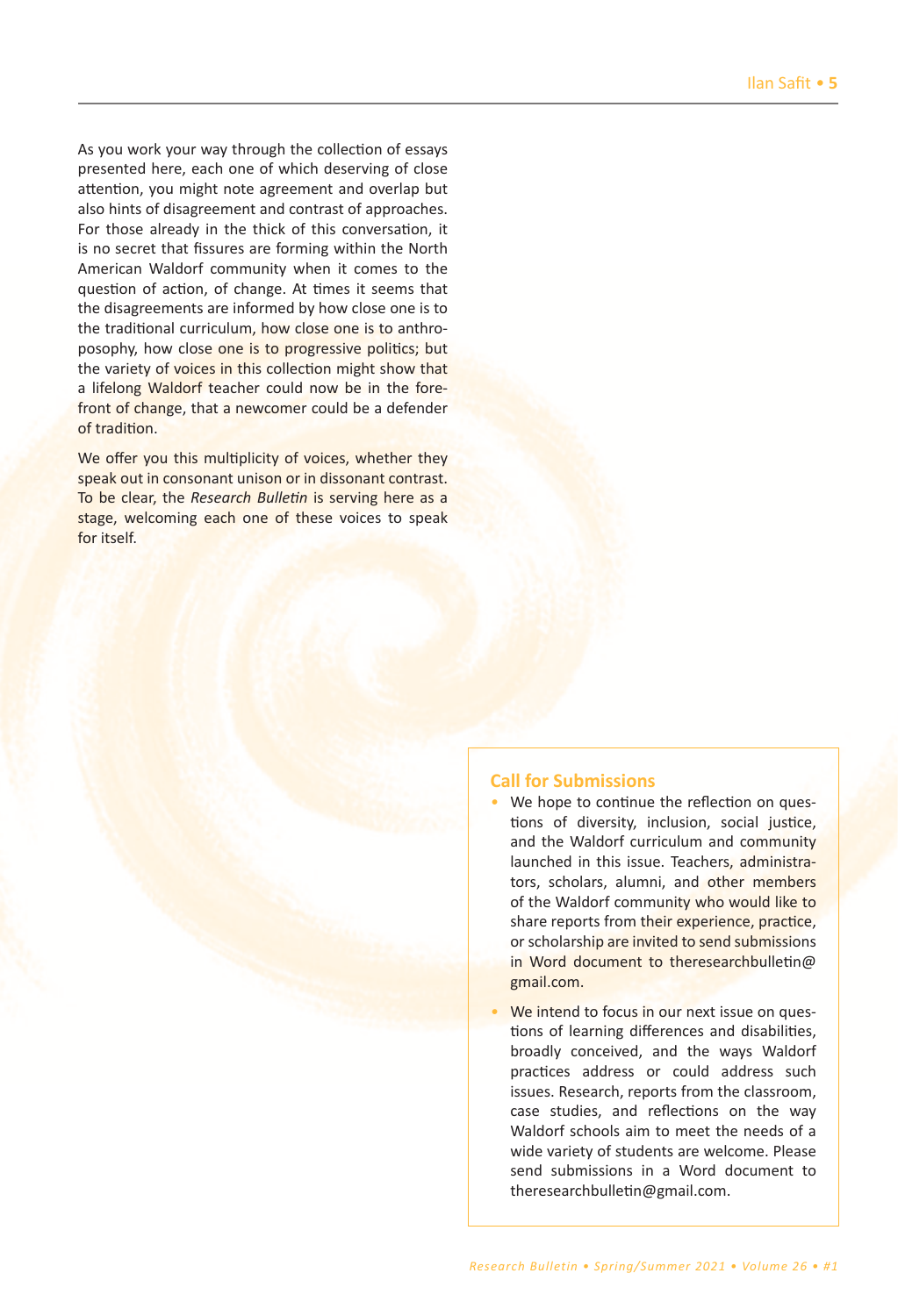# **Multiculturalism and Waldorf Education**<sup>1</sup>

**A Call for an American Curriculum** 

## Linda Williams

Il right, here is the scene: one of the newer, more generic Detroit suburbs. I am standing at a bookstore counter, a thirtyish African-American woman with burgeoning dreadlocks. The clerk waiting on me is young, female and Asian-American. While my books are being totaled, I sneeze. The clerk looks perplexed and is not sure what to do. Hesitantly, and with an apologetic smile, she says, "I was going to say 'Gesundheit'," and her voice trails off as she looks down. I realize the source of her embarrassment and smile, and offer in my best, accented German, "Danke." She laughs and the tension of the moment is relieved for both of us. The situation, however, is a typically American one: an Asian-American, an African-American, a European language. Does it all fit together? Of course it does-in America. But the clerk's embarrassment is certainly a sign of the great sensitivity that currently surrounds the issue of multiculturalism.

There are many reasons why the discussion and debate over multiculturalism have taken hold of America. We are today more conscious of each other because of shifting demographics; the increasing immigration of people of color; the civil rights and feminist movements; and the rising prominence of Asia, Africa, and Latin America in the changing global economy. But multiculturalism is almost synonymous with America herself. Even before the Europeans arrived, America was a multicultural place, containing many, varied Indigenous tribes. Our task has always been to find some way to "jus' get along," as Rodney King expressed it.

The current debate is also a response to "anticulturalism," or what I call the "Wonder Breading" of America. With the advent of and the rapid increase in the use of technology, mass production, and mass transit over the past seventy years, "culture" in America is becoming homogenized. Regional differences are disappearing under the influence of the mass media. Cultural mores are being shaped by standardized images of what we should aspire to. We are all being assimilated into a culture of automation, speed, and efficiency that leaves little room for individual expression. No wonder the multicultural question has arisen. Sometimes I call it



the "anycultural" question. What culture, if any, do we, can we have?

The educational world is particularly concerned with this debate. On the one hand, "inclusive" curricula seek to incorporate and recognize the contributions of frequently ignored minorities in American culture. On the other hand, many, such as E.D. Hirsch, advocate a return to the basics, the fundamentals of Eurocentric Western thought as a way to acculturate the "unacculturated."

The Waldorf school movement in America, interestingly enough, was conceived and born in an era that was similarly fraught with cultural controversy. In 1925, a group began working to bring forth the first Waldorf School in America (the Rudolf Steiner School in New York), and the school opened its doors in 1928. Those years in America were filled with irony. It was the time of Prohibition, gangsters, jazz and flappers. The heights of the Harlem Renaissance contrasted with the sobering picture of lynched African-Americans in the South. "Rugged Individualism" was a popular slogan and aspiration at a time when membership in the Ku Klux Klan approached five million. (President Harding was inducted into the Klan on the grounds of the White House.) Americans were entranced by the mobility offered by the automobile and the growing network of paved roads, while the nation, in an isolationist mood, closed its doors to the world. Native Americans finally gained citizenship, but many important socialists and communists were deported. In the arts, it was the time of Chagall, Klee, Picasso, Fitzgerald, Hughes, Cather, Woolf, Ellington, and Gershwin. In the mid-1920s, motion pictures began to feature sound, and the first transmission of recognizable human features was achieved by something called television.

Within this milieu, the American Waldorf movement was born. In order to preserve its independence, Waldorf education had to join the private, independent school movement. By doing so, it joined ranks with the elitist schools that educated the Vanderbilts and the Carnegies. But it also became spiritual partners with every independent Freedman's school that helped newly emancipated slaves learn to read and with every privately sponsored settlement school for newly arrived immigrants.

During these first seven decades, American Waldorf schools have often resembled their European

<sup>1</sup> This essay first appeared in Renewal (Spring-Summer 1994): 29-32, and was reprinted in The Riddle of America: Essays Exploring North America's "Native Expression-Spirit" edited by John Wulsin (Chatham, NY: AWSNA, 2001).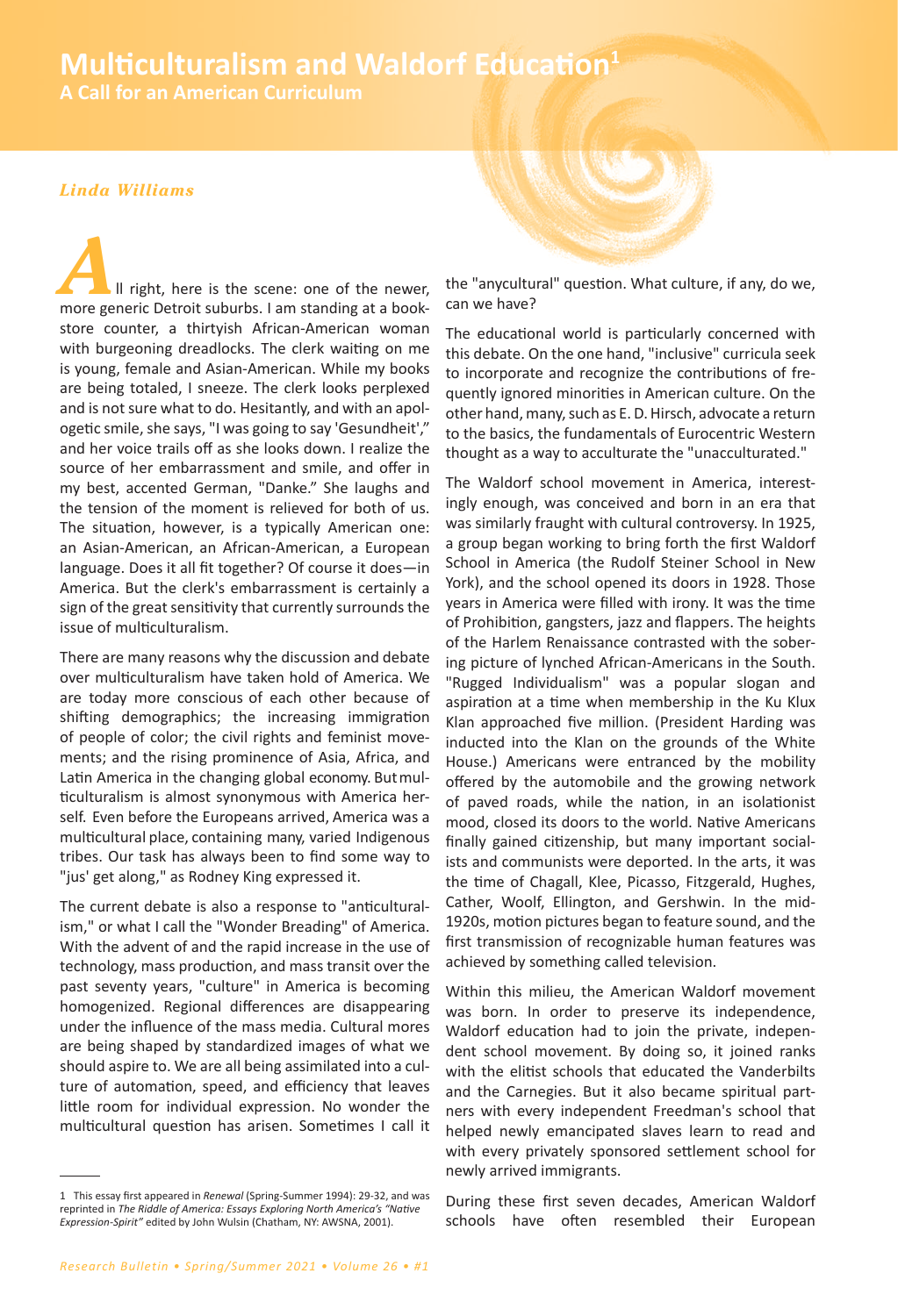counterparts. But the stamp of the American experience is helping to shape our schools into truly American institutions. Clearly, Waldorf schools have a cultural mandate͕ a charge to preserve͕ enrich͕ and transmit a cultural heritage. But at this point in history, our cultural imperative cannot be realized in small, private enclaves where only middle-class European-Americans are educated. Our doors will have to open to more people of color (and to people of more economic classesͿ because integrated education is now American education. According to a 1990 Time magazine article: "By 2056, most Americans will trace their de-scent to Africa, Asia, the Hispanic world, the Pacific Islands, Arabia-almost anywhere but white Europe." A clear majority culture will no longer exist in America within the next generation. "Meeting the other" is becoming a basic component of education today.

The Waldorf curriculum is an ideal curriculum because it has the potential of being multicultural. It can be a medium through which students meet each other and come to understand the diverse cul-

tures to which they belong. Behind the guidelines and indications stands the picture of the human being as an integrated organism of body, soul and spirit, and of humanity as a single, interconnected reality. It is a universal view that includes rather than excludes, that embraces rather than rejects.

Also, within the Waldorf curriculum, with this all-embracing image of the human being and of human-

ity as a guide, the complexity of the human condition is approached in a basic way, through the arts. It is through the arts that our full humanity is affirmed. And it is through the arts that multicultural differences can be understood and appreciated.

Traditional African education was a socializing process͕ not an individualizing one͕ and one in which mind and spirit were considered inseparable. Current research on African-American children often calls for an education that de-emphasizes a Eurocentric, paternalistic, top-down format, and that encourages an experiential, hands-on, inquiry-based learning format, a cooperative education rather than one based on competition and survival-of-the-fittest.

This, of course, is exactly what Waldorf education is. Thus, we in the Waldorf movement have the means to carry out effective "multicultural" education. Our holistic, synergistic, all-embracing approach is what is needed. We lack however, the content. Our stories,

Our doors will have to open to more people of color (and to people of more economic classes) because integrated education is now American education.

songs, verses and historical vignettes-the expressions we use of the archetypal experiences and pictures of human development-have been drawn mostly from European and European-American sources. Only now are we beginning to find the archetypal pictures that live in other cultures.

In the various ethnic and national cultures, there are many different expressions of the same archetypal truths, of the same universal human experiences. How can parents, teachers, and other adults decide what particular stories, pictures, music and crafts to bring to the children?

First we must find out what is essential in our own being. One effect of the homogenization of North American culture is that few of us know about our ethnic background. We need to become aware of what we have received from our heritage-be it Thai, German, Czech, Yoruban, Chinese, Sioux, or a mixture of two or many traditions. We need to become aware of the physical attributes, the qualities of soul, the world

> views that form the "group soul" or "folk soul" (a term used both by Rudolf Steiner and Carl Jung) of our own ethnic group.

> As well we need to study and understand the unique qualities of the other ethnic groups in our culture. Exploring our own history and culture gives us the necessary framework to explore others. Also, examining the reality of "white privilege" and of the class system in America is necessary

if one is to understand one's past and future paths.

When these steps are consciously taken, in faculty and/ or parent-teacher organization meetings͕ a school or organizational culture is established that encourages real interest in "the other." This creates an atmosphere in which work to diversify the content in our schools and to answer some of the myriad questions facing our movement can begin.

And the questions are tough ones:

- *•* How can we consciously attract and keep more children͕ parents and teachers of color in the Waldorf school movement?
- *•* How will our training programs help prospective teachers meet the challenges of teaching in a multicultural environment?
- *•* How can we become more sensitive to cultural differences and the different approaches to pedagogy these may require?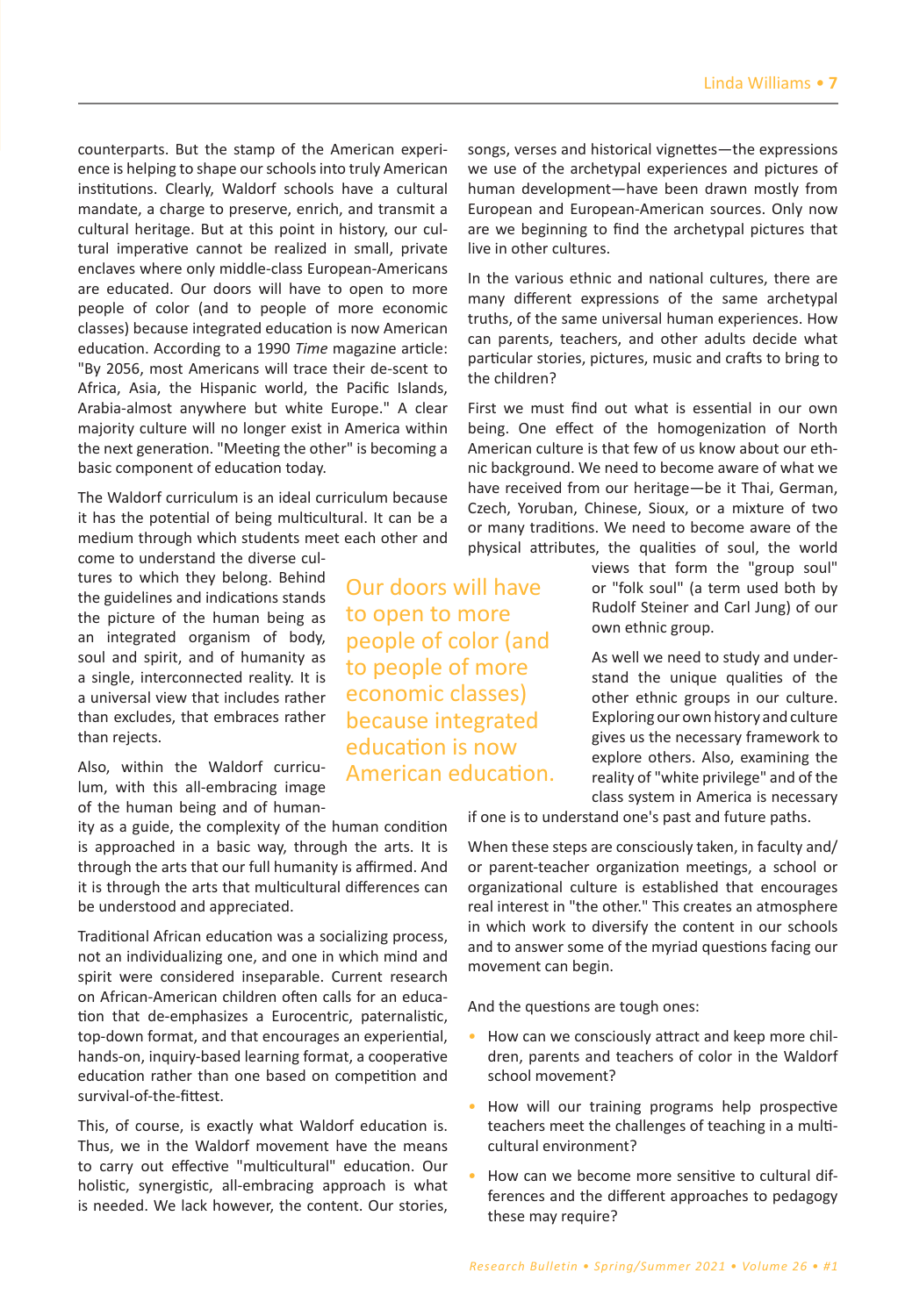Those of us within the American Waldorf movement need more opportunities to investigate and to discuss what is going on in our classrooms, schools, and in our larger Waldorf community. Some individual schools have undertaken particular multicultural studies. We need to discuss the fruits of that research. Parents, friends, students, and teachers need to be able to share their own exciting and worthwhile experiences and knowledge and to ask questions.

To that end͕ all are invited to respond to this article͕ and to the issues that multiculturalism raises. Waldorf education is born out of experience and dialogue. Issues such as multiculturalism cannot be relegated to a few. The more voices the better.

To stimulate discussion, some colleagues and I have drawn up a list of what we call "Essential Reading for Americans." This is not intended to be a list of clear, pedagogical sources͕ but rather some readings that can contribute to an adult's (or high schooler's) view of what it means to be an American. Of course, this is not a conclusive list by any means-it features only the favorites of a few folks. Additions are welcome, and I hope the blatant omissions prompt readers to respond. Titles not normally available in bookstores or libraries are listed with mail-order addresses.

# **Suggested Reading List**

#### *Nonfiction*

Adair͕ Margo and Howell͕ Sharon͘ *Breaking Old*  Patterns, Weaving New Ties. Alliance Building: 1990.

Anzaldua͕ Gloria͘ *Borderlands: La Frontiera*. San Francisco: Spinster's Ink, 1987.

Baldwin, James. The Fire Next Time. New York: Vintage Books (Random House), 1962.

Delaney, Sara and Elizabeth A. Delaney with Amy Hill Hearth͘ *Having Our Say: The Delaney Sisters' First 199 Years*. New York: Kodansha International, 1993.

DuBois, W.E.B. The Souls of Black Folk. New York: Signet Books, 1969.

Ehrenreich͕ Barbara͘ *Fear of Falling: The Inner Life of*  the Middle Class. New York: Harper, 1989.

Freire, Paulo. Pedagogy of the Oppressed. New York: Continuum, 1970.

Hale-Benson͕ :anice E͘ *Black Children: Their Roots, Culture and Learning Styles*͘ Baltimore͗ :ohns Hopkins University Press, 1982.

Haley, Alex. Roots. New York: Doubleday, 1976.

Hooks͕ Bell͘ *Black Looks: Race and Representation*. Boston: South End Press, 1991.

King, Martin Luther, Jr. Where Do We Go from Here: *Chaos or Community?* Boston: Beacon Press, 1967.

Lorde, Audrey. Sister Outsider. Trumansburg: Crossing Press. 1984.

Matthiessen, Peter. *In the Spirit of Crazy Horse*. New York: Viking, 1983.

McIntosh͕ Peggy White͘ *Privilege and Male Privilege: A Personal Account of Coming to See Correspondences through Work in Women's Studies.* 1988.

Niehardt, John G. Black Elk Speaks. Lincoln: University of Nebraska, 1961.

Peterson, Bob. "What Should Kids Learn?" In *Rethinking Schools: An Urban Education Journal*. Winter 1993, Vol. 8.

Staley͕ Betty͕ ed͘ *Multiculturalism in Waldorf Education, Vols. 2, and 3. AWSNA.* 

Steiner͕ Rudolf͘ *The Universal Human: The Evolution of Humanity.* Anthroposophic Press, Hudson, New York: 1990.

Steiner͕ Rudolf͘ *The Mission of Folk Souls in Connection with Germanic-Scandinavian Mythology*. Garber Communications, Inc., 1989.

Takaki͕ Ronald͘ *A Different Mirror: A History of Multicultural America*. Boston: Little, Brown & Co., 1993.

West, Cornell. Race Matters. Boston: Beacon Press, 1993.

X͕ Malcolm͘ *The Autobiography of Malcolm X.* New York: Grove Press, 1964.

#### *Fiction*

Cooper, J. California. *Homemade Love*. New York: St. Martin's Press, 1986.

Ellison͕ Ralph͘ *The Invisible Man.* New York͗ Modern Library, 1952.

Kingston, Maxine Hong. Woman Warrior. New York: Knopf, 1977.

Mohr, Nicholasa. Rituals of Survival. Houston: Arte Publico Press, 1985.

Morrison, Toni. The Bluest Eyes. New York: Holt, Rinehart and Winston, 1970.

Naylor, Gloria. Mamma Day. New York: Ticknor and Fields, 1988.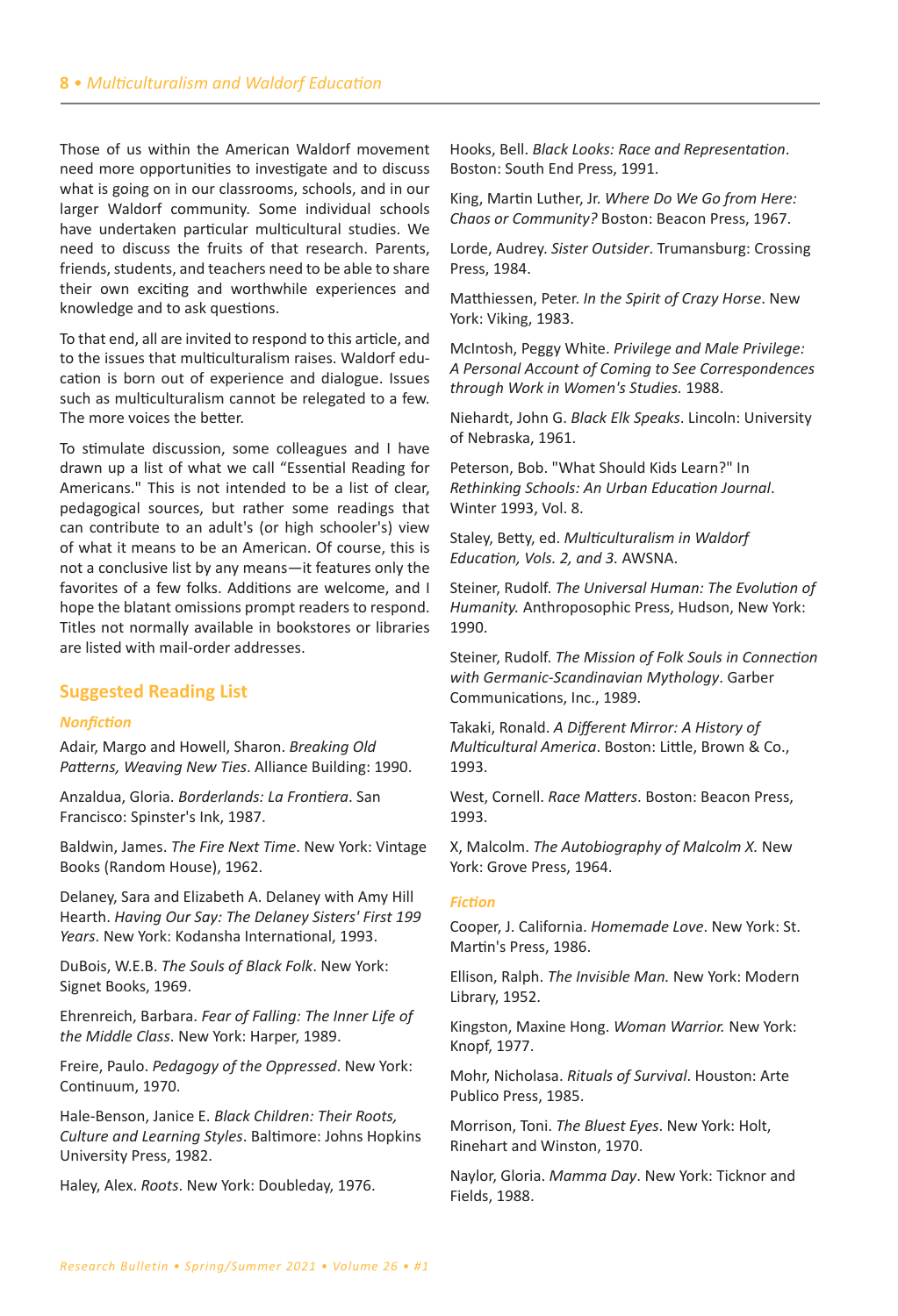Shange, Ntozak. Sassafras, Cypress and Indigo. New York: St. Martin's Press, 1982.

Silko, Leslie Marmon. Storyteller. New York: Seaver Books, 1981.

Storm, Hyemeyohsts. Seven Arrows. New York: Ballantine, 1972.

Walker, Alice. The Temple of My Familiar. New York: Harcourt Brace Jovanovich, 1989.

Wright, Richard. The Outsider. New York: Harper and Row. 1953.

# **30 Years Later**

#### *Diversity and Waldorf Education*

Oh my, oh my. I always found the daily review - die *Rückschau* – the most demanding part of my own inner practice, and doing a public Rückschau is even harder. Pushing aside the creeping feeling of mortification, I would like to thank the fine editor of this publication for bringing to the fore one of my public writings about Waldorf Education and what was then called "multiculturalism" in the Waldorf movement. Now, nearly 30 years later, I am asked to reflect on this essay and perhaps give an update from the vantage point of this moment in history. So here it goes, leaving the authority and hubris of my 30-something public self and slipping into the more reflective waters of my more private, melancholic 60s.

#### Oh my, oh my.

Context is necessary. I first want to acknowledge that I wrote this article for *Renewal* during the mid-1990s, when I was teaching for a short three years at Urban Waldorf School in Milwaukee, the first public Waldorf school in the country. I had joined an engaged group of Black and white colleagues who were willing to meet and educate the mostly Black children in their care through Waldorf methodology and curriculum. The fact that the school existed at all was the result of the larger education reform conversations in the country around schools of choice, charter schools, and multiculturalism. Waldorf schools across America were also grappling with these conversations and much about multiculturalism in the curriculum is recorded in the essays contained in "Multiculturalism in Waldorf Education," a compendium of the booklets published in the early 1990s by the Waldorf Multicultural Committee.

The first thing that strikes me about this essay is how much has changed culturally in our country and in the Waldorf movement. I won't try here to enumerate those enormous changes, but suffice it to say we are in a new moment in our history as people on the Earth and, consequently, in our story of Waldorf education. The cultural conversation has deepened and expanded and so has the educational discussion. The understanding of the homogenization of culture spoken about 30 years ago has expanded in both palpable and nuanced ways and is now labeled white supremacy. My own awareness continues to swirl and deepen as I engage with the fluidity of concepts, feelings, and experiences and how we are all racialized, gendered, and colonized in classification systems ignited by a logic so pervasive, it feels invisible to many. However, this logic is not going unchallenged͕ and I am grateful for the voices in the human choir that have stepped up presently to share the lead in confronting our assumptions, beliefs, and ideas that form the very bedrock of our identity as human beings, as spiritual beings. You won't need a list from me to find these voices (although the previous list, appended to my 1990s article, still has some gems). You can find their writings on any book aisle; their voices on innumerable podcasts; their faces broadcast in webinars, conversations, and talks. There is a grand conversation happening right now͕ drawing forth manifold healers, warriors, shamans  $-$  artists of being in every genre. As we celebrate this new cultural engagement, grieve the many lives sacrificed, and rededicate our will to at least bear witness, we are called upon to participate. And I think every child in our care requires our participation in these conversations in order for us to fully realize our mandate to look squarely at what we are doing and how.

In the earlier essay͕ I tried to paint a brief picture of the cultural environment within which the American Waldorf school movement was born. I have come to believe that biography work  $-$  both individual and institutional - is essential to helping us understand how the interaction of an individual school or person and the surrounding culture creates a particular field of action for the human soul and the soul of the institution. I think it would behoove every Waldorf school to examine its own birthing gesture as it situates its biography in the cultural milieu  $-$  and it probably goes without saying - that every member of a school community would benefit from such biography work too. It is important to me now that we also really interrogate the picture of "the human being as an integrated organism of body, soul, and spirit" and of "humanity as a single, interconnected reality" in much more meaningful ways. It is too easy to assign a rather generic picture of the human being that teachers can hold without examining themselves, their cultural roots, and their own predispositions, prejudices and assumptions. I have found myself having to unpack even my own generic picture of who a Waldorf teacher is (or even a Black Waldorf teacher)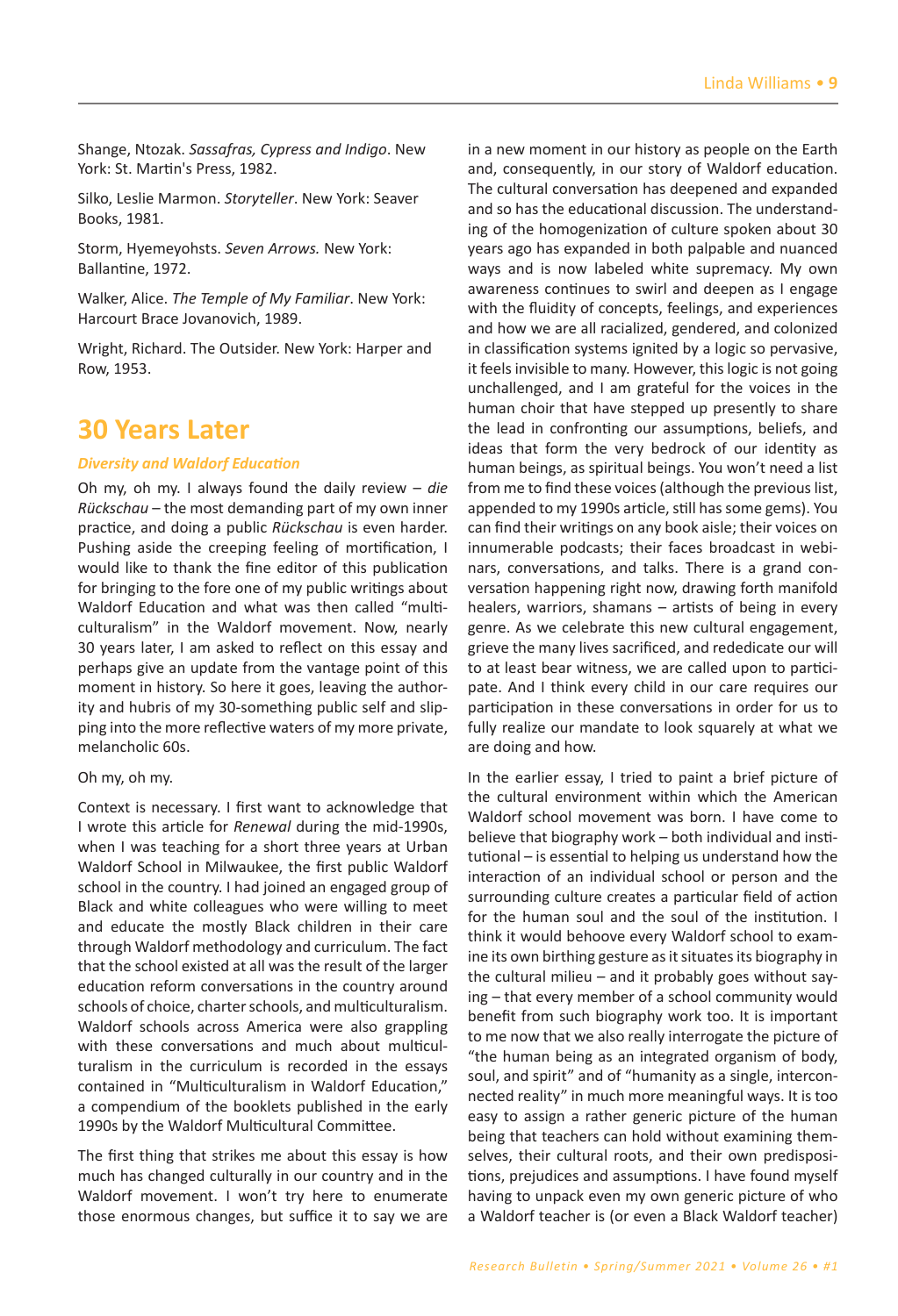in order to arrive at a more truthful sense of who I am and who I am becoming individually and in community. When our anthroposophical terms get too overused or too generic, they can tend toward what I think may be termed "spiritual bypassing," which I have experienced in my life as a coping or defense mechanism to deal with dissonance or trauma. The interrogation being called for includes antiracism work-but can also be called "further humanizing" work as we recognize the fields of action souls engage in to make sense of this human experience of the I. My experience of the process is both painful and liberating, as most births are. The space must be prepared carefully and lovingly and the activity takes place both in solitude and in community as trust is built over time. The goal (if there needs to be one) is to deepen connections and rejuvenate practice. The process is uncomfortable, tearful, and humbling, and can invoke rage. But I also find moments of revelation, gratitude, and joy. The key is to stick with it and keep plowing the fields together.

I do believe we have made progress over the last 30 years toward expanding our vision of humanity in our curriculum. I am grateful to hear and see the work of many of my younger colleagues who, in service to the children in their care͕ have researched festivals͕ biographies͕ literature͕ and artistic varieties that help create vessels for the developing I. Although I sometimes hear the voice of Tevye's "Tradition!" raised. I hear more voices committed to the research and practice of listening out of the future. I am also grateful that the conversation I keep imagining across our schools is happening not only in places like this journal, but especially in the Community Hubs and across many regions and sectors.

Retrospection reminds me that we are a very small movement. With fewer than 200 independent schools in North America (including 40 high schools), and sixty or so public Waldorf-inspired schools͕ we have not managed to keep up with the American metric of progress: growth. We all have felt the contraction with the shifting economic crises of the last 30 years, and I am afraid that private education is no longer possible for huge swaths of the North American public. I have the feeling (and I may be wrong) that our schools are often ensconced in suburban, urban, or rural enclaves born out of housing segregation policies of the 20th century, thus limiting our engagement. Even my own beloved Detroit Waldorf School is feeling the effects of the decline of the Black and white middle-class, increased gentrification, and income disparity in Detroit. While our social mission may be resonant with cultural renewal, we have as a movement only limited affiliation with communities of various classes or abilities or where the majority of residents are Black, Indigenous,

Latinx, Asian, or immigrant. The paucity of Waldorf teachers in general͕ and Waldorf teachers who are people of color or with various abilities, point to the possibility of even increasing isolation. I know in my bones it is okay to be a small movement, that it is alright to "mend the part of the world that is within our reach," as a recent quote by Clarissa Pinkola Estés reminds me.

But bell hooks and adrienne maree brown͕ two Black feminist seers, also remind me about the importance of community͕ of how identity is not the same as community͕ and how learning to be in community is the task for this (Consciousness Soul) age and the task our students are already taking up. So, I will leave it at that. The conversations continue in the many voices heard in this issue of the *Research Bulletin* and throughout the movement. And maybe more importantly, as we participate in the pointed and potent conversations happening all around us in our community of colleagues outside of Waldorf, I feel my earlier prayers have been answered. I look forward to our engagement even more.

**Linda Williams***, Ph.D., completed her Waldorf teacher training and M.A. at the Waldorf Institute and Mercy College in 1987. She has been a Class Teacher at the Detroit Waldorf School and the Urban Waldorf School in Milwaukee. She is also a former director of the Elementary Program at the Waldorf Institute of Southeast Michigan. In 2006, Linda earned her Ph.D. in Curriculum, Teaching, and Educational Policy from Michigan State University, with a specialty in Literacy Studies, and spent eight years as an associate professor of Teacher Education/Literacy at Eastern Michigan University. She resigned from that position to class teach once again, and is currently in the 7th grade with her students at Detroit Waldorf School.*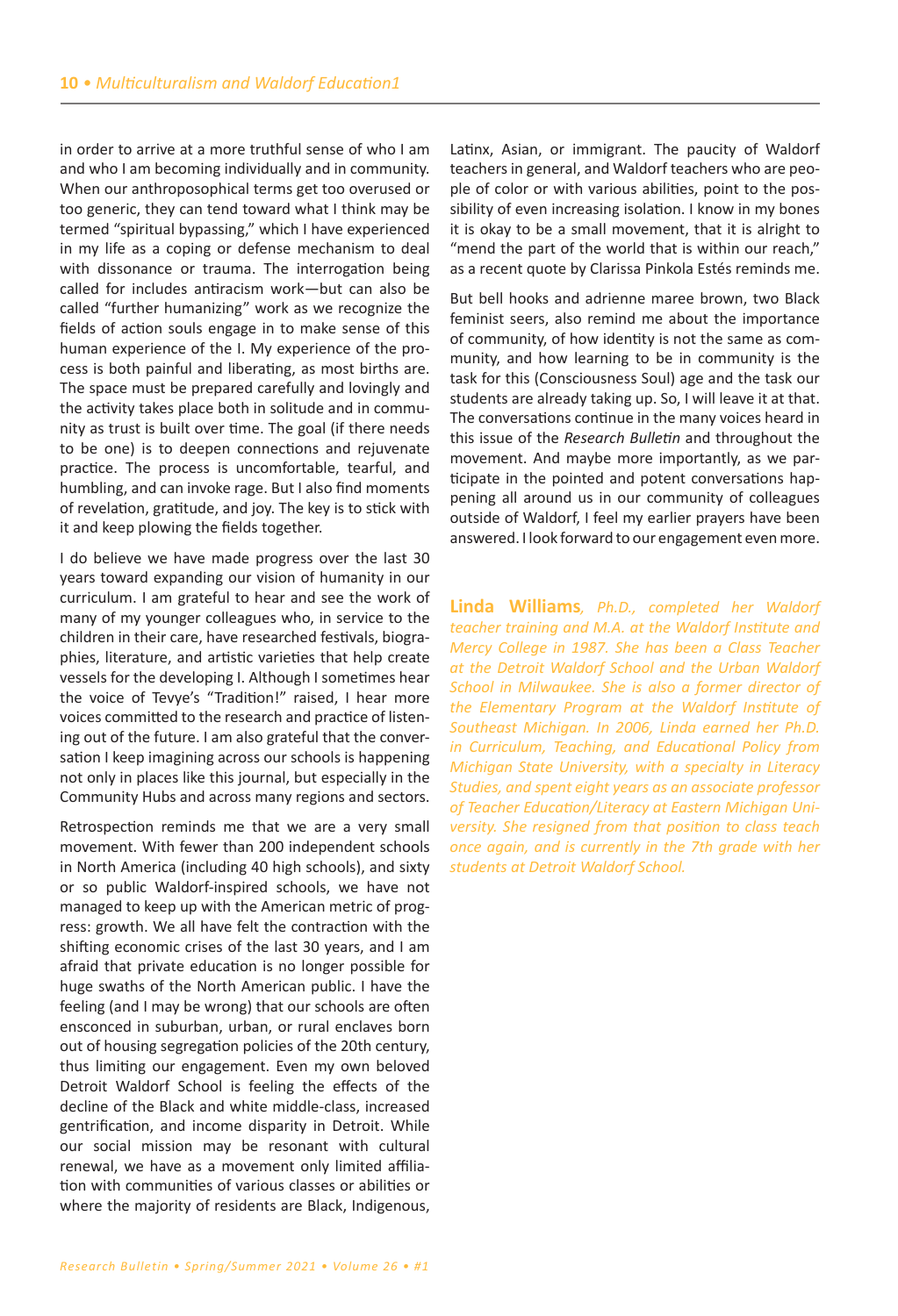# **The Responsibility of Waldorf Education**

#### *Melanie Reiser*

*D*oes Waldorf education in the United States have a responsibility to actively engage with racial equity and justice?

Leading up to the founding and well into the development of the United States, those in power, primarily White people of European descent, have had a 400-year history of dehumanizing People of Color (POC). This includes the enslavement of millions of Black people and historical and new Jim Crow laws that perpetuated injustice and dehumanization. The evidence exists in the gaps across fields and regions͕ with overrepresentation in areas such as special education, incarceration, and lack of access to healthcare, and underrepresentation in areas such as wealth, leadership, and higher education. These gaps cannot simply be explained away by economics or culture. The United States also carries a history of injustice and dehumanization of Native Americans and immigrants, especially immigrants of color. However, we have not gone through a process of Truth͕ much less Reconciliation͕ as has been done in Canada and Australia. The result is that as a people and government͕ the US does not have a shared understanding or acknowledgement of this history and the current inequity, which is the result of this history.

I come back to my opening question: What responsibility Waldorf education has to actively engage with racial equity and justice?

Waldorf education was born out of the insights of Rudolf Steiner͕ described in his body of work and path of self-development collectively referred to as anthroposophy. A key concept of this body of work is the threefold social organism, which refers to finding the right relationship between values and realms of society. Specifically, Steiner spoke of the importance of freedom in the cultural realm͕ collaboration in the economic realm, and equity in the rights realm. What was known for centuries, but has become especially glaring in the past year in public discourse, is that in the United States, the narrative of equity in the rights realm is only that  $-$  a narrative, and that the American reality is not one of equity for people of color, LGBTQ+ folks, and many others. In fact, the narrative of equity for all, suggested as the founding set of values of the country͕ stands in stark contrast to the reality for many. Personally, I cannot help but think that I have been living in *The Truman Show*, that I have been led to believe in a particular reality of equity, but in fact I don't have to look very far or push the boundaries very hard to see that many people not only don't have equity, but are severely oppressed, delegitimized and brutalized.

Understanding the extent of the inequity and knowing we are a microcosm of the larger society in which we find ourselves͕ we have a responsibility in Waldorf education to ensure that equity exists for everyone in our communities͕ that we teach accurate history and racial literacy͕ and that we have communities that acknowledge and counter the dehumanization through policies and practices that support equity.

Waldorf education and students of anthroposophy have been in America since the 1920s, and there has been little direct engagement with this question of racial equity and justice up to this point. Internationally, anthroposophical organizations have made statements against racial inequity and generally defended Steiner's body of work while making some acknowledgement of concerning remarks. In the US, the Association of Waldorf Schools of North America (AWSNA) engaged in the development of a public school in a predominantly Black neighborhood of Milwaukee, WI, working out of Waldorf principles in the 1990s. Since then, the public Waldorf school movement has continued to grow͕ welcoming in a more racially and socio-economically diverse student body͕ but AWSNA initially distanced itself from supporting the development of these schools. While these few examples are not the only work done in Waldorf communities on this topic, they demonstrate missed opportunities in taking a more united, active stance towards racial equity and justice.

Engagement in the work towards racial equity has changed recently, in particular during the 2020-2021 school year. The Council of Anthroposophical Organizations (CAO), a group within the Anthroposophical Society in America, has been working cross-organizationally to develop a shared racial eƋuity and justice statement, engage in racial equity training, and study Steiner's race-related ideas. AWSNA has accelerated its work in this area, focusing on supporting schools in deconstructing problematic curricular and pedagogical endeavors and reimagining this work in light of what Steiner said and in consideration of the time and place and specific students in a teacher's classroom͘ There is also a focus on the transformation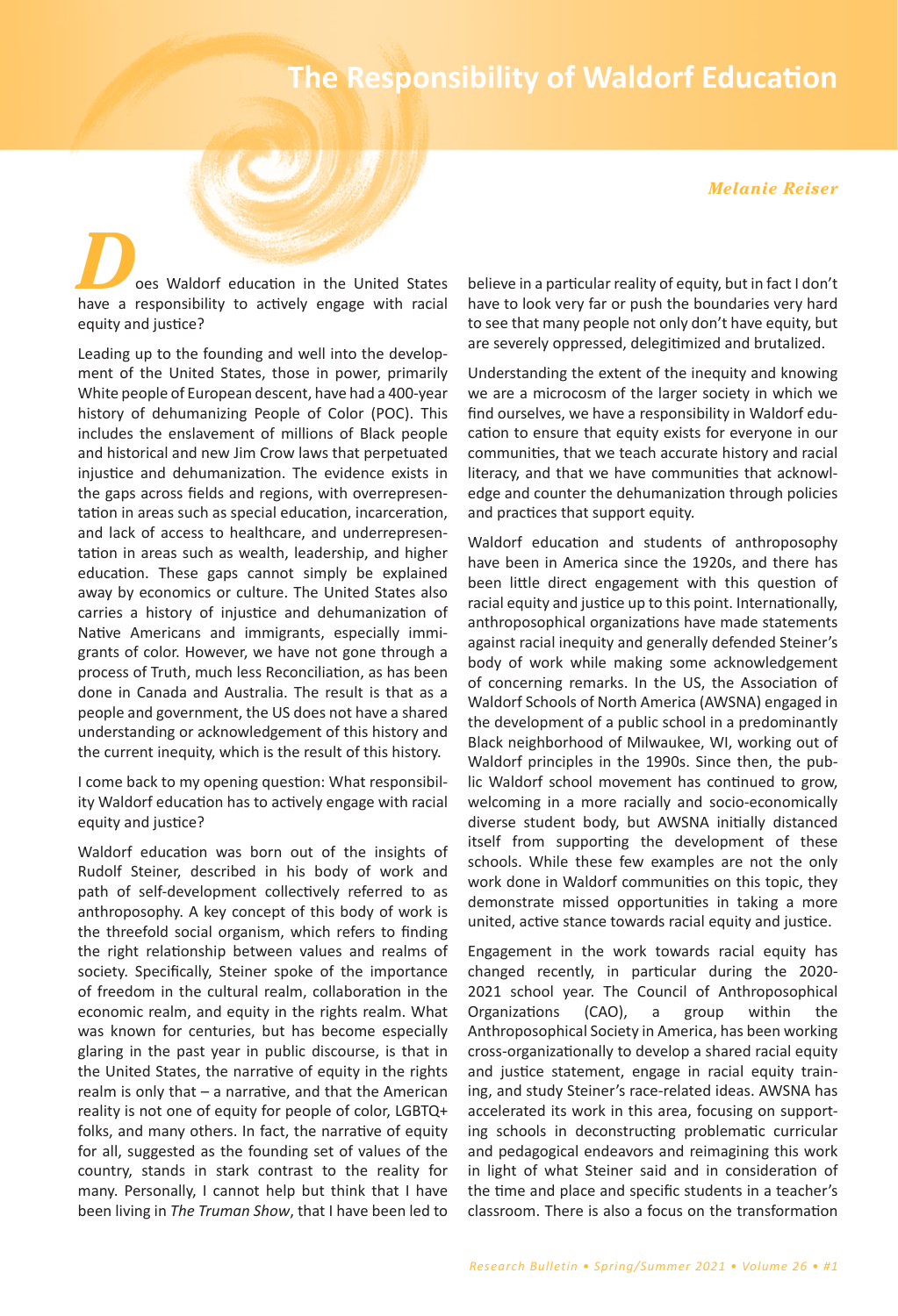of school culture͕ policies͕ and practices to be based on racial equity and justice. This is a new beginning of engagement in racial equity and justice.

What I have come to believe is that what is critical in working towards racial justice and equity is addressing and acknowledging the spirit in each human being and addressing and acknowledging the injustice and dehumanization embedded in the systems and power dynamics currently working in our country and schools. In other words, we need to address what is in our hearts and what is embedded in our policies and practices and ensure that human dignity is at the center of our work, both inner and outer work. These two threads are not mutually exclusive, rather they are best propelled forward when working together.

**Melanie Reiser***, Ph.D., is Executive Director, Membership of the Association of Waldorf Schools of North America (AWSNA). A former class teacher at the Detroit Waldorf School, she has focused her attention on the promotion of diversity, equity, and inclusion among AWSNA member schools and has spearheaded closer collaboration among the organizations––both independent and public––representing Waldorf early childhood, elementary, and high school institutions, as well as the circle of Waldorf teacher education institutes.*

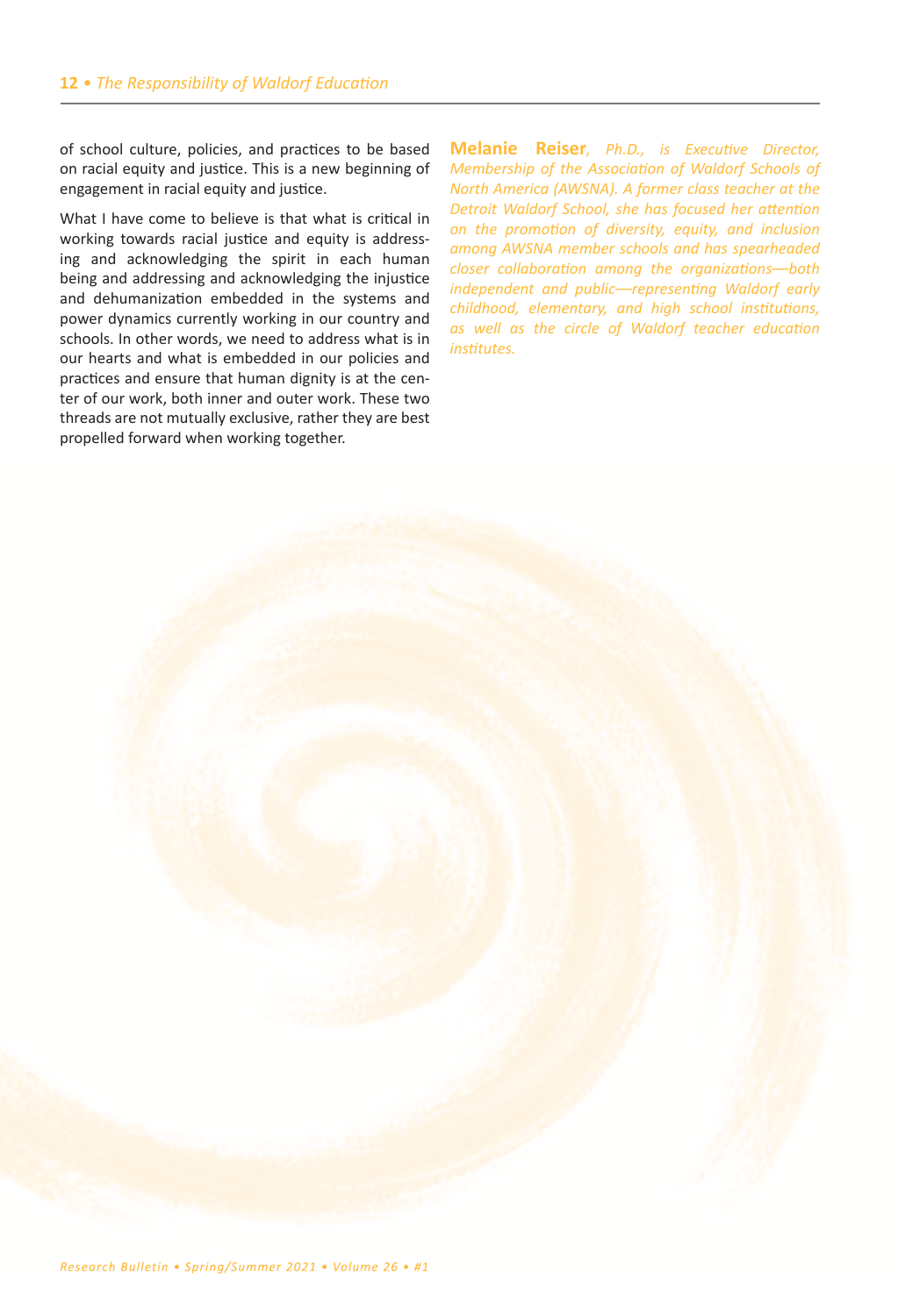# **Individuality and Diversity**

*Harlan Gilbert*

uring my first year of teaching at a Waldorf high school, one of the few Black students in the community shared with me his experience at the school.

On the one hand͕ he said͕ he was friends with all the students in his class and had friends in other grades as well. His friends who went to highly integrated public schools told him that they had no white friends and never talked to the white students.

On the other hand͕ each day my student passed across a cultural chasm. For example, at school he played classical music (he was one of the finest cellists ever to attend the school), while in his neighborhood it was all about the hip-hop scene.

In just a few words, Daniel (as I will call him here) precisely delineated a characteristic strength and a characteristic weakness of our school. What we did well and what we failed at then is important, because our problems were and still are typical of many US Waldorf schools, and because, though efforts at improvement have been made, there is still a long journey ahead.

With the benefit of hindsight, I would say that we strove for a universal education that acknowledged and respected every individuality, but we were not conscious of the need for a differentiated education that met the particularities of individual constitutions͕ communities, and cultures. The following is an attempt to explore the roots of both aspects of our history.

# **Education as Celebration of Individuality**

To start with the positive side of Daniel's experience: From their founding on͕ Waldorf schools have worked to create communities of mutual respect, in which every individual is treated as significant, and to welcome and integrate students across genders, ethnicities, religions, and (where economics permit-a significant limitation of US independent schools) social classes, even in times when and places where these were often segregated. There is evidence that this effort can succeed to an impressive extent both in the special sphere of racial  $relations - our students do not separate out in groups$ based on ethnicity or race, and of other groupings  $$ our students don't separate out into "jocks," "artists," and "nerds." In fact, one of the most consistent reflections by graduating seniors and alumni is how special it was to be friends with *everyone* in their class, and how they became aware that this was not the norm in other schools. Without exaggeration: instead of asking, "Why *are all the Black kids sitting together in the cafeteria?"*<sup>1</sup> people who visit our school sometimes ask, "Why are *all the kids sitting together in the cafeteria?"*

Whereas in most institutions there is no opting out from being placed in an identity box by the surrounding community, our students can, to a much greater extent, choose when and how they frame themselves and be accepted for who they are. A transfer student offered the following metaphor: "At my old school they made fun of me if I wore blue shoes. Here I can wear whatever shoes I want." A group of diversity pedagogy professionals who asked our students how safe our school is for people of color were taken aback when every single student walked to the side of the room that was meant to signify "very safe."<sup>2</sup> The consultants told me that they had never seen this happen before.

It is a blessing to live as an individual in a community without experiencing particularities such as race constantly playing a defining role. Members of majority cultures commonly enjoy this privilege without even realizing that it *is* a privilege. The striving to create a space where all may live without being seen in terms of their external characteristics or group affiliations is a natural outgrowth of the core mission of Waldorf schools: to be aware of and committed to the spiritual individuality of their pupils and faculty. In a way, Waldorf schools sought to realize a glorious and honorable dream.

# **Education for Inclusion and Diversity**

But, as dreams go, it was fatally flawed, and I suspect that when Daniel mentioned the abyss separating his experience within the school from his experience outside the school, he had something like the following in mind.

First: An institution that regards each individual as a sacred entity may be oblivious to the need to reflect each person's constitution, community, and culture. Our curriculum, so carefully constructed to nurture

<sup>1</sup> This is the title of a famous book by Beverly Daniel Tatum͕ first published in 1997.

<sup>2</sup> To be fully accurate: one (white) student felt that she had not been at the school long enough to opine on this issue.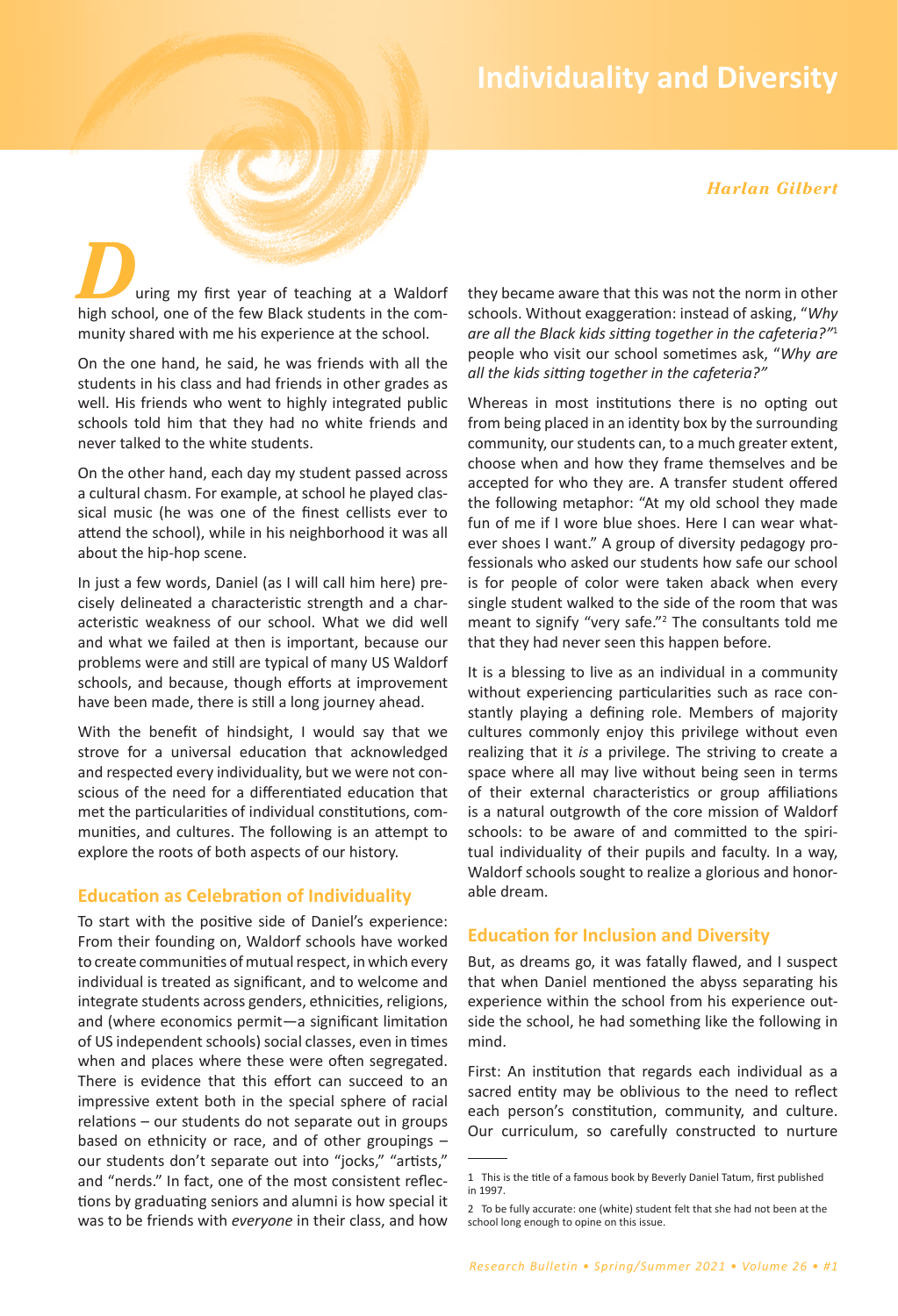individualities, was largely based upon European cultural norms͕ as well as other cultures interpreted as precursors thereof͕ and our school was slow to recognize the necessity of broadening this to encompass other perspectives. Ancient Egypt was thoroughly explored; modern Africa ignored. The history of European settlement of North America was treated in depth͕ yet it was possible to pass through twelve years of education here without hearing more than a word or two about the Indigenous cultures of this land. Focusing on competently delivering a curriculum developed on another continent at another time͕ we did little to celebrate the contemporary diversity of America. Though we were aware of the importance of offering, in Emily Style's inspired metaphor, both windows (new perspectives on the world) and mirrors (opportunities for self-reflection), the surface of both were too often, in my own metaphor, lazured white.

Second: Until recently our school was oblivious to the importance of its faculty and staff reflecting the diversity of backgrounds found in its students and families. After all, we were all individuals, were we not? Should this not be sufficient? The answer is obvious: Human encounters do not happen exclusively individuality to individuality. In reality people meet and experience differences, on every level of their being.

Finally: Even if we were somehow able to completely transcend race within our school environment-and perfection is always an unrealistic expectation-it would still be our responsibility to prepare our pupils to encounter, understand, and overcome:

- *•* the reality of racial relationships in America and the world today, which includes both personal prejudice and institutionalized/systemic/structural racism.
- *•* the level of privilege and respect that those identified as white are given in our society and the level of disparagement and disadvantage members of other races and cultures can face.
- *•* the long history of transgressions of rights that has led to current differences in wealth, education, status, etc.
- the experience of not being represented in a school or other institution͕ particularly in positions of power and authority (e.g., faculty and administration).

# **Synthesizing the Positions**

"Beloved community is formed not by the eradication of difference but by its affirmation, by each of us claiming the identities and cultural legacies that shape who we are and how we live in the world."

- bell hooks

How does a school balance the goal of transcending race to allow students to experience each other as individualities and the goal of providing an education sensitive to diversity?

Pedagogically speaking, valuing diversity allows pupils to feel met as a situated person connected to a particular constitution, community, and culture. Focusing on the diversity of identity awakens us to the importance of honoring race as a defining factor of human identity and celebrating the cultural heritages that makes each race unique.

Pedagogically speaking, emphasizing the universality of individuality allows a pupil to feel met as a spiritual being. Focusing on the universally human awakens us to the underlying unity of all humanity and moves us toward a time when people "will not be judged by the color of their skin͕ but by the *content of their character,"* as Martin Luther King, Jr., famously declared in his 1963 speech in Washington, D.C.

Though these two are not necessarily contradictory in all things, they do tend toward somewhat polarized goals. On the one hand, though race may be a series of social constructs͕ what has grown up around these constructs is real and significant. On the other hand, though we will always see color, we can strive not to see it as something important, allowing the social construct of race to fade into irrelevance.

For centuries͕ the conversation around race in this country has swung back and forth between these two aspects. Our schools should be safe centers for explorative and mutually respectful discussions to take place and creative centers for solutions to arise. For Waldorf schools are ideally situated to act as nurturing spaces where students can live as individuals with rich identities not reducible or reduced to members of groups͕ while being educated in the diversity of humanity and the sometimes problematic͕ sometimes inspiring history of cultural encounters.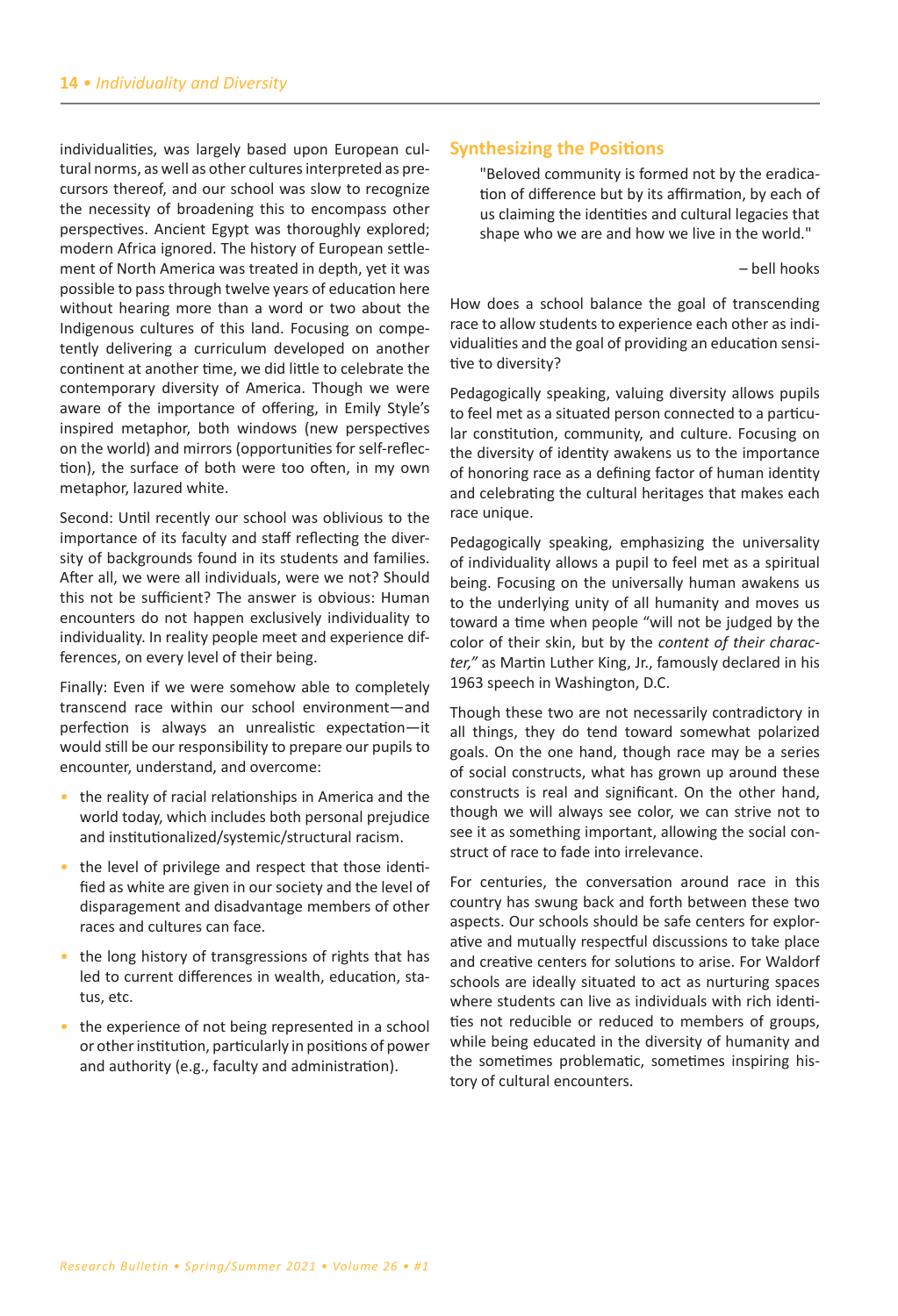## **Conclusion**

͞We can disagree and still love each other unless your disagreement is rooted in my oppression and denial of my humanity and right to exist."

 $-$  James Baldwin

Like other institutions in the United States, Waldorf schools are seeking ways to respond adequately to the country's problematic history of race relations. In the conversation around race in this country͕ two approaches that appear to be nearly diametrically opposed have alternately dominated the conversation. One approach affirms the unity of all humanity and looks forward to a time when race will become completely irrelevant as a factor in society. (If current sociological and demographic trends hold, the long arc of history is indeed bending slowly but inevitably in this direction, but there remains a long journey ahead.) The other approach focuses on honoring the constitutions͕ communities͕ and cultures that make up the various ethnic groups and races.

If you could choose, would you wish future generations to be secure in a racial identification that was also honored by society͕ or to consider race an outmoded category irrelevant to their lives?

Perhaps this is a false dichotomy. Cultivating individuality and honoring specific characteristics may appear contradictory͕ but it seems to me that they are actually complementary elements of human life. Would a person securely grounded in their own constitution͕ community͕ and culture not more easily appreciate the fundamental unity of humanity? Certainly, disrespecting a person's differences erects barriers for that person to experience such unity. Would a person strongly committed to humanity in general not naturally be more open to and interested in the differentiated ways humanity manifests? Certainly, those who do not see humanity as a unity will naturally tend to elevate their own particular identity over that of others.

Perhaps there is a middle way between overcoming race and upholding a racial identity. Perhaps future generations will have the same freedom with respect to race that we are learning to grant to other aspects of identity. Religious identifications, for example, used to be directly tied to a person's ancestry and community, and people of different religions frequently felt themselves to be on opposing sides of a cultural divide. There is a growing awareness that people might-among other alternatives-have a strong or weak identification with a single religious tradition, nurture varying connections to multiple traditions͕ be spiritual but non-religious, be uncertain or in a process of exploration, or be completely indifferent to the theme, and also that it is wise not to draw conclusions about other aspects of a person's life on the basis of this one element.

Perhaps we will come to recognize that race, ethnicity, and other group identities are of varying import to different people, and that their meaning can only be determined by the individuals who bear these identities. Perhaps human beings will ultimately be free to relate to these themes at each moment of their lives in whatever way they choose.

**Harlan Gilbert***, Ph.D., began his career as a Waldorf educator in 1986. He has taught mathematics, computer science, philosophy, and physics at Green Meadow Waldorf High School since 2003. In 2005 he published*  At the Source: The Incarnation of the Child and the Development of a Modern Pedagogy*, an attempt to free Waldorf pedagogy from a particular cultural context. He earned a PhD in Transformative Studies from the California Institute for Integral Studies in 2016 with a dissertation on identity and ethics. He gives workshops and writes essays on a wide range of themes; for more information, see harlangilbert.com.*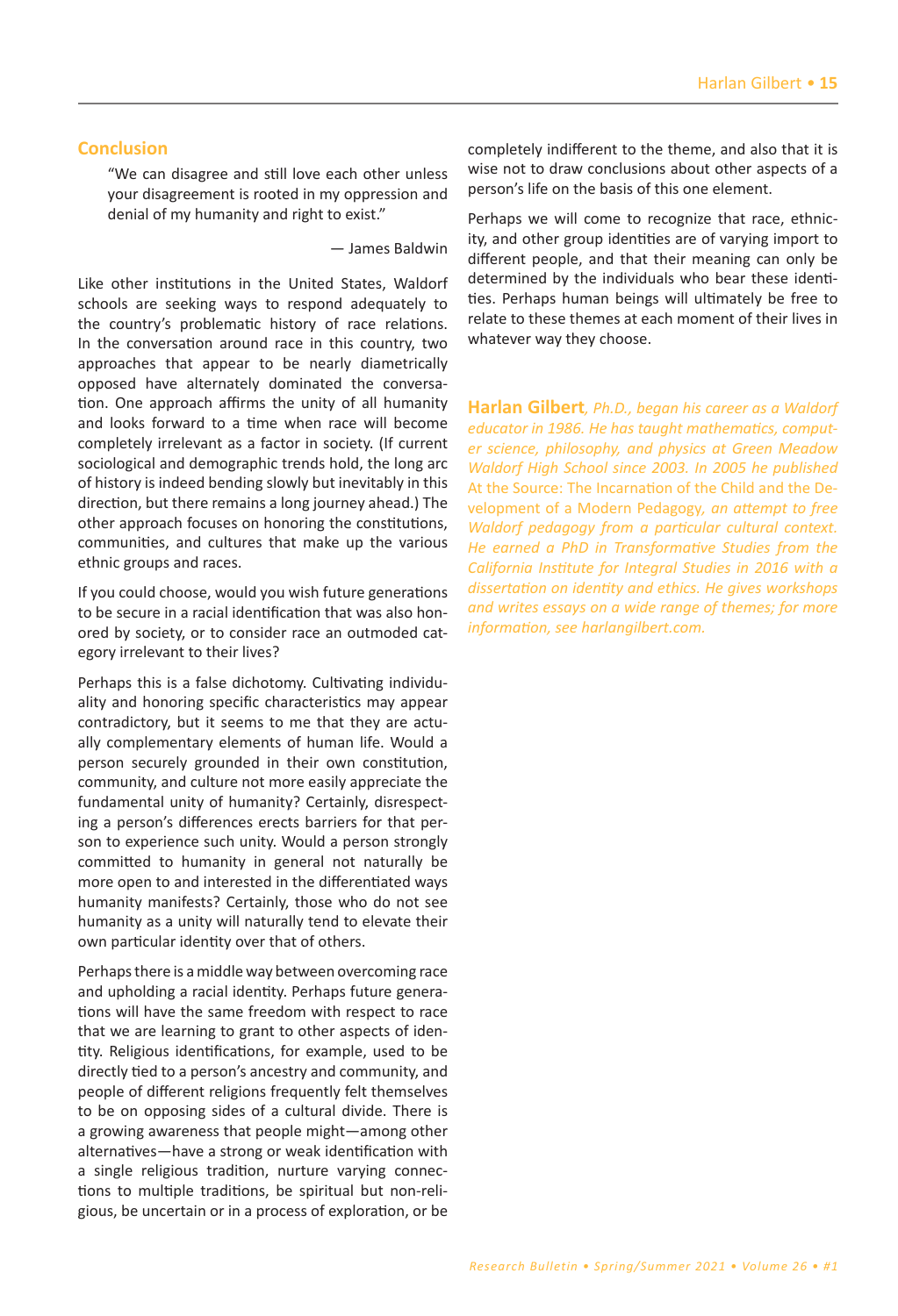# **16** *• MLK's Life as a Theme in the Waldorf Curriculum* **MLK's Life as a Theme in the Waldorf Curriculum**

#### *Kristin Mathis*

## **Introduction and Caveat**

Let me begin this curriculum sharing with a caveat. As a White educator and school administrator͕ I want to acknowledge that my choice to center Martin Luther King, Jr.'s biography as the focal point of this piece can be seen as problematic in several ways: as a further example of tokenism (one famous Black figure standing in for many), as leaning heavily once again on a well-known figure rather than lifting up new or different voices, as prioritizing messages of non-violence and "fitting in" rather than uprising and revolutionary change. I've grappled with each of these critiques myself along the way.

Nevertheless, I chose to work with MLK's biography as a way to "think through" the task of bringing African-American history into the core of the Waldorf curriculum precisely *because* he is the most publicly celebrated African-American in the United States. As the only Black person currently recognized with a national holiday, MLK and the day that celebrates his life can and should be central to American Waldorf schools' festival life and curriculum. It shouldn't be the *only* time we celebrate Black history and culture͕ nor should MLK be the *only* example of a Black "holy troublemaker" we lift up, nor should we focus *only* on moments of Black suffering, and resistance to suffering.

With all of this in view, I have gathered a number of resources that other teachers may find helpful. With these materials͕ our educational community can reach what is admittedly a very low baseline: *a step beyond the assemblies, bulletin board displays, and days of service that celebrate MLK in order to encompass deeper study of the man, his work, and the many people and causes intersecting his biography. This work should be woven through our curriculum as seamlessly and elegantly as any other aspect of our students' learning.*

This work can begin as early as Nursery (yes, Nursery!) and continue up through 12th grade. Because my school, Brooklyn Waldorf School, is pre-K through Grade 8, I've focused on these grades here. As I hope I can demonstrate, looking at King's life's work in terms of the developmental stages outlined by Steiner and others, and mapping aspects of King's biography onto the themes of each grade, can serve as a useful example of how other such figures͕ themes͕ and non-Western

histories could be integrated into the curriculum in an authentic and meaningful way.

My hope for the children would be that by encountering Martin Luther King each year in a different facet of his identity and work͕ students will come to feel that they know him and his many colleagues deeply͕ thereby forming a living picture of him that they would retain for the rest of their lives. On a spiritual level, I believe that these sorts of living pictures connect us in a very real way to the individualities whose lives we study͕ and that both teachers and students will be spiritually renewed as a result of deeper engagement with a human being of such deep and lasting profundity.

One final warning͗ The curricular guide that follows is very much a work in progress. Its assemblage just began in January 2021 as an attempt to compile work already going on in our school classrooms͕ with additions which are yet far from complete. It is intended to be a living compilation that grows each year as teachers add new resources or re-think new ways of weaving aspects of MLK's life and work into the developmental themes of each grade. It is also the product of many minds. Much of the work comes from colleagues at Brooklyn Waldorf and other schools, as well as many, many educators outside the Waldorf community. I also would like to thank those BIPOC folx in the Waldorf movement who have done this work for decades, patiently and sometimes impatiently keeping me honest, accountable, and on my toes. You all know who you are. Thank you.

Note: All internet resources are indicated with the name of the hosting website and the title of the webpage, which could be found by using the search function on the hosting website (or on any good internet search engine).

#### **Early Childhood: MLK as a Person**

#### *Theme*

MLK as a little boy, as a son, as a father. Teachers can use these books and resources to form their own stories or puppet shows.

#### *Resources*

The Story of Martin Luther King Jr. by Johnny Ray Moore, illustrations by Amy Wummer (WorthyKids,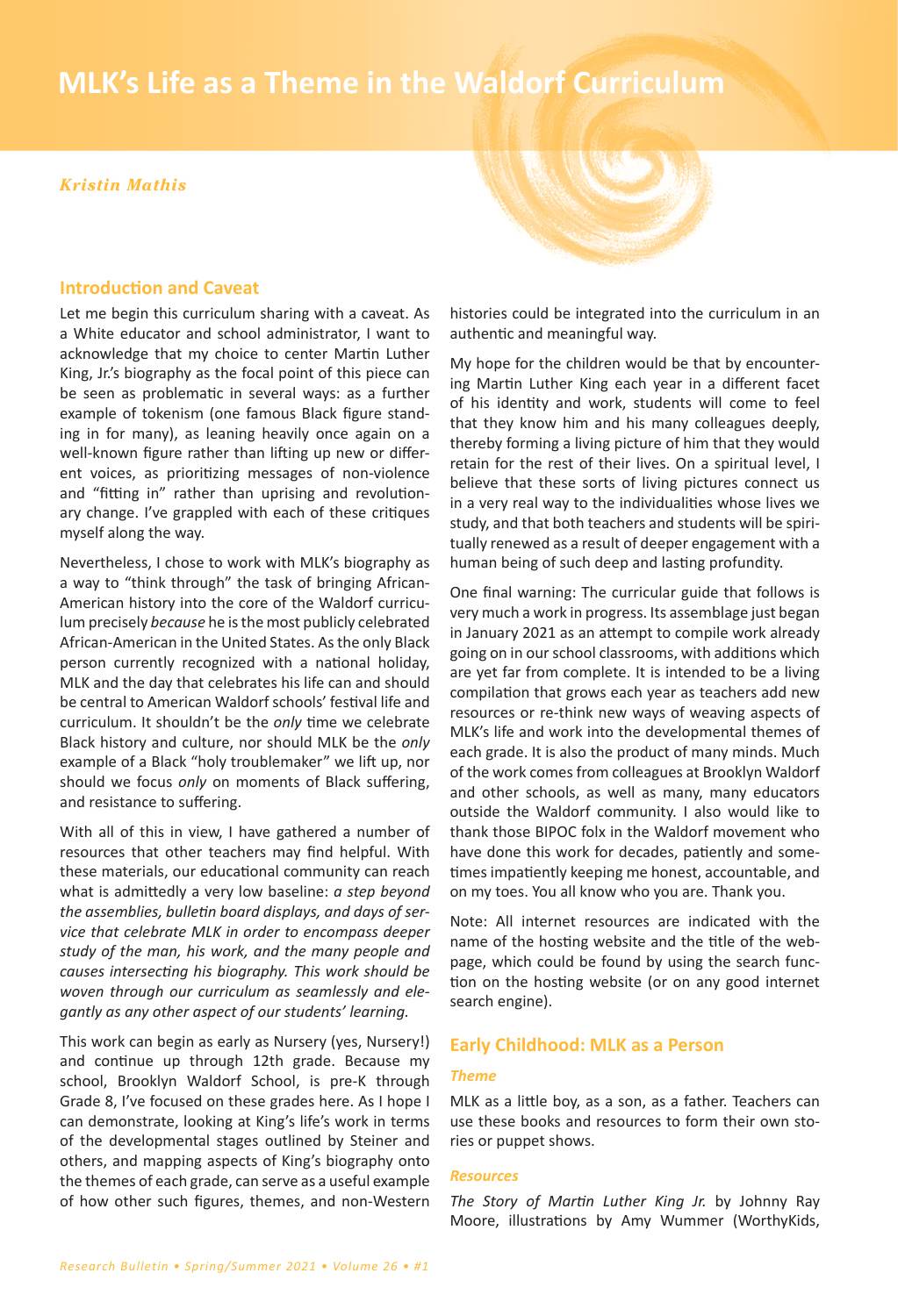2015). A board book that is truthful but also positive for very young children.

Articles for teachers on MLK's boyhood that could offer some details for stories:

Time.com: "What Martin Luther King Jr. Was Like as a Child"

Washingtonpost.com: "What was Martin Luther King Jr. like as a child? A prankster and 'an ordinary kid."

"Freedom, Freedom, Let It Ring" - A song (not in the mood of the fifth) with lyrics that could be made into a circle game or re-set to different music. Just be sure to credit the author, who is a Black preschool teacher. Youtube.com: "Preschool songs - Dr. Martin Luther King, Jr. song - Littlestorybug"

## **Grade 1: MLK's Big Birthday**

#### *Theme*

Who is MLK? Why do we celebrate his life and legacy? The idea for the first grade is to create a sense of Martin Luther King being so important, so amazing that the whole country celebrates his birthday every year.

#### *Resources*

*Why do we celebrate MLK Jr Day?* By Michaela Seymour (The Rosen Publishing Group, 2018).

A biography told by "Kid President" presented in a three and a half minutes video; it could be adapted into a story. Youtube.com: "The Story of Martin Luther King Jr. by Kid President"

# **Grade 2: MLK and Others as Heroes or Saints**

#### *Theme*

Many schools have already made a place for MLK in the current second grade curriculum, as it's relatively easy to envision him as one of the "holy troublemakers" highlighted in this year. This could be an opportunity to feature a number of other heroes from the Civil Rights era, particularly children or current individuals continuing the struggle for equal rights.

#### *Resources*

#### **The Ruby Bridges Story:**

*The Story of Ruby Bridges* by Robert Coles͕ illustrations by George Ford (Scholastic, 1995).

Lesson plan from the *Martin Luther King, Jr. Research & Education Institute* at Stanford University  $-$  a rich resource of lessons plans for all grades: Kinginstitute.stanford.edu: "Delivering Justice: Westley Wallace Law and the Fight for Civil Rights"

Kinginstitute.stanford.edu: "Lesson Plan: Ruby Bridges"

Scholastic.com: "Ruby Bridges: A Simple Act of Courage Lesson Plans and Teaching Resources"

#### **Stacey Abrams**

Teachers could use this "kid interview" to glean facts for a biographical story of this contemporary citizen rights activist:

Kpcnotebook.scholastic.com: "One-on-One with Stacey Abrams"

#### **Rosa Parks**

*Rosa* by Nikki Giovanni͕ illustrations by Bryan Collier (Square Fish, 2007).

#### **Claudette Colvin**

This is a teacher resource intended for older students͕ but it is also an excellent resource for preparing a biographical story. Zinnedproject.org: "Claudette Colvin: Twice Toward Justice"

#### **Multiple Heroes**

*Holy Troublemakers and Unconventional Saints* by Daneen Akers (Watchfire Media, 2019).

*Little Leaders: Bold Women in Black History* by Vashti Harrison (Little, Brown Books for Young Readers, 2017).

## **Grade 3: MLK as a Freedom Leader**

#### *Theme*

Third grade is a year to tell stories of liberation and of moving towards freedom. MLK's deep connection to Biblical stories and his own resonance with the figure of Moses make for an excellent opportunity to tie the MLK story to the general third grade curriculum, for example through the story of the March on Washington͕ as well as other freedom marches. A connection can also be made to the power of prophetic speech: Moses' speeches to the Israelites as well as short quotes from MLK's "I Have a Dream" and "Mountaintop" speeches.

#### *Resources*

#### **March on Washington**

A Sweet Smell of Roses by Angela Johnson, illustrations by Eric Velasquez (Simon & Schuster Books for Young Readers, 2005).

#### **MLK's Life and Speeches**

*Martin's Big Words: The Life of Dr. Martin Luther King*  Jr. by Doreen Rappaport, illustrations by Bryan Collier (Little, Brown Books for Young Readers, 2001). This is picture book biography͕ but teachers could spread this reading out over a few days͕ as the book includes lots of "stories within stories" that might need unpacking.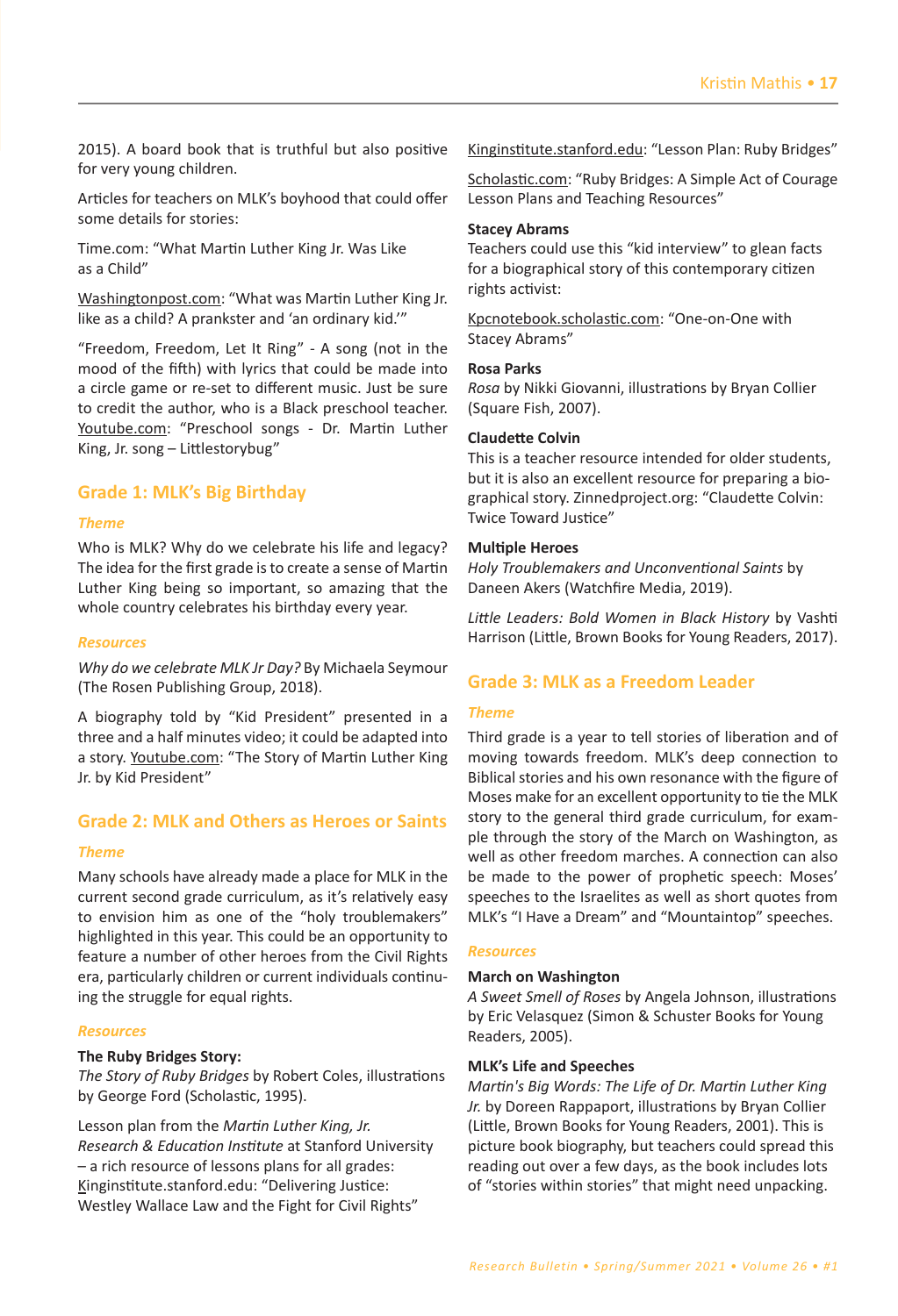#### **Children's March**

Let the Children March by Monica Clark-Robinson, illustrations by Frank Morrison (Houghton Mifflin Harcourt, 2018).

A short Newsela article on the Children's March can be found at Newsela.com: "Children marched in the streets to help end segregation"

## **Grade 4: Civil Rights in Our Town** or Neighborhood

#### **Theme**

Local Geography and Local History are themes of the fourth grade. In Brooklyn Waldorf School, we focused on "Boycott in BedStuy"-the story of the boycotts organized by CORE, FOCUS, and other groups in Bedford-Stuyvesant, Brooklyn. This part of the curriculum should be as localized as possible. Check your local library, historical society, or interview older residents to find out how the Civil Rights movement played out in your school's geographical community. Another appropriate focus would be on a civil rights issue happening right now: local individuals working for Black Lives Matter, for AAPI civil rights, or migrant workers. Invite an activist to speak to the class.

#### **General Resource**

Groundwork: Local Black Freedom Movements in America, edited by Jeanne Theoharis and Komozi Woodard (NYU Press, 2005).

This collection offers 13 informative articles on various Black Freedom organizations, events, and stories.

#### **Examples from Brooklyn Waldorf School Resources about Brooklyn**

The Museum of the City of New York website: www.mcny.org: "Civil Rights in Brooklyn: Behind the Scenes, New York at its Core"

Youtube.com: "From Bed-Stuy to Harlem: The City Confronts Civil Rights"

Brownstoner.com: "Remembering Brooklyn's Civil Rights Activists and the Fight for a Better Bed Stuy"

Alicebernstein.net: "Remembering the Civil Rights Struggle in Brooklyn"

#### **Oral Histories**

Our school's board members Jelani Mashiriki and Kojo Campbell come from a prominent Bed-Stuy family that was very much involved in Civil Rights activism in Brooklyn in the 1960s and 70s. They regularly present an oral history account of this activism, including the role the school building played in the community.

## **Grade 5: The Freedom Riders** or MLK and Gandhi

#### **Theme**

The fifth grade's focus on North American geography dovetails nicely with the history of the Freedom Riders, whose commitment to desegregation took them on long-distance bus journeys across the American South. Mapping, reports on individual Freedom Riders, or projects on specific cities are just some of the opportunities teachers have for folding in MLK's connection (or not) to these groups. Alternatively, the focus on ancient Hinduism in this grade provides an opportunity to highlight MLK's connection to Gandhi and his philosophy.

#### **Resources**

#### **Freedom Rides**

Learningforjustice.org: "Freedom Riders"

Amightygirl.com: "The 12-Year-Old Who Defied the KKK To Help Civil Rights Activists After Their Bus Was Firebombed"

A map of the freedom riders' journeys is included on the Britannica Kids entry "Freedom Riders" at kids. Britannica.com.

#### **MLK and Gandhi**

A lesson plan that introduces Gandhi's practice of nonviolence and how MLK and others adapted it for the American civil rights struggle: kinginstitute.stanford.edu: "Lesson Plan: Nonviolence in the Indian and African-American Freedom Struggles"

#### Book for middle grade readers:

Threads of Peace: How Mohandas Gandhi and Martin Luther King Jr. Changed the World by Uma Krishnaswami (forthcoming: Atheneum/Caitlyn Dlouhy Books, August 2021).

#### **Grade 6: MLK and Voting Rights**

#### **Theme**

Diving deeper into the issue of voting rights offers opportunities for comparative work with other aspects of the fifth and sixth grade curricula, such as looking at the history of representative democracy and how Athens, Rome, and other democracies created voting systems that included certain members and excluded others. Looking at the math of voting, "literacy" tests, and other concrete systems of the voting process appeals to the sixth graders' either/or thinking and helps them move from a simple "Everyone should be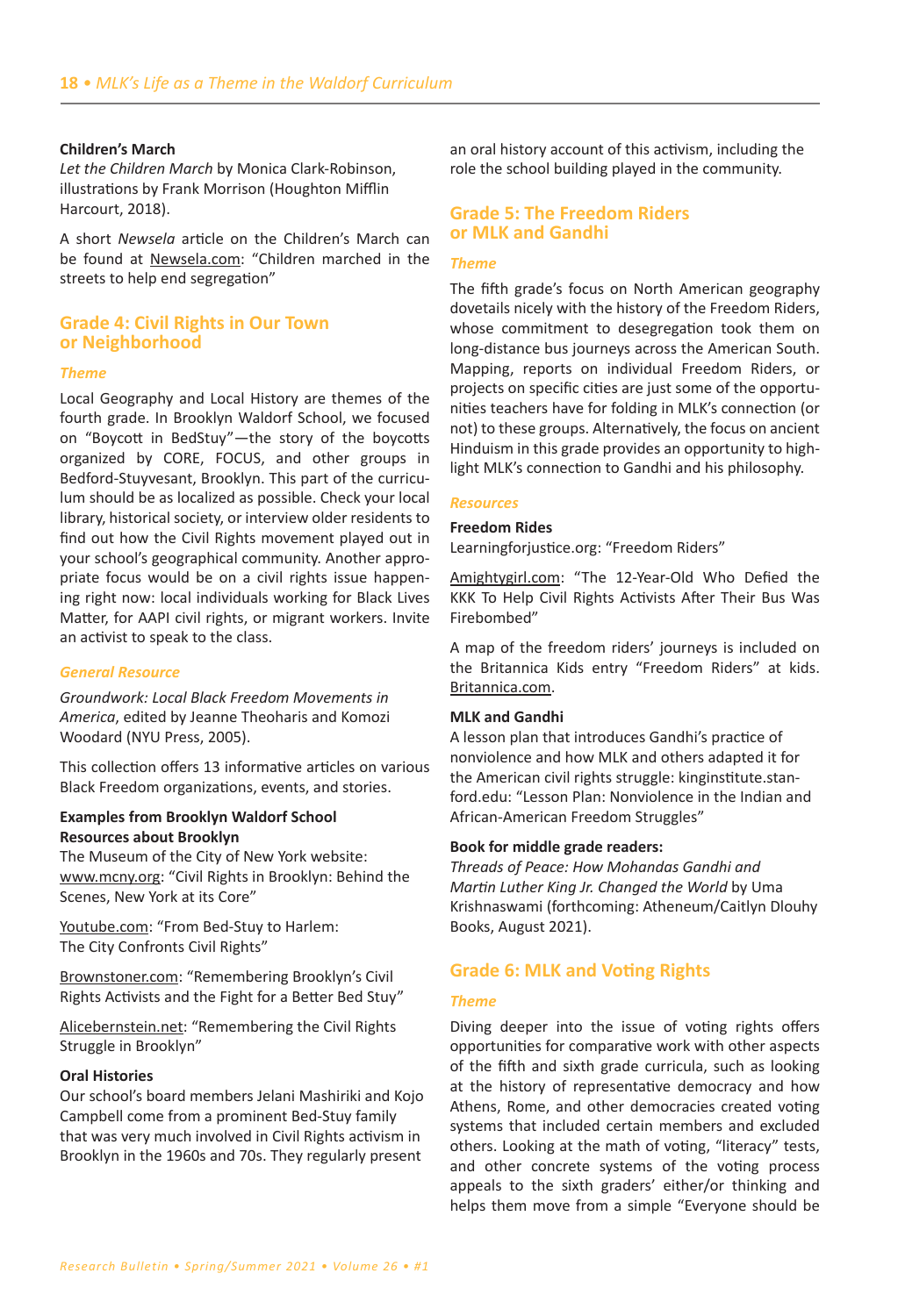able to vote" stance to "How do we make it more or less possible for people to vote?" This can lead to conversations about the ongoing fight for voting rights in the current political scene.

#### *Resources*

Many diīerent voting rights resources from *Learning for Justice* (formerly known as "Teaching Tolerance"): Learningforjustice.org: "Voting and Voices Classroom Resources͟

A particularly helpful article on this website can be used for engaging students in a study of how voter suppression actually works in a given state: Learningforjustice.org: "Teaching the Truth About Voter Suppression"

Resources from *Facing History and Ourselves* on current events and voting rights: facinghistory.org: "Voting Rights in the United States"

A helpful article from *Newsela* on how voting is difficult now; the article can be adjusted for different reading levels: Newsela.com: "How voting in the U.S. is harder than just checking a box"

# **Grade 7: MLK and his Vision for a "World House" (MLK's relationships with other marginalized groups)**

#### *Theme*

Riffing broadly off the theme of exploration and discovery, as well as the 13-years-old emerging sense of personal identity, the seventh grade presents a perfect opportunity to focus on MLK's expansive view of coalition building͕ as well as his personal relationships with people of all backgrounds. In particular, the theme offers an opportunity for students to explore different facets of identity through biographies of LGBTQ+ leaders in the Civil Rights movement. Teachers could also expand to include MLK's anti-poverty work towards the end of his life͕ when he made coalitions with poor people across racial and cultural lines.

#### *Resources*

LGBTQ+ bios (for teacher prep)

#### Learningforjustice.org: "Pauli Murray: *Fighting Jane and Jim Crow"*

Pauli Murray was a Black, gender fluid attorney who literally wrote the book (a legal compendium) that enabled the NAACP and others to launch all the landmark lawsuits such as Brown v Board of Ed, etc. Her preferred pronouns were she/her, but she unapologetically identified as a man publicly at a time (1930s on) when it was unheard of to do so. She was a follower of Gandhi and later in life became the first female African-American Episcopal priest.

#### Learningforjustice.org: "Bayard Rustin: The Fight for *Civil and Gay Rights"*

Bayard Rustin was a Black͕ openly gay civil rights organizer who introduced MLK to the teachings of Gandhi, made pilgrimages to India to learn the methods of protest and non-violent resistance used there, and became the teacher and conversation partner of nearly every well-known civil rights leader of the 1940s onwards. Rustin organized the March on Washington͕ as well as co-founded CORE with Pauli Murray and others. It is hard to overstate his impact on the Civil Rights movement. He is less known than his peers because MLK had him work behind the scenes as his personal assistant and secretary in order to protect him from the legal ramifications of his identity as a gay man, as well as the hate from some of his fellow organizers who disapproved of his unapologetically gay lifestyle.

Both Murray and Rustin have short bios on the King Institute site, due to the inspiration they drew from Gandhi for non-violent resistance. Kinginstitute.stanford.edu: "Early Disciples of Gandhi's Principle of Nonviolence"

Another helpful resource from the King Institute is a lesson plan that contextualizes King's belief in welcoming and building coalitions with other marginalized groups, using his concept of a "World House." Kinginstitute.stanford.edu: "Lesson Plan: Building King's World House - Diversity and Inclusion"

# **Grade 8: Contemporary Black Lives Matter Movement**

#### *Theme*

By eighth grade, the students are ready to talk about revolutions. The most obvious point of overlap in our current context is the Black Lives Matter movement, about which students can learn and further compare it with the earlier civil rights work done by MLK and others. By following the spiral curriculum outlined here, eighth graders will have a fairly nuanced understanding of these issues-indeed better than that of most adult Americans. The focus in this grade is on contemporary manifestations of the impulse to create equity for Black Americans.

#### *Resources*

*BLM Lesson Plans for Middle School from*  D.C. Area Educators for Social Justice: Dareaeducators4socialjustice.org/black-lives-matter: "Resources for Middle and High School"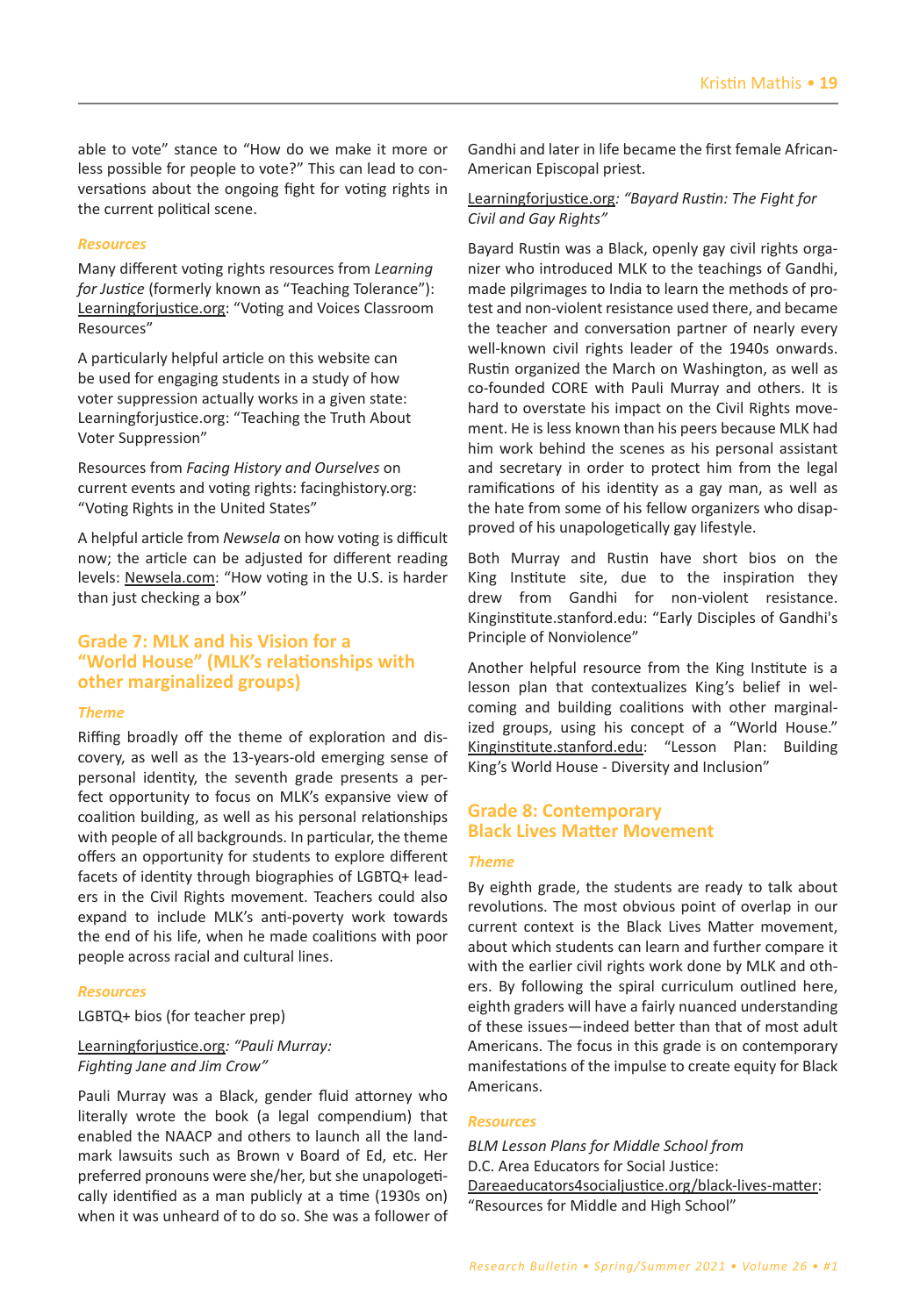From Learning for Justice on BLM: Learningforjustice.org: "Why Teaching Black Lives Matter Matters"

For the most recent articles on BLM to get you up to date, check on Newsela.com, which also ranks its materials' reading (lexile) level.

#### **Additional Resources**

There are so many different directions to take lessons that have their root in MLK's life, teaching, and legacy. The items included here are samples to give an idea of the resources that are already out there. As each school delves deeper into the work of reimagining what a truly inclusive, equitable, place-based American Waldorf curriculum looks like, we need to encourage all teachers (specialty subjects included) to explore the deep work that has been going on for decades in mainstream educational settings. We have much to learn from our colleagues there, particularly BIPOC educators. We can always adapt the lessons to fit our aesthetics and developmental stages, but we have a responsibility to take up this work.

#### **Spanish**

Minute by Minute Spanish, which offers teaching materials for several other languages as well as ESL, offers a song in Spanish as well as an associated lesson plan.

Minutebyminutespanish.com: "Dr. Martin Luther King Honored by Spanish-Speaking Countries - Spanish Class Lesson for Civil Rights Day - Dr. Martin Luther King, Jr. Day"

#### **Mandarin**

#### **Miss Panda Chinese:**

Misspandachinese.com: "Chinese Through Story Martin Luther King A Poem"

#### **Math**

This is a piece about polling data around the civil rights movement in the 1960's coming from the website "Not Awful and Boring Ideas for Teaching Statistics":

Notawfulandboring.blogspot.com: "Izadi's 'Black Lives Matter and America's long history of resisting civil rights protesters"

#### **Music**

Carnegiehall.org: Learning "Ain't Gonna Let Nobody Turn Me Around"

The Martin Luther King, Jr., Research and Education Institute at Stanford University, a rich resource for lesson plans and themes for all grades, suggests a songbook on Civil Rights songs:

Kinginstitute.stanford.edu: "Nobody Gonna Turn Me 'Round: Stories & Songs of the Civil Rights Movement"

**Kristin Mathis** is the Pedagogical Administrator at the Brooklyn Waldorf School, which serves pre-K through 8th grade students in the historic neighborhood of Bedford-Stuyvesant, Brooklyn. Born in the US but raised in Asia, Kristin struggled with acculturating to the racial dynamics of American high school when she returned to her "home country," and has been active in social justice and DEI work ever since. Despite her many years as an activist, educator, and mother to a Latinx teen, she is still working every day to unpack her own implicit biases, and relies on her colleagues and friends to call her in when she goes astray. This article is dedicated to all of them.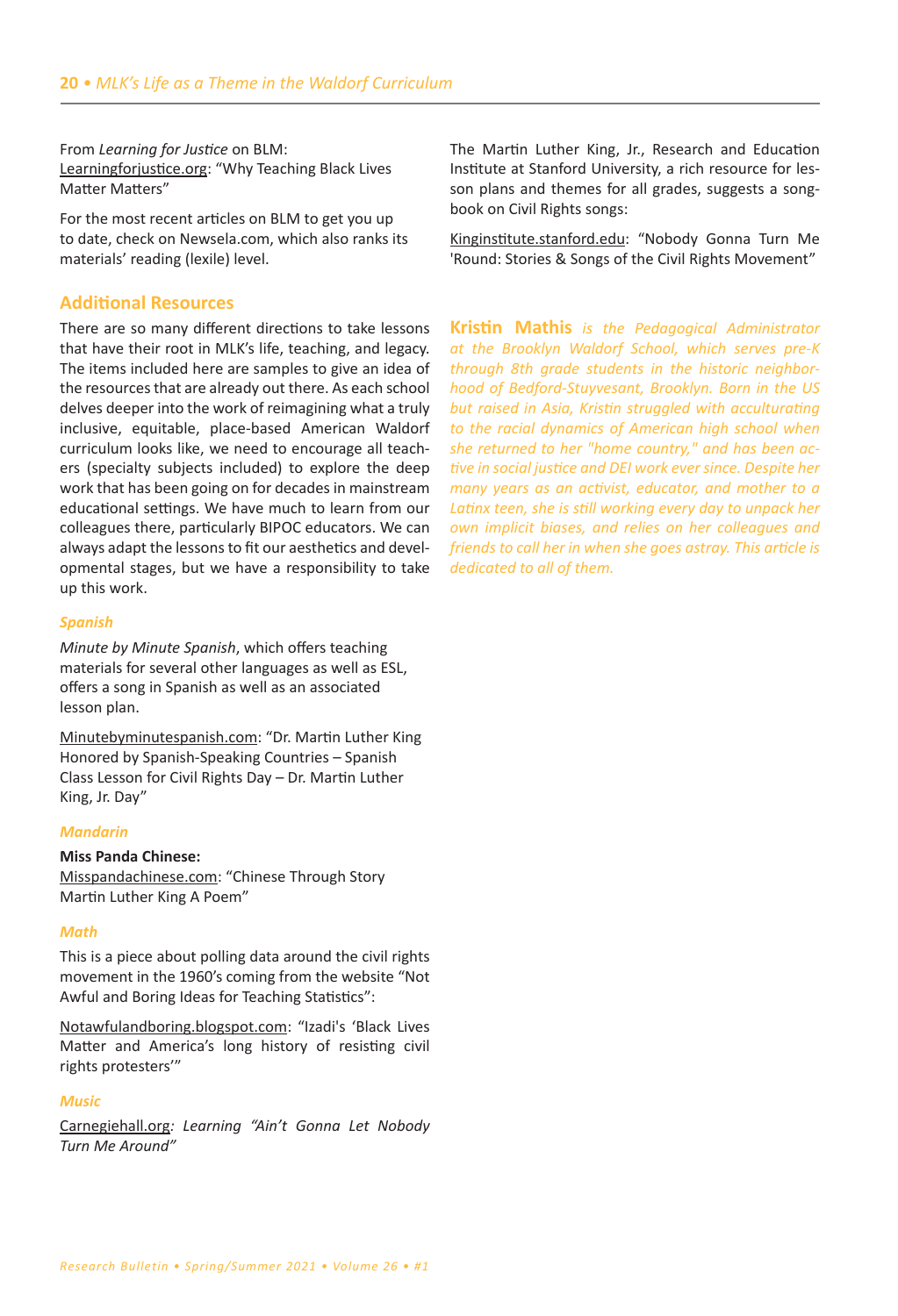# **Be Always a Question Mark: On Reforging Curricula in Waldorf Schools**

#### *Ryan Cameron*

or the past five years, I've had the privilege of teaching English Language Arts at the Rudolf Steiner School, NYC, my alma mater. The experience of alumni returning to teach at their Waldorf school seems to be a shared one. In this scenario, of a graduate stepping as teacher into the classrooms in which she once was student, there appears to be a special glimmer between teacher and students͕ a thread of belonging͕ a sensation of being two sides of one coin. To engage with a curriculum I know and love as well as with a new generation of students feels right. At the same time, stepping into the gyre of memories, disappointments, personal joys, and the all-too-much-at-once feeling that middle school dredges up is not without its struggle. Educating is an odd exercise in time-travel, wherein one reaches back into one's past learning experiences to dream anew, with memory guiding the way forward.

Upon returning to Steiner in 2016, my mission, like the one of many of you͕ was to drive the curriculum towards celebrating multiracial, multicultural, non-heteronormative, and gender expansive perspectives. As a biracial person, one of two minority students in her elementary school class͕ I am still challenged today͕ as one of few faculty members of color, in navigating conversations about representation of various identities in the curriculum. I loved my Waldorf education, but at times, I recognize in hindsight, I felt a fool for loving an education that did not, while I was a student, show love for my cultural heritage, my Asian American identity. As a teacher, I vowed I would show love, through my curricular choices, to as many expressions of human identity as I had time for͕ but I have to admit that I definitely stumbled and made dubious choices along the way.

In the thrust of our social justice movement of the 21<sup>st</sup> Century, in which we as a society are attempting to expunge the etched roots of systemic racism from our schools, prisons, cultural institutions, and houses of government, lack of awareness is often maligned as evil intent. "White silence = violence" was a chant I heard (and uttered) often last May and June, as I took weekly to the streets of New York to protest the murders of George Floyd and Breonna Taylor at the hands of police. I, as an adult, understand that Waldorf institutions intend no violence, but it is important to understand that our students͕ engaged as they are with social media (as am I), view themselves as part of the movement to dismantle racism͕ heteronormativity͕ and ablism, and they may indeed view any and every lack of inclusion in their lessons as violent. Each middle school class I've taught has always had one or three or fifteen students impassioned by the rhetoric of equity, equality, and inclusion, and their voices lead their classmates into figuring out their own stances on the subject. Any teacher who does not teach with these voices in mind risks losing the trust, and therefore rapt attention, of the students. To meet the children where they are means untangling the threads of hearsay and misinformation of the internet from the true gems, that is, the voices that are doing the work of building a new narrative of history and that can be found online, in books, and in the media at large. It is up to us as teachers to model for the students what social justice is and how to apply it to their lives rather than allow the internet to do that for them.

To do this work takes awareness, curiosity, accountability, and follow-through. My school has had many successes: one class teacher added a History of Ancient Africa block to her 6<sup>th</sup> grade Main Lesson rotation, an 8<sup>th</sup> grade teacher taught the American Revolution with a focus on the Indigenous People it affected, a colleague and I, when we were asked to step in to teach the  $7<sup>th</sup>$ Grade Renaissance Main Lesson͕ realized a long-held dream of ours by incorporating lessons on the Harlem Renaissance to complement the stories of the Italian Renaissance. History of the world is covered in our high school, and elementary school and early childhood teachers celebrate Diwali͕ Eid͕ Lunar New Year͕ Martin Luther King, Jr. Day, and so on in their classrooms. All these efforts are stepping stones on the way towards "the right direction," but until we can, on an institutional level͕ guarantee that each and every class of students hears diverse stories, reads about experiences utterly unlike their own, and experiences Main Lessons that reliably plant seeds for diverse perspectives͕ our work is not done.

Rather than connect through our successes, I believe that more can be learned through our failures. As I tell my students͕ every mistake is a wonderful opportunity to teach oneself and those around you something you did not know before. Perhaps, being a person of color,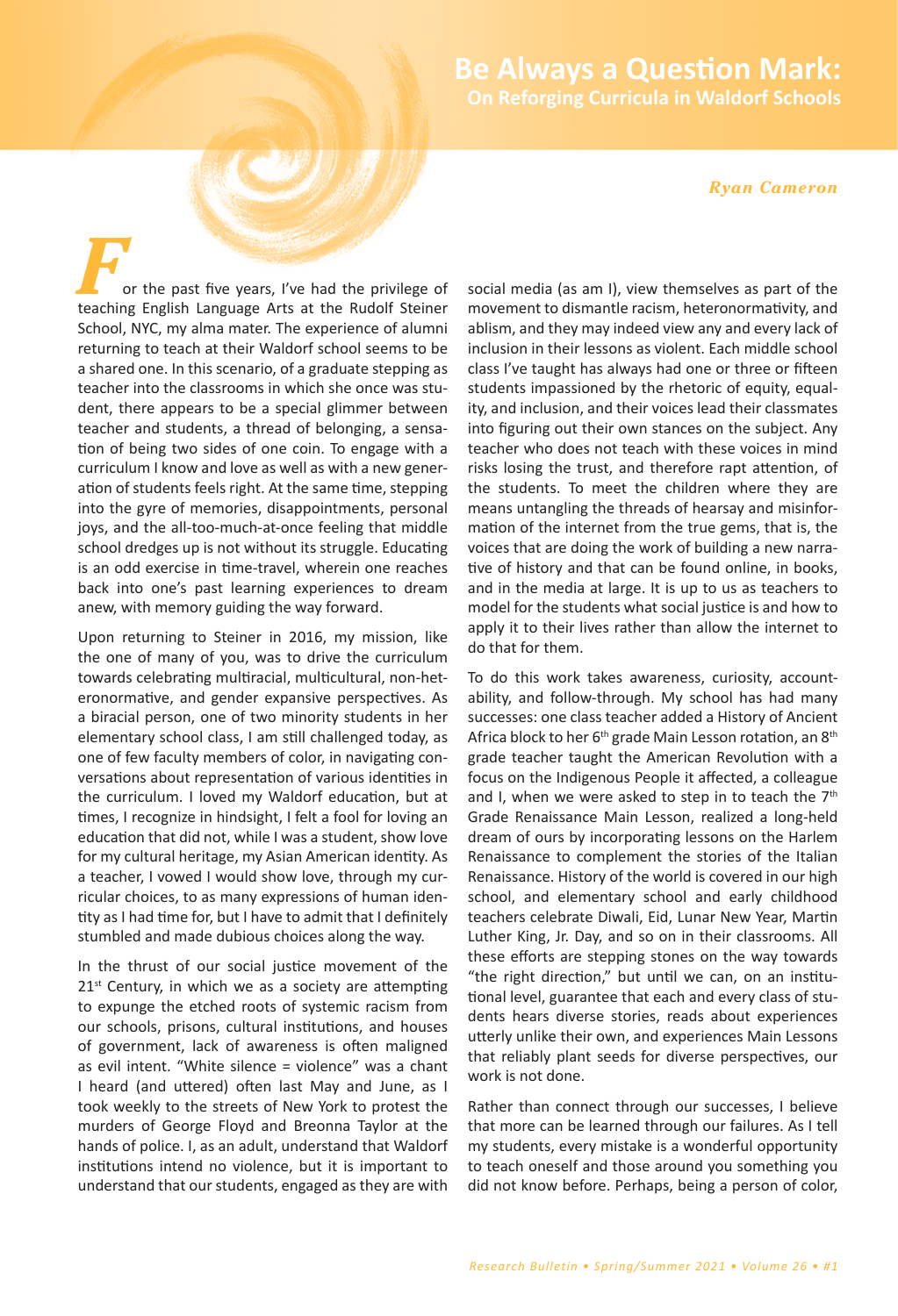I have a bit more leeway to fail in my lessons on diversity, but I hope that by sharing my mistakes, my fellow Waldorf teachers could feel emboldened by their own mistakes rather than feel discouraged by the endless voices of criticism and outcries of injustice that I'm sure many teachers have weathered in the past decades. Finding the right path forward, it seems, requires tenacity through trial and error͕ so by investigating my own errors in judgement over the years, hopefully you can avoid some of the same social experiments I've undergone.

#### **Fail Again, Fail Better**

While attempting to build a middle school Language Arts curriculum in collaboration with each grade's class teacher, my first serious misstep in a book selection occurred during my second year at Steiner, when I taught Mark Twain's *Tom Sawyer* to a 6<sup>th</sup> grade class. This was a book my own class teacher loved͕ a book I loved as a child, and a story many of my students appeared to love; it was also a book many of the class' parents didn't love. I was prepared (though not prepared *enough*Ϳ for the conversations about the racist language in the book, but I was fully unprepared for the way in which encountering and discussing hate speech would wound our class' community and, most especially͕ harm the psyches of the children of color in

the class. Any enioyment the kids showed for the book felt hollow in the end because of the stain that seeing that searing slur͕ the n-word, in print, nine times over the course of the novel and further discussed in our conversations͕ sullied any linguistic beauty the book did have to offer.

From this mistake͕ I realized the children need a more thorough understanding of the history of racism in our country before

encountering such language in literature. Even if Mark Twain's mission was to expand and diversify representation through his 19<sup>th</sup> Century novels (as I myself argued at the time), the reality I encountered was that the twelve-year-olds in front of me could not reconcile such intention with what they encountered on the page͘ I had learned at a Sunbridge Middle School Conference͕ several years ago͕ that if you teach what you love, your students will share in that love with you. The more recent experience with my students showed me that anachronistic love͕ love that was a product of a different era, does not translate well for today's child. I

It is our duty to build a school curriculum and culture that provides a safe, clearly delineated space for children to explore their questions about the world they see unfolding around them.

would have to release yesterday's love into the pastures of nostalgia and forge my way towards a new canon.

Several years later, after participating in annual workshops with a Rudolf Steiner School alumna, and one of my current educational heroes, Monique Marshall, as well as in professional development workshops with the institution *Facing History and Ourselves,* I found myself mapping identity charts with a group of  $8<sup>th</sup>$  graders. We had just read Malala Yousafzai's eponymous memoir and had drawn an identity chart on the blackboard to show how the many facets of her personhood and cultural ancestry fueled her activism. As we went about drawing each student's own chart, I asked students to include parts of themselves that were visible to others as well as the aspects that were invisible. But when a white child asked if he could identify as Irish rather than simply "white," in my haste to get to the next activity I said no. I later learned from his father that this was hurtful to the child and his family, which allowed me to reflect on the ways in which categorizing anyone on the basis of skin color is indeed harmful.

Learning that one will at some point be expected to identify as a member of a certain race is a difficult realization for any child to navigate. Reconciling the experience of how one identifies internally with how one might be categorized by appearance can create a strange dissonance. When I was a student, I found myself blush-

> ing when historical figures from ancient China came up in class or wondering to myself why was I assigned research projects on Noh Drama and the like when my white classmates were not. As a teacher. I have found͕ though͕ that speaking frankly about difference and the numerous ways in which one can choose (and not choose) one's identity helps give a name to the numerous diversities (learning differences, gender, sexual orienta-

tion, race, and class, to name a few) that exist in any classroom. Nevertheless, I've realized it is not up to me to tell children how to identify͕ but rather guide them in maintaining conversations about difference in and beyond the classroom.

Year after year, I introduce my class to the slam poem ͞White Boy Privilege͕͟ by then fourteen-year-old poet Royce Mann (thank you, Monique, for this resource), and I see how the white children in the class melt when they finally see in print how they͕ too͕ inherit a history of racism and white supremacy that they do not wish to see themselves as part of. The poem begins: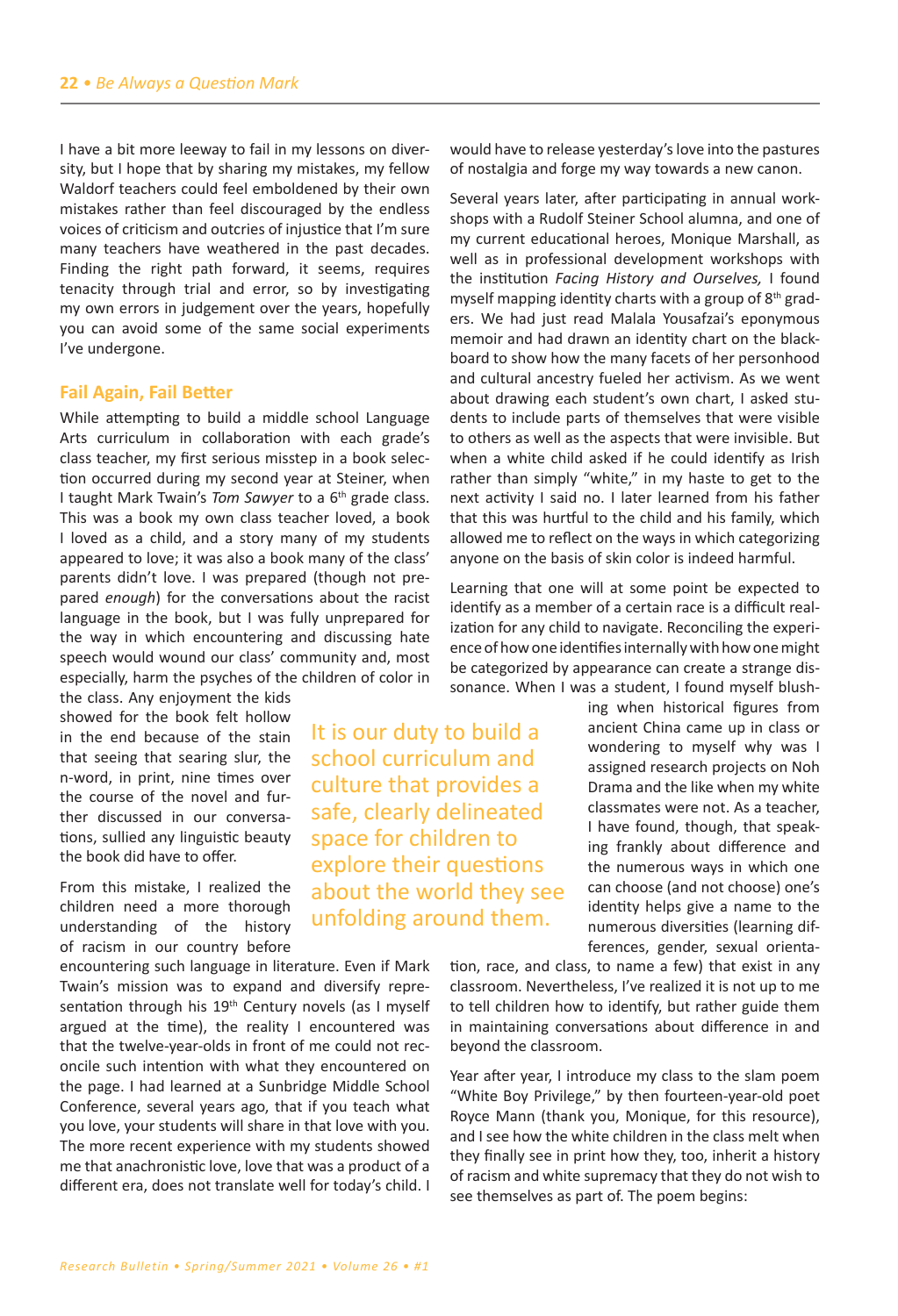Dear women, I'm sorry.

Dear black people, I'm sorry.

Dear Asian-Americans, dear Native Americans, dear immigrants who come here seeking a better life, I'm sorry.

Dear everyone who isn't a middle or upper-class white boy, I'm sorry.

I have started life in the top of the ladder while you were born on the first rung.

I say now that I would change places with you in an instant, but if given the opportunity, would I?

Every year, a white child, often the most unruly boy in the class, comes up to me after the lesson to say thank you for teaching this poem. Just as expanding the curriculum to capture the multiplicity and intersectionality of Black, Asian, Latin, Middle Eastern, and Indigenous perspectives is important, giving children the space to new possibilities for white identity is equally important. No child can be deprived of their unique intersectional heritage and identity, even as we race along towards reform and, hopefully, redemption.

I continue to try out lesson plans that respond in varying ways to the content that class teachers introduce in their Main Lessons. I've long since replaced Tom

> Being an alum and a teacher of color is͕ at

the path forward.

times, a lonely experience, for the child in me wishes that my former teachers, now my colleagues͕ had the answers͕ voiced the

regret͕ and could illuminate

*Sawyer* with other adventure books that feature protagonists of color and/or authors of color (I like Nancy Farmer's The *Ear, the Eye, and the Arm,* set in Zimbabwe in the year 2194, and Pam Muñoz Ryan's The Dreamer, which imagines the childhood of Pablo Neruda). I like teaching Tomi Adeyemi͛s *Children of Blood and Bone* while the eighth graders learn about the Atlantic slave trade; the book shows that Nigerians also have their own beautiful mythology͕ the Yoruba

tradition, that inspired a fantasy series. It is also a good opportunity to introduce a novel with a black protagonist which is *not* about racial suffering.

This year, I tried pairing Ibram X. Kendi and Jason Reynold's *Stamped: Racism, Antiracism, and You* with the Waldorf classic *I, Juan de Pareja* by Elizabeth Borton de Treviño, aiming to ground the book's grateful slave narrative, in which a slave is depicted as loving his master and feeling lucky for his experience of servitude in a more contemporary framework (with thanks to Green Meadow's Liz Hall, who warned me of the novel's treatment of history). I'm not sure yet whether these experiments are working or, in fact, confusing the children, but I do see that arming students with language to help them navigate the changing world, quite simply, meets a need in them. Speaking directly about these topics, by engaging with the issues and reforming lesson content, offers a model for the children how to discuss such topics, rather than simply allowing them to react without guidance. Steiner says that children are messengers of the future, but we cannot let the children do the teaching for us; it is our duty to build a school curriculum and culture that provides a safe, clearly delineated space for children to explore their questions about the world they see unfolding around them. At our school, we valorize the ingenuity of the curriculum spiral, but without spiral accountability, a grave dissonance arises between the children of color we advertise on the cover of our school brochures and the content taught in classrooms. And the children notice.

We need to pass the point of merely *representing* other cultures, races, and marginalized experiences in our curriculum; we must engage with them in depth. The Black experience, Islamic history, Asian heritage, the fight for  $LGBTQ+$  rights, etc.  $-$  all deserve prime real estate in our curricula. When parts of the story are shuffled into lateelementary school geography blocks or relegated only to the realms of fiction, the children, regardless of their race, are not served. When non-Western festivals are

> held primarily by the parents of students of color and not by the teachers themselves͕ the children, who are hard at work categorizing and observing what is of value and what is of lesser value, notice the difference. Reciting a poem by Langston Hughes while leaving the primary content of the curriculum untouched is not sufficient (I learned this the hard way). But we all have a different starting point and it is important for Waldorf institutions to state

aloud, as so many do already, that we are all at different starting points in our curricular upheaval. As I say to my students (and as I learned at *Facing History*), we all bring different lived experiences, different levels of knowledge, and different assumptions to the classroom. We cannot be afraid to show curiosity, to explore, to make mistakes, to ask questions, to ask for help, and we must avoid judging each other for being beginners. We must make space to build new understandings together (and a database to support it).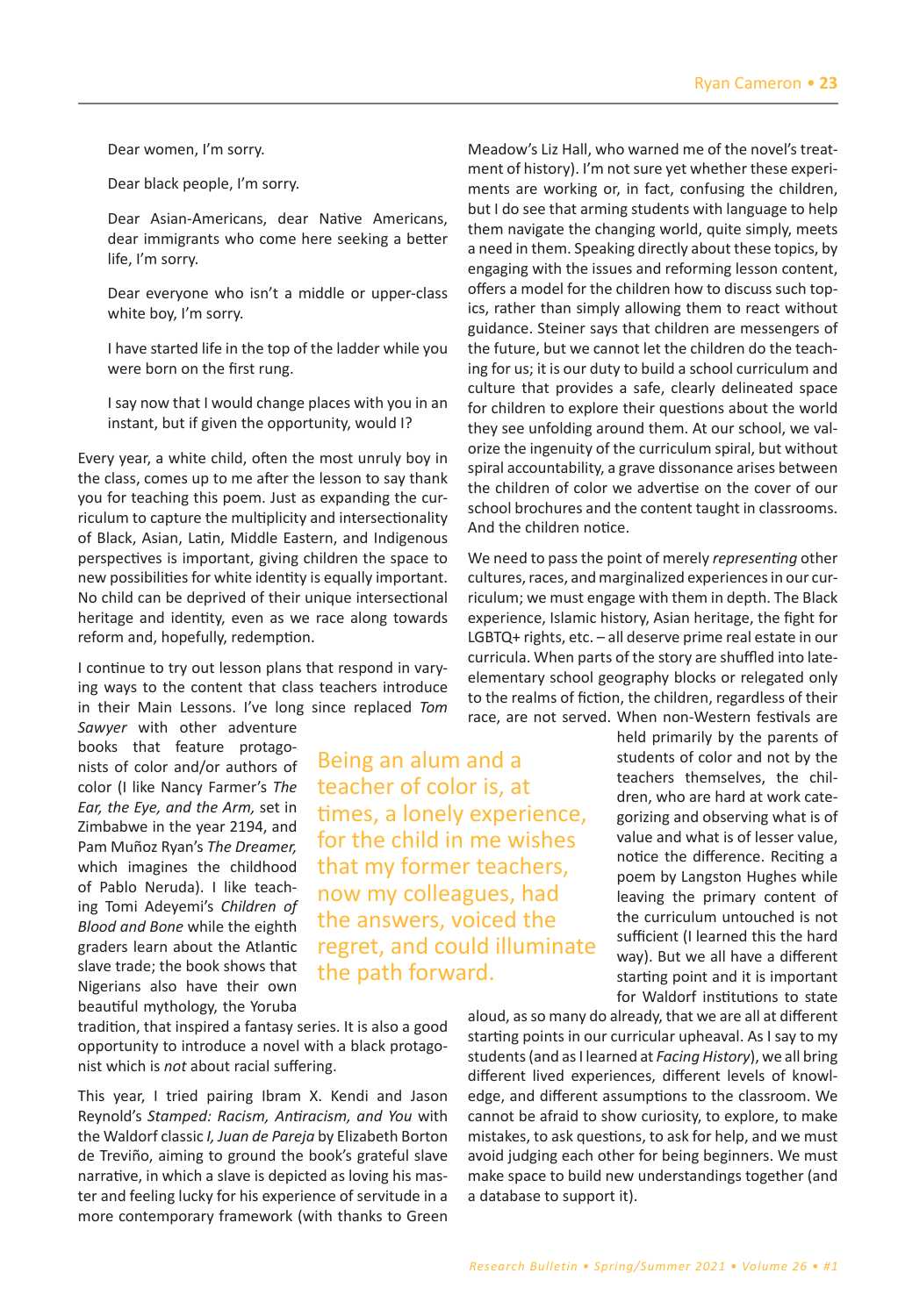My lived experience fueled a career path in Waldorf education because I do not want any child to experience, as I did, a lack of representation of their culture in the curriculum. Being an alum and a teacher of color is, at times, a lonely experience, for the child in me wishes that my former teachers͕ now my colleagues͕ had the answers, voiced the regret, and could illuminate the path forward. But now I realize, a child no longer, that it is up to me to draft the plans for an education that I had longed for and have compassion for myself and my colleagues through my and our failures along the way.

In an address to students͕ included in his book of essays and meditations *A Time for New Dreams,* author Ben Okri says:

Be always a question mark. Seek to know for yourself, so that you may grasp the deeper truths of life with a strong mind. Give of your soul. Feel the life and suffering and the joys of the world. Feel! Don't be afraid to feel, or to love, or to fail. So long as you are doing the little best you can to make this ruined world better, you are making good use of the miraculous reality that is your life.

To my fellow teachers: the pleasure of teaching is that we get to forever be students. "Be always a question mark," and we will all, hopefully, one day be able to embody the questions our students continuously ask of us. Let us not fear mistakes, lack of knowledge or imperfection. Let us acknowledge the errors we make and draw strength from an ever-growing well of curiosity for our changing world.

**Ryan Lin Cameron** *is a graduate of the Rudolf Steiner School NYC (Class of 2005) and of Haverford College (2009). Ryan currently teaches middle school Language Arts at her alma mater, and, before the pandemic, served as the school's elementary school librarian. Ryan lives in Brooklyn and describes her return to the Waldorf world as the work of an "After-Lifer."*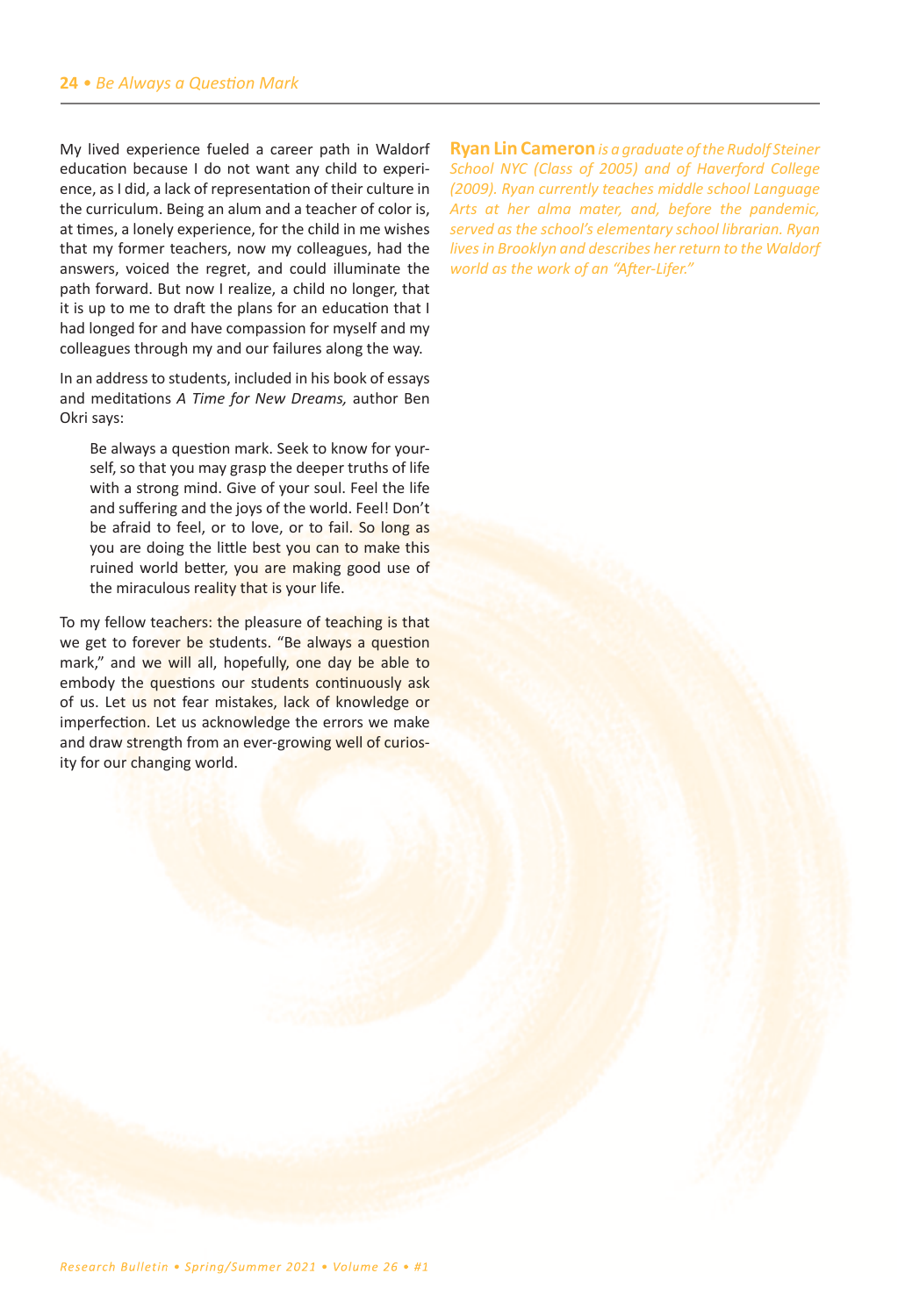# **To Make Room for Black Lives, Homer Stands Aside<sup>1</sup>**

#### *Defne Caldwell*

aldorf teachers and poets love a good metaphor. I'm going to start with the metaphor and then get to my point, another habit of Waldorf teachers and poets.

When I joined the faculty to teach English and drama at Green Meadow in 2005, I discovered that a favorite metaphor there was, our school is a ship. I got it right away and even remember using the metaphor myself in a talk I gave at an assembly. It felt good, like we were going somewhere all together with a little bit of danger thrown in because of squalls. Sometimes in meetings, we spoke about the strength of the vessel supported by anthroposophy and by our traditions. Sometimes we admitted or bewailed our inability to turn quickly, but it was all explained by our imagination of this huge ship. I attended Green Meadow from kindergarten through twelfth grade. So, in my mind, the ship looked like a great 19th century whaler I had learned about as a ninth grader in the *Moby Dick* main lesson (which I was now going to teach myself). Green Meadow could stay out at sea for years͕ it weighed three hundred tons and had thirty-five sails and precious cargo, so... Well, you understand, no quick turns. In the early 2000s, when it came to race, we believed that all people are equal and that blindness to race was a good approach to fostering equality.

I took up a rich curriculum handed to me by my former teachers who had made the high school the inspiring, scholarly, and artistic place it was. I had graduated in 1987 and knew that my peers were doing well as alumni. They were people like Alex Steffen, a leader in climate consciousness; Jessica Stoberock, stock broker; Aicha Woods, architect for Cesar Pelli and now the executive director of city planning for New Haven, CT; Karin Schaefer, painter; Stefan Schaefer, filmmaker; Michael Berkowitz͕ founding member of Resilient Cities Catalyst; Ciril Hitz, award winning baker; Jennifer Stahl, violist with the Barcelona Symphony Orchestra; and countless others living happy lives as teachers͕ doctors͕ writers, and such. Now, in my mind, the high school was even better than in the 1980s. It had all the traditions I grew up with, plus a more rigorous applied science curriculum and an award-winning robotics team͕ for example. Why would I rock the boat? (I can't resist).

Well, the wind changed.

Towards the end of *Moby Dick*͕ Starbuck͕ the upright first mate, begs with monomaniacal Captain Ahab to understand that the winds they are fighting their way into (in Ahab's obsession with catching the white whale) are a sign that they should turn and go home. And indeed, they should. But Ahab's vengeful pride won't let him, and he is all powerful, so they all... well, I won't give it away. But around 2014-2015 when Opal Tometi, Alicia Graza and Patrisse Cullors started #BlackLivesMatter in response to Trayvon Martin's murder and George Zimmerman's acquittal, the winds changed. At Green Meadow͕ many of us did not fully understand or know what to do, but no one could deny that ignoring racism was not working.

Most of us were and are White, so we knew we had to begin to educate ourselves. At the urging of our Diversity, Equity, and Inclusion (DEI) Committee, the Collegium required every person working at Green Meadow to do the Undoing Racism training͕ led by the People's Institute for Survival and Beyond. But it takes longer than a weekend to understand racism and especially where it may hide in oneself͕ or in a curriculum or in a school, and what to do about it. I started by putting aside my love of authors like Donna Tartt and Cormac McCarthy and began only reading texts by Black American authors like Jesmyn Ward, James McBride, Ta-Nehisi Coates, Paul Beatty, and Colson Whitehead. Those voices, characters, and stories took root in me. I was moved by the artistry, wit, and imagination of these authors, I witnessed the exceptional qualities of the characters I found there, I fell in love, I laughed and suffered with those characters, I was outraged with them about the violence and injustice they faced and moved by their wisdom. I still did not know what to do.

But then, the lifechanging moment:

My husband and I were also seeing as much theater by Black authors as we could͕ mostly at Theater for a New Audience and BAM. We attended a play by Jackie Sibblies Drury called *Fairview*. It was about a contemporary upper-middle-class Black family and played around with how race is viewed. First, the family appeared to be caught in a strange sitcom. Everything was perfect. They were getting a perfect birthday dinner ready for the matriarch who was upstairs. They listened to music and danced in the living room. The interior of their

<sup>1</sup> This article first appeared on the Green Meadow Waldorf School blog at www.gmws.org/blog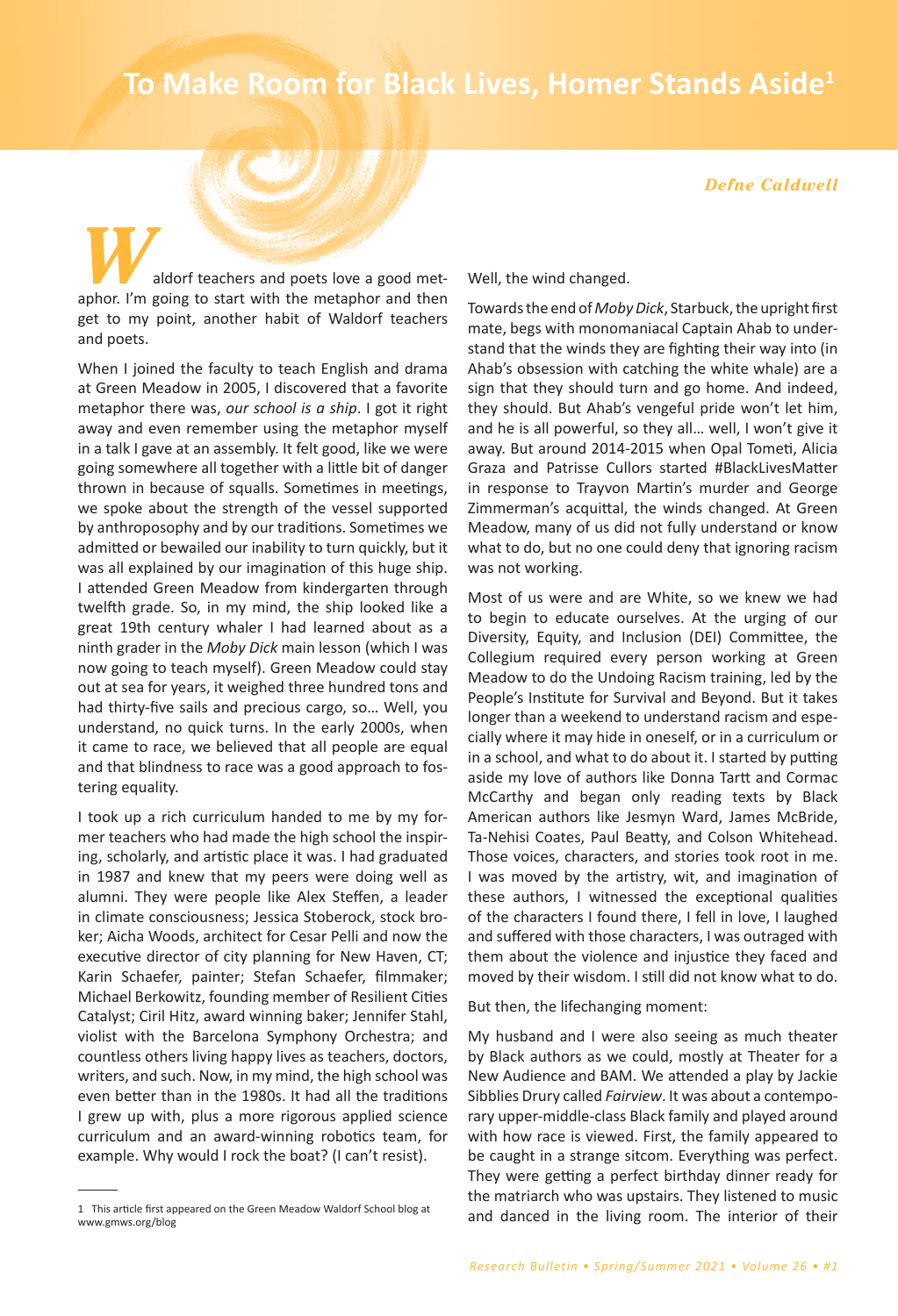home was all startling bright white and shiny. I whispered to my husband͕ *mark my words, that set is going*  to be ruined before this is over. I was right. I remember thinking that the play was trying to elicit racism in viewers who didn't know what to think about Black people who are financially well-off, interested in getting the root vegetables into the oven, their biggest problem: that their teenage daughter wants to take a gap year instead of going straight to college.

Then, the scene played out again, in silence, while we listened to the voices of American and European White people revealing commonly held racist views in phrases containing microaggressions and in playing games like *if you could be any race, what would it be?* There were the voices that may have been living below the surface in some of us.

Our views of race were challenged and tipped over in various ways as the play went on (the difficult grandmother finally came downstairs and was White, and the brother͕ a lawyer held up at work͕ showed up dressed like a rapper). The dinner was over the top, insane, and the food, including a giant turkey, went everywhere. I was surprised, moved and thrilled by it all. But being woke enough to somewhat access what was happening did not prepare me for what I never saw coming.

In the final scene of the play͕ Keisha͕ the daughter who wanted to take a gap year, stepped up and just started talking to the audience. She asked all the White people in the audience to come up onto the stage; she meant, for real.

I shrink from audience participation, but I recognized that I had to go. We all did. Once we were crammed up there in the bright lights͕ she turned her back and continued to speak to the Black audience left in their seats. Everything had shifted. As

one of the White people on stage, I at first thought I was turned into the subject that I was being viewed͘ That made me feel like a moth on a pin. Then I realized that we were not important, really. An intimate conversation was going on between Keisha and the Black audience members. It literally had

nothing to do with me, except that Keisha was clear that she thought Black people needed a bit more room.

Suddenly, I realized, I needed to make room. I needed to be willing to be left out, to not matter sometimes  $$ all White people do.

It still took a few years to have the clarity and courage to make large curricular changes like replacing Homer's *Odyssey* with Richard Wright's *Black Boy* for tenth graders͘ Odysseus is lauded as the everyman who carries our consciousness through temptation and trial to his rightful place. Odysseus makes many mistakes, but, with Athena's help, he finally reclaims his home from the men who have overtaken it through clear thinking, restraint and the sword. It's hard to put him aside. Richard Wright's story carries our consciousness through the hardships of a Black boy growing up in the South in the early 1900s. Instead of storms at sea, he faces crippling poverty, a family in crisis and the real threat of death. In the place of island captivity, he faces the prison of his role as a Black boy who must stand aside, appear to be mindless and laugh away all injustice. Wright's version of 20 years away from home is the withholding of an education͕ the opportunities to work and to pursue his dream of being a writer. He is victorious and overcomes the power and rage of the White world, more powerful than Poseidon's against Odysseus, through a love for nature, an independent moral compass͕ and an individuality that draws meaning from all things, even suffering. Recognizing that he needs to wrestle himself free from what keeps him from his rightful destiny, Wright says, "In me was shaping a yearning for a kind of consciousness, a mode of being that the way of life about me had said could not be, must not be, and upon which the penalty of death had been placed. Somewhere in the dead of the southern night my life had switched onto the wrong track and without my knowing it͕ the locomotive of my heart was rushing down a dangerously steep slope, heading for a collision, heedless of the warning red lights that blinked all about me͕ the sirens and the bells and the screams that filled the air." My students are riveted and moved by Richard Wright's story, which is a contemporary story and universal one as well. I am fortunate to

> witness the way literature transforms young people. I am moved now͕ as I watch my tenth graders becoming better people͕ inwardly elevated and victorious͕ travelling through the body and mind of a Black hero. Actually, it doesn't even matter if *Black Boy* is better than *The Odyssey*. Just as the White people in the theater during

*Fairview* needed to make room͕ Homer can make room͕ and Wolfram von Eschenbach can, any one of them. That is right, now, in this time.

At Green Meadow͕ we want to understand and transform the way White people dominate the curriculum͕ the stories that are told, the history recounted, the images displayed, the examples brought, the expectations set, the

At Green Meadow͕ many of us did not fully understand or know what to do, but no one could deny that ignoring racism was not working.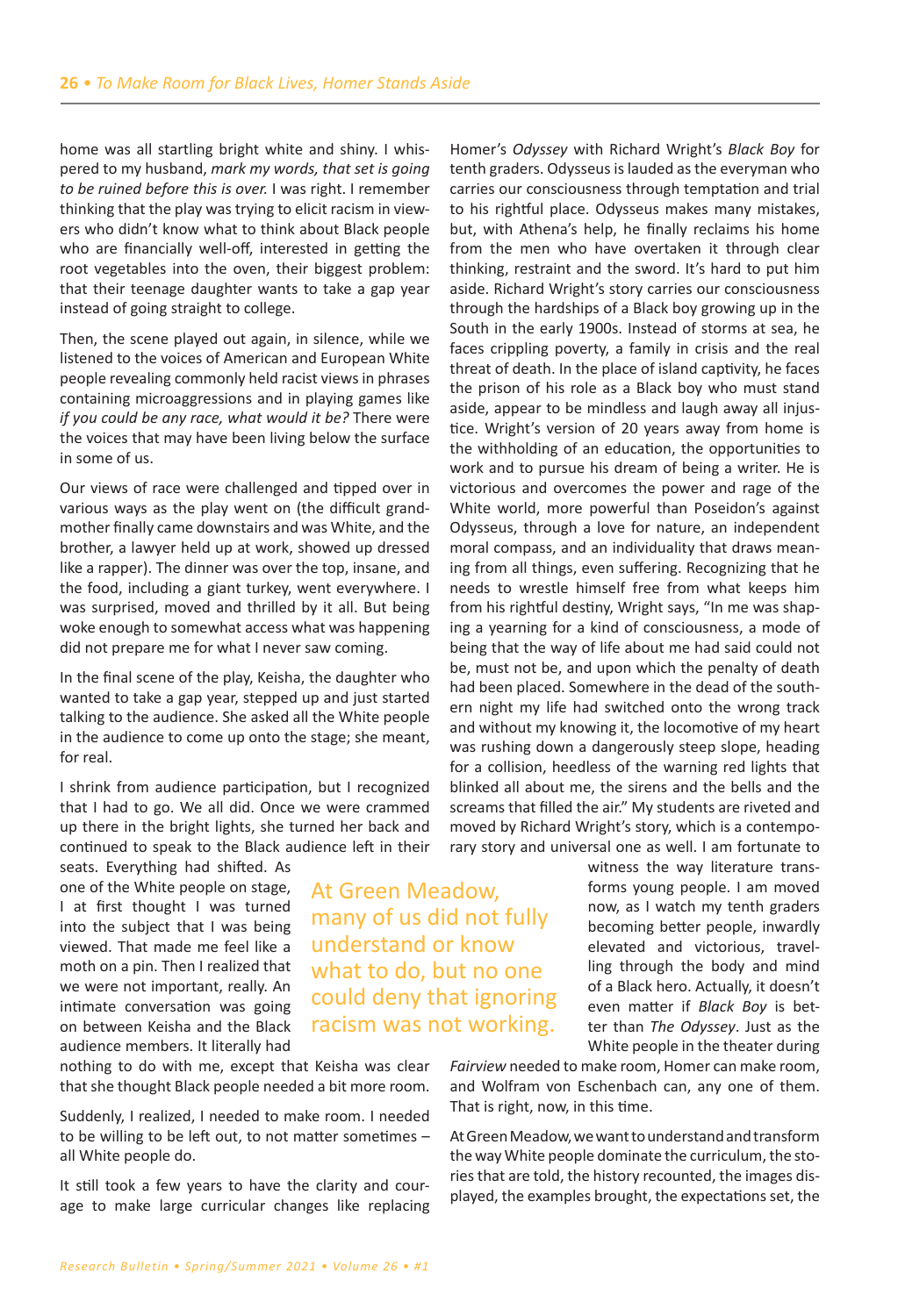rules, decisions, and priorities upheld. It has not been easy to make changes in such a well-established institution. In the high school, we started slowly around 2008 (when we rejoiced in the election of President Obama), when Alix Christofides took over the African-American literature class from Leah Henderson͕ who had taught it for many years. Previously, African-American literature or Russian literature was offered to the senior class. That way we didn't need to remove anything "important" like Russian literature entirely. So, it was an important move when Alix and I decided to let other things go in order to require African-American literature. As we moved forward, removing some texts did not only have to do with making room. In the past 10 years, we experienced that some of our most treasured texts, like Goethe's Faust, Wolfram Von Eschenbach's

*Parzival*, and Homer's *Odyssey*, were not moving our students as they had in the past͘ That is not to say that students were not able to enter into the work and recognize timeless truths and the way they resonated within them personally. Rather, the timeless truths

of White men regularly peppered our work with sour bits, outright racism, misogyny, White supremacy and people missing from the narrative we saw in our world, especially Black people.

My colleague, Alix, and I kept looking at the English curriculum. In reality, making changes was easy once we landed on something right (it took me a long time to land and decide on *Black Boy*, for example) and it felt like we were enriching the students. In our effort to make things right͕ the key to recreating the world was our feeling for truth, the courage given to us by our high school colleagues and our imagination for what could more rightly, for our time, meet the needs of our students.

While I saw the ship clearly before, I never saw the destination. I now know that key to a successful sailing voyage is knowledge of destination, wind, tide, and weather. I have a clear destination in mind now: a place where all students are elevated in part because Black people in the United States are recognized and realized as they should be. Wolfram Von Eschenbach's *Parzival*, "a brave man slowly wise," learns that the key to becoming the Grail king is the question, "What ails thee?" And yes, asking this question is a key. But there is also something powerful in just standing aside and making room for all the wonders that Black people bring.

We are teaching *The Autobiography of Malcolm X* in the place of *Parzival* now. African-American literature is a required class, not an elective. In what was called

*Transcendentalism* and then *American Voices* block͕ we have added and increased the focus on Frederick Douglass, George Moses Horton and added Harriet E. Wilson. Black contemporary poets like Amanda S.C. Gorman and Gregory Pardlo (one of my favorites!) and many͕ many Black poets speak the voice of America today to our students of poetry. We study Black lives through film starting with "I Am Not Your Negro," based on the writing of James Baldwin. The eleventh grade study of comparison/contrast was, for 30 years, a comparison of two poems: one an excerpt from the *Iliad* by Homer, and the other a poem by W.H. Auden. In the last few years, students have worked on a comparison of two artworks instead. This allows them to look at western and non-western works side by side, if they wish, and many students have chosen the work of Kerry

> James Marshall, Kehinde Wiley, J.M. Basquiat, Hale Woodruff, and Jacob Lawrence. This year, Alix changed the art history main lesson to systematically look at concurrent cultures while examining "Western Art." She also spent more time on Native American art. She made

sure to include contemporary artists of color and artists from diverse ethnic backgrounds who are being much more recognized, (by the Obamas in their selection of Kehinde Wiley and Amy Sherald as portraitists) to show how the international/global art scene has changed. And sometimes, I find myself bringing Black voices, artists, and accomplishments that are not well known but *should be*.

In our thoughts͕ Waldorf teachers look to the spirit of our time for guidance. We have been listening and trying to hear and understand for some time. We are not cut out for rash moves, but we are eager to make progress. Now I feel the wind at our backs. Maybe we can find our collective home.

# **A Complete List of Texts and Authors used in Green Meadow's English Classes**

#### *Antigone*͕ by Sophocles

*A Midsummer Night's Dream*͕ by William Shakespeare *A Raisin in the Sun*͕ by Lorraine Hansberry *Moby Dick*͕ by Herman Melville *Red Scarf Girl*, by Jiang Ji-Li *Black Boy*͕ by Richard Wright *Inferno,* by Dante Alighieri *The Autobiography of Malcolm X,*  by Malcolm X and Alex Haley *Canterbury Tales*, by Geoffrey Chaucer

We are teaching *The Autobiography of Malcolm X* in the place of *Parzival* now.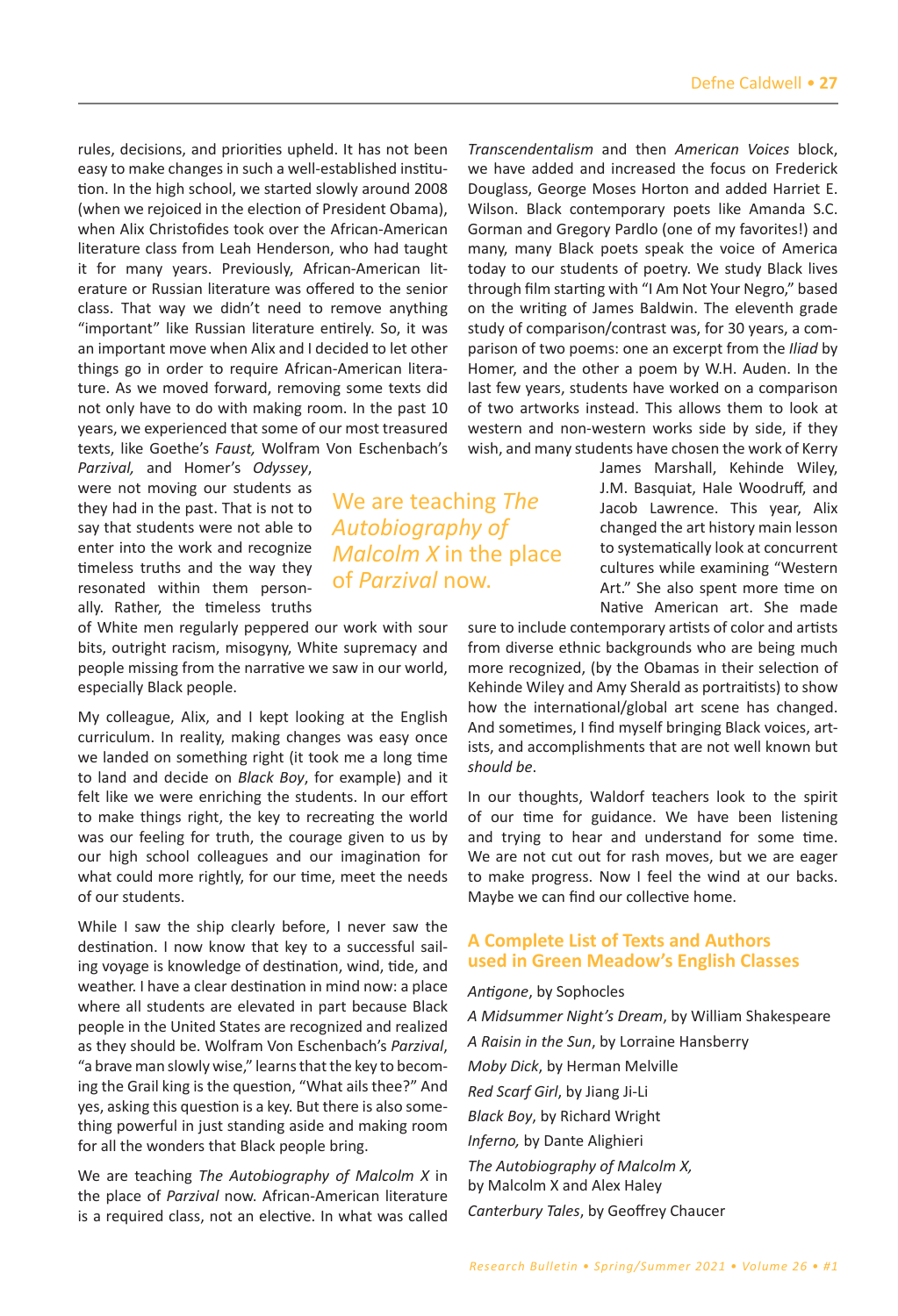Hamlet, by William Shakespeare The Tempest, by William Shakespeare Essays and speeches by Ralf Waldo Emerson Essays and speeches by Frederick Douglass Walden, by Henry David Thoreau Poems, by George Horton Our Nig, by Harriet Wilson Their Eyes Were Watching God, by Zora Neale Hurston Poems by Emily Dickinson Short Stories by Nathaniel Hawthorne

# **Films**

I Am Not Your Nearo, by Raoul Peck. based on the life and works of James Baldwin

Malcolm X, by Spike Lee

If Beale Street Could Talk, by Barry Jenkins based on the novel by James Baldwin

Moonlight, by Barry Jenkins

Queen and Slim, by Melina Matsoukas

Black Panther, by Ryan Coogler based on the Marvel comics book Black Panther: A Nation Under Our Feet, Book 1, text by Ta-Nehisi Coates

# **Black Writers Added to the H.S. List for Independent Reading**

August Wilson plays Books by Toni Morrison and Zora Neale Hurston I Know Why the Caged Bird Sings, by Maya Angelou Incidents in the Life of a Slave Girl, by H. Jacobs I am Malala, by C. Lamb and M. Yousafzai Becoming, by Michelle Obama The Life of Olaudah Equiano, by Olaudah Equiano Narrative of Sojourner Truth, by Sojourner Truth Twelve Years a Slave, by S. Northup The Beautiful Struggle, by Ta-Nehisi Coates Americanah, by Chimamanda Adichie Between the World and Me, by Ta-Nehisi Coates Native Son, by Richard Wright The Twelve Tribes of Hattie, by A. Mathis The Invisible Man, by Ralph Ellison

The Known World, by Edward Jones White Fragility, by Robin DiAngelo

# **Black Poets Read in the Art of Poetry** and African American Literature Classes

**Gwendolvn Brooks** Lucille Clifton Langston Hughes Paul Laurence Dunbar Claude McKay (and other classic Black writers) Joy Harjo **Terrance Hayes** Tracy K Smith Jericho Brown Hanif Abdurragib Tina Chang Natalie Diaz Martin Espada Kimiko Hahn Nathalie Handal Saeed Jones Kofi Awoonor Assetou Xango Zeina Hashem Beck Chimako Tada And others

**Defne Caldwell** graduated from Green Meadow Waldorf School in 1987. Before joining the Green Meadow faculty full-time, in 2006, she taught English and humanities for six years at Ramapo Indian Hills High School, in Franklin Lakes, NJ. She also taught literature, college writing, and creative writing courses at Ramapo College in Mahwah, NJ, for four years. Defne completed independent Foundation Studies under Signe Schaefer and trained as a Waldorf teacher with John Wulsin. At Green Meadow, she teaches high school English and drama and is advisor to the Class of 2023. She currently serves as High School Co-Chair and Humanities Department Chair. Defne is also the parent of two alumnae daughters who attended Green Meadow.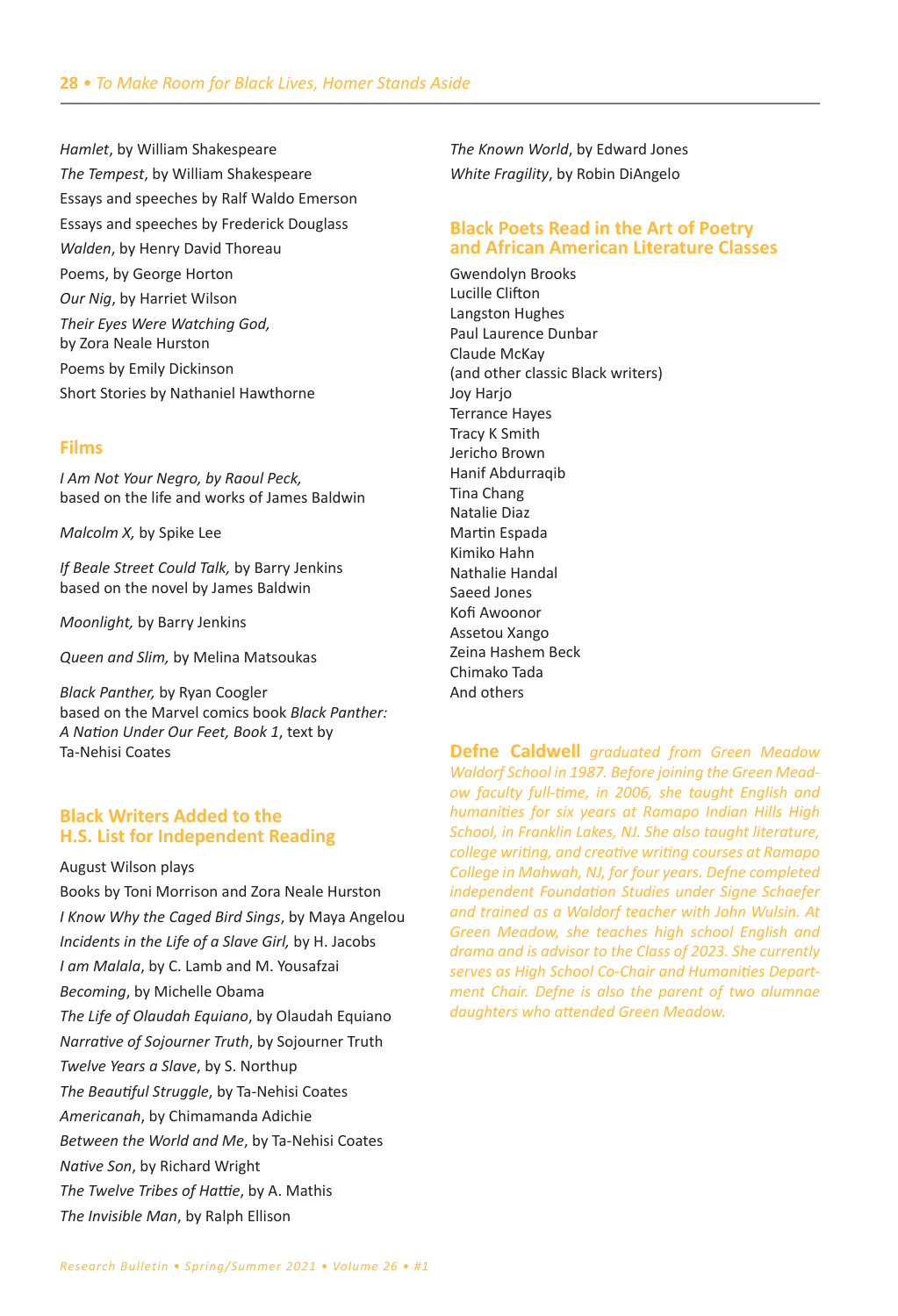# **Activists, Academics, and Bridgebuilders**

#### *Selim Tlili*

for the school is that the school is that the school is that the school is that the school is that the school is that the school is that the school is that the school is that the school is that the school is that the schoo racist!" The senior leading the Students for Inclusivity, Diversity and Equal Rights club (SIDER) demanded at an upper school assembly meeting organized during Black History Month.

The room was silent as we all looked at one another. Then, all the members of SIDER stood up in unison. One by one, other students stood up. Some members of the younger faculty rose to their feet. Eventually, about half of the people in the room were standing.

The effects of this Inclusivity and Diversity event were subtle but pervasive. Faculty discussed the meeting in hushed tones when we had the opportunity to talk in private. Everybody hesitated to share opinions, and when we did, our comments were prefaced by multiple qualifiers about "not wanting to overstep or speak over a student's lived experience" and other such modifiers. We remarked about how the dialogue had dramatically shifted in tone over the last couple of years. This level of hostility was new. I couldn't speak to the novelty of this anger but I certainly did not notice it in any single meeting since I joined the school back in 2016. Suddenly it was clear that sometime͕ recently͕ the rules had changed and we were collectively caught by surprise.

A recent search on Google Trends for terms like "antiracist," "white fragility," and "white supremacy" supports this sense that something has shifted. According to Google Trends͕ searches for these terms have increased over a hundredfold after 2017.

Usually, what happens in the "real world" trickles slowly into school life. But in this case what is happening in schools is magnifying out into spaces beyond educational institutions and academia. Ideas about language, privilege, and historical injustice, concepts that have mostly served as discussion points in classrooms for decades, have now become the topic of public debate. For people who have not been immersed in the conversation in recent years, it seems like the rules of what is considered acceptable had changed.

Among the demands made by faculty at one Upper East Side prep school was the call for half of all donations made to the school to be passed on to New York public schools if the school did not manage to match its student demographics to the one of the public school system in the next five years. Additionally, all students would be required to take classes on Black liberation, and all adults at the school would be required to complete annual anti-racist training. Tracked courses would have to be eliminated if Black students did not reach full parity in the next three years.

Another private school saw students engaged in a four-day sit-in because of a viral video, taken several years earlier, showing students making racist jokes. Perhaps less than five years ago, the case would have ended with some kind of disciplinary action against the offending students; that would have put the matter to a close. This time, a demand for a meaningful response came from the student body͕ calling on the school to mandate bias training for all faculty and staff, hire more teachers of color, provide more funding for scholarships for students of color, and implement mandatory courses in Black and Indigenous history. It seemed that every progressive school was going through some similar kind of "great awokening."

It's good for rules to change, but it now seems that the "Overton Window," the range of political viewpoints that are considered acceptable in a given time frame, had moved so much to a certain extreme that now many people like me, who were firmly entrenched in the liberal camp, are now finding themselves more closely agreeing with the center right. This shift has led to a tremendous amount of friction. Things that were once acceptable are no longer acceptable, but there was no lag time allowed for people to catch up to this transformation. All of the sudden we are told that "students have been demanding things for years and there has been no change." Teachers, who consider themselves to be a rather liberal group overall, were feeling incredibly guilty for disparities that they did not create. The guilt about these disparities made for an interesting turn of events that allowed Upper East Side private school students to lecture their teachers, even though, by every objective global measure, these students are a part of the most privileged people to ever exist on the planet.

This is the context under which I was asked to serve as co-adviser to SIDER.

I did not want to do this. I did not want to get involved in work that would be confrontational. My own sense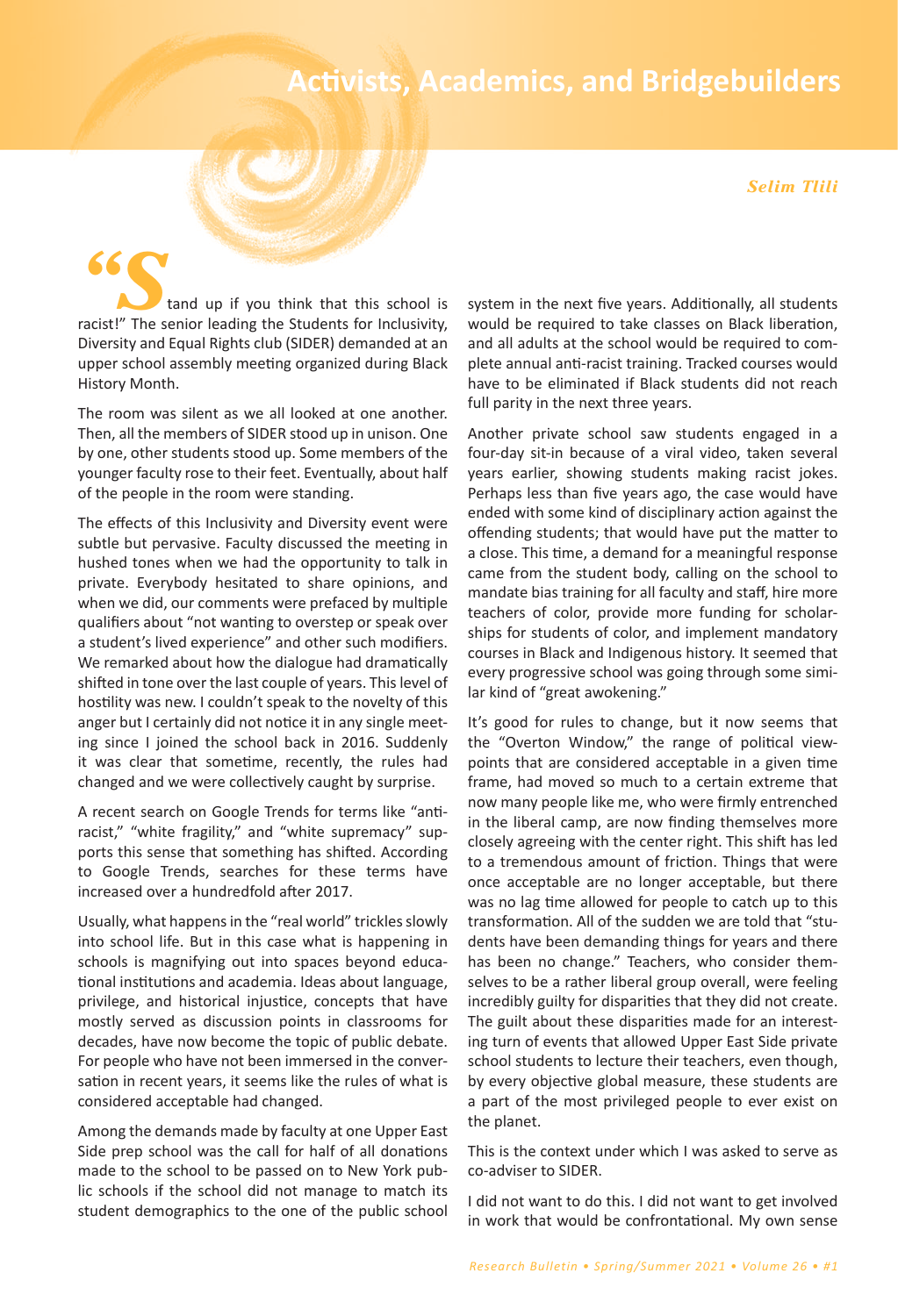of autonomy and a philosophy of "to each his own" made this role quite unappealing to me. I've seen how discussing issues around race, gender, and social justice can bring out the worst in people. I've seen online ͞struggle sessions͕͟ where statements as innocuous as "the new Star Wars movies are terrible" have led to accusations of sexism. To put myself potentially in the line where my inherently imperfectly articulated utterances could subject me to cancel culture is something I studiously wished to avoid.

I understood why I was being asked. With an Arab father from North Africa and a Puerto Rican mother I do not look like I fit into either group, nor in the American dominant group. The absence of full acceptance in the groups of my ethnic heritage and the feeling that I don't belong, by name or culture or temperament, in the dominant WASP culture that was my high

school and college experience, had left me jaded and angry. I saw a lot of bogeymen and hypocrisy, which I reveled in identifying and pointing out. The term "woke" wasn't *en voque* in the late 90s, but I was quite woke for the time.

And being woke meant I was angry. I was irritated by the fact that French was a more popular class than Spanish at my school, even though there are far more Spanish speakers living in NYC than French speakers.

I resented that I was asked "are you a US citizen?" when I told people that I am from Puerto Rico. The fact that so many people in college didn't know that Puerto Rico is part of the United States smacked of both racial arrogance and the ignorance of an education system that does not acknowledge its colonial history.

I was incredibly angry about the fact that after 9/11, I heard a lot more jokes about my Arab heritage from friends. I was called a "terrorist" and other names that are inappropriate to mention here by people that I consider to be my friends far more than I heard those phrases earlier in my life. I was livid that nobody could consider that maybe the issues in the Middle East are more complex than the summarized version that the Arabs just wanted to go "all jihad on our ass."

I held grudges about a great many issues. And that's ok. I was at the stage in life where I was supposed to be angry. But I'm no longer in that emotional state. The last twenty years allowed me peace in understanding my cultural identity. I have found my place; here, at this institution and in the wider community. I have been searching for the better part of a decade for a career that I could grow in and I finally found it. Now I was being asked to venture into an aspect of my life that I felt I had mostly resolved.

But it was also clear that my own past experiences fully justify why I should be serving as the student club's advisor. Even if I did not share the exact same experiences as my students, my feelings as a young man were the same as theirs. At the same time, I also share the liberal intellectual tradition of the Enlightenment, promoting the belief that I should focus on teaching my students

*how to think*, not *what* to think.

Given that writing is a way to clarify and understand one's own thoughts, this essay is my meager attempt to distill an understanding, my own understanding͕ first of what appears to me as a significant gap between different faculty members on the role of teachers in negotiating questions of diversity, and, second, how our view of the

world affects the way we teach impressionable high school students. Finally, I hope to be able to reconcile whatever answers I could produce for these two questions͘ These observations͕ while intellectually informed by the work of scholars like E.D. Hirsch, author of *Why Knowledge Matters (2016), and Jonathan Haidt, author* of *Can't We All Disagree More Constructively* (2016) and co-author of *The Coddling of the American Mind: How Good Intentions and Bad Ideas Are Setting Up a Generation for Failure* (2018), are based on my 15 years of teaching, discussing, and connecting with teachers from across a diverse range of schools.

#### **Activist vs. Academic**

There seems to be a spectrum of thought around questions of social justice that could be categorized by three dominant mindsets among teachers. The distinction between Progressive and Conservative does not offer accurate labels, since the vast majority of teachers identify as liberal. Instead, I will use the terms "Academic" and "Activist" to explore the differences.

If I look at the teachers I know and take into account the reasons-mostly, ideals-that made these individual choose education as their profession͕ I see that the vast majority of them are well-meaning liberals who do not focus on issues of social justice. They tend to want to get along with their colleagues and they tend to be liberal minded and willing to go with the flow; at the same time, they do not explore these social justice issues of their own accord. To the left and right of this assumed majority are the "activist" and the "academic."

The "academic" mindset views the world as determined primarily by individual choices and efforts. Our

It seemed that every progressive school was going through some similar kind of "great awokening".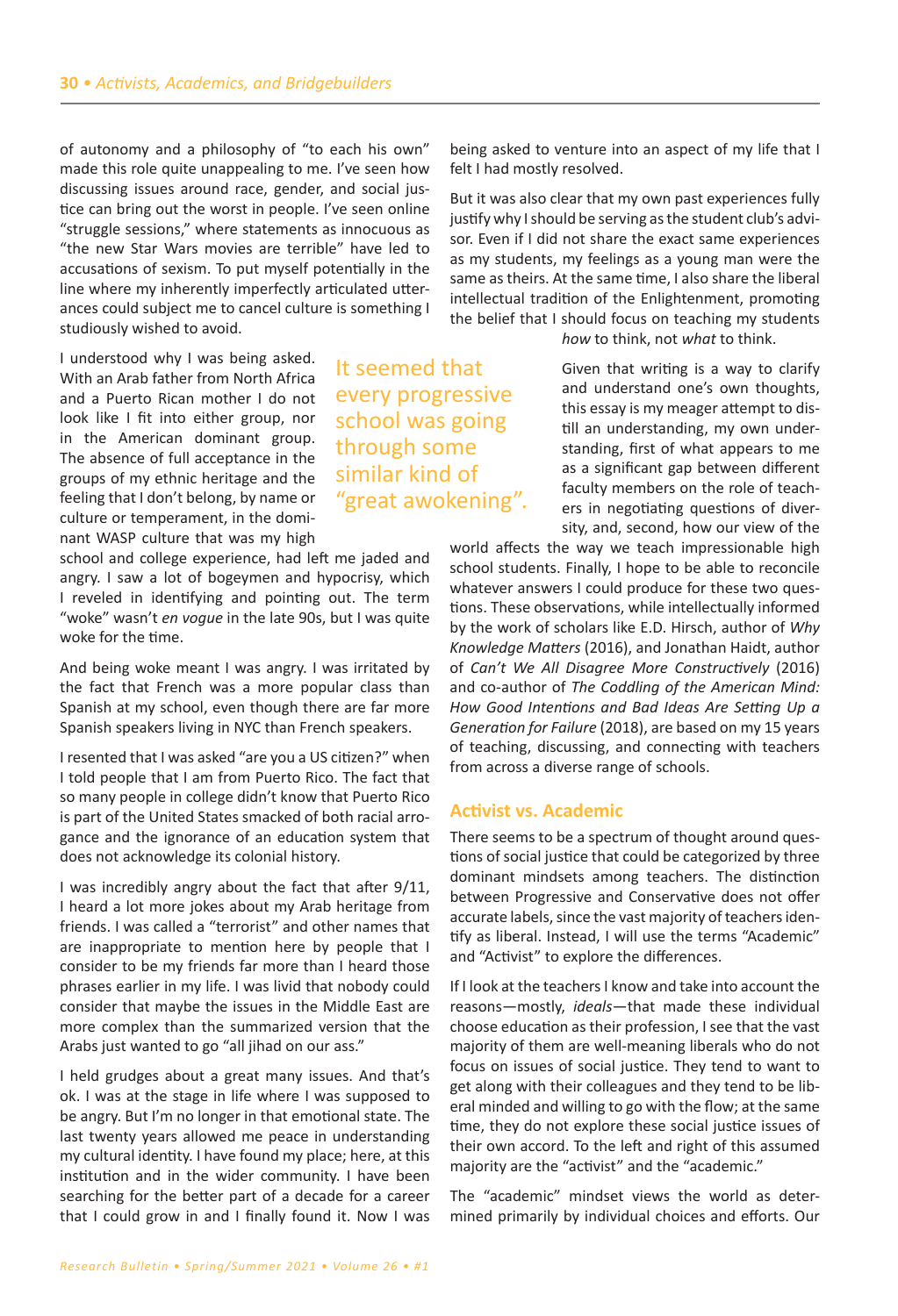success in life is mostly determined by the consistency by which we work and our ability to delay present gratification for future benefit. This viewpoint predominates in physical education, as well as in math and science departments. The "academics" mostly belong to Gen X or even older generations. In contrast, the "activist" attitude is found more commonly among younger faculty. They are more likely to be teaching in the humanities or involved in administration or admissions. These differences are mirrored in other intellectually driven professions, such as journalism, where a fundamental ideological disagreement between older opinion editors and a younger generation of journalists has resulted in many editors resigning their positions, as we have seen this past year at the *New York Times*.

The activists tend to describe the world in terms of the gross ineƋualities they see and look at these ineƋuities as something that every single person who benefits from the existing social order has a moral responsibility to address. From the activist's perspective, societal barriers are the main determinant of our life outcomes. Teachers͕ in this framework͕ bear a moral responsibility to educate and to expose the differences in outcomes; they should express the demand that whatever actions necessary must be taken in order to correct such differences. In the context of school, this translates to a focus on increasing representation of diverse identities in the school community and in the curriculum. The activist is more likely to agree with the statement, "our school's history curriculum is too focused on

> In order to do this work of bridging the divide I needed to understand the rules by which students were operating and the narrative that framed how they view the world.

straight, dead, white men."

The academic, on the other hand, is focused on the idea of education as a means to creating common ground. From the academic's point of view, we are all inheritors of mankind's intellect. Homer has bequeathed all of humanity invaluable gifts in the *Iliad* and the *Odyssey* as has Newton and every other intellectual giant upon whose shoulders we stand. The color of their skin and their sexuality, from this point of view͕ are irrelevant

in comparison to their intellectual contributions. They might agree that there is room to expand the curriculum, but they do not approach it with the same sense of mission that the activist feels.

Both points of view have merit. It is factually correct to say that intellectual heritage is just as real as cultural heritage. It is also correct to say that there are significant disparities in achievement and outcomes among racial groups. These disparate outcomes are the result of many factors͕ and it would be insulting to suggest that history plays little to no part in those differences. It is also understandable when activists get upset with academics for "playing devil's advocate" or approaching these questions solely as a theoretical, even hypothetical exercise.

Many schools have spent the last two years focused on acknowledging and attempting to rectify where they have fallen short of ideals of inclusivity. Mission statements have been changed; pronouns were added to email signatures; restorative justice consultants were hired; affinity groups were created; implicit bias tests were taken; mandatory anti-racist professional development seminars were held; many more cultural festivals are being celebrated. But nobody is happy.

From the activist point of view͕ the work being done now should have been accomplished a long time ago and is woefully insufficient compared to what still needs to be accomplished. For the liberal majority, the reality is that many teachers feel guilty and self-conscious about discussing issues around race and often feel afraid to say or do the wrong thing. This fear puts them in a state of paralysis or incentivizes a superficial exploration of the issues. The problem from the academic's point of view is that if nothing that is being done seems to be good enough, why bother getting involved at all?

To illustrate these differences with an example: the liberal teacher may be in favor of beginning important school meetings with a land acknowledgement

> of the Indigenous people. The activist teachers might think that this is insufficient and would want to significantly expand the curriculum to teach more about Indigenous peoples. The academic leaning teachers are sanguine about the idea but are worried that the students won't learn enough about the Declaration of Independence or the Constitution if they devote more time to Indigenous people. If this were to become a discussion͕ it would most likely be a civil one among friendly colleagues, but

the differences would become apparent if every faction were to articulate its opinions on the issue.

We need activists  $-$  activists see the proverbial forest and share a large moral truth that needs to be stated. Activists keep curricula from ossifying. The work of academics can be too cerebral and pay insufficient attention to the emotional needs of students. Students shouldn't only read the works of dead white men.

We need academics  $-$  academics see the individual trees and share a contextual truth that needs to be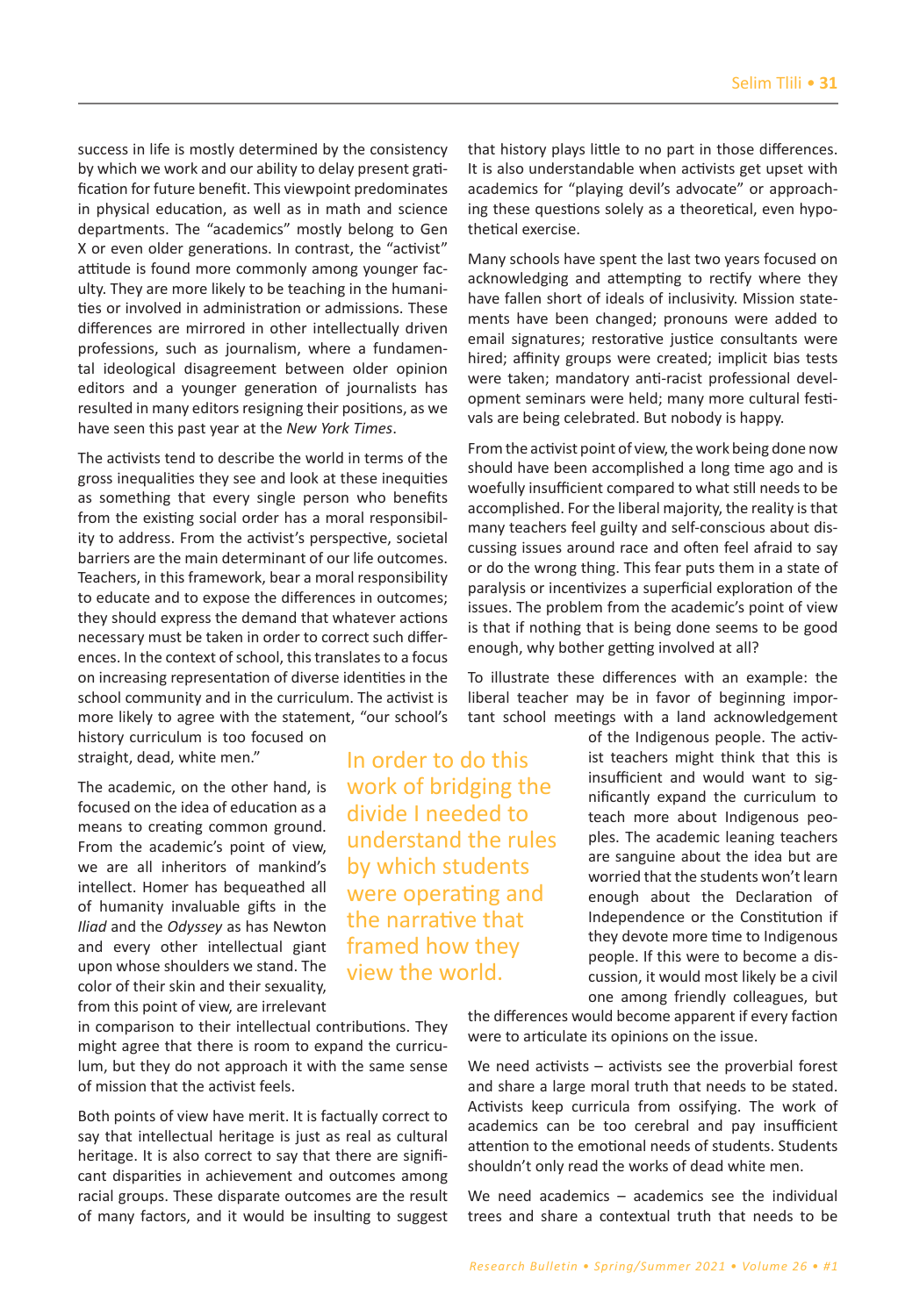explored. Academics keep a sense of continuity and rigor in the work. Education can provide shared norms and build human capital. The work of activists can be too heart driven and pay insufficient attention to the practical needs of students. Ideas build off each other and if we view the world of literature as a kind of continued conversation between books across history then

the works of Homer and Shakespeare, that have stood the test of time and influenced countless other authors. are incredibly important and can't be summarily dismissed as part of the heritage handed down by "a bunch of dead white men."

So how do we reconcile these outlooks in our communities? I am far more of an academic than an activist. even though I agree with the activist point of view that changes are necessary. Can I be a bridge builder? Can I

help my community see the forests and the trees? Am I capable of finding the common ground between these two points of view? Do my own intellectual biases make me a poor candidate to close that gap? I wasn't sure but I was determined to try.

## **Year One**

My first year as advisor to the Students for Inclusivity, Diversity and Equal Rights club was not successful. The students did not trust me. They liked me as a teacher but they were pretty sure that I was planted by the administration to keep their revolution in check. They weren't totally wrong. I wasn't being directed by anyone but I also did spend a lot of time trying to argue with their point of view. I did it as gently as I knew how but I was essentially trying to tell them that their entire way of viewing the world was incorrect. I would site statistics to support my point of view and ask them questions that I knew they lacked the background knowledge to answer; I expected that they would be dazzled by my brilliance and by the facts and change their point of view. Looking back, it is a wonder that I thought such an approach would have even the slightest chance of succeeding with anyone, let alone with a teenager.

The year culminated with a school-wide Zoom assembly in the wake of the killing of George Floyd. In that meeting, one of the student organization's board members stated to the whole school: "You're either with us or you're against us." It wasn't clear what exactly was meant by this divisive statement, but it was emblematic of the feeling that the student club members held about the school as a whole. Other students quietly spoke to me and told me that their peers were harassing those who did not post the black square racial justice solidarity symbol on their social media accounts. At a separate meeting with the club's board, the students asked me why the demands they made to the school four months prior have not been met yet. They didn't accept that we had made progress on four of their seven demands

Where the tone last year was hostile, with students implying that some of their teachers are racist, they are now respectful and collaborative.

and that Covid had slowed down a lot of projects. One of the students said, "The school is dragging its heels on hiring teachers of color because they're racist."

It had not been my intention to argue with the students. I was sympathetic to the fact that collectively the nation was grappling with the devastating events that took place in Minneapolis a few days earlier and that emotions were raw. But I could not let the students make accusations about teach-

ers without challenging their logic. I asked this student to name a single racist teacher at the school. He refused to do so. I pushed harder than I should have on this point but I would not allow a student to make a blanket accusation without a single bit of evidence to support such an assertion. I asked the board members questions I knew they couldn't answer. I asked them to reflect on population demographics, the percentage of teachers of color in NYC, the history of Brown vs. Board of Ed, Equal Employment Opportunity laws and other topics that pertain to this discussion. I used my greater depth of knowledge against them like a cudgel.

The truth was that their accusation of the school of being racist hurt, and a petty part of me wanted to hurt them back. It hurt to hear them accuse my colleagues, who spend a tremendous amount of time thinking how to deliver the best education they could͕ of such a terrible thing. It hurt that they would paint us all in such a prejudiced light when they spent all this time supposedly fighting against prejudice. In keeping their accusations vague they were damning all of us, intentionally or not, either as racists or as tacitly accepting of racists. At the end of this meeting the students were emotionally drained and the two faculty members that joined us wouldn't speak to me. I certainly didn't feel good about my "victory."

Over the summer I did a lot of thinking. I realized that in order to do this work of bridging the divide I needed to understand the rules by which students were operating and the narrative that framed how they view the world. I read *White Fragility* to understand the language that was being used to talk about issues of racism. I read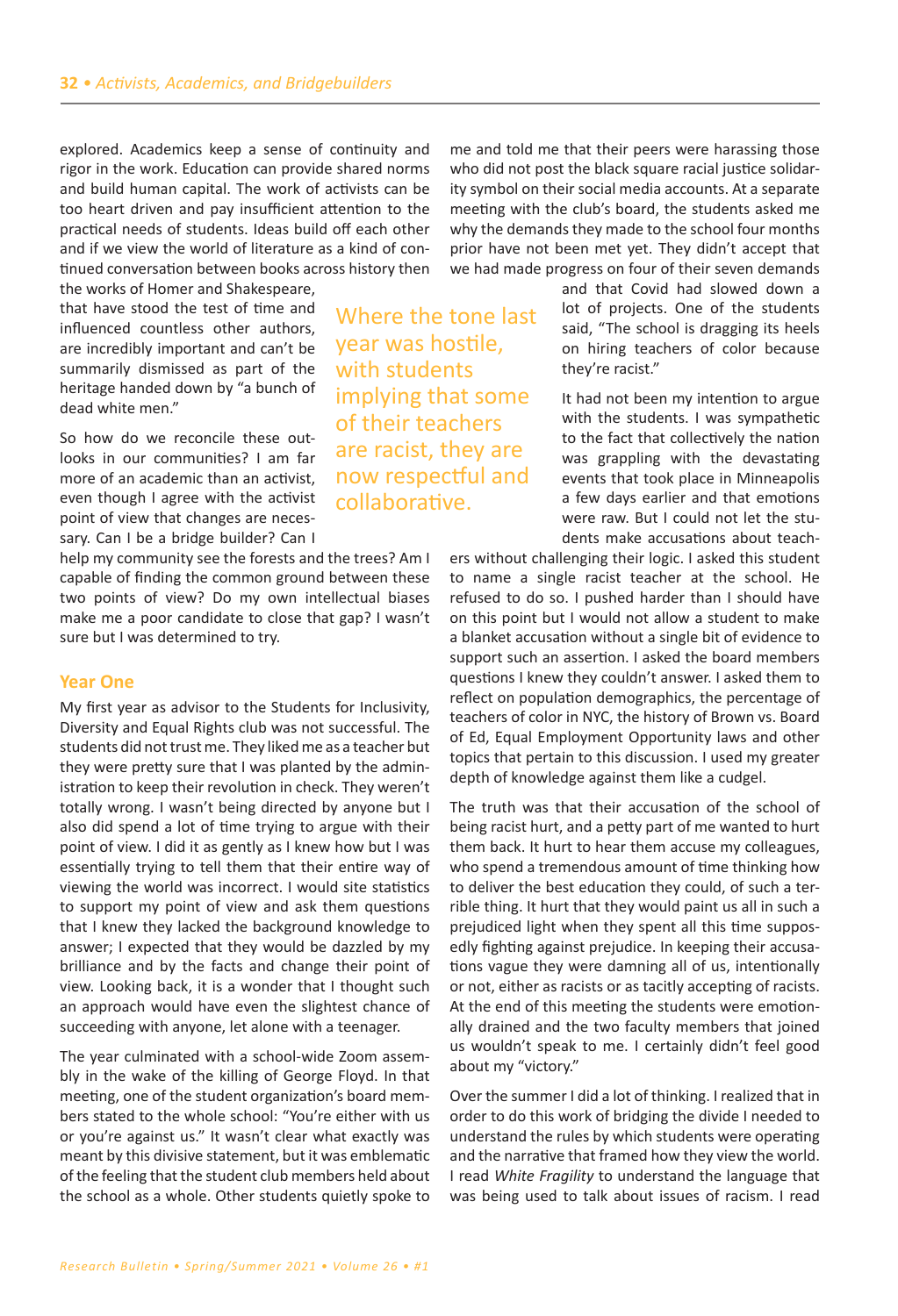*How to be an Anti-Racist* to better understand the goals of the movement. I read *Caste* to see alternative ways to frame the narrative by other activists. I read 1491, to get a better perspective on the Americas prior to Columbus, and several essays by James Baldwin, to get a greater historical sense of the intellectual underpinnings of the social justice movement. I would never consider myself an expert even as I continue my exploration of these topics, but I believe I managed to develop enough of an understanding of the lens through which students are viewing the world to articulate the unspoken rules by which they were operating.

#### **Year Two**

I needed to become crystal clear on what I wanted to achieve. In the previous year, all I wanted to do was try and make students see the world differently. That was a mistake. It isn't my place to convince them that *I* am right no matter how gently I articulate my point of view. I've said throughout my entire career, "I don't want to teach my students *what* to think͕ I want to teach them *how* to think." Despite that mantra, I had to recognize that a large part of me did want to make my students think just like me. I can't say that part of me has disappeared but my greater awareness of that desire has helped to tamp down on the impulse.

I distilled my objectives into two measurable goals: I wanted students to make a clear, positive, and collaborative contribution to the school community. It was important to me that students could take on the mission of bringing change to the school in a way that would be meaningful to them without falling into the misguided

view of "students against the racist teachers." Instead, I was hoping that their activism would be characterized as a collaboration between students, faculty, and administration.

I also wanted to help students avoid nurturing and cultivating resentment. Resentment is a dangerous emotion that can drive people into self-destructive behavior. We all can get addicted to the dopamine hit that we get when we find something that confirms our self-righteous view of the world. It is not healthy for stu-

dents to have such significant resentment against their school community; it hinders their ability to focus on school work, which in turn could exacerbate many of the gaps that students are concerned about in the first place. If you spend your life nursing grievances, you will never run out of grievances.

Members of the community feel that students should not have to bear the burden of changing the school culture; that burden͕ they believe͕ should rest upon the faculty.

As a biology teacher with a keen interest in evolutionary biology͕ I have read many of the works of Charles Darwin, Richard Dawkins, Steven Pinker, Ernst Mayr, Stephen Jay Gould, E.O. Wilson, Daniel Lieberman, and other scientists who have written extensively on various aspects of human evolution. From their works I have come to believe that humanity's tribal nature makes us hyper aware of two things: our perceived differences, no matter how tiny they may seem, and any appearance of unequal distribution. This focus on differences is why Capulets and Montagues could never come together͕ and why it is unnatural for an Ohio State graduate to marry the proud bearer of a University of Michigan diploma. In a hunter-gatherer tribe, any evidence that someone was hoarding food rather than sharing it would lead to drastic consequences for that person. These traits allowed us to survive in small groups successfully for thousands of years.

But as human life has predominately shifted from small kin groups to dense collectives, those traits that helped keep us alive have turned on us. When we compared ourselves to our neighbors͕ we did not mind the relatively small disparities in social status͕ but when we got a chance to compare our lives to the carefully curated image of a sponsored celebrity's life, we felt suckerpunched by the perceived disparity and its associated massive injustice. This is why there will never be an end to resentment – there will never be an end to perceived disparities. But we do not need to do this. We can override this if we focus on our common ground and shared sense of community and mission.

My challenge, then, is how to help steer my students

away from our tribal instincts that focus on social grievance as the central paradigm and towards a focus on what is best for the school community without pushing them to think like me. It is natural for them to go into this kind of romantic view that makes the students see themselves as freedom fighters against the establishment that only cares about preserving an unjust status quo. In many ways͕ it is appropriate for them to go into this moral stance. I can't deprive them of their indignant phase, but I

also do not want them to stay mired in it to the point that it overwhelms their ability to appreciate all the tremendous privilege that is in their life.

A shared sense of mission is pivotal to overcoming our natural tribal nature, so this year I decided to guide SIDER in working on two particular goals: discussing disparities in a larger context, and making concrete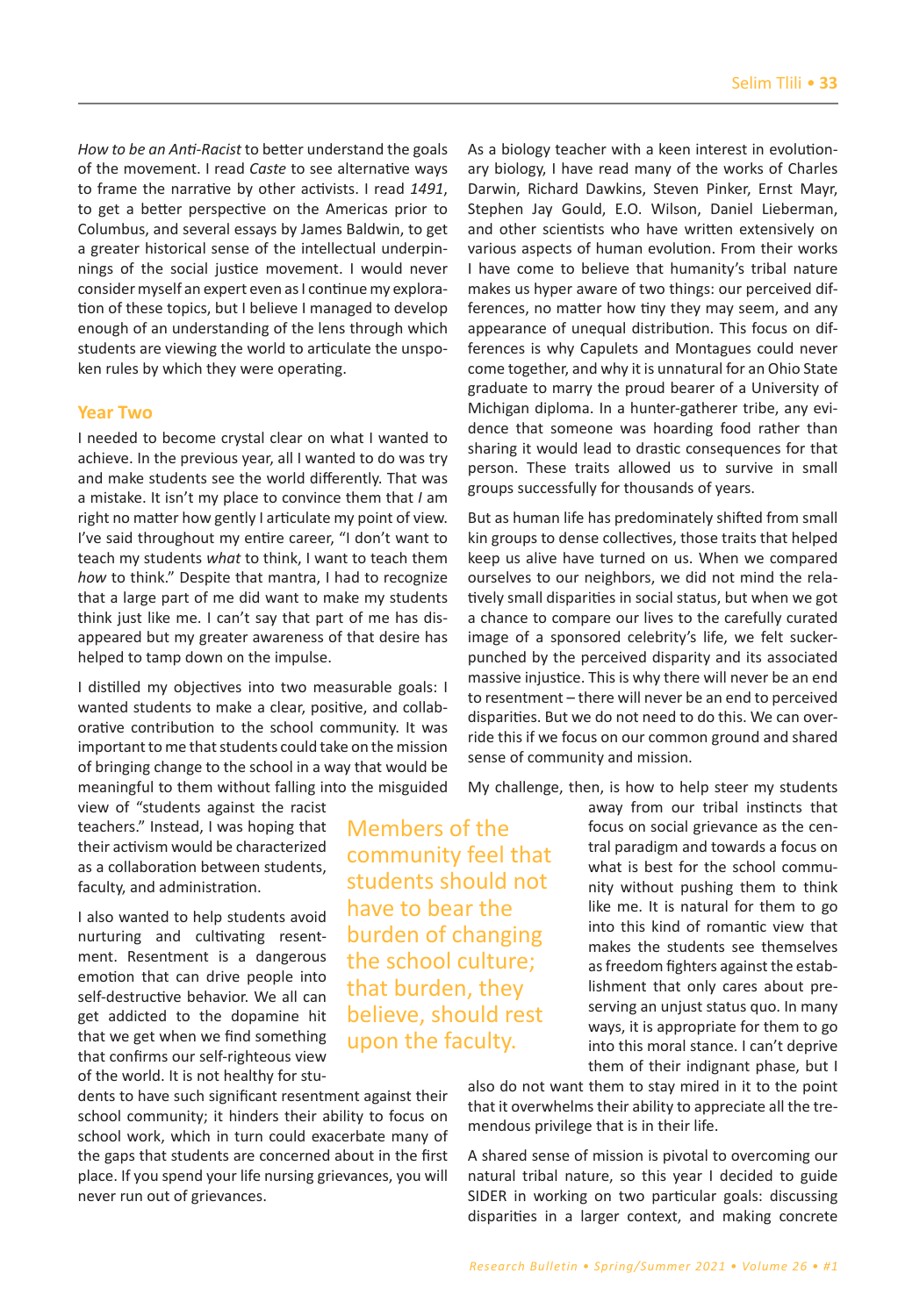suggestions for the school to diversify its curriculum. Students demanded what they imagined as a more diverse curriculum͕ but they did not take up the work of exploring it carefully and coming up with recommendations where the curriculum should be diversified. Their demand was simply left on the table with the expectation that it would be taken up and seen to by the faculty͘ Their general suggestion͕ to see more bio-

graphical history of important people of color, was specific and offered valuable insight into what they needed to see in their classes. This information, which we shared with the Humanities department, gave the faculty some insight into the students' thinking and will continue to inform discussions on future main lessons and track units.

Sometime in October I called the SIDER board for a meeting. I had a frank talk with the members, telling them why I chose to serve as advisor to this particu-

lar group. I told them a bit of my own history, the frequent "random" screenings at the airport, the fact that my renewed passport was late in coming even though my wife and I have submitted our renewal request at the same time. I told them how I can't really prove that my Arab name has anything to do with such incidents but that it seems more likely that it does than not.

I wouldn't say that things immediately turned around after that meeting but I think the challenges of social distancing, coupled with some space from the injustices of this past spring, helped to quell a lot of the resentment in the students' hearts. It allowed us to start the year on a new page at the very least.

The second thing I wanted was for the students to develop the ability to discuss complex topics in depth. SIDER went from being a grievance circle where students complained about what they think is unfair in school to a place where they could thoroughly explore issues that concerned them. The students led discussions on the history curriculum, the concept of whitewashing history, why all humans develop stereotypes, what are micro-aggressions and how do they operate.

Shifting away from finger pointing to exploring large and complex topics created some interesting effects. The number of students who participated in discussions increased dramatically. Many students, particularly the Caucasian ones, were previously afraid to express an opinion out of fear of saying the "wrong thing." Now students were willing to engage in a back-and-forth dialogue and even disagree a bit. The danger of disagreement was removed in these discussions͕ which allowed for students to explore different ideas. Such discussions allowed me to ask questions to help students clarify their thinking on the given topics. When we discussed micro-aggressions, for example, I asked the students whether they wanted the school to monitor or have punitive consequences for inappropriate messaging that occurs outside of school. Some students made a case for the school getting involved, while other stu-

> dents disagreed. Still, the disagreement was cordial and it focused on the issues discussed in a constructive way. SIDER has become a "safe space" to honestly discuss some topics in a way that many institutions currently seem to lack.

We also brought in speakers to discuss topics external to the school and its internal concerns. We had a Judge come in and speak about her experience as a Black female presiding in the Bronx criminal court. She discussed the challenge of recognizing the disparities

in criminal sentencing and her commitment to following the law while still offering compassion to youthful offenders. The Judge graciously extended an invitation to students to observe criminal court proceedings virtually, which was an incredibly exciting opportunity. Another guest speaker was a reporter who spoke of his experience working as a Black man in the whitedominated field of journalism. More speakers are lined up for the rest of the year͕ including a state senator͕ an actor, and a female police officer who will speak about her experience protecting NYC during the George Floyd protests. Some of our students have taken advantage of these events to apply for internships with the speakers' organizations.

This year I have noticed a tremendous difference in how the SIDER students perceive the school. They are still frustrated with the pace at which they feel progress is happening͕ but they do not appear to be resentful. Where the tone last year was hostile, with students implying that some of their teachers are racist, they are now respectful and collaborative. They have skin in the game and they recognize that their actions are contributing positively to the community. There is a sense of optimism in the work they are doing.

It is difficult to overstate the positive impact that SIDER is having on the school, especially this year. Because of COVID, very few of the school's student organizations have been able to operate effectively. It took us a few months to get the ball rolling͕ but eventually SIDER was able to offer a collaborative discussion space for

The truth was that the students' accusation of the school of being racist hurt, and a petty part of me wanted to hurt them back.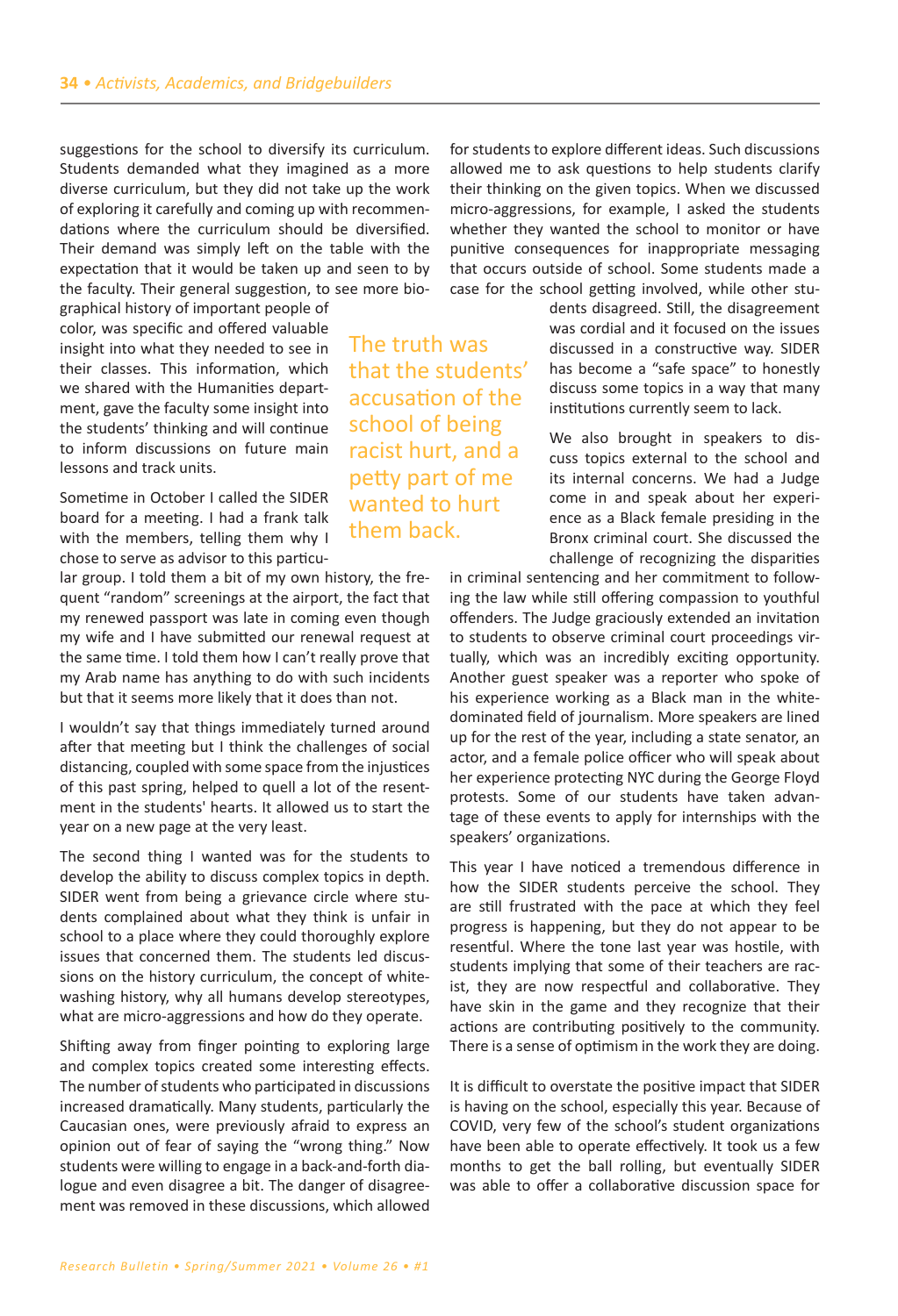students, which has been sorely lacking. SIDER offers the community an opportunity to operate as a community.

My approach to organizing this inclusivity and diversity student club is not without its detractors. The more activist-leaning members of the community feel that students should not have to bear the burden of changing the school culture; that burden, they believe, should rest upon the faculty. Several members of the SIDER board feel that there is still way too much focus on talk and not enough focus on action. But as Larry David once said, "A good compromise is when all parties are dissatisfied."

One of the wonderful things about a community is that people can hold different views and still be valued. I began this endeavor with significant discomfort about voicing even mild disagreements. Now I express myself without fear. It is clear to everyone that we all want what is best for the community even if we do not agree exactly what "best" means or how to get there. I still have concerns about sharing my thoughts with students because what they have in passion they lack in the ability to think through. But even if I annoy or even seriously upset some of the board members when I express my opinions, I am confident that I have built sufficient goodwill over the years as a teacher, advisor, and even occasionally as a fellow classmate who sits in on classes taught by my colleagues, that I can express my disagreement without lasting damage or loss of trust.

Looking back at my work with SIDER͕ I appreciate the opportunity that came about from stepping up to do work that I didn't want to do. My fear of confrontation and judgement, the proverbial dragon, was guarding a treasure trove that held inherent value for me, the freedom to express my worldview to my community without fear of reprisal. My work with SIDER has subtly changed my view of my work. While my main job is still to impart high school students with a greater scientific understanding of the world, my underlying motivation has changed to help students look at the world as objectively as they can, so that they can muster their resources to take responsibility for making the best changes that they can for their community. If I can help students embrace their own sense of agency and use that to make measurable changes in their own way͕ I will know that my time with them has been valuable.

**Selim Tlili** *taught in the NYC Department of Education for 11 years before joining the Rudolf Steiner School as a science and math teacher. He earned a Bachelor of Science degree in biology from SUNY Geneseo, as well as a Master's in Public Health from Hunter College. He is currently working on a Master's in Liberal Arts degree, in English studies, through Harvard University's Extension School.*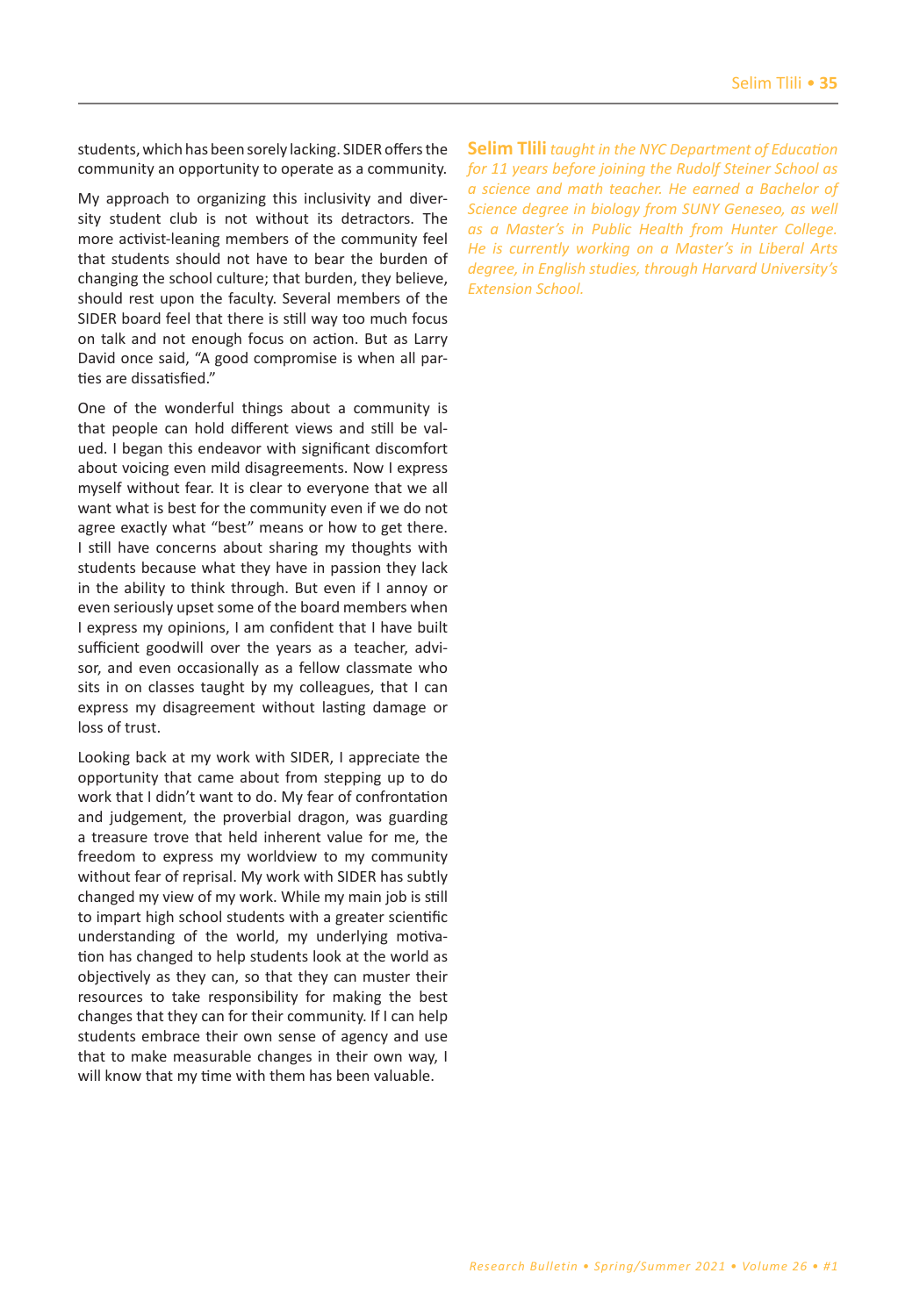# **36** *• Diversity and the Symphony of Human Hearts* **Diversity and the Symphony of Human Hearts**

# *Elan Leibner with Douglas Gerwin*

# **Part 1: Aphorisms**

#### *I. How Love begat the world*

In the innermost core of being lives Love, True Self.

True Self begat a Hierarchy of Beings. In them It sparkles.

Those Beings spoke a world into existence. In the world twinkle sparks of the Beings͕ but not

of True Self͕

Except

That world unfolds upwards toward Human Beings͕

In whom IS a spark of True Self.

That spark͕ at the dimmed step downwards͕ is called the Higher Self.

Further still, it is the ego. Not Self, but a self, contracted and small.

Human beings have incarnated over and over, dimming the light of True Self, Though occasionally brightening it, too. The journey has led to the land of forgetfulness,

Where True Self, and the Beings, and even the Higher Self Are forgotten,

Or, at most, are found only in stories,

So we may return one day, of our own volition, Through self, to Higher Self, to Love.

#### *II. Karma*

Before returning to this created world, Human beings veil the Higher Self with Karmic necessities͗ The veils of gender͕ race, ethnicity, appearance, disabilities͕

All the things that aren't Self, But attributes of self.

They grow up, and a choir of other selves chants at them: You are *this* veil͕ and *That* veil͕ and *This one*͕ too͕



And *his* veil has smothered you͕ and *Hers* belittled you͕

# Or

Your veil is evil! Bow down! Apologize! Repent! Regret! The other selves cannot be Selves because of YOU!

#### Wait.

#### What?

#### *III. Interlude*

͞Love is not love Which alters when it alteration finds, Or bends with the remover to remove. Oh no! it is an ever-fixed mark That looks on tempests and is never shaken. It is the star to every wand'ring bark, Whose worth's unknown, although his height be taken͘͟

#### (From Sonnet 116 by William Shakespeare)

## *IV. The Work*

The task of the teacher is to help the self awaken to Self͕ Reach for True Self now and then. See a child. Love a child. Seed in the child a knowledge of Self͕ A yearning for Goodness, Beauty, Truth. These are not mere social constructs;

They are the language of the gods.

If, in my veiled blindness, I missed the eyes of a child͕ That's on me. If, in our veiled blindness, we missed the eyes of children͕ That's on us.

But we will not seed a Self By relentlessly hectoring on veils and self͕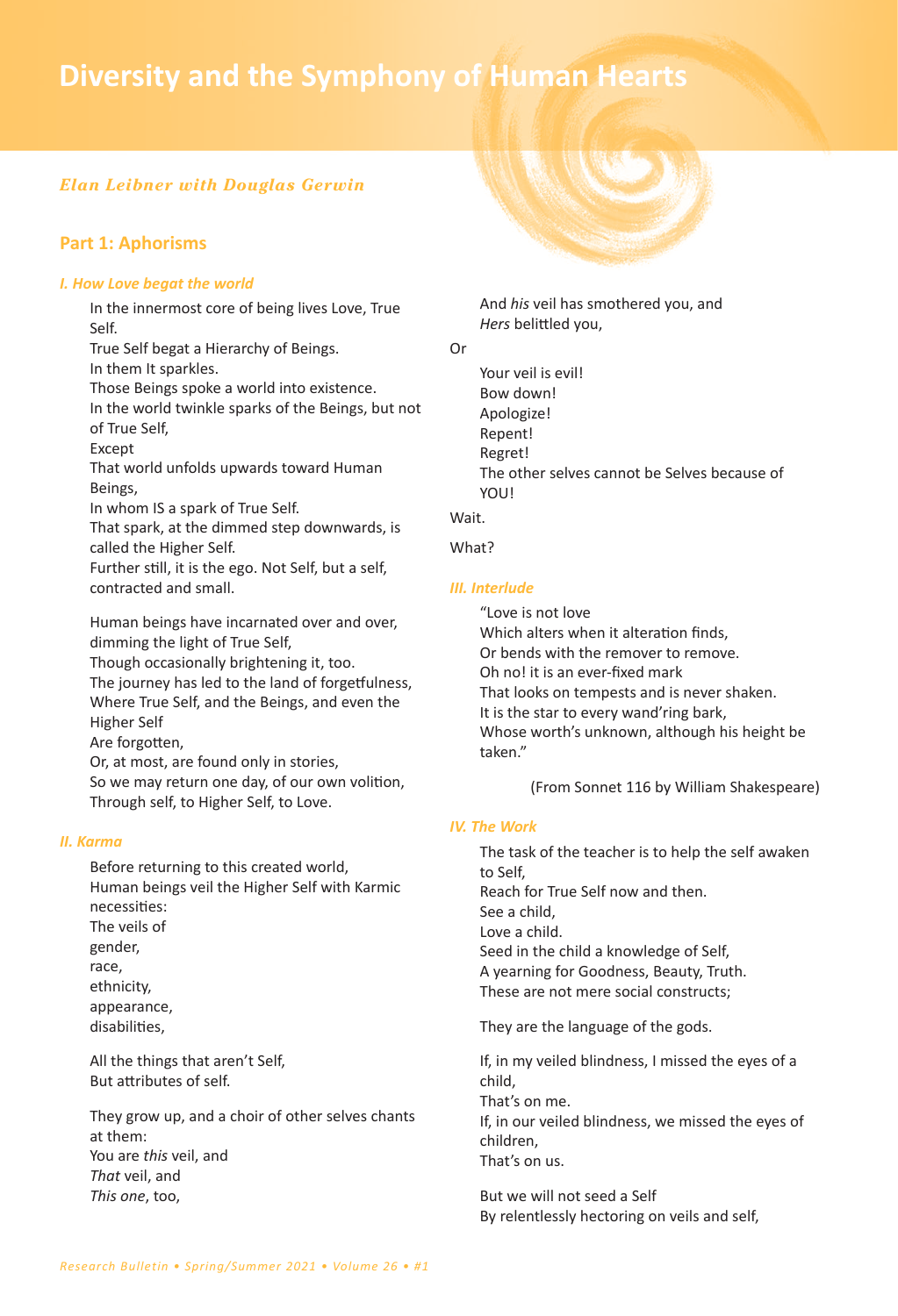Policing words, Apportioning representation.

We will only confuse and obfuscate And bind the ever-thicker veils to the self.

#### V. Love again

Sing me your song, And I will open my heart to hear your Self, Whispering between your words, And help your self move sideways, modestly, To make a little space.

#### **Part 2: Narrative**

For over a year now, we have been engaged as a society in an examination of deep-seated social inequities as we struggle to find ways to redress four and more centuries of injustice. This widespread debate about racism, diversity, equity, and the need to secure basic human rights for all constituents in our society is often couched in terms of the basic tenets of Critical Race Theory (CRT) and Intersectionality. These principles are deeply rooted in the philosophical soil of postmodernism, which also gave rise to other relatively recent disciplines such as Postcolonialism, Queer Theory, Gender Studies, and other forms of contemporary discourse.<sup>1</sup>

In this essay we aim to introduce into this discussion a few anthroposophical ideas—two in particular—that offer another possible perspective in this debate. We

- Personal narrative (or "lived experience") outweighs data and evidence. Evidence can be debated, but personal experience of discrimination cannot.
- Interactions between people of different racial groups in society will always be manifestations of racism and power structures.
- Language is a tool of power and privilege. In consequence, universal truths are an illusion, since there can be no absolute good, truth, or beauty, for these are social constructs designed to perpetuate power and privilege.
- To the degree that equity, the share of ownership, has been denied marginalized people, justice for them entails forcing a reversal of this uneven equity. As Ibram X. Kendi says, "The only solution for past discrimination is present discrimination. The only solution for present discrimination is future discrimination."
- People at the intersection of multiple discriminatory realities (for example, black, transgender, lesbian, and disabled) require special protections and privileges.
- Progress in remediating discrimination is to be measured in terms of equal outcomes: if people of color comprise 13% of the population, then 13% of wealth and power needs to be in their hands if this inequity is to be righted. Similar percentages must be achieved in every place where competition is present (school admissions, executive suites, cultural institutions, etc.).

suggest these ideas as a way of broadening the terms of the discussion to include elements otherwise omitted or simply denied a voice. Further, they may serve as fertile soil and grounding for healthy human interactions, including relationships between historically marginalized populations and those socially dominant groups of European origin.

#### **First Idea: The Evolution of Consciousness**

Human beings have incarnated over and over. dimming the light of True Self, Though occasionally brightening it, too. The journey has led to the land of forgetfulness, Where True Self, and the Beings, and even the **Higher Self** Are forgotten, Or, at most, are found only in stories, So we may return one day, of our own volition, Through self, to Higher Self, to Love.

The Evolution of Consciousness is Rudolf Steiner's description of a journey that humanity has undertaken since the very beginning of cosmic existence. In the last few thousand years, it has assumed a more perceptible form and consists, broadly, in the gradual loss of our connection to our spiritual origins in order to gain freedom of thought and mastery of the material world.

During the course of this journey, which is far from ended, different groups within humanity take on a sort of "public service assignment," losing spiritual capacities and gaining individual consciousness and material mastery sooner or more intensively than other groups. It is crucial to understand that this description does not mean there are better or superior peoples, for two reasons: First, we incarnate again and again, so each one of us has been born into multiple and different ethnic groups. We may gain experience, wisdom, and karmic debts along the way but no inherent value by dint of birth into this or that group. The second reason is that the ultimate goal of this journey is the development, in freedom, of love in its spiritual aspect. There is no possible way to ascribe collective advantages to any one group in its striving towards this goal. Love is a free deed accomplished individually; no position of power or position of weakness precludes or guarantees the unfolding of spiritual capacities.

Since humanity has been journeying from epoch to epoch and changing its consciousness along the way, it is natural that conceptions of reality change over time. We have a dim sense of this, for example, in that the vast majority of people today who worship in Christian, Jewish, or Muslim congregations read and teach their children about miracles. And yet those same parents

<sup>1</sup> Helen Pluckrose and James Lindsay, for instance, describe the core tenets of these disciplines in their book Cynical Theories (Cynical Theories: How Activist Scholarship Made Everything About Race, Gender, and Identity-and Why This Harms Everybody [USA: Pitchstone Publishing, 2020]). One does not have to endorse the authors' commentaries on these disciplines to appreciate the thoroughness of their research. As Pluckrose and Lindsay describe them, the twin approaches to the fundamental ailments of our time are characterized by a few signature principles: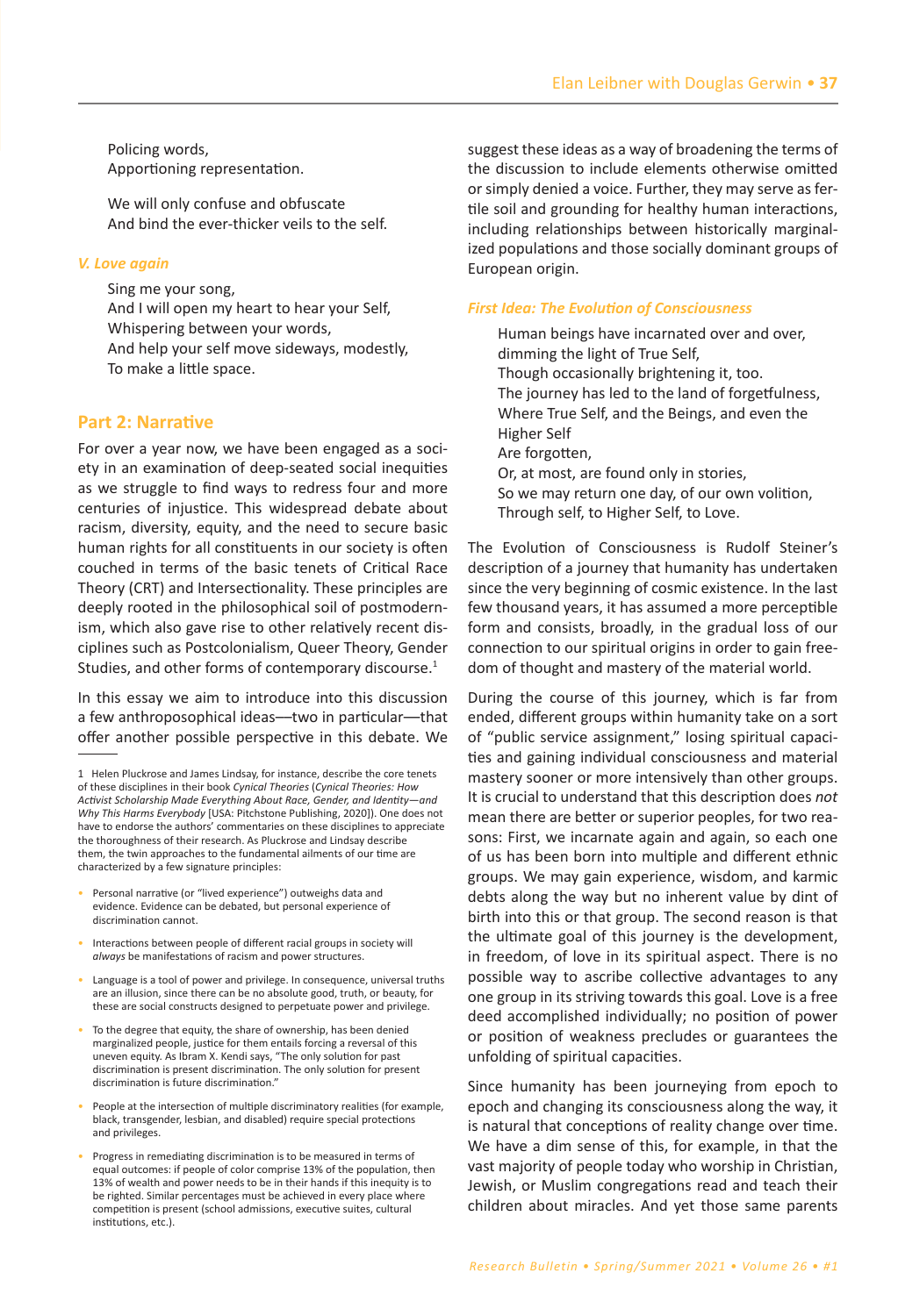would probably seek psychological advice if their child had ever claimed to have wrestled with an angel. In past centuries, miracles were accepted as something involving the intervention of divine beings͕ but this idea is no longer widely accepted, at least not in the same way. Another example: scientists admire Isaac Newton, but conveniently ignore the fact that he spent substan-

tially more time on the mysteries of alchemy than on the empirical study of physics. From their point of view, Newton was still partially "trapped" in an age of ignorance and superstition͕ or he simply slipped back into it during the dotage of old age. Our point is not whether these scientists are right or wrong about Newton, but rather that they are implicitly acknowledging that his consciousness was different from their own. A further and related example from scientific study: what today we count as legitimate evidence (repeatability of an empirical experiment, for

instance) would have been regarded as recently as medieval times as irrelevant to the pursuit of scientific knowledge͘ By the same token͕ what in medieval times would have counted as evidence or legitimate explanation-for instance, the presence of divine intervention in natural events--would today be treated as merely random chance or coincidence.

In other words, the same phenomenon in nature, seen by an Indian sage͕ an Egyptian pharaoh͕ a Medieval scholar, and a contemporary Nobel laureate scientist can be understood in completely different ways. Over long periods of time͕ the gaze of humanity has descended: from an upward gaze accompanied by the dismissal of the material as "maya" in ancient times to the gaze into the microscope and concomitant dismissal of the spiritual as being mere superstition. This shift in our consciousness has yielded a certain mastery over the material world and the freedom to think independently͕ but at the price of a lost connection to our spiritual origins. In societies such as the Nayaka in India or the Mbuti in Africa͕ we see people who still have a direct and matter-of-course connection with the spirit. Whereas a European of old may have labeled them "primitive," we can appreciate that, in their relationship to the spirit, they are much healthier as a society than we are. The challenge of modern humanity is to integrate our empirically acquired knowledge with the wisdom that still lives among those who haven't lost the spirit and to ensure that the benefits of this integration are available to all. A sizeable challenge, to be sure, but worth the striving.

If one allows that *every* human being cycles through the constellations of the cosmos, so to speak, learning to see and understand the world through successive incarnations and successive perspectives, then truthseeking and meaning-making assume a new context: One's own perspective can be valid without excluding others'. To be sure, it is not therefore the case that all

Just as a choir needs the full harmony of voices even if not all are equally strong, so each of our societal "songs" can have its own soprano͕ its own bass͕ its own alto͕ tenor͕ and other voices.

perspectives have equal merit. One can still be wrong, and the weight of evidence still matters. But just as a choir needs the full harmony of voices even if not all are equally strong, so each of our societal "songs" can have its own soprano, its own bass, its own alto, tenor, and other voices. Different songs will call out different leading voices. We need to recognize when our voice is required to carry a leading melody or cadence͕ when our contribution is to provide supporting harmonies, or even, heaven forbid, when our voice needs to keep quiet for a few bars.

In a society that desires this kind of polyphonic structure, we *converse* as a way to discover more truth, and we *partner* in an attempt to do more good. A conversation, as opposed to an argument, can yield new insights and understanding, and the mere engagement with another person is proof that we assume this to be possible. Similarly, partnership is a way to multiply our collective strength. Both a true conversation and a real partnership work as generators of completely new possibilities: they are not mere sums of two preexisting opinions or capacities͕ but incubators of genuine new beginnings. In that, they reach for the truly human: the creative potential harnessed for the good of all.

To be sure, there are legitimate differences within the voices of the liberal democratic project as a whole: those who call themselves "political liberals" will tend to favor the underdogs, seek to legislate in their favor, and include more government intervention in economic life through higher taxation and redistribution of wealth; those who name themselves "political conservatives" will favor the existing order, prefer a small and limited government͕ seek slow͕ gradual change͕ and prefer to focus on traditional institutions of society (family, congregation) over government programs. Though they debate fiercely͕ there has been basic agreement among these groups͕ at least historically͕ that they can and should coexist. Democratic societies, the quintessential manifestation of this liberal project, are possible only because citizens accept that the winning party can lead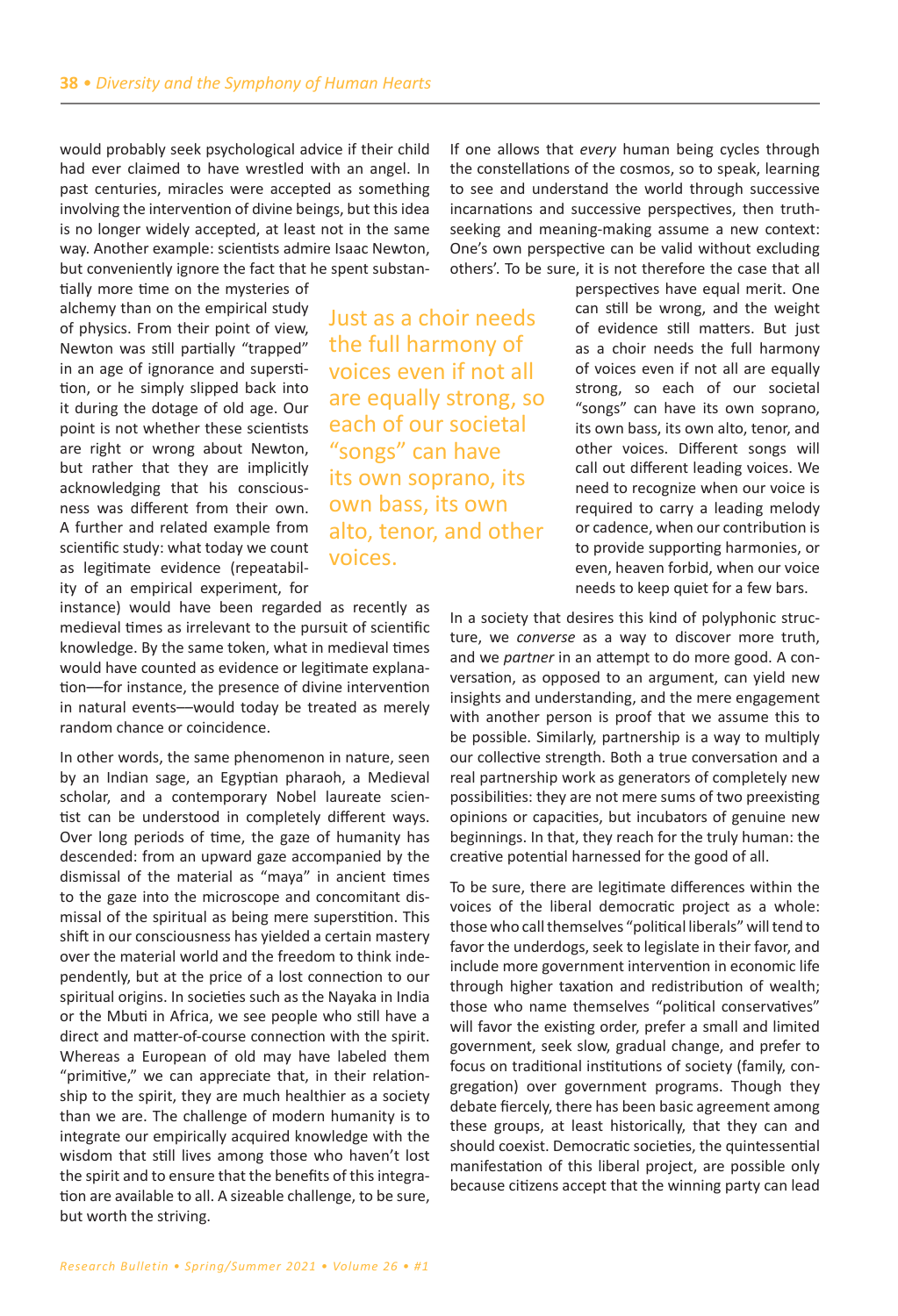their country even if the one they personally support has lost an election.

By their own statements, postmodernist thinkers (such as Jacques Derrida and Michel Foucault) and their philosophical offshoots, such as adherents of Critical Race Theory and Intersectionality, have lost faith in this project altogether. For them the ideals and principles of this outlook are simply social constructs that serve as power structures of a ruling elite. The activism that grew out of their work challenges the standard logic of formed discourse—hypotheses supported by evidence—since these are taken to be tools of oppression. Hence air horns can be used to drown out public lectures of opponents on college campuses, for example. From their viewpoint, to engage with those of opposing views is a fruitless exercise since it entails negotiating with oppressors (or their Uncle Toms) on their oppressive terms.

#### *Second Idea: Karma*

Before returning to this created world, Human beings veil Higher Self with Karmic necessities: The veils of gender͕ race, ethnicity, appearance, disabilities͕

All the things that aren't Self, But attributes of self.

They grow up, and a choir of other selves chants at them: You *are this* veil, and *That* veil͕ and This *one*͕ too͕ *And his* veil has smothered you͕ and *Hers* belittled you͕ Or

*Your* veil is evil! Bow down! Apologize! Repent! Regret! The other selves cannot be Selves because of YOU!

Wait.

What?

*Karma* is the familiar concept of meeting in this life the consequences of past lives. In its anthroposophical context, karma is understood to be not some kind of cosmic punishment͕ but rather the lawful way in which the human spirit takes on a particular set of circumstances͕ primarily chosen for the physical instrument provided͕ that will allow it to make its desired progress by meeting (and, it is hoped, overcoming) necessary obstacles. Those obstacles can consist of relationships with individuals, with one's own body (as in the case of a disability), with society, or indeed with other groups of people. As an individual, one tries to find the most suitable physical configuration (physical body) with which to resolve past difficulties and take up the resulting challenges out of one's own yearning to grow closer to the better angels of one's nature.

Speculating about karma is an odious and fruitless pursuit. For the most part, we simply don't know why other people are born into their circumstances. We can rest assured, though, that however miserable, disenfranchised, or privileged we seem to be from without, our karma has blessed us and challenged us in ways that others will never fully comprehend. What seems so awful from outside may not feel that way seen from within, and what seems like a cosmic winning lottery ticket may not be so great from the perspective of the supposedly lucky winner. Be that as it may, the default mode of most modern people is that our cup of sorrows is always full. We experience criticism far more acutely than praise; illness far more acutely than health; what we crave far more acutely than what we already have. It is easier to be empathetic towards misery than towards success, for the latter begets jealousy much more easily than empathy. "Every time a friend succeeds, I die a little," in the words of Gore Vidal.

We come into the world bearing with us our individual and collective spiritual heritage, or what in our aphoristic opening poem is called "veils"; these veils are not our essential Self. We have to embrace them, but only so that we can let them go͘ Everything about our appearance and physical instrument is a series of veils, and, like a veil painting, one overlaps another, at once deepening the colors and obscuring the light. Our individual and collective challenge is to see through the veils, our own and others'. This seeing is not a seeing with the eyes, of course, but a seeing with the heart. Every time we fixate on the veil-ness of others, we weaken the ability to see them through the heart. It isn't that the veils are unimportant, for they serve as a challenge to be overcome, but they can be transcended only when we see the individual, the Self, through them.

A spiritually-based approach to karmic circumstances will not deny or ignore or dismiss the veils of gender, race, etc., but neither will it fixate on them. What matters is the persons' gifts and challenges rather than the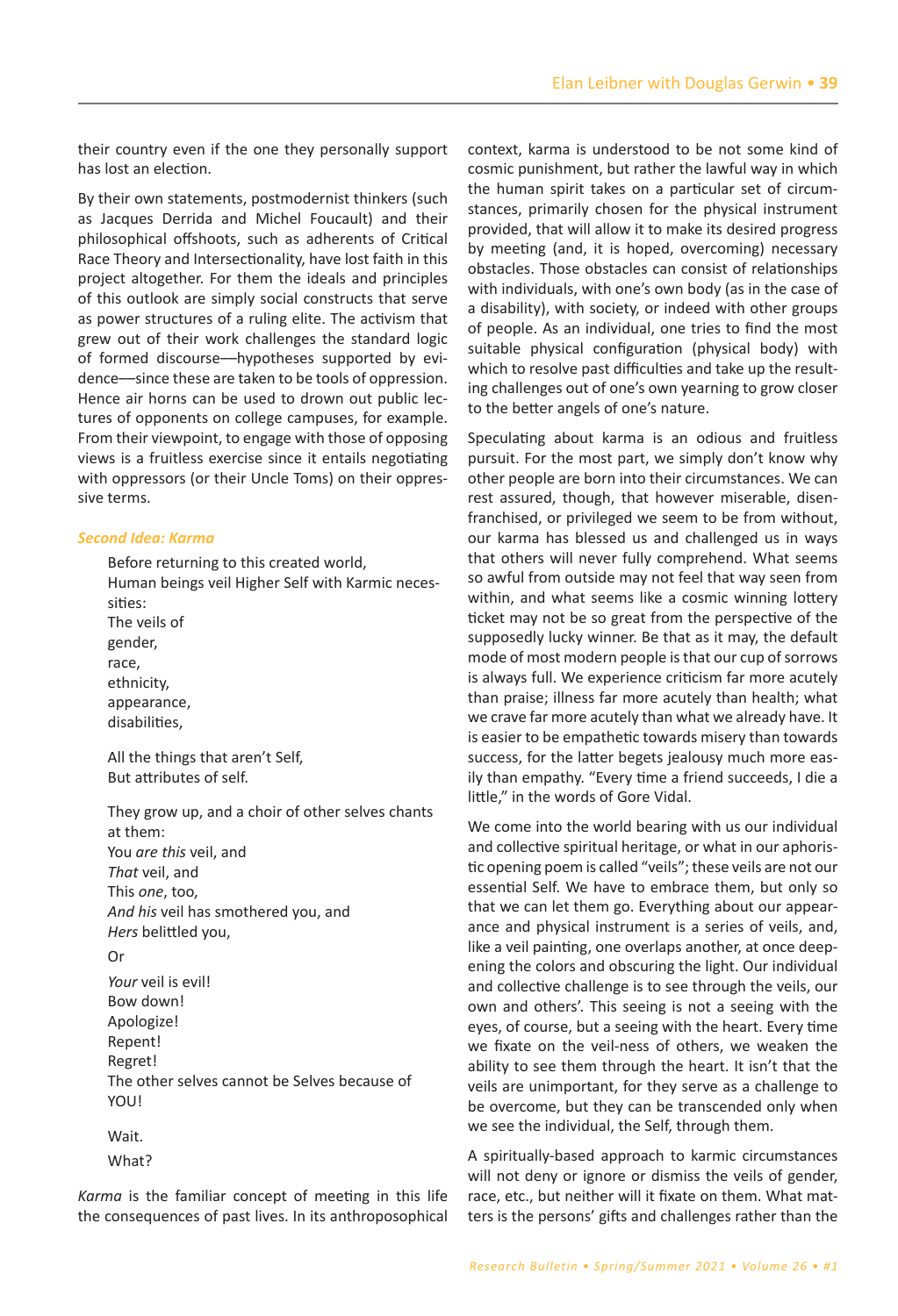veils they wear. Individual agency is more important than group identity. Every time we see ourselves and our fellow human beings clearly͕ veil-less-ly͕ in their Self-identity, we accomplish a spiritual deed; every time we see ourselves or another person as primarily a veil identity, we remain blind to Self and bound to self.

Martin Luther King, Jr., exhorted us to see his children for the "content of their character rather than the color of their skin." This is how we will "hew out of the mountain of despair a stone of hope" and "transform the jangling discords of our nation into a beautiful symphony of brotherhood."

# **A Spiritually-Based Approach to Diversity in Waldorf Education**

#### *The Work*

The task of the teacher is to help the self awaken to Self͕ Reach for True Self now and then. See a child. Love a child. Seed in the child a knowledge of Self͕ A yearning for Goodness, Beauty, Truth. These are not mere social constructs; They are the language of the gods.

If, in my veiled blindness, I missed the eyes of a child.

That's on me.

If, in our veiled blindness, we missed the eyes of children͕ That's on us.

But we will not seed a Self By relentlessly hectoring on veils and self͕ Policing words, Apportioning representation.

We will only confuse and obfuscate And bind the ever-thicker veils to the self.

There are two somewhat distinct yet related aspects to the question of diversity in Waldorf education, one having to do with children, the other with adult colleagues:

- *•* The first and most important aspect is pedagogical one: How do we educate children of diverse backgrounds and varying personal circumstances in such a way that the Core Principles of Waldorf Education are enacted in relevant͕ authentic͕ and meaningful experiences for them?
- The second aspect has to do with adult relationships within a school community: How do we foster a work environment and a community spirit in

which people's talents and interests are given room to flourish, regardless of their background, and at the same time allow for a healthy culture of debate and disagreement?

The gesture of our age, the age of the consciousness soul (inasmuch as it relates to interpersonal relationships), is one that we have previously characterized as *empathy*. <sup>2</sup> This compassionate gesture is thoroughly appropriate when meeting another person's veils. When we state that our ultimate goal is overcoming veil identity͕ we do not thereby ignore or diminish the fact that being seen (and treated) solely according to an identity determined by gender, race, ethnicity, or disability has been the cause of immense suffering for those whose identity incorporates these veils. In pointing to the essential spiritual humanity of every person͕ the reality of discrimination on the basis of veils is in no way denied. Our goal must be to transcend veils altogether while still recognizing the harm caused by seeing and treating persons solely in accordance with their perceived veils.

# **Pedagogical Considerations**

When the Pedagogical Section Council of North America (PSC) drafted-then periodically revised--its "Core Principles of Waldorf Education" document, it deliberately left out any specific educational content. The only indications relative to the content of the curriculum are that it should be age-appropriate and taught using sound methodological principles. This omission was completely intentional and points to the need to make the content relevant, authentic, and meaningful to the students.

In recent conversations͕ Waldorf alumni of color have reported to us that they did not see themselves reflected in the curriculum and in the schools they attended: there were no heroes and heroines of color, and the faculty was mostly of European descent. The former observation, especially, raises an urgent criticism of the Waldorf curriculum and must be remedied, for in some of our practices, as opposed to our principles͕ we have been blind as a school movement to perspectives other than a traditional European one. The latter observation may prove to be of less central concern͗ a child needs good teachers͕ not necessarily teachers who look like the child. Part of growing up and getting initiated into society (which is one of the roles of school) is meeting role models. Teachers, whether they like it or not, model being a human being. It is a necessary aspect of being a good educator that one

<sup>2</sup> Elan Leibner, "Between Our Demons and Our Gods," Research Bulletin XXII-2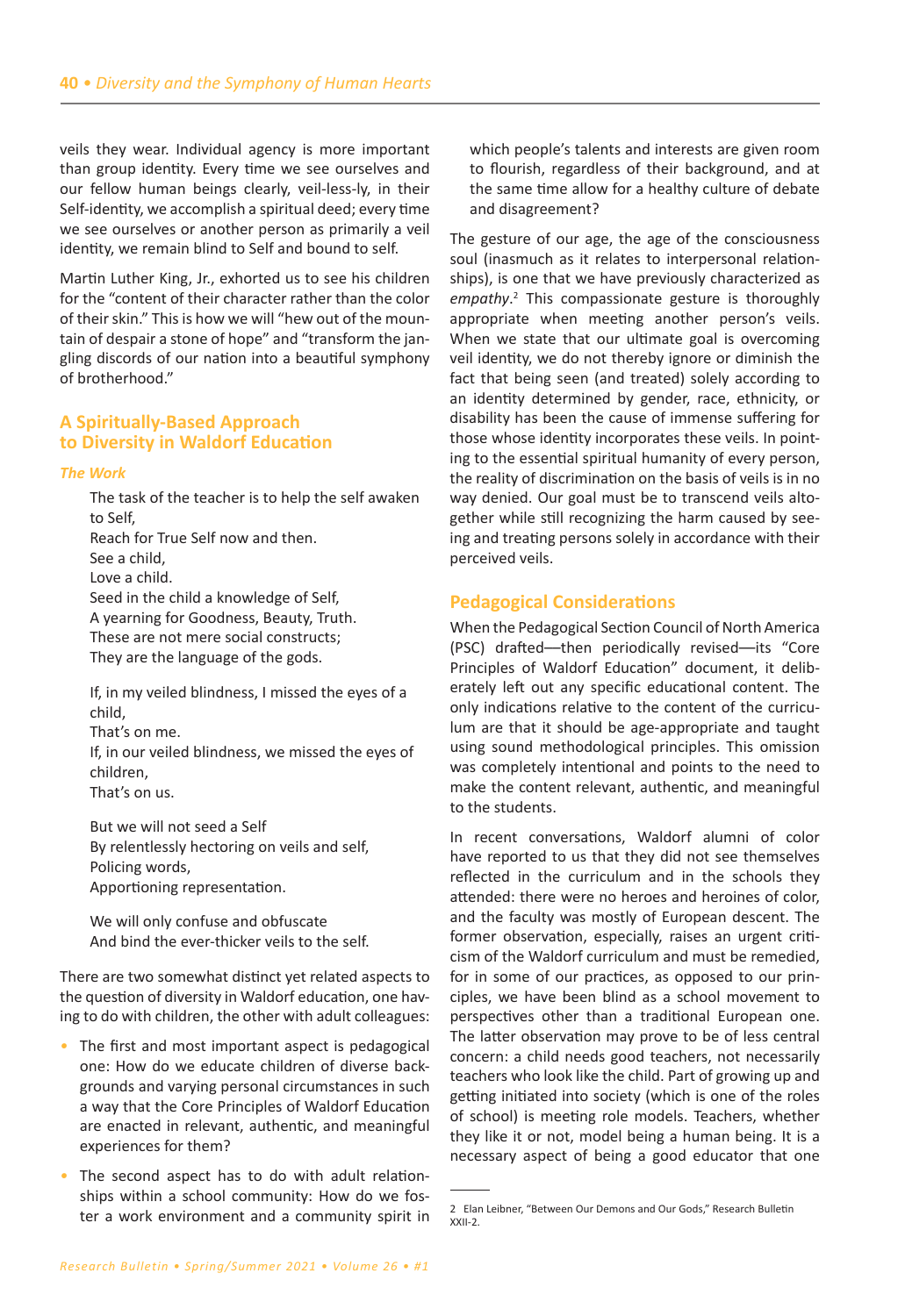pays attention to the background and circumstances of one's students, and, to the extent that the students' veils are different from one's own, finds in told narratives, books, and art, examples of people with whom the students may find it easier to identify. The Nigerian storyteller Chimamanda Ngozi Adichie, in a poignant TED talk on "The Danger of a Single Story," offers a vivid perspective on the importance of finding multiple narratives for children.

Regardless of the personal veils a teacher wears, one can still develop a comprehensive cultural narrative. The essential point is to find two types of materials:

- 1. Those that every student, regardless of background, should learn.
- 2. Those that a specific class should learn.

Regarding the first type: Students grow up in a particular place and time, and they need to be equipped with the requisite knowledge and skills to function autonomously in these environments as adults. Some content is crucial, and a youngster cannot be considered well educated who has not encountered this content. This includes learning about important yet utterly objectionable characters as well as learning about people whose opinions or actions may not accord with all present standards of righteousness. In fact, in a figure such as Thomas Jefferson we have ample opportunity to appreciate human complexity. In our own classes,

we have studied fundamentally different historical characters such as Adolf Hitler, Abraham Lincoln, and Martin Luther King. How the material is actually presented will determine the pedagogical value of the lesson.

It is very worrisome to us if broad swaths of classic literature, for example, are stricken from the curriculum. Classic texts from Homer to Shakespeare to Twain and even Dr. Seuss have been eliminated in schools for failing to abide by contemporary values or terminology. An education

devoid of certain classics limits students in innumerable ways, not least by leaving them ignorant of the banned material and the ways in which it still resonates within their culture. Why would we be so afraid to read demanding and even problematic texts with students? In Elan's high school in Israel, for instance, students read *The Merchant of Venice.* Aside from the literary value of the work͕ it gave students the occasion to discuss historical and contemporary European anti-Semitism. No one had to be sent to a safe space because the Jew is presented unflatteringly in Shakespeare's play.

We experience criticism far more acutely than praise͖ illness far more acutely than health; what we crave far more acutely than what we already have.

In the second type, the door opens wide for each teacher to consider what the specific students in the class need to hear, read, sing, and/or do. There are literally endless possibilities for using festivals and blocks (such as geography and science) to bring a wide range of biographies, artistic work, crafts, and research projects so that all students can engage with what they need, both individually and collectively: women scientists, gay and lesbian poets and authors, Michaelic figures in the Civil Rights movement, great figures in the kingdoms of Western Africa prior to the transatlantic slave trade  $-$  and so forth.

There is a further pedagogical aspect to the "how" of teaching. Different children need different approaches to learning. In this regard, diversity is both everything (when considered in the sense of human individuality) and, paradoxical as it may sound, less significant a factor as far as the teacher is concerned (when considered tribally). It is the teacher's task to reach every student and to sense what every student needs. In this sense, it is too simplistic to say that marginalized communities produce different kinds of people. As a teacher, one has to figure out how to help all students reach their individual potential. Some students need mild encouragement, some need to be challenged competitively, some need an intellectual stimulation, some humor, and some need artistic entryways before they can relate to abstractions. There is nothing, as far as we know,

> that makes individuals of any minority background different in this fundamental sense. Look at the student; try to see the student; love the student; now teach.

# **Adult Relationships**

Working with adult relationships͕ in the context of diversity as in life generally, can be more challenging than working with students. The most difficult aspect of school life when it is subjected to hyper-vigilant surveillance of one adult by another is that one either feels left

out of the inner circle, excluded from the centers of decision-making because of some veil quality, or fearful that one's every word will be measured against some yardstick of potential offensiveness. The inability to develop trust in collegial relationships is the sad consequence of this kind of surveillance, a trust that can otherwise grow among colleagues who hold a basic faith in the goodness of one another and a sense that they are on a common journey. When one has to be on guard all the time lest one say͕ do͕ or even somehow cause someone to imagine that one may have said or done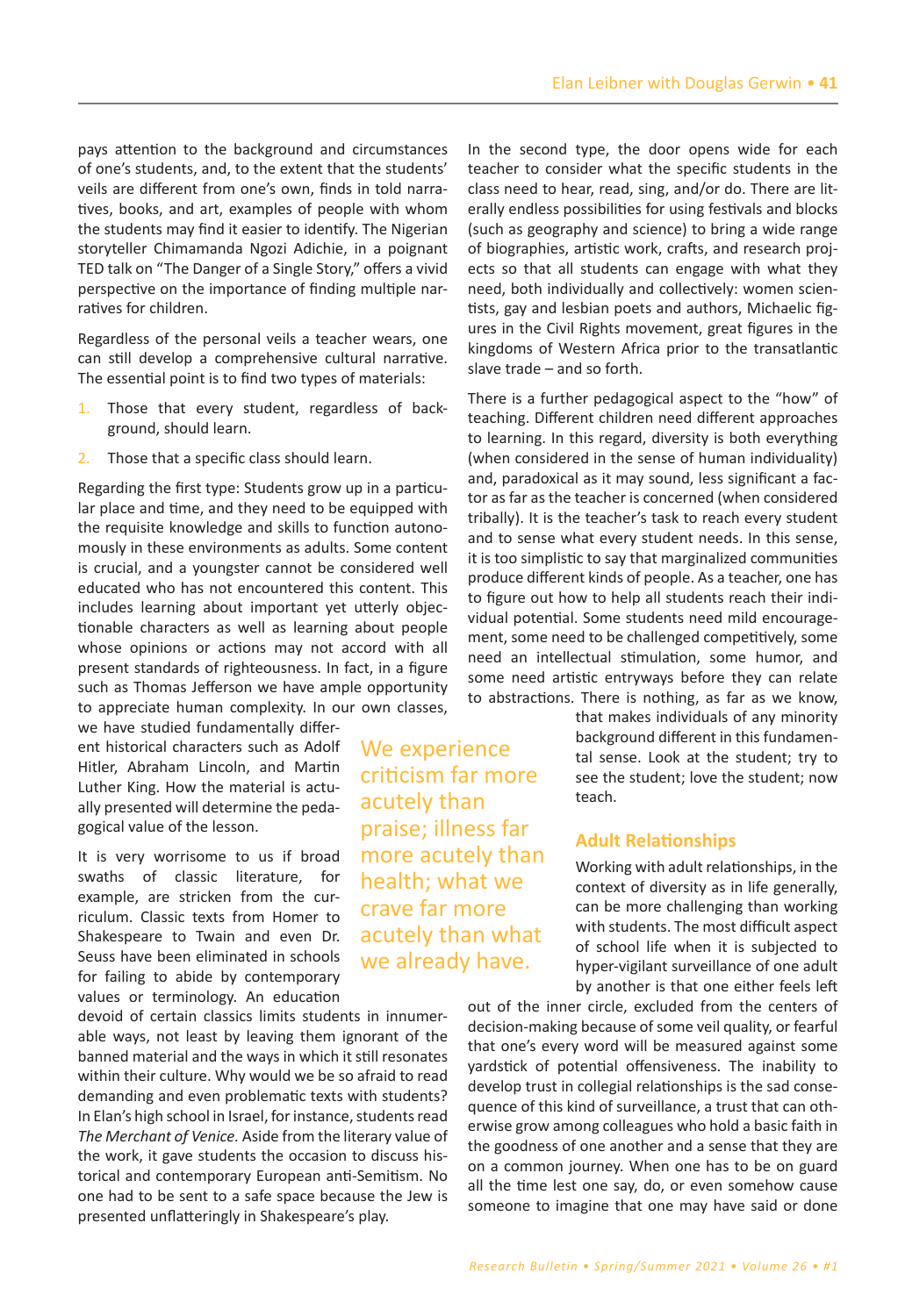something wrong or offensive, so much energy is spent remaining vigilant that trust grows very slowly  $-$  if at all.

In addition to the two key anthroposophical notionsevolution of consciousness and the rules of karmadiscussed earlier, there are two additional concepts out of anthroposophy that may serve to build a healthy imagination of collegial work. The first is the idea of

the *threefold.* We have written about it at length elsewhere<sup>3</sup>. For our purpose here, the key idea is that in the third space between two polarities, an altogether new quality can arise. This isn't merely a middle area, like some grey tone between black and white, but rather a new dimension of being, as in the Goethean rainbow arising between light and darkness.

Conversation and partnership can be experienced as examples of this idea. In conversation͕ a mode of discourse different from argument or even

debate, both sides seek to see more light, find more truth, move beyond the "two-ness" of their starting points in search of new insight that transcends their own positions. If we could learn to have conversations, rather than stake positions and demand adherence to a single point of view, the common journey will build the intimate trust mentioned earlier. A great example of such conversations is offered in the deep friendship between the late Supreme Court Justices Antonin Scalia and Ruth Bader Ginsburg. They could not have been farther apart in their jurisprudence, and yet they grew to admire and respect each other as kindred seekers of the deepest levels of meaning and ethics. Partnerships, rather than allyships,<sup>4</sup> build strength for action similar to the way that a conversation builds wisdom: the whole is greater than the sum of its parts.

How about we set ourselves a task *not* to see Racism and Anti-Racism, for example, as the only options, but seek instead individual and collective encounters that unite us around a common goal of activating love as a potential and a force within our communities?

Can you see me with your heart?

Can I see you through mine?

Racial color blindness and disability blindness are impossible at the physical or material level-indeed they are a sign of mindless unconsciousness—and yet

If we accept that the human being is at its core a spiritual being͕ we need to practice seeing ... with the heart: artistically, compassionately͕ warmly.

they constitute the ultimate goal of a truly human circle. If we accept that the human being is at its core a spiritual being͕ we need to practice seeing in that way - in other words, practice seeing with the heart: artistically, compassionately, warmly.

The second potentially helpful concept is the *twelve*  points of view. Rudolf Steiner suggests that every ques-

> tion can be viewed from twelve different perspectives, as though from the twelve signs of the zodiac. Rather than engaging in inflammatory language that sets one group against another, we may make more progress in speaking of "the missing voices in the choir." If we are, as Martin Luther King dreamed all those years ago͕ to transform our discord into a beautiful symphony of human camaraderie, it is incumbent upon us to let every honest voice find its place in the choir. This is the task of both those inclined to muz-

zle the voice of the marginalized͕ and for the activists who would airhorn the voices they perceive to be privileged. Suppression of song, from whatever side, does not a symphony make.

As teachers in various schools and institutes, we have had the privilege of working in a few circles of human beings that became true vessels of spirit light. Not every voice carried the same weight in them, but every voice carried the appropriate weight at the right moment; it is the (momentarily relevant) competence that should guide the relative value of a contribution. Sometimes being quiet and attentive is the most active and positive contribution one can make, and sometimes it is the courage to oppose a convincing but misguided perspective. In a spiritual circle, everything is born anew at each moment; everything old (such as a covering of veils) is momentarily set aside. If each one of us enters the conversation with the image of bringing, at most, two or three perspectives of the needed twelve͕ we will know when to be quiet, and also when to speak.

Love again. Sing me your song, And I will open my heart to hear your Self, Whispering between your words, And help your self move sideways, modestly, To make a little space.

An opened heart ready to resound with fellow seekers does not fear discord. Just as a muscle grows in the presence of resistance, insights expand through conversation͕ meditation͕ partnership͕ and a return to conversation. The difference between a symphony

<sup>3</sup> Elan Leibner, "The New Impulse of the Second Teachers' Meditation," *Research Bulletin* XIX-1͘

<sup>4</sup> This is a fairly new term coined in sociology for certain kinds of diversity training in which dominant groups take on the unconditional support of marginalized groups.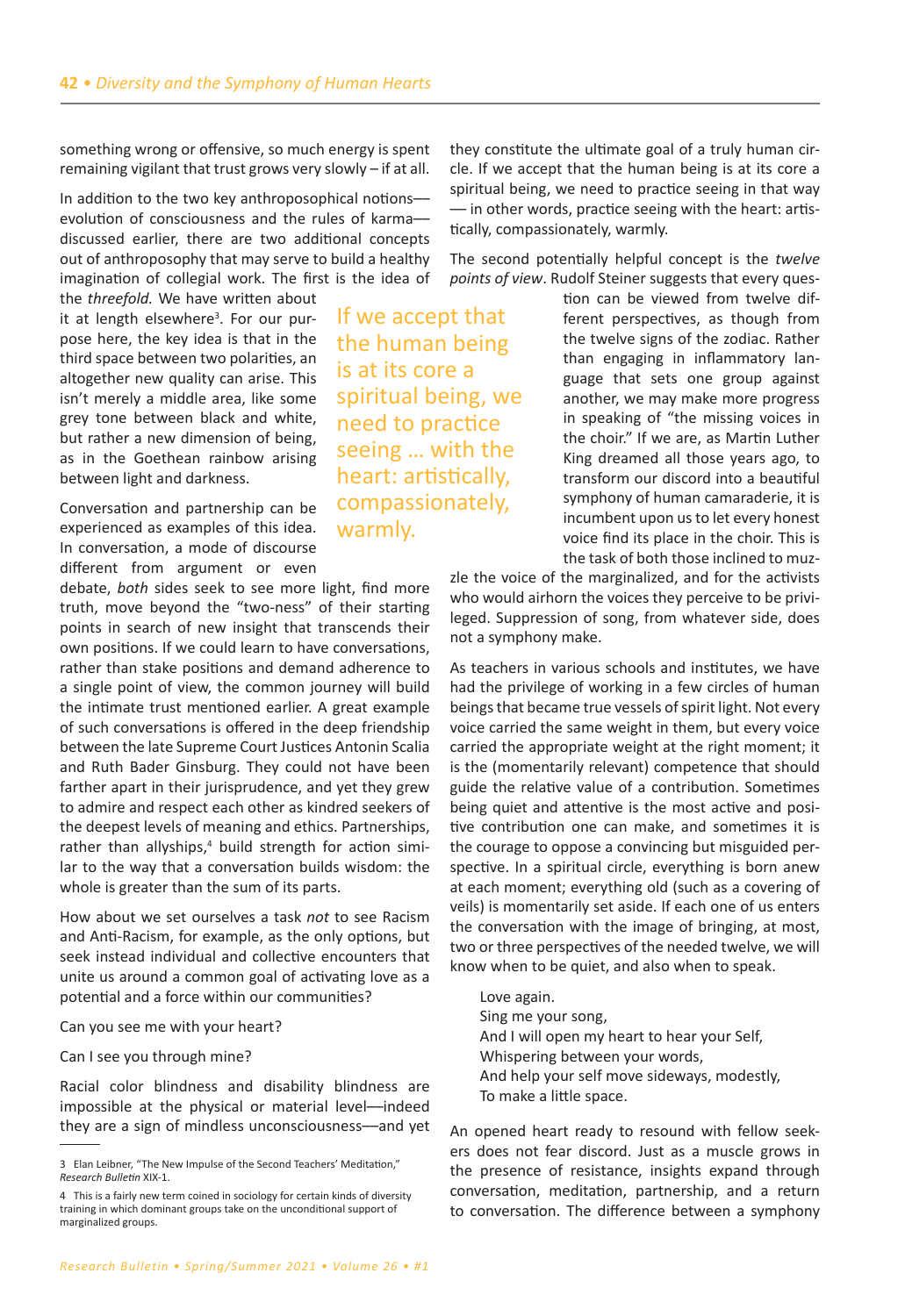of professional musicians performing in a concert hall and a symphony of human hearts is that the latter play without a prepared score - and, typically, without rehearsal. Let us make music, then, as the angels have never yet heard.

**Elan Leibner** *and* **Douglas Gerwin** *are long-serving Waldorf teachers and adult educators, as well as authors and editors of articles and books on a range of anthroposophical subjects related to Waldorf education and the study of anthroposophy.*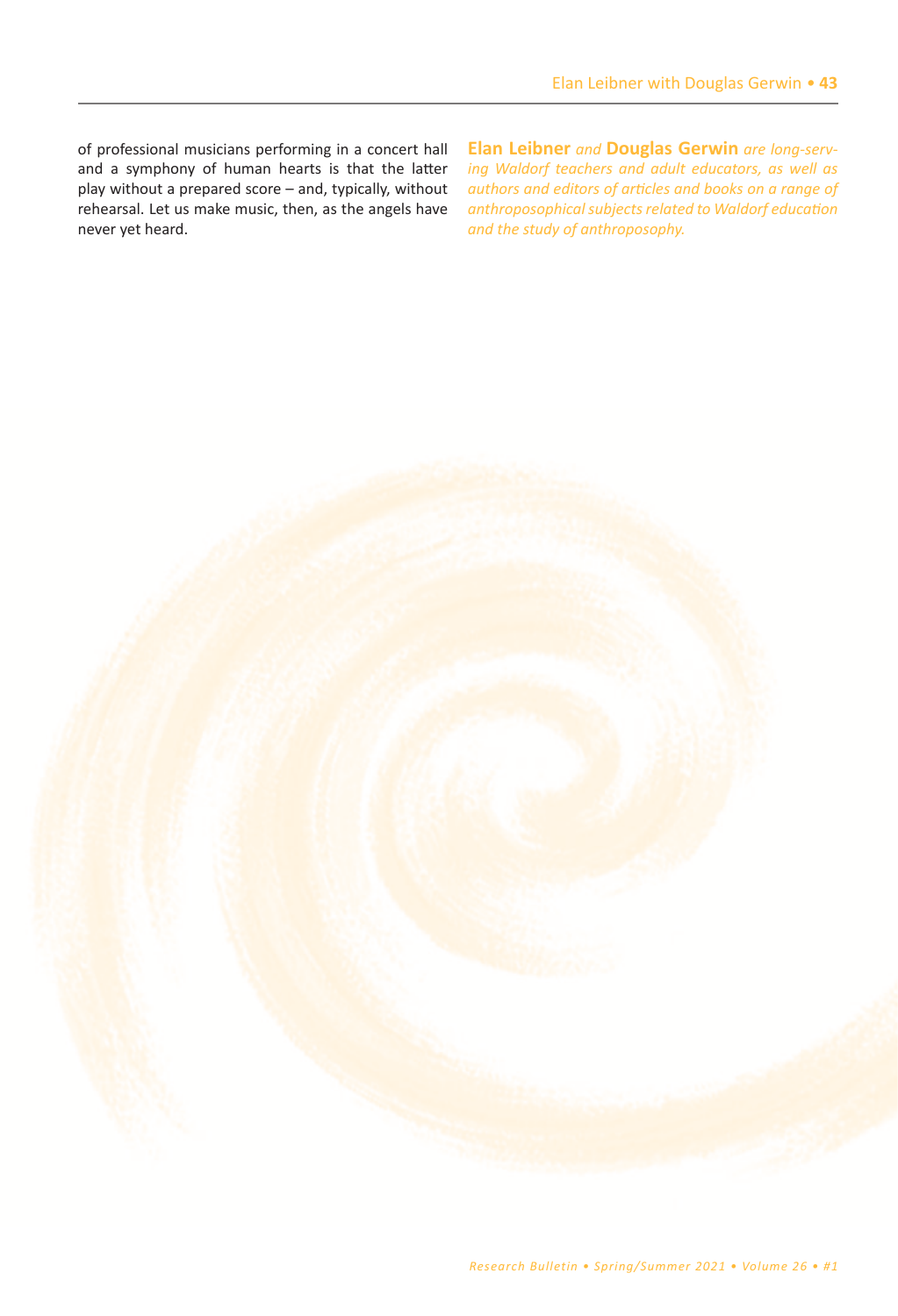# **44** *• A Forgotten German Black Philosopher:* **A Self-Critical Reflection on Black Lives Matter by a High School Teacher A Forgotten German Black Philosopher:**

## *Martyn Rawson*

he German philosopher, legal scholar and polymath, Anthony William (Anton Wilhelm) Amo, successfully defended his PhD thesis in 1734, at the University of Wittenberg, after having already gained several Master's degrees. Amo was probably born around 1703, near Axim, in what today is Ghana, into the Nzema people, a subgroup of the Akan people, and was sold into slavery at the age of five. Having been transported to Amsterdam by the Dutch West India Company͕ Amo was subsequently given as a gift to Anton Ulrich, the Duke of Brunswick and Lüneburg-Wolfenbüttel, who passed him on to his son, August Wilhelm, as a "chamber Moor." Thereafter, in an Enlightenment experiment to see if all human beings, even those from Africa, are really born as a tabula rasa  $-$  a mental blank slate that takes on the knowledge impressed upon it͕ Amo was raised and educated within the court, in which Gottfried Leibnitz was the librarian. He was christened Anton Wilhelm Amo and later attended a *Ritterschule*͕ a school for noblemen. Amo was obviously gifted at languages and mastered German͕ Dutch͕ French͕ Hebrew͕ Latin, and Greek and presumably spoke his mother tongue, Twi.

He subsequently studied law at the University of Helmstedt͕ as well as medicine and philosophy at the Universities of Halle and Wittenberg. Later, Amo taught at Halle, a very cosmopolitan university at that time, as well as at Wittenberg and Jena. Amo was initially highly respected and influential in early Enlightenment circles in Germany and the Netherlands͕ following in the tradition of the controversial philosopher Christian Wolff, who himself was inspired by Chinese philosophy, having read Confucius and Mencius in Latin translations by Pater François Noël. We may detect this influence in Amo's notion that happiness comes through right practice and right thinking. Amo also engaged closely with the works of Rene Descartes and indirectly with the ideas of John Locke. One of Amo's first significant works was a legal argument for the equal rights of Africans in Europe.

In 1747, at the height of his fame, Amo sank into depression͕ resulting from a growing climate of intolerance, anti-Enlightenment sentiments, racism, and the loss of his patronage. He left Germany and returned to his native land͕ where he was reunited with his father



and sister. His reintegration was apparently not easy and he lived as a recluse working as a goldsmith until the end of his life.

Amo is best known philosophically for his theory of the relationship of the human mind to the body. His thinking was very much located in the early Enlightenment debates between notions of independent thinking and a scientific approach, on one side, and pietism and religion, on the other. His representational theory of mind built on the one developed by Descartes but departed from the French philosopher with respect to explaining the nature of sensation. According to Amo, the mind (or in German *Geist,* which translates more correctly as "spirit" – and Amo clearly meant *spirit*) is absolutely non-material and has no physical, bodily cause. Its nature is continuous action, and it is the source of what we would call agency. Geist, for Amo, is the location of consciousness. He wrote (in Latin): "The human mind is: a purely actual and immaterial substance which, in exchange (commercio) with the living and organic body in which it belongs͕ understands and operates from intentions to an end of which it is self-conscious" ("On the Impassivity of the Human Mind," 1734, p. 8, cited in Meyn, 2019). The term "exchange" suggests an interaction between mind and body͕ though an asymmetrical one, as the mind is the one to determine the meaning of the sensations of the body. The mind itself is not capable of experiencing sensation directly, but rather is conscious of the bodily states that respond to sensory information, forming mental representations of experience, which it retains and to which it gives significance and meaning. Amo further explains sensory perceptions as the response of the living physical organs to their fields of contact with the world. Indeed, Amo's description of the whole process of perception is remarkably detailed and has close affinities to both Aristotle's and Steiner's.

Amo's philosophy further defines spirit as something existing in its own right, neither the product of material processes nor of divine gift. And yet, whilst mind is a category of spirit, it operates in conjunction with the body; it uses the body as "an instrument and medium of its operations" ("On the Impassivity of the Human Mind," p. 8). In doing so, the mind uses ideas that have two possible origins͗ *sense experience* and *reflection*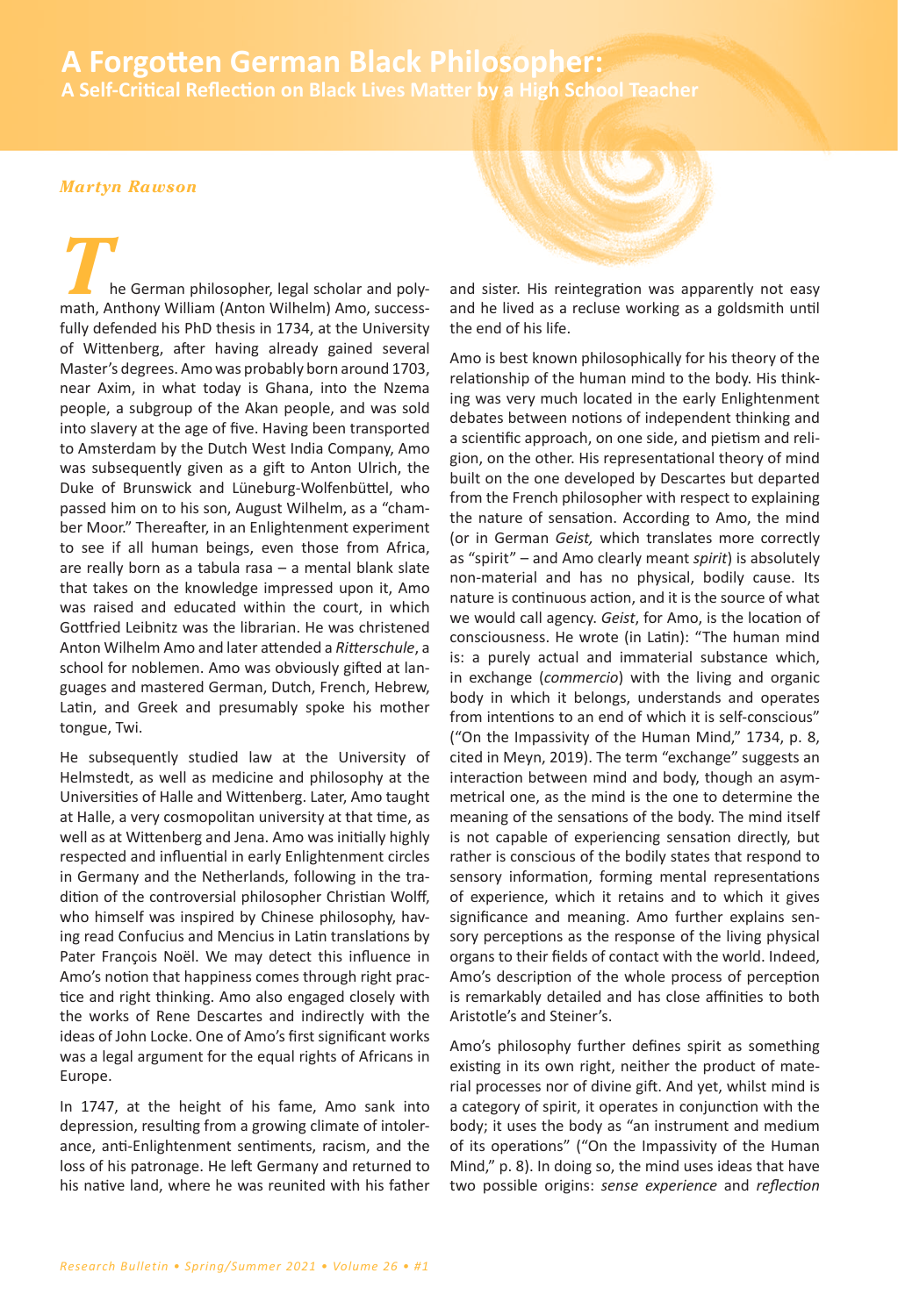or non-sense-based thinking (the latter explains the source of concepts that have no obvious empirical basis, such as the concept of justice).

Amo's position on the relationship between mind and body was eclectic, original, profound, but also questing and incomplete. Had he continued to publish philosophical writings, had he developed his ideas further, had others constructively engaged with him in discourse͕ perhaps he would have significantly changed the course of philosophy. Sadly, Amo's work was entirely ignored by the important thinkers who later taught at the same university in Jena, such as Schiller, Fichte, Hegel, and Schelling (for overviews of Amo's biography and works see Fikes, 1980; Sephocle, 1992; Abraham, 2004; and Meyns, 2019).

I came across Amo when reading Kwame Anthony Appiah's (2018) book, The Lies That Bind: Rethinking *Identity, Creed, Country, Color, Class, Culture.* Appiah is himself a philosopher, half Ghanaian, half English, a professor at New York University͕ and a leading writer on the notion of cosmopolitanism, among others. I used extracts from Appiah's book, including his section on Amo in my class 12 block. We teach English as a second language in blocks at my Waldorf school, in Germany; the benefit of teaching English as a second language is that it carries no Waldorf curriculum requirements other than that it should be used to study social and cultural issues.

In class 11, I had introduced a new block on postcolonial literature, using short stories͕ centrally the collection *An Elegy for Easterly* by Zimbabwean Petina Gappah*.* A third of the students were people of color, immigrants or children of immigrants͕ including a boy who came to Germany as a refugee from Afghanistan. In classes 12/13 we focus on the *African-American Experience*͕ a theme determined by the local Hamburg exam board in its guidelines for the gradu-

ation or Abitur exams. (Students in Waldorf schools in Germany who want to go to university have to take the Abitur exam in eight subjects, of which English is one of three majors). For this theme, I had chosen Yaa Gyasi's 2016 novel *Home Going*. Gyasi, too, was born in Ghana but raised in Alabama. We just started to work on this novel, when the protests following the death of George Floyd began.

Gyasi's novel offers a historical panorama of biographies from mid-18<sup>th</sup> century Ghana to the present in the USA. It follows the lives of the descendants of

The benefit of teaching English as a second language is that it carries no Waldorf curriculum requirements other than that it should be used to study social and cultural issues.

two women͕ first in Ghana͕ where they are abducted and transported to the United States, where they are enslaved and put to work in plantations. Later they escape to the North and experience the challenges of life in post-abolition America; the narrative continues to track these challenges up to the present. The novel has been widely and rightly praised for its literary merits, which make it very suitable for learning about narrative voice and narrative structures and many other literary devices. Having studied the novel's important social theme and rich stylistic elements, students should be well-prepared for their exam, in which they are required to demonstrate their ability to analyze the stylistic qualities of different text types.

We had just read the chapter in which the son of an Asante woman and an English slave trader  $-$  the Governor of the settlement  $-$  is sent to England to continue his education and to remove him from the temptations of his homoerotic feelings towards his male friend͕ when the protests following the killing of George Floyd began. These were the first months of the Covid-19-pandemic and classes were taking place online. We used Padlet as an online platform for posting links, texts, and images, and we were meeting daily through video conferences͕ thus making it possible to engage in both synchronous and asynchronous͕ on- and off-line learning.

> Among the links I uploaded for the class were two articles from *The Guardian* newspaper reporting on events in Bristol͕ UK͕ where protester pulled down a statue of the 17<sup>th</sup>-18<sup>th</sup> century politician and merchant, Edward Colston͕ who was heavily involved in the slave trade͕ and rolled it into the harbor. The whole event was both symbolic and an expression of outrage. After the statue had been toppled, recalling the toppling of a statue of Saddam Hussein in Baghdad, in 2003, a photographer

captured an image of one protester placing his knee on the neck of Colston's statue  $-$  a moment that few in the photograph seemed to have noticed. The statute was then dumped into the harbor at the same spot where slave-traders moored in the  $17<sup>th</sup>$  and  $18<sup>th</sup>$  centuries.

Edward Colston͕ who was the Member of Parliament for Bristol and a major philanthropist and benefactor of the city͕ had made his fortune as a leading member of the Royal African Company (RAC), which, like the East India Company͕ had a trade monopoly by Royal Charter and was in effect the pre-colonial institution that paved the way for full colonization. Other prominent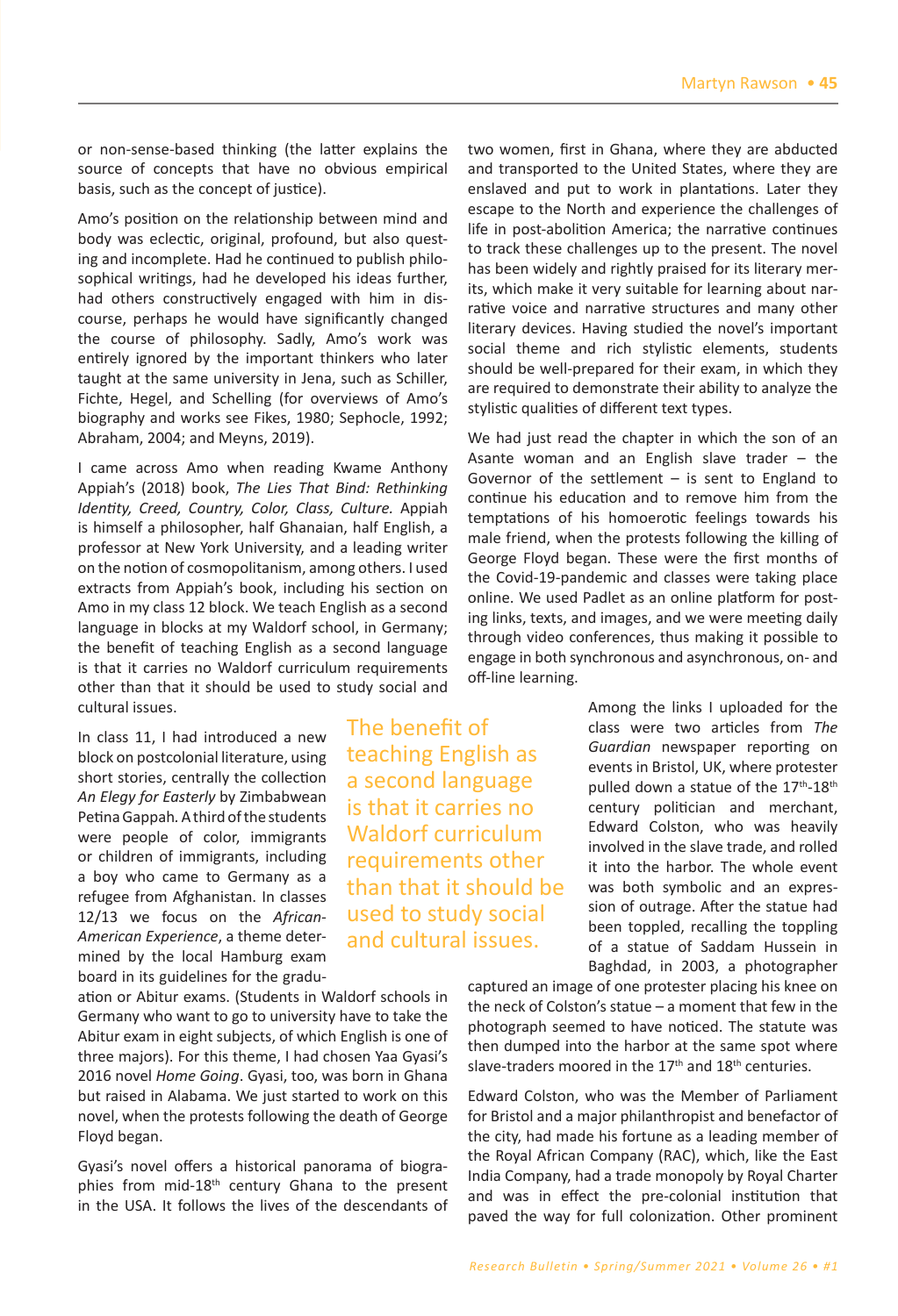members included the philosopher John Locke, who later changed his position on slavery, and Samuel Pepys, the famous diarist. The RAC's main business was slave trade͕ taking part in that infamous trading triangle that

included cheap industrial products and guns shipped to Africa͕ enslaved people shipped to America͕ and raw materials such as sugar͕ cotton͕ and tobacco shipped from the American plantations back to the factories of Britain. There were other similar shipping companies in Amsterdam. Copenhagen͕ and Hamburg͖ though slave ships did not dock in these ports, the European trading companies owned the slave ships and even plantations in the Caribbean, where enslaved people were forced to work. The captains of the Bristol slave ships were permitted to

Assuming we have modified our curriculum from its German original model of 100 years ago, have we done so in a way that looks at its content from a postcolonial perspective in the widest sense?

bring one or two slaves back to Bristol to supplement their income, and today there are many descendants of these slaves still living in the city. For years, there have been attempts to get rid of Colston's statue and to remove his name from the city's main concert hall, but even as recently as 2017, prominent local business people and politicians managed to prevent this. There have been racial tensions in Bristol for decades; in the 1980s, my father's shop was burned down during riots. Members of the Black community helped him clear up the rubble and they continued to exchange Christmas cards until last year.

As such, one could say, the lessons and the material in my 12 class English block could not have been more appropriate. And yet I had a strange feeling because the theme explored in our readings is so close to the living realities of many people today. Here we were busily analyzing texts, writing essays, and gathering points for academic achievement. In a short time, I will be marking exams with objective, clinical, detached accuracy͕ detailing and documenting the points the students achieve for their interpretations͕ their literary analysis, their skill with language. I ask myself: Can one really use such significant biographical experiences that the students were having as the basis for measuring and assessing and awarding points? What happens to us when we do this? Isn't our empathy and emotional response being abstracted, alienated, instrumentalized, reduced to grades, and then filed away? Isn't that a kind of colonialism too?

Some, perhaps many readers, including my colleagues at the Waldorf school, might find this question completely exaggerated. What is wrong with using such material? Doesn't it show just how relevant some exam material could be? Yes and no. I would like to ask, whether and how can one separate these levels, and if we do have to perform such separation, what do we

lose in doing so?

Perhaps I am being over sensitive. I could call on my pedagogical common sense and rationality and say, Yes, there is no logical reason why we shouldn't separate the instrumental from the existential. Or I can draw on my pathic͕ pedagogical sensitivity, on my tact. Tact, as the philosopher Hans-Georg Gadamer  $(2013)$  and before him the physiologist Hermann von Helmholtz describe it͕ is a particular sense for the social, intersubjective field of the lifeworld. We develop this sense and the abilities belonging to it, like

all senses, by using it. The Dutch-Canadian educator and phenomenologist Max van Manen (1991, 2008) describes pedagogical tact as the ability to sense emergent qualities in children and young people in order to construct learning situations that can support this process. In particular, pedagogical tact is needed to support transformative learning that leads to sustained change in capacity in the whole person.

Gert Biesta (2013), the educational philosopher, says that schools have three functions: enabling socialization, which means guiding students to being the kind of people they need to be in a democratic, multicultural society today; enabling qualification, which means learning dispositions͕ skills and knowledge to participate constructively in civil society and the world of work; and enabling subjectification. Subjectification, or becoming a subject, means being capable of making judgements and acting in an ethical and ecological way; Biesta also refers to this as *grown-up-ness*. A practice that prescribes and controls educational input and output throughout the course of their education prevents young people from becoming autonomous subjects. Subjectification cannot be taught; at best, teachers can facilitate it through providing learning opportunities and supporting these with dialogue and reflection. Biesta has also been warning for years of the impact of the "Global Educational Measurement Industry" (e.g., Biesta, 2020), the impact of which has been to lead education to valuing primarily what it can measure. This can also lead to using grades as the primary learning motivation and to collecting grades͕ credit points, and certificates as social capital. Both of these outcomes can further lead to an egotistical attitude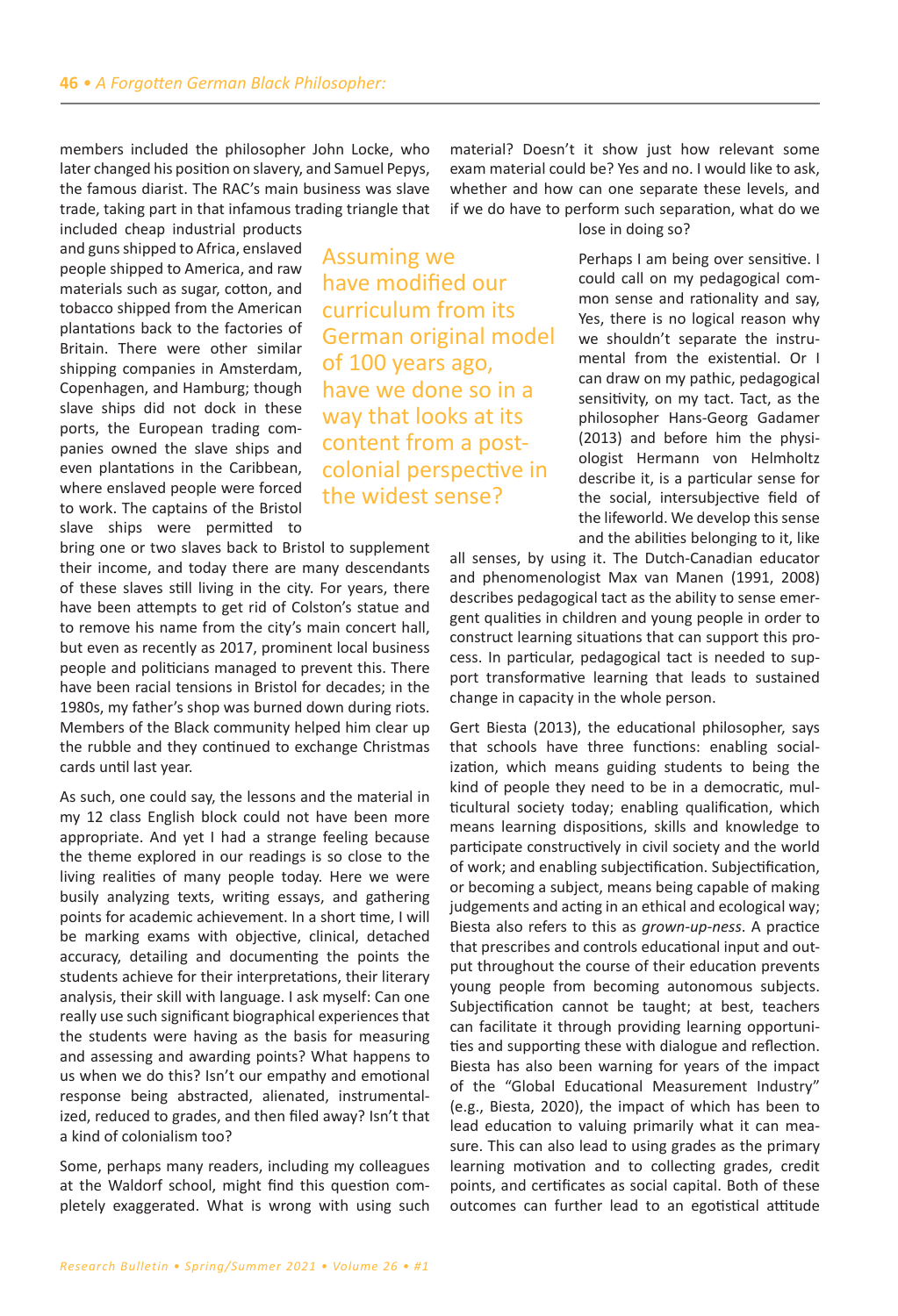towards learning; they educate the person not towards freedom but towards dependency and paternalism.

The theme of postcolonialism is much wider than the experiences of former colonies. It has come to refer to a much wider awareness of processes of oppression and the instrumentalization of identity. Together with the insights of feminism and critical pedagogy͕ we have learned to develop a new sensitivity to encountering otherness (even if we have never engaged with academic versions of these ideas). These perspectives have changed the way we look at the world. Instead of looking at the world as something 'out there' that we can represent 'in here', instead of taking a spectator position and rationally analyzing what we see in a detached, presumed objective way, we can try to meet the world as *other*, with openness and respect, while not expecting to capture, master, control and use what we find.

The American philosopher Martha Nussbaum (2006) has argued that democratic education needs to enable students to learn to make judgements, develop democratic capacities, and, above all, cultivate narrative empathy, that is, the ability to tell another's story authentically. This capability is also the basis for an ethic of care, which is a central quality in education. An ethic of care depends above all on being able to listen attentively to the other. It also includes self-care, listening to one's inner voice and needs, and cultivating the self in the sense of self-education. It means being open to and sensitive to the vulnerability of the other and to acknowledge our own vulnerability. It is an essentially

> Nel Noddings makes the point that teachers

reflect whether their school's culture is one that fosters and lives a spirit of celebrating difference, collaboration, inclusion.

have to critically

inclusive gesture. An ethic of care requires us to take responsibility, firstly͕ for our own actions͕ which means being critically reflective of our own dispositions, attitudes, habits of mind, assumptions, expectations, and prejudices.

As Waldorf teachers we have to apply this critical pedagogy to our own practices and what informs them. We may ask ourselves whether and how we critically reflect on how inclusive our practice really is and how post-colonial

our curriculum is. Assuming we have modified our curriculum from its German original model of 100 years ago, have we done so in a way that looks at its content from a post-colonial perspective in the widest sense? Is it enough to ensure that our dolls and puppets come in a variety of hair and skin color in kindergarten͕ that other than white faces appear in our blackboard drawings? (And how do we portray black faces on a blackboard? And how do we relate to the color black?) Are there female heroes and archetypes in our stories? Do we present the Age of Discovery from the perspective of those peoples who lost their cultures, identities, and their lives and tell the stories of their long journeys to emancipation? Do we valorize the influence of Islam and Asia in European culture? And when we tell our students about other cultures, do we stereotype them, be they Ancient Egyptians͕ Greeks͕ Celts͕ Romans͕ or Americans? Does our curriculum reflect an antiquated Middle European perspective rich in Grimm's Fairy Tales, Norse Myths, and Parzival? And if these issues do not pose as a problem for you, why not? We have Ƌuestions enough about our curriculum and its not-sohidden assumptions.

The questions raised by the Black Lives Matter protests go deeper than the curriculum. But can we allow these questions to be instrumentalized as 'school stuff'? Nel Noddings (2012), the American educational philosopher and feminist thinker, has pointed out that teachers have always struggled in a field of tension between their responsibilities within an ethic of care and delivering prescribed learning outcomes͕ though the struggle has become very asymmetrical in the age of measurement. She makes the point that teachers have to critically reflect whether their school's culture is one that fosters and lives a spirit of celebrating difference, collaboration, inclusion. This also means offering all students tasks in which they can all develop their emergent personhood, tasks that engage them existentially, not as detached observers of social conflict and injustice, but as participants. If students also learn about

narrative voice and stylistic devices whilst engaging with literature and media that offer challenging narratives͕ then they do so to become more effective writers and  $-$  not to be underestimated  $-$  to show them how literature, images, media affect us. Being a critical thinker includes understanding how text and image work. So we are reading Yaa Gyasi, Kwame Anthony Appiah, or Petina Gappah not because they are on someone's syllabus, but because they challenge us to

identify and awaken our will. If the writings of Anton Wilhelm Amo had been read in the same spirit, perhaps Germany and Europe would have gone down a different road. The balance between the development of the person and the acquisition of social and cultural capital has to be dynamically maintained through ongoing critical reflection. This essay was a modest attempt at doing that.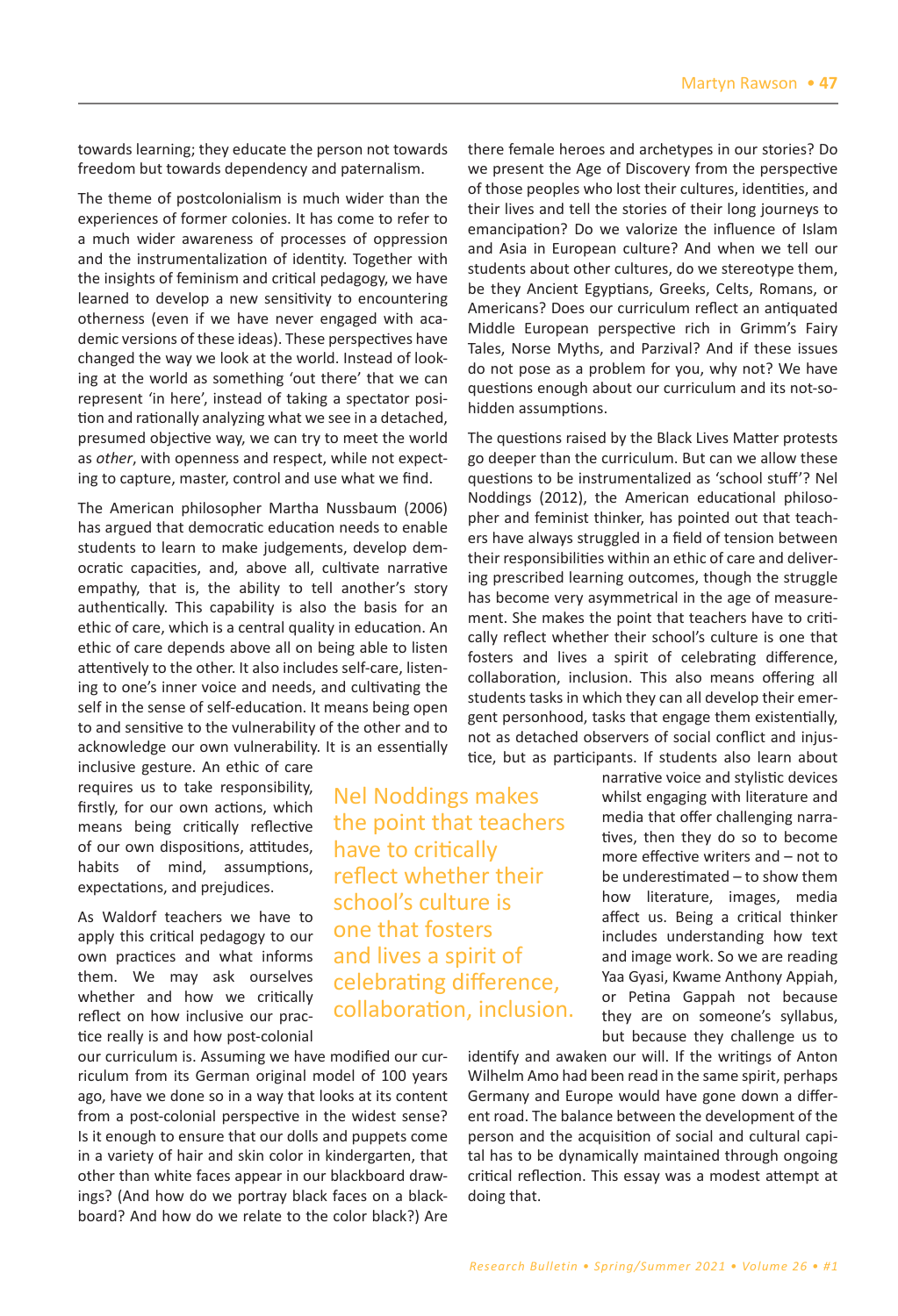# **References**

Abraham, W. E. (2004). Anton Wilhelm Amo. In K. Wiredu (Ed.), A Companion to African Philosophy (pp. 191-199). Oxford: Blackwell.

Appiah, K. A. (2019). The lies that bind: Rethinking *identity, creed, country, colour, class, culture*. London: Profile Books.

Biesta, G. J. J. (2013). The beautiful risk of education. Boulder, CO: Paradigm Publishers.

Biesta, G. J. J. (2020). *Educational Research:* An unorthodox Introduction. London New York: Bloomsbury.

Fikes, R. (1980). Black scholars in Europe during the Renaissance and the Enlightenment͘ *Negro History Bulletin, 43*(3 July-August-September), 58-60.

Gadamer, H.-G. (2013). Truth and method (J. W. a. D. G. Marshall, Trans. revised second edition). London: Bloomsbury.

Meyns, C. (2019). Anton Wilhem Amo's philosophy of mind. Philosophy Compass, 14. doi: https://doi.org/10.1111/phc3.12571

Nussbaum, M. (2006). Education and democratic citizenship͘ *Journal of Human Development and Capabilities, 7*(3), 385-395.

Sephocle, M. (1992). Anton Wilhelm Amo. Journal of *Black Studies, 23*(2), 182-187.

van Manen, M. (1991). The tact of teaching. Ontario: The Althouse Press.

van Manen, M. (2008). Pedagogical sensitivity and teachers' practical knowing-in-action. Peking *University Education Review*(1), 2-20.

**Martyn Rawson***, PhD, was born in Scotland. He has been teaching in Waldorf school in Britain and Germany since 1979. He is currently teaching in the Christian Morgenstern Schule in Hamburg, as well as holding the title of Honorary Special Professor at the National Tsing Hua University in Taiwan. He also teaches at the Teachers Education Master's Programme in Kiel and Stuttgart. He has published widely on Waldorf education and his new book,* Steiner Waldorf Pedagogy in Schools͗ A Critical Introduction*, has just been published by Routledge.*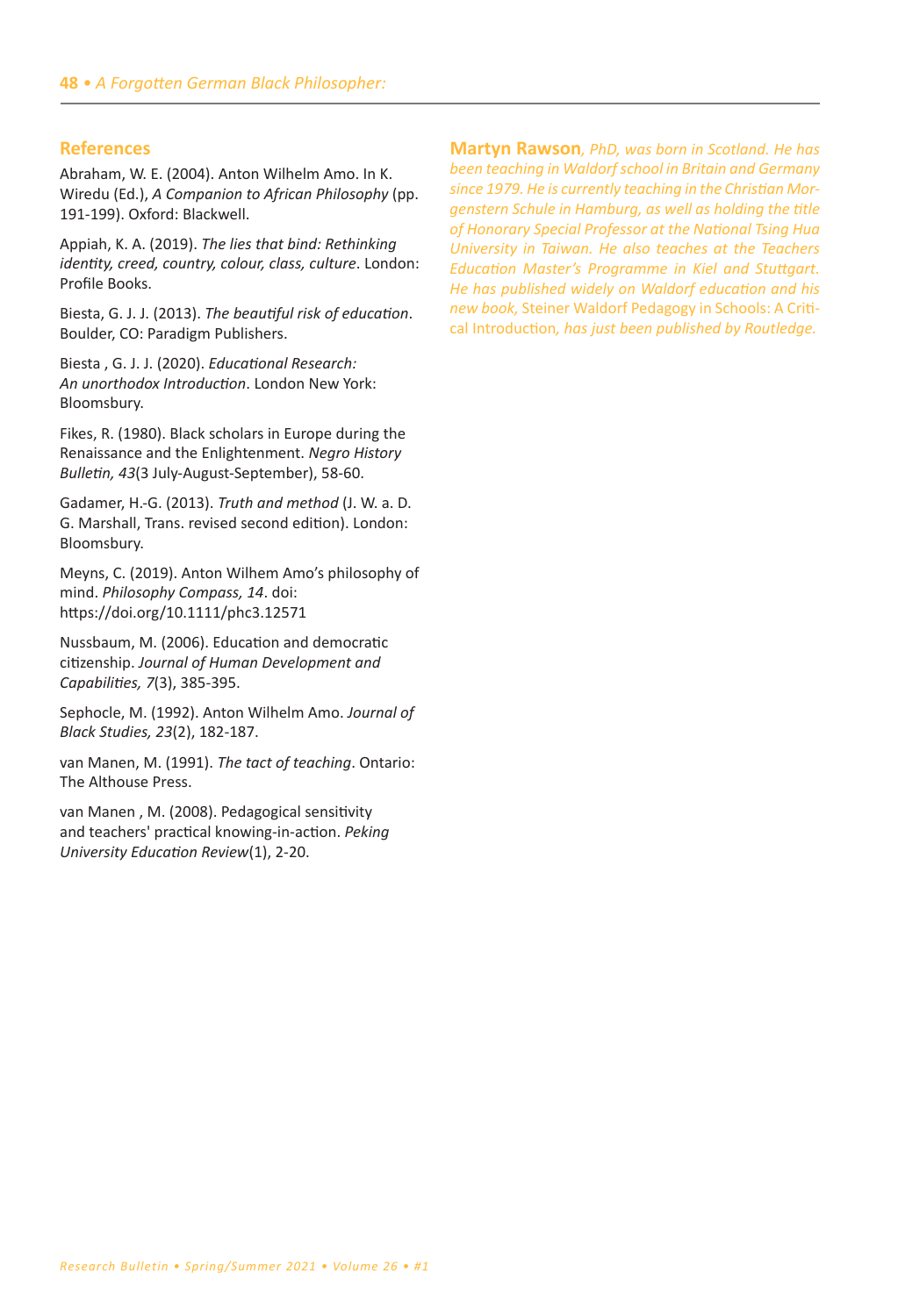# **Parental Perspectives**

**Waldorf Families on Schooling During the Pandemic** 

#### **David Sloan**

ust over a hundred years ago, Rudolf Steiner founded the first Waldorf school amid a raging pandemic-the so-called Spanish Flu. The disease was so lethal that it afflicted the entire world, killing over 50 million people. A century later, another worldwide pandemic is sweeping across the globe, once again claiming millions of lives, and still counting.

As with all educational institutions, over the past year, North American Waldorf schools had to contend with the myriad repercussions from Covid-19. While already engaged in a survey of Waldorf families and their perceptions of the education offered their children, the Research Institute for Waldorf Education (RIWE) decided to review the impact of the pandemic on Waldorf school communities across the continent. More particularly, we wanted to hear from Waldorf parents and air their perspectives on the effect of the Covid-19 outbreak on family life and on the way Waldorf schools have adapted to the challenges brought along with the pandemic.<sup>1</sup>

This survey was the first stage of a more ambitious, comprehensive plan, which aims to track the efficacy of Waldorf education, as a way of preparing for the next 100 years. With this project, initiated in the fall of 2020, RIWE is collecting Waldorf parents' perspectives of Waldorf education as they and their families have experienced it. Specifically, the larger survey goals include:

- Giving parents a place to voice their experience of Waldorf education: why they chose it and how it has influenced the development of their children.
- Documenting the impact of Waldorf education on parents' home life and their parenting styles.
- Assessing the consequences of the Covid-19 outbreak on their lives and their relationship to their children's education.
- Engaging parents in their views on Diversity, Equity and Inclusion (DEI); Lesbian, Gay, Bisexual, Transgender, Intersex, Queer/Questioning, Asexual (LGBTIQA+);
- Black, Indigenous, and People of Color (BIPOC) and how they see their Waldorf school addressing these issues.
- Inquiring whether parents would recommend Waldorf education to other family members and to friends.

Covid-19 struck the country as we were preparing for this full-scale survey. The clear impact of the pandemic and the limitations it imposed on schools, students, and families convinced us to postpone the wider survey to October 2021 and focus for the moment on the issues involved with Covid-19. Schools participating in the wider survey will receive, by December 2021, the raw data collected from members of their community who respond to the survey questionnaire. Publication of the full analysis is planned for distribution by the end of the 2021-22 school year.

## **General Profile of the Respondents**

In January 2021, RIWE sent the survey specifically related to the effects of the pandemic to Waldorf schools in the United States and Canada. In response, 43 different Waldorf schools forwarded us completed surveys from 1,108 families; of these schools, 31 returned surveys from ten or more parents. Twentyseven of the responding schools include a high school program as well as early childhood and elementary grades education. The locations of these schools cover a broad geographical swath, extending from coast to coast. and from **Texas** to Toronto.



Locations of the Waldorf schools with 10 or more responses to the survey

Of the parents' responses received, 96% came from parents who currently have one or two children in a Waldorf school. Of these, just over half came from

<sup>1</sup> This survey, made possible by a grant from the Waldorf Educational Foundation (WEF), was conducted by a quartet of four Waldorf teachers-David Sloan (author), Andrew Starzynski (statistics), Connie Stokes (survey manager), and Douglas Gerwin (RIWE Executive Director)-with assistance in the design of the survey from Patrice Maynard (RIWE's Director of Publications and Development).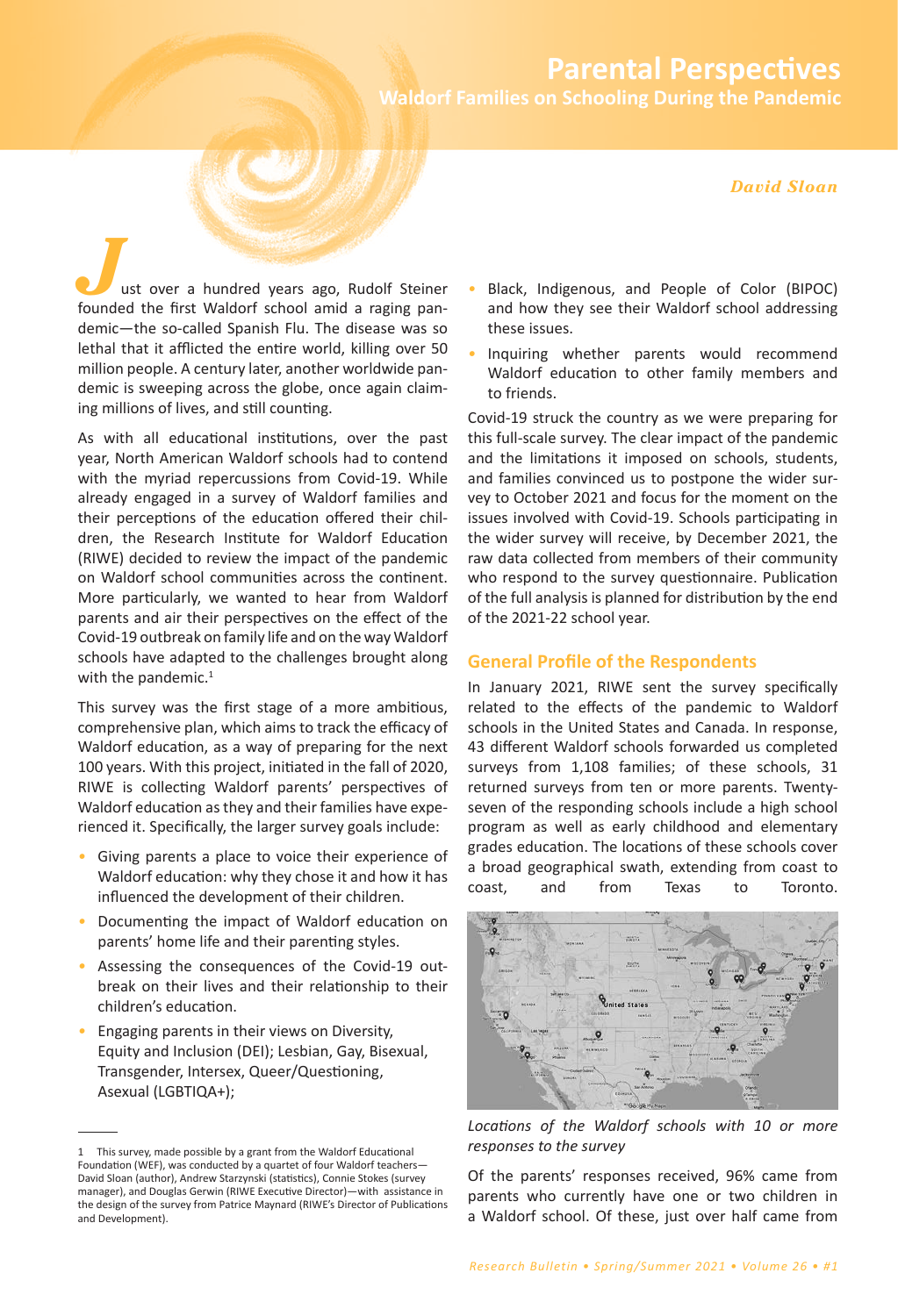parents with children in grades 1-5, a quarter in middle school (grades 6-8), and nearly another quarter in high school. (The survey did not contain questions about early childhood programs.) In addition, the pool of responses included a mix of parents new to Waldorf education (10%) and "veteran" families who have been part of a Waldorf school community for 12 or more years (26%).

To ensure respondents' anonymity, we conducted the poll using Survey Monkey͕ which was sent to schools for further distribution to parents. Of course, the respondents were a self-selecting group: given that they made the willing choice to take the survey͕ they could not be considered a random sample of the larger Waldorfparents population. However, given the sheer number of respondents͕ their range of years connected to Waldorf communities, the variety of younger and more established schools, and the extensive geographical spread of schools, we feel confident that any so called response bias was minimal. While it is convenient to assume that parents who take the time to fill out such a survey tend to be more supportive of Waldorf education than those who choose not to respond͕ we found that most Ƌuestions elicited a rich spectrum of strongly held views-both laudatory and critical-about the impact of the pandemic on family life and the schools' resulting actions.



*Distribution of financial impact on Waldorf families*

## **Financial Impacts**

Over nine in ten respondents claimed that the pandemic had either somewhat or greatly affected their families. Interestingly, however, over 40% of parents stated that the pandemic had not unduly affected their family's financial situation *yet*, an indication, perhaps, that many Waldorf parents able to afford independent school tuition also have the financial resources to cushion themselves from the economic distress that other parents did report. For example, over 1 in 10 parents shared that either they or their spouse/partner had lost a job, and over 25% endured salary reductions. Another 13% disclosed that they had taken on debt to make ends meet, and 1 in 5 families stated that savings and/ or retirement funds had been tapped into. A smallerbut not insignificant-number of respondents (4%) wrote that their family business had either temporarily or permanently closed.

#### **The Pivot to Distance Learning**

Last March 2020, when the first general lockdown occurred, Waldorf schools-like all other institutionsimmediately shut their doors to in-person instruction. For the rest of the school year, teachers and administrators scrambled to create online options that would keep students learning. For a school system that has pointedly striven to diminish the amount of screen time in the lives of its elementary students͕ this abrupt switch presented a monumental challenge. Teachers who had never even heard of Zoom platforms or breakout rooms were suddenly required to familiarize themselves with such tools and within days or weeks to implement online lesson plans.

According to the survey results, those plans met with mixed success. One indication of initial parent support for the schools' adjusted programs was that nearly 80% of respondents dutifully followed the instructions provided by their schools. Because most schools quickly recognized the draining nature of the medium͕ teachers' distance learning lessons were soon reduced in terms of both frequency and duration.

This meant, of course, that parents-many of whom housebound because of the lockdown-needed to become more involved in their children's education. A number of parents expressed ambivalence about their expanded role, underscoring both the fulfilling and challenging aspects of their increased involvement. One parent wrote:

We feel a lot more involved. This is positive in some sense; through regular Zoom calls with teacher and parents͕ we actually feel closer to other parents as we figure this out together. The primary stress has been juggling our full-time work with childcare and home school responsibilities.

The intensified engagement in their children's learning led parents to another significant discovery: their recognition—and appreciation—that they were becoming much more knowledgeable about the Waldorf curriculum. What had been more or less exclusively the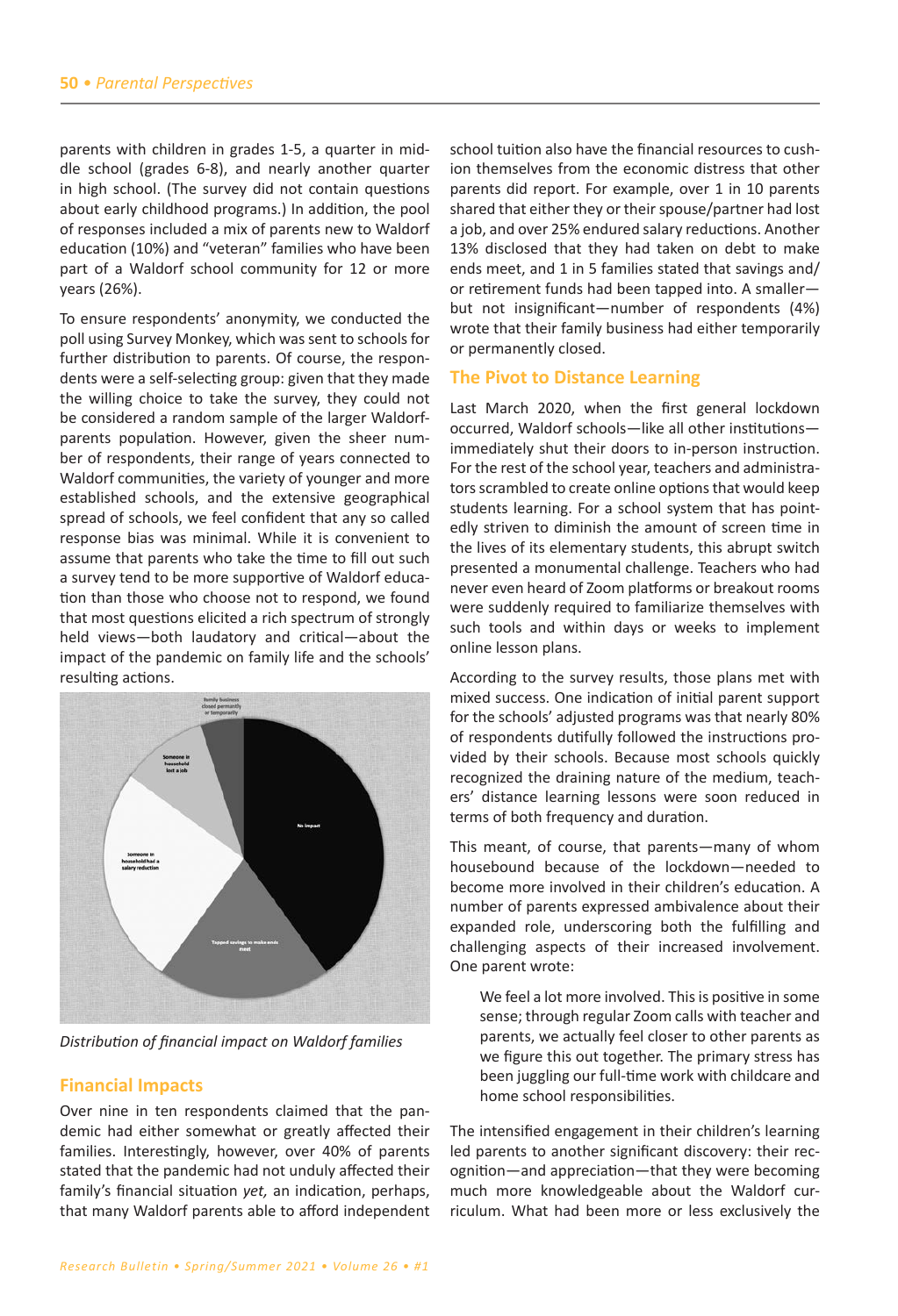domain of trained Waldorf teachers, with its internal cohesiveness and age-appropriate sequencing, began to open like a welcome new vista to attentive parents. One stated: "We actually got a better peek at how wonderful and effective this education can be for the right child." A number of parents also commented on how learning from home had strengthened family ties. "In many ways, it feels a lot more relaxed, less pressure. We're enjoying the slower days with less to fill out our calendar in regard to school..."

On the other hand, the overlapping roles of parent and "educator" often led to increased stress at home. Balancing work responsibilities with hands-on assis-

tance in a child's schooling proved to be a daunting task, notably in households with two full-time wageearners short on sleep, pedagogical experience, and eventually patience. One parent declared, "Last year was a nightmare; two parents working full time and trying to implement very confusing schedules and online platforms for a child who needed much

more support to keep engaged. . . . This has caused a lot of stress." Another described "adults coming home to complete disaster every day that cannot possibly be kept up while children try to learn and adults try to earn a paycheck. Two out of three kids are in counseling, and all five of us should be."

As demanding as the new pandemic reality was for two-parent families, it is clear that the situation was much more onerous for single-parent households juggling work, childcare, and assisting with online classes. Dozens of respondents fell into this category. Several were justifiably upset that a "single working parent" was not included in the survey as an answer choice. One wrote, "Single full-time working parent. Your survey should be more inclusive, because there are a lot of single parents out there!"

In general, whether parents viewed their added responsibilities as burdens or as opportunities, the pandemic clearly added complications and turmoil to many family relationships. And if we burrow into the center of the questions raised about Covid-19's transformative effects on family life and schooling, we find perhaps the most contentious issue of all: wildly divergent parental views on the use of computers.

# **Technology: Invaluable Connector or Soul Crusher?**

While a few Waldorf schools simply halted their programs altogether during the lockdown-both in-person and virtual options-online learning became the only viable option for most others wanting to maintain even a vague semblance of an ongoing school year. We already mentioned the difficulties for teachers unaccustomed to distance instruction. Not only did they have to learn how to employ digital media in the service of online education; in an atmosphere of high anxiety and uncertainty, teachers and administrators had to design schedules that would thread the needle between being too demanding and too lax. They also had to be sensitive to constantly changing conditions in their local communities based on fluctuating infection rates.

Some schools tried to recreate the full school-day

"When the children returned to in-person learning, they were like plants that had just been watered."

schedule online, a model that usually proved to be too arduous for teachers and students alike. Still, around 50% of respondents said their school offered daily online classes, and approximately another 35% reported virtual learning options during some portion of each week. The remaining 15% of respondents said their school offered no online classes at all. One

parent acknowledged the monumental challenges that confronted teachers. "Describing a response to a fundamental shift in educational delivery without preparation, during a pandemic, is not a realistic thread; people were in survival mode."

Last spring, the unanticipated upsurge in computer use proved to be a two-edged sword for most families. Decades before the advent of the internet, Waldorf educators had cautioned against children's premature exposure to media, most notably television and cinema. Since the turn of the century, as electronic technology has become ubiquitous in the culture, Waldorf schools have continued to provide a counterpoint to the mainstream's ever-increasing reliance on computers and other digital media in the classroom. Many families found their way to Waldorf education because of that very stance, so the sudden adoption of computers as a vehicle for imparting lessons to their children came as a shock to some, a betrayal to others. One parent summed up this latter view: "[Technology] opened the Pandora's box of no turning back. That was the absolute worst thing that happened to my family. My child is now obsessed with computers and that is all he wants to do." However, 40% of respondents praised the schools' efforts to establish distance learning as being either "extremely" or "very" effective, and another 38% offered qualified approval: "parts worked, other things did not." One parent commended the school

for the tremendous effort it has taken, and continues to take, given the circumstances. However,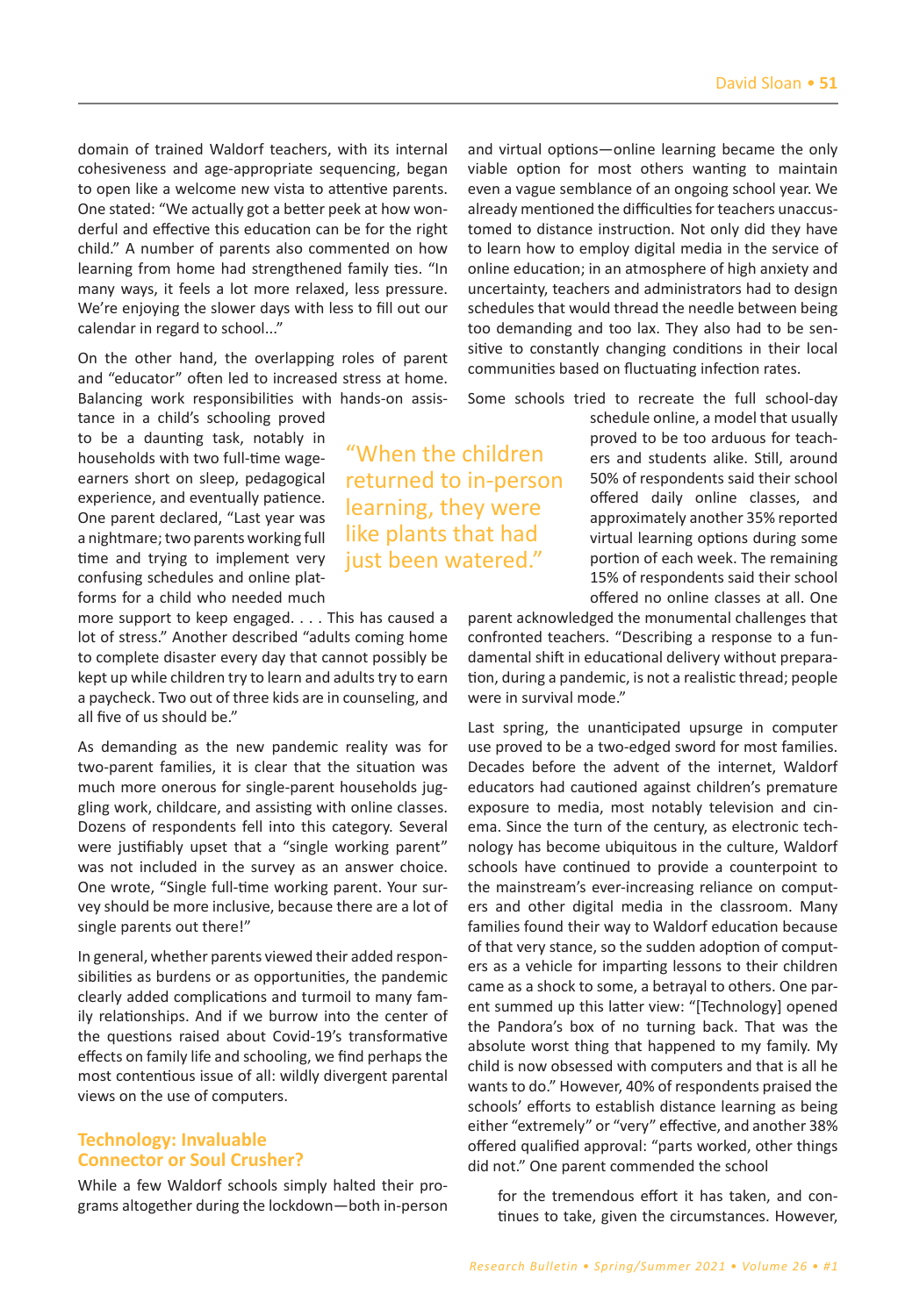remote learning has been a disaster for my son. He has ADD, and learning in two dimensions from a computer all day has been awful. The school has provided materials and has been as accommodating as they can, but we are really struggling.

Another respondent summed up the monumental task of meeting the needs of neurodiverse students. ͞Waldorf education does not translate well to online learning. It is particularly challenging for children with attention challenges and learning differences. Waldorf education needs to rise in its approach to working with children with sensory processing difficulties and learning differences."

Dozens of parents whose children did not identify as special needs students concluded that their school had done a creditable job of transitioning to online education͕ while acknowledging the drawbacks of the less-than-ideal circumstances. One parent characterized distance learning as "a way to keep education going͖ however͕ with a tremendous negative impact on my child's well-being." According to some respondents, these adverse effects manifested physically in their children.

We have been maintaining a somewhat minimal digital environment at home and because of the current situation, it's all digital now. Kids are already showing problems related to computers for prolonged durations (eye fatigue, tired, complaining of headaches, etc.).

Equally concerning to some respondents were their children's psychological and emotional struggles to adjust to the new reality of distance learning. "Computer time has made my son's mental health much more challenging. He gets anxious and depressed more easily and he is exhausted more often."

Studies have long established that such exhaustion is due in some measure to the inherent heightened stress levels induced by prolonged online exposure. However, a few parents expressed concern that this stress was exacerbated by teachers' inability to adjust to the new conditions.

I am more appreciative of teachers in general, but I am extremely disappointed at the horrible job Waldorf has done with the online teaching. They are still using the in-person approach for online teaching. They have proven again that they are not proactive, flexible, or adaptive to change.

The experience of most parents, however, ran counter to this perception: in general, they lauded teachers who were committed to creating as much of an online Waldorf "community" as the medium would allow. One effusive parent affirmed that "I always knew how amazing [the teachers] are, but they are [now] going above and beyond and are absolute heroes and angels. Incredible what they're doing for our children."

Nevertheless, a vast majority of parents agreed that the most grievous toll exacted by the move to online education was the months-long absence of in-person interaction. Waldorf teachers are committed to cultivating hands-on, experiential lessons, invested in human connections and fostered by a child-centered education; however, for the entirety of last spring, the only schooling possible was virtual. As a consequence, the everyday handshakes, hugs, and warm interpersonal contacts between teachers and students abruptly ended. As one parent lamented,

Seeing what this did to children and what it is still doing to them in schools where they are not allowed back is saddening. It is really difficult both for parents' mental health and child mental health to be away from people, friends, teachers they love, who still try to teach them and inspire them.



*The left-hand bar in each pair indicates students' experience of at-home learning (1 being the least, 10 the most desirable); right-hand bars show parents' experience of at-home learning.*

It is noteworthy that this parent was mourning a lack of social interaction not only for her children͕ but for herself as well. Many parents remarked that it took the pandemic-and the resulting dwindling of their schoolbased relationships in the move to virtual learning-for them to recognize just how much they depended upon such interactions to enrich their own lives. A representative respondent wrote that he felt "less connection to the community aspect of the school. Without the opportunity to be in person for school celebrations͕ festivals, athletics, it's hard to keep or build connections."

Parents felt a related, significant loss for their children in the domain of the arts and crafts curricula. Not surprisingly͕ parents wrote that most schools simply could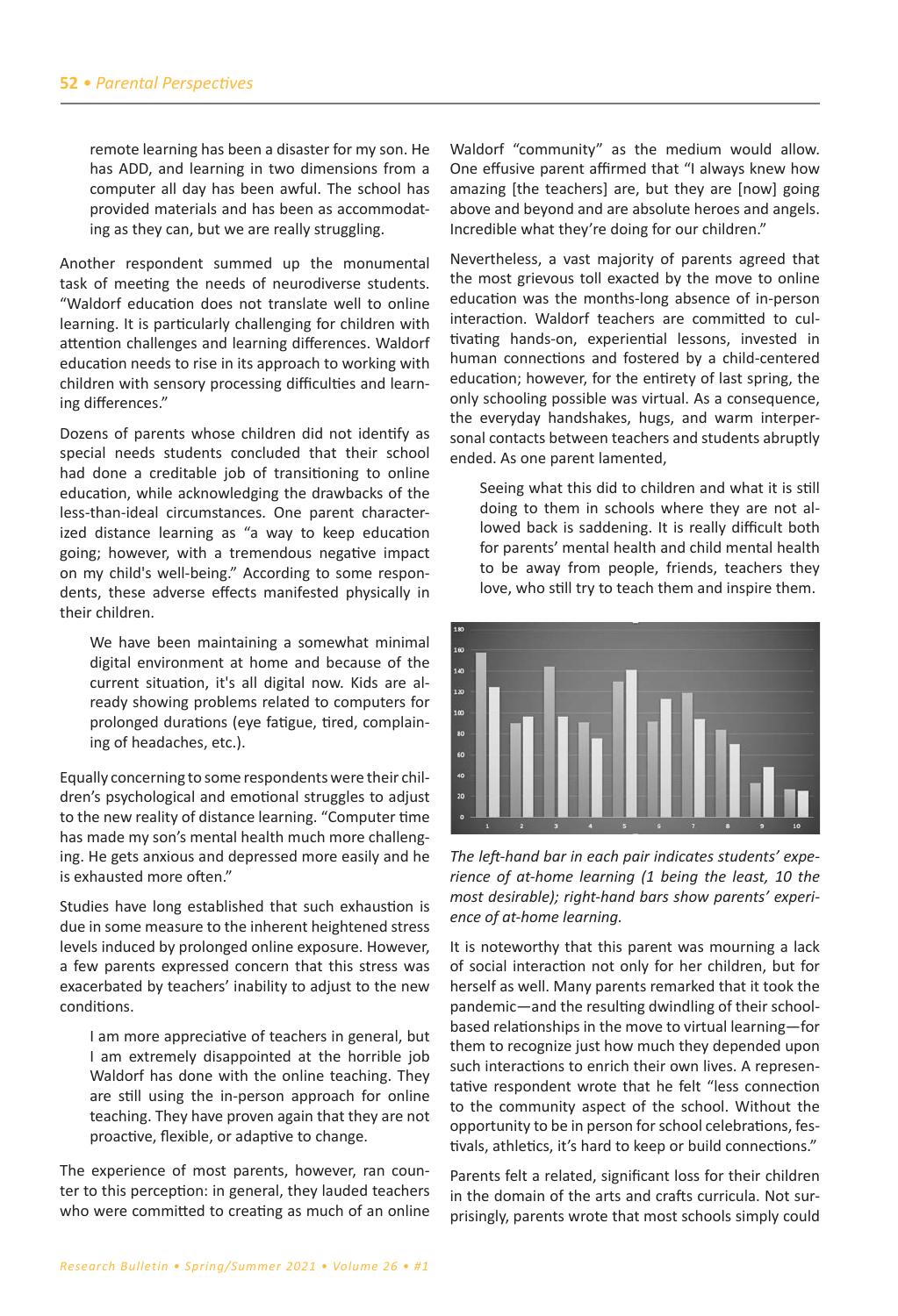not find creative ways to virtually maintain the immediacy and robustness that students experience in welltaught handwork, music, and drawing classes. "Kids need more art, more ways to express their feelings/ thoughts/perceptions. Social media is about sameness. We need to offer them creativity." Another parent concurred, missing "the things that make it Waldorf, such as eurythmy, handwork, art, movement-based learning, theater, connecting with teachers, staff, and children."

A small but forceful minority of parents applauded both the schools' embrace of technology and their relatively smooth adjustment to online learning. One declared, ͞The school did a phenomenal ũob of keeping students engaged and learning. My child struggles a lot with the virtual learning and schedule, but I don't consider this a fault of the school." Another felt that their children actually benefited from home-based virtual learning͕ citing

the blessing of fewer in-school distractions. Yet another respondent saw the shift to technology in education as an inevitability, even after the pandemic ends.

> It's the modern world. Online learning is going to be part of it.... Waldorf needs to pivot in order to survive.... Teachers are what make the difference, not the medium. Learning to teach and engage children, whether in person or remotely, will be the new gravitas. I hope Waldorf can evolve

with the same values and the same methodology, [while] assuming some new technology...

#### **A Vital Factor: Transparency**

How successfully Waldorf schools "evolved" and adapted during the pandemic often depended on how well they communicated with parents. Repeatedly, respondents raised the issue of communication as critical to their experience of feeling either welcomed as co-educators or treated as outsiders. Because the pandemic upended familiar and stabilizing norms both in the home and at school, two-way communication became crucial for both parents and teachers to feel mutually supported. As has been noted, many parents expressed regret that the pandemic eroded the sense of community so central to Waldorf education. Instead of redoubling their efforts to reach out to familiesthus preserving a semblance of community life-some schools simply could not overcome the constraints imposed by the pandemic. When asked what they wished schools would have done differently during

"Waldorf's lockstep submission to the narrative and implementation of draconian policies, including outdoor classrooms in the winter and masking for children has been nothing short of heartbreaking."

the pandemic, one parent expressed a view shared by many:

[Schools could have] communicated better, faster, and decisively. They waited far too long to address the community. There should have been weekly updates. We went months without hearing really anything. I wish the school had done more to keep families from leaving... and made efforts to keep community alive.

Other parents underscored their displeasure at the lack of transparency in schools' decision-making. "The school could have better engaged the community.... During our recent parent evening, the teacher did not mention one challenging thing.... We know this is not the full picture. More authentic and transparent engagement seems like a healthier approach."

> Another area of concern that nettled some respondents was often divergent communications from different teachers. In the initial staging of online learning, many parents experienced wildly inconsistent messaging from the school. "At the start some teachers used different online assignment platforms and that was very stressful for my daughter, who had never navigated those types of programs͘͟ Another parent wished that there had been "more communication between subsections of the faculty and more con-

sistency regarding quarantine protocols on campus." Respondents cited mixed messages from administrators, lack of faculty uniformity with online approaches, and shifting schedules that caught families off guard as examples of inadequate efforts to communicate clearly and in a timely manner with parents.

However͕ when schools made communication a priority-alongside safety protocols, effective distance learning, and clearly delineated plans to return to in-person schooling as soon as possible-parents responded positively. "The school functioned according to the immediate present circumstances. There are not only no complaints; we would say it was/is a model of a dynamic education during a crisis͘͟ Another parent captured the sentiments of hundreds of respondents͕ writing, "I honestly don't know what else they could have done. They were responsive, made changes when necessary, kept the parent body informed, and did the best they could in an unprecedented situation."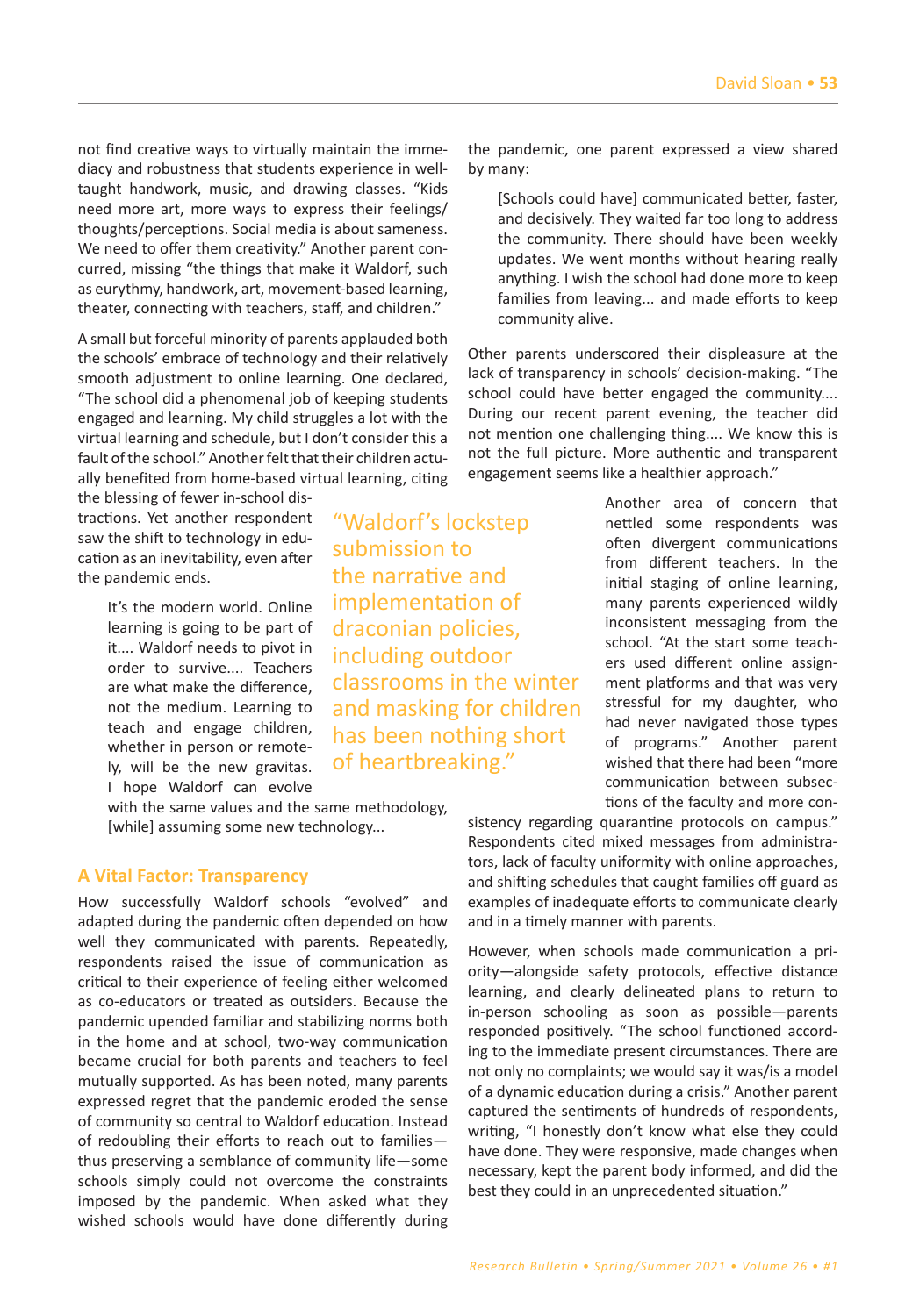#### **The Shift Back to In-Person Learning**

In the aftermath of Waldorf schools' scramble to introduce distance learning during the lockdown, respondents left no doubt about their wish for the future. As tirelessly and conscientiously as teachers had worked, a vast majority of parents longed for a return to inperson learning as soon as humanly possible. Scores of parents expressed some version of the following two responses: "I can't wait until the kids can all go back to school to be immersed in their social and academic rhythms that make Waldorf so unique and truly a blessing." "Online was the best solution given the circumstances, but definitely not something we want. Our kids need personal interaction."



The left-hand bar in each pair indicates responses about the desirability of distance learning (1 being the least, 10 the most desirable); right-hand bars indicate responses about the desirability of in-person learning.

By way of contrast, a just-published national survey conducted by NPR/Ipsos reveals that nearly a third of parents polled say "they were likely to stick with remote learning indefinitely" for their children.<sup>2</sup> The survey did not make clear whether these parents favored the online option out of an abundance of caution for their children's health, because of the convenience associated with remote learning, or because they believed that virtual teaching was more effective than in-person schooling.

Waldorf parents expressed no such reluctance to return children to in-person education. School administrators and faculty had the summer to explore, and then implement, creative strategies for reestablishing in-person instruction. We asked parents to characterize any differences between schools' handling of the pandemic during the lockdown-from March 2020 to June-and since the beginning of the 2020-21 school year. Their responses were crystal clear about the dramatic improvement from the spring response to the fall. On a scale of 1 to 10 rating parents' satisfaction with distance learning, the average rating was just under 5, as opposed to an average of nearly 8 that parents gave to schools that had returned to in-person learning in the fall. One respondent turned to a familiar analogy: "When the children returned to in-person learning, they were like plants that had just been watered."

We identified two obvious reasons behind parents' nearly universal praise for schools that restored inperson schooling: Most obvious was the great relief parents felt at not having to continue dividing their attentions between parenting and "assistant teaching" in their homes. "Remote learning has not been easy with two working parents and an only child who has had limited contact with others. ... Our child thrives in social and educational settings, so our school having inperson learning from Sept-Dec 2020 was wonderful." Another obvious reason had to do with the clear-cut benefits of in-person learning over online alternatives already described, including the joy of seeing children reunited with teachers and classmates, and the restoration of at least some art, music, movement, and crafts activities so central to the Waldorf experience.

Two other significant rationales emerged that made inperson education much more desirable than distance learning. One had to do with the creative ways faculty and staff transformed some campuses into outdoor classrooms. Whether they employed tents or built temporary shelters, many schools utilized these spaces for as long as weather permitted. These efforts did not go unnoticed by parents: "I am very impressed and proud of how the school has managed and adapted. The outdoor classrooms are amazing. Cold as hell, but safe and so very healthy for the children to be out in nature and together as a group."

Of course, the move outdoors was a big part of yet another reason that parents celebrated the return to in-person learning. Most respondents praised the many safety protocols schools instituted—including masking, sanitization, air filters, and physically distanced classroom spacing. "We are grateful more than ever for our school and the amazing flexibility and persistence they have shown during this time. We appreciate their diligence in following health and safety guidelines."

## **Widespread Appreciation**

This theme of gratitude surfaced repeatedly in parents' responses. While a large number of parents echoed appreciation for schools' safety precautions, respondents also reiterated their thankfulness for their school's adaptability in the face of so much uncertainty and constantly shifting circumstances. "We were totally

<sup>2</sup> Anya Kamanetz and Edna Uzunlar, "NPR/Ipsos Poll: Nearly One-Third of Parents May Stick With Remote Learning," March 5, 2021, www.NPR.com.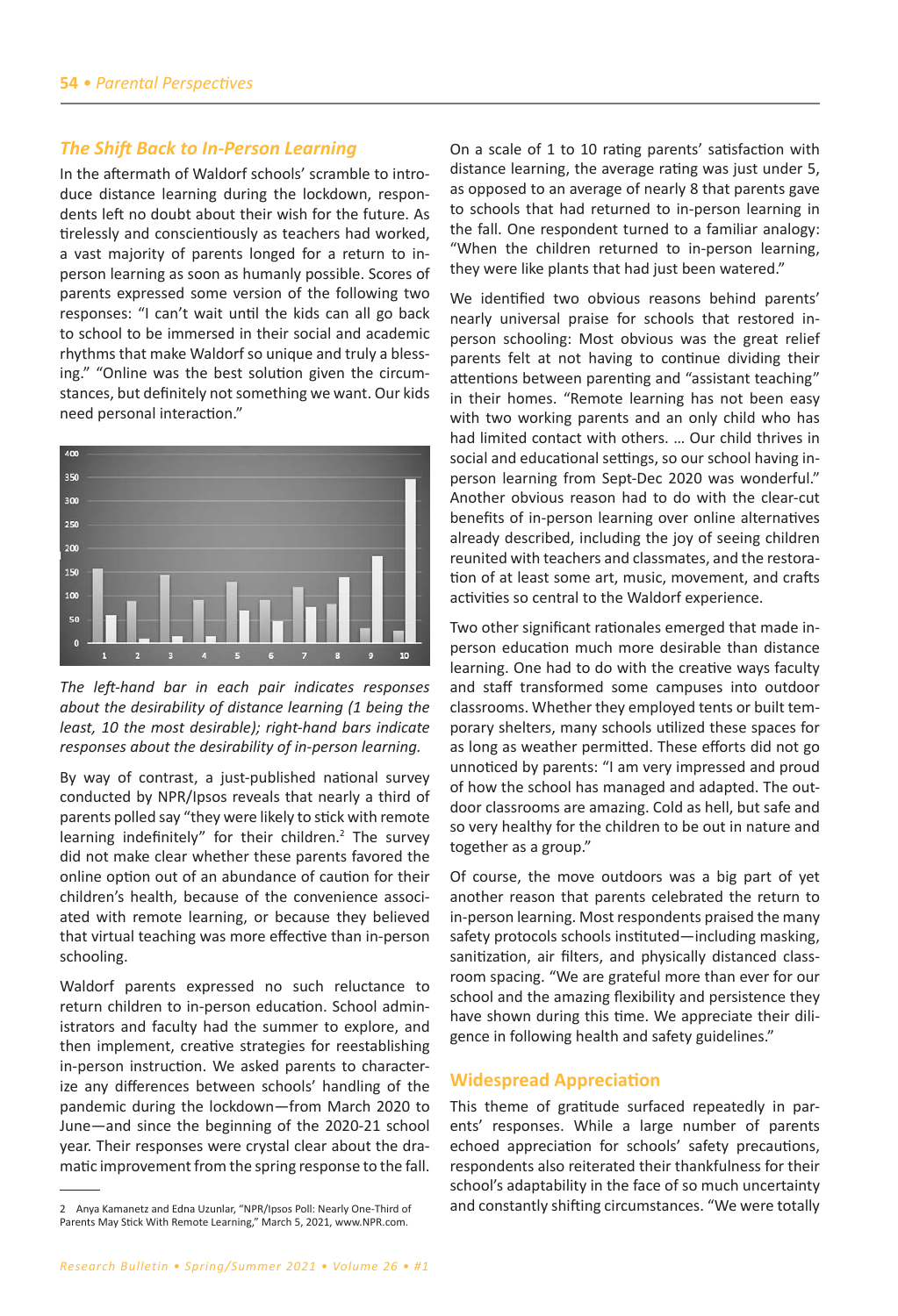amazed at how quickly and thoroughly the school adapted and met the needs of the students in this strange world and kept the curriculum going." A large contingent of parents applauded teachers' "creativity in meeting the children's educational needs and maintaining the values of Waldorf education."

Because of their resourcefulness and timely͕ innovative adjustments, several schools began to enthuse those public-school families that had switched to Waldorf education only because of the in-person option. One parent shared, "We chose Steiner due to their dedication to in-person schooling, which has been the absolute best thing for our child, who cried every day after online public school from Mar.- Sept., when we finally had had enough." Another new Waldorf parent disclosed, "I'm still not totally sold on the Waldorf approach, but I've really appreciated the use of the outdoors, the compassion, the flexibility toward curriculum, and awareness of children's needs, given the constraints associated with the pandemic."

Based on survey responses͕ parents were grateful not only for the lessons teachers provided͕ but for sharing an empathetic sense that everyone - parents and teachers alike-was facing this unforeseen crisis in community. Furthermore, while families looked to the schools for stability and direction during the pandemic,

parents especially appreciated teachers' sharing their own vulnerabilities. A number of parents were thankful

> for all the hard work and dedication shown from the teachers and staff. This was hard and we never for a moment felt abandoned. They were open and honest about their struggles and gave us room to share ours. They worked tirelessly through

sadness, confusion, and disappointment alongside us.

We cite here one other intriguing reason for the gratitude expressed by a small contingent of parents. Several respondents credited Waldorf education itself for their children's positive experiences during the pandemic. ͞Twelve rich years of Waldorf education prepared my child for this unexpected spell of quiet, contemplative time. Despite the sadness from missing a normal senior year, she has remained balanced, creative, productive, and generous."

Another parent even extended an appreciation for the impact Waldorf had on the entire family:

the ability to meet life as it comes to us͕ we are actually walking the talk.... I am so glad that my child and my family have been in Waldorf education for so long, so that we were ready for this moment. It might hearten Waldorf educators to hear that

I have pondered the ideals of Waldorf as this situation globally continues. It is encouraging to see that for all our talk of adaptation and flexibility and

children's—and parents'—long-term experience of the curriculum has served as a type of therapeutic, enabling them to navigate the uncharted waters of this pandemic with an uncommon sense of purposefulness and equanimity.

## **Unmasking a Dispute**

Do Waldorf schools not only teach͕ but actively foster͕ social responsibility͕ or do they stand for the safeguarding of individual freedoms?

During the pandemic, the issue of whether to wear masks or not has been one of our country's most politicized and divisive issues. Fistfights have broken out in grocery stores between those who vehemently champion social responsibility and those defending personal liberties. Members of Congress have accused one another of infecting fellow legislators or of suppressing one's freedom of expression. Waldorf communities have not been spared this ongoing controversy͕ although the survey revealed strong support of schools' mask mandates. Of the 885 responses, vir-

> tually 90% of parents voiced either grudging support ("It's a necessary inconvenience.") or impassioned endorsement of schools' enforcement of mask-wearing ("I think it is a vital safety protocol to stop the virus from spreading. The short-term challenge is facial recognition/social cues that can be missed with a mask, but this seems small in comparison to the good that a mask does.").

> Besides the safety factor, several

respondents pointed to a larger social issue as "a perfect teachable moment to learn and model respect and demonstrate what it means to be considerate, instead of the contemporary 'me me me first' culture that the media... tends to promote." Several parents went so far as to say that *without* mask mandates, they would not send their children back to school. Among that vast majority of parents approving of masks, one qualifier surfaced as a secondary pattern: a number wished that the children, especially the younger ones, didn't need to wear masks outdoors.

Of the 10% who were critical of school masking policies, objections ranged from adverse physical effects to disdain for the "fear-mongering" they saw as the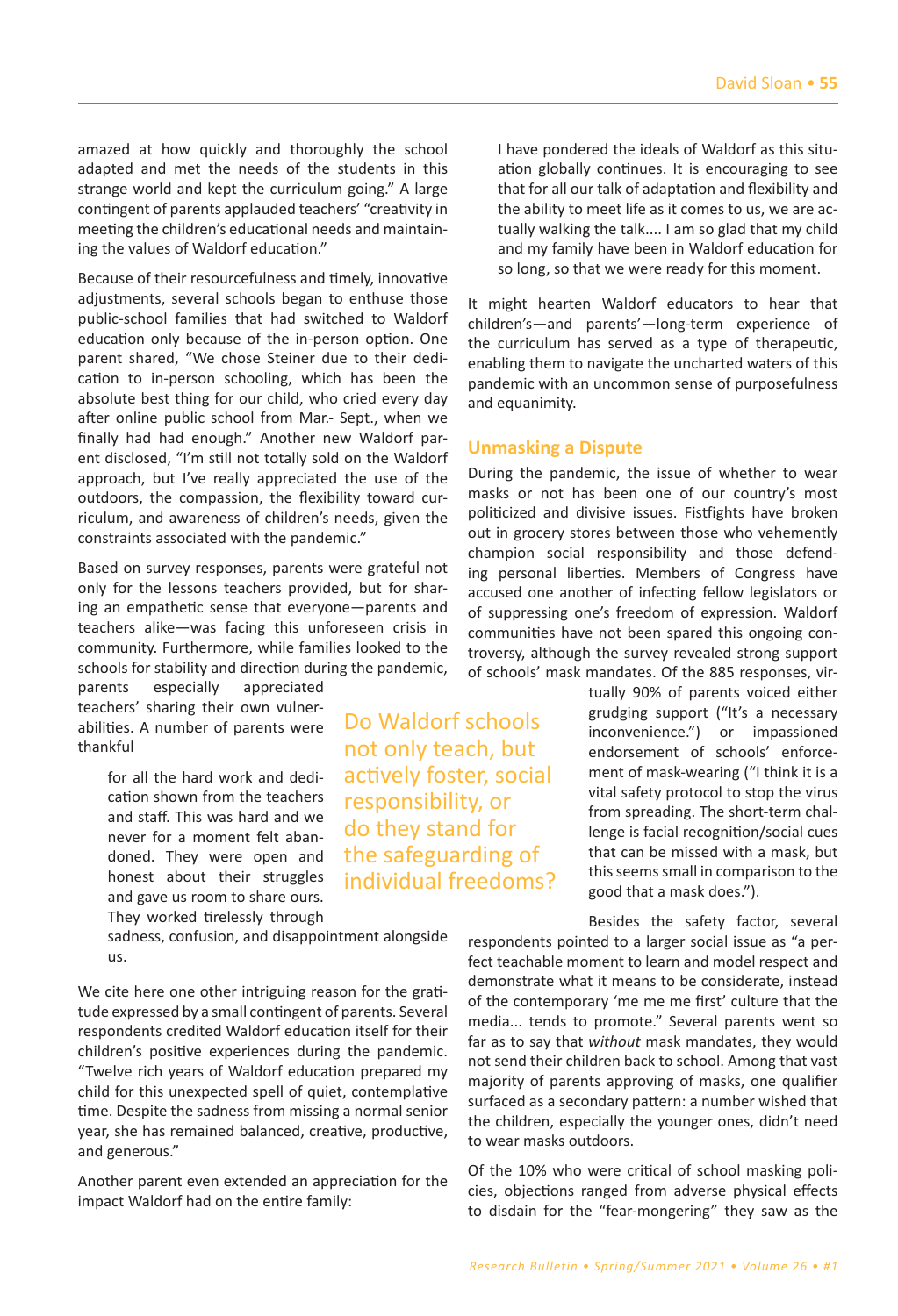result of "overblown" medical and governmental concerns about the virus. One parent was "extremely worried about the consequences and lack of oxygen to the brain." Another parent believed masks "give a false sense of protection and create a barrier between people emotionally and psychologically." One of the most pointed responses blasted masking protocols as

the exact opposite of Waldorf philosophy and Steiner's teaching. To say that Waldorf aims to remove the constrictions to a child developing as a free person and then require that they cover their face, removing their self-expression ...

is completely inauthentic. ... We believe this is extremely damaging to them and we will not tolerate it for much longer.

# **A Question of Leadership**

The masking controversy seemed linked to another one of the most discordant issues that emerged in the survey: parents' conflicting opinions of Waldorf schools' public stances regarding the pandemic. Most respondents strongly supported those schools that closely adhered to safety protocol guidelines set by medical experts and local authorities. Representing the sizable majority, one parent lauded the school's "leadership team.... We have been really impressed with the communication daily.... The school's commitment to keeping health and safety front and center with COVID has been astonishing."

However, a vocal minority criticized schools' pandemic policies on two primary counts: 1) for practices that engendered a "culture of fear," and 2) for what they perceived as craven capitulation to official mandates. One parent wrote:

Have common sense.... Have empathy toward the kids when they are on campus and don't treat them like prisoners.... Show kids a positive mind set instead of scaring the crap out of them. I heard many kids say, 'Don't get close to me or you will give me Covid and my parents will die.'

Several other respondents saw the masking debate as symbolic of a deeper problem with the schools.

We are so disappointed in the Waldorf school. We joined Waldorf because you were different, mavericks in a world of boring submission to the norm. Waldorf's lockstep submission to the narrative and implementation of draconian policies, including outdoor classrooms in the winter and masking for

children has been nothing short of heartbreaking. We are actively looking for alternatives to Waldorf as it is apparent that you are no longer following the core tenets that you were founded on.

Ultimately͕ these divergent views debating whether schools upheld or abandoned their core Waldorf values

> lead back to a broader question deepening the current rift in American society͗ Do people advocate measures that promote public welfare over personal liberties, or vice versa? More specific to this survey͕ *do Waldorf schools not only teach, but actively foster, social responsibility, or do they stand for the safeguarding of individual freedoms?*

Unfortunately, anyone who looks at the question through a political lens could see the answer as a zerosum outcome. Waldorf educators might argue for a more nuanced approach. In fact, they might point to one of Rudolf Steiner's most often repeated verses in Waldorf circles, which underscores the mutuality imbedded in the relationship between the individual and the larger society: "The healthy social life is found when, in the mirror of each soul, the whole community finds its reflection, and when, in the whole community, the virtue of each one is living." $3$ 

# **Lessons from the Pandemic: Shaping the Future**

Having lived through the pandemic during the past year͕ most people must have experienced an altered sense of time at one point or another. Like Bill Murray's character in the movie *Groundhog Day*, many of us have felt trapped in an endlessly repetitive, undifferentiated ͞present͕͟ while simultaneously imagining life in a postpandemic future͕ free from masks͕ social restrictions͕ and daily postings about horrific death rates. While most survey respondents focused on the events of the past year, some parents were thinking of the future  $$ specifically͕ how Waldorf faculties could learn from the pandemic as they look toward the next school-year and beyond. All of the respondents envisioning the future were in agreement that Waldorf educators could no longer depend upon the familiar methods and curricula of the past.

We feel this pandemic has opened our eyes to new and different ways to do things. We feel the old models we followed for schooling and work are not healthy.... We

͞We feel this pandemic has opened our eyes to new and different ways to do things."

<sup>3</sup> Rudolf Steiner, "Anthroposophy and the Social Question" (1919), in Understanding the Human Being: Selected Writings of Rudolf Steiner, ed. Richard Seddon (Bristol, UK: Rudolf Steiner Press, 1993). Also published in Anthroposophy (1927), Vol. II, No. 3.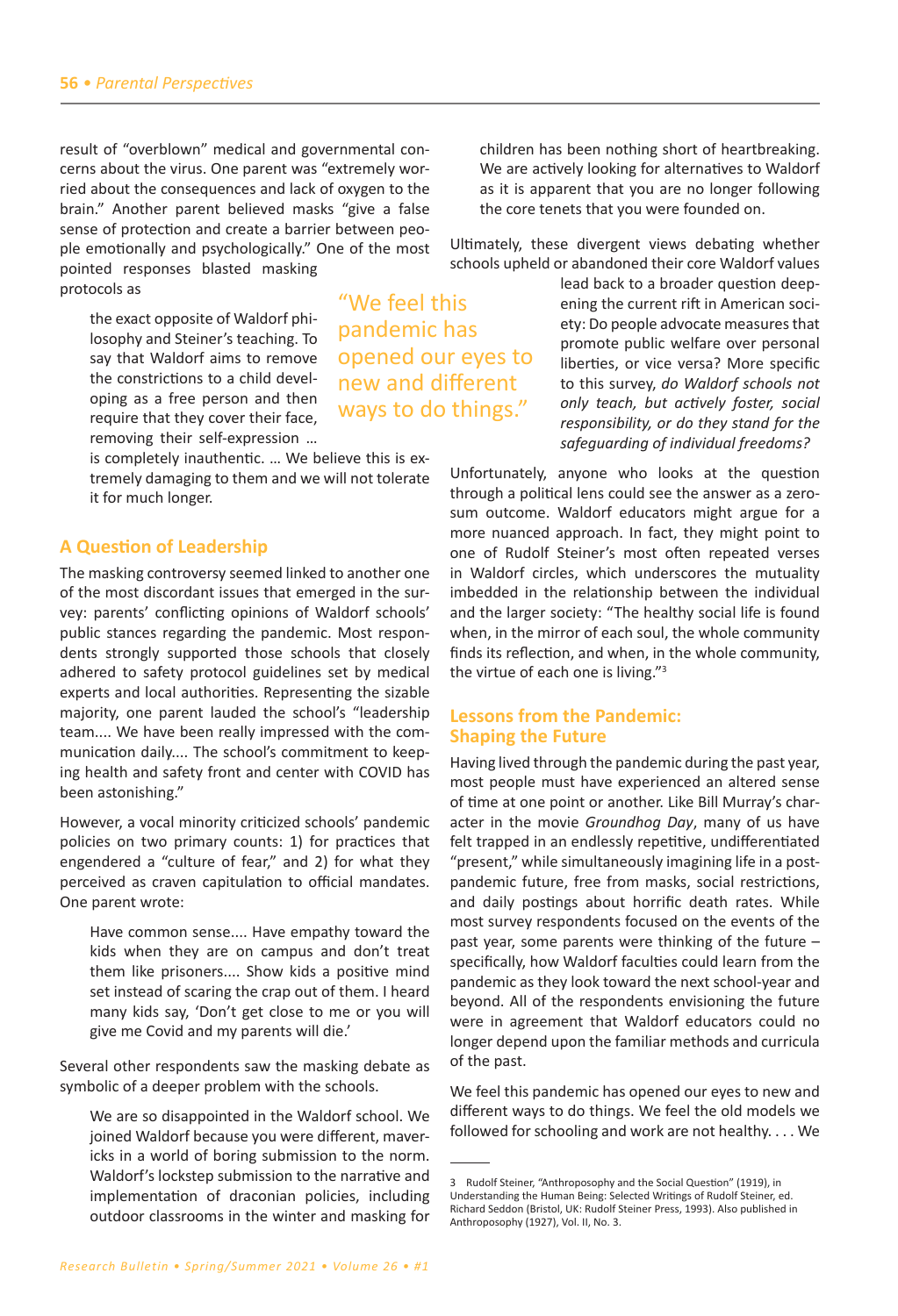hope that the schools will take this opportunity to create healthier and more nourishing ways to educate our children and move away from the go go go͕ non-stop mentality.

In helping schools prepare for this new reality͕ another parent offered a more specific suggestion: "I hope all schools take time to reflect on what is truly needed for students. ... This could be outdoor education, a commitment to supporting diverse learning needs . . . and recognizing students have social-emotional needs as important as academic ones."

Finally, parents expressed a fervent hope that Waldorf teachers and staff will "take the pandemic as a wakeup call on every level. ... We need to take a hard look at where the innovations in Waldorf can be; it cannot be a rehashing of what some people think that Steiner said or meant." Ironically but fittingly, perhaps it is helpful to remind everyone associated with the Waldorf movement of a statement made by Rudolf Steiner that resurfaced at the time of the centennial anniversary celebrating the founding of the first Waldorf school in 1919. Steiner remarked that as a movement or institution ages—up to 100 years—it either dies or needs refounding on a new basis.<sup>4</sup> If Waldorf schools can use the lessons learned from the pandemic to truly meet the needs of twenty-first century families, the Waldorf movement may be able to not only revitalize their own schools, but "inspirit" education everywhere.

**David Sloan** *taught at Green Meadow Waldorf School for 25 years before joining Maine Coast Waldorf School in 2006 as a founding high school teacher. He also helped to launch the Shining Mt. Waldorf High School in Boulder, Colorado. He is the author of* Stages of Imagination: Working Dramatically with Adolescents *and* Life Lessons: Reaching Teenagers through Literature*, as well as of a poetry collection entitled*  The Irresistible In-Between*. David is a faculty member at the Center for Anthroposophy's high school teacher training summer program.* 

<sup>4</sup> Torin Finser, "The Future of Waldorf Education: Beyond 100," a speech presented at the Center for Anthroposophy in New Hampshire, June 2019.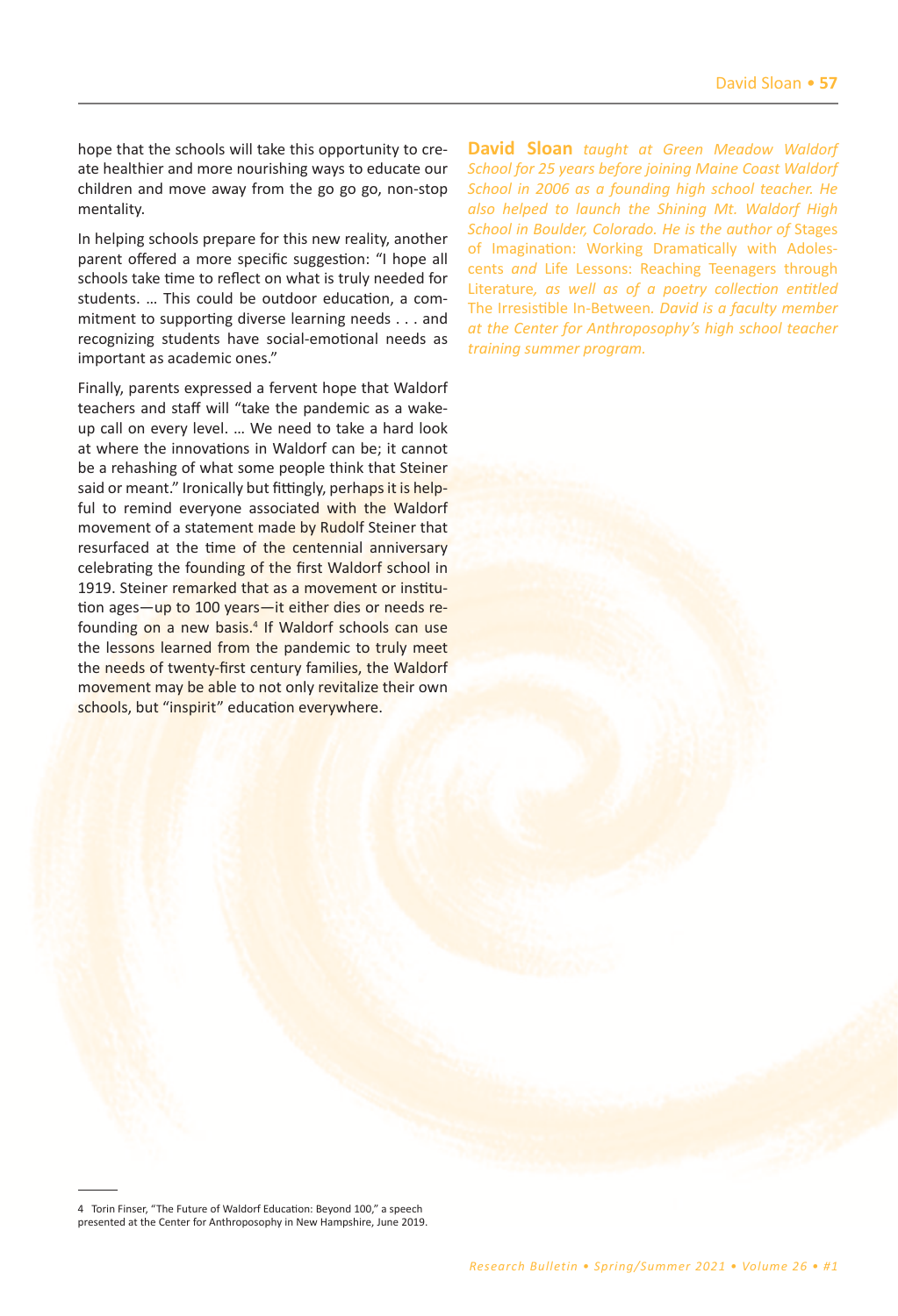# **58** *• Report from the Online Waldorf Library* **Report from the Online Waldorf Library**

#### *Marianne Alsop* OWL site Administrator

he Online Waldorf Library is here to help facilitate research and answer questions on a wide variety of topics. We continue to answer specific questions about the Waldorf curriculum coming from home-schooling families and from teachers working with small pods of students throughout this pandemic time. Our eBooks have become a vital resource, especially the basic books on writing and arithmetic.

From January 1 through the end of December 2020, the OWL had over 245,000 site visitors from many English-speaking countries including the USA͕ Australia͕ Canada͕ and the United Kingdom͕ as well as from other countries including India, Argentina, Mexico, Spain, Chile, and Colombia!

We are fortunate to be able to offer an ever-expanding number of eBooks͕ available in pdf format͕ which requires Adobe Reader software, available for free from Adobe.

# **eBooks added in English since the Fall of 2020:**

*Books to Help with Teaching* from Waldorf Publications

- *• Matt Mc Flack and His Flyaway Kite* by Kyra Robinow͕ from Waldorf Publications
- *Play With Us* by Freya Jaffke, from WECAN Publications

New eBooks in Spanish include:

- *• Lecciones de Geometria en la Escuela Waldorf*͕ Volumen 2: Dibujo de formas a mano alzada y construcciones geométricas básicas en los grados 4 y 5 by Ernst Schuberth͕ from Waldorf Publications
- *• Hitos del Desarrollo*͕ Valores Medulares y Metodología en la Educación Waldorf para Niños de 3-9 by Rainer Patzlaff, Wolfgang Saßmannshausen, et al͕ from Waldorf Publications

New articles in Spanish and English are posted every month and can be accessed from the Home page by clicking on *Artículos en Espanol* and *Articles*.

As always, back issues of the *Research Bulletin*, Gateways (Waldorf Early Childhood Association), *Pedagogical Section/Rundbrief* and a number of other international publications are available online in our Journals section. The Online Waldorf Library welcomes your questions and we are happy to help with you with your research projects.

## *Visit the Online Waldorf Library at*

www.waldorflibrary.org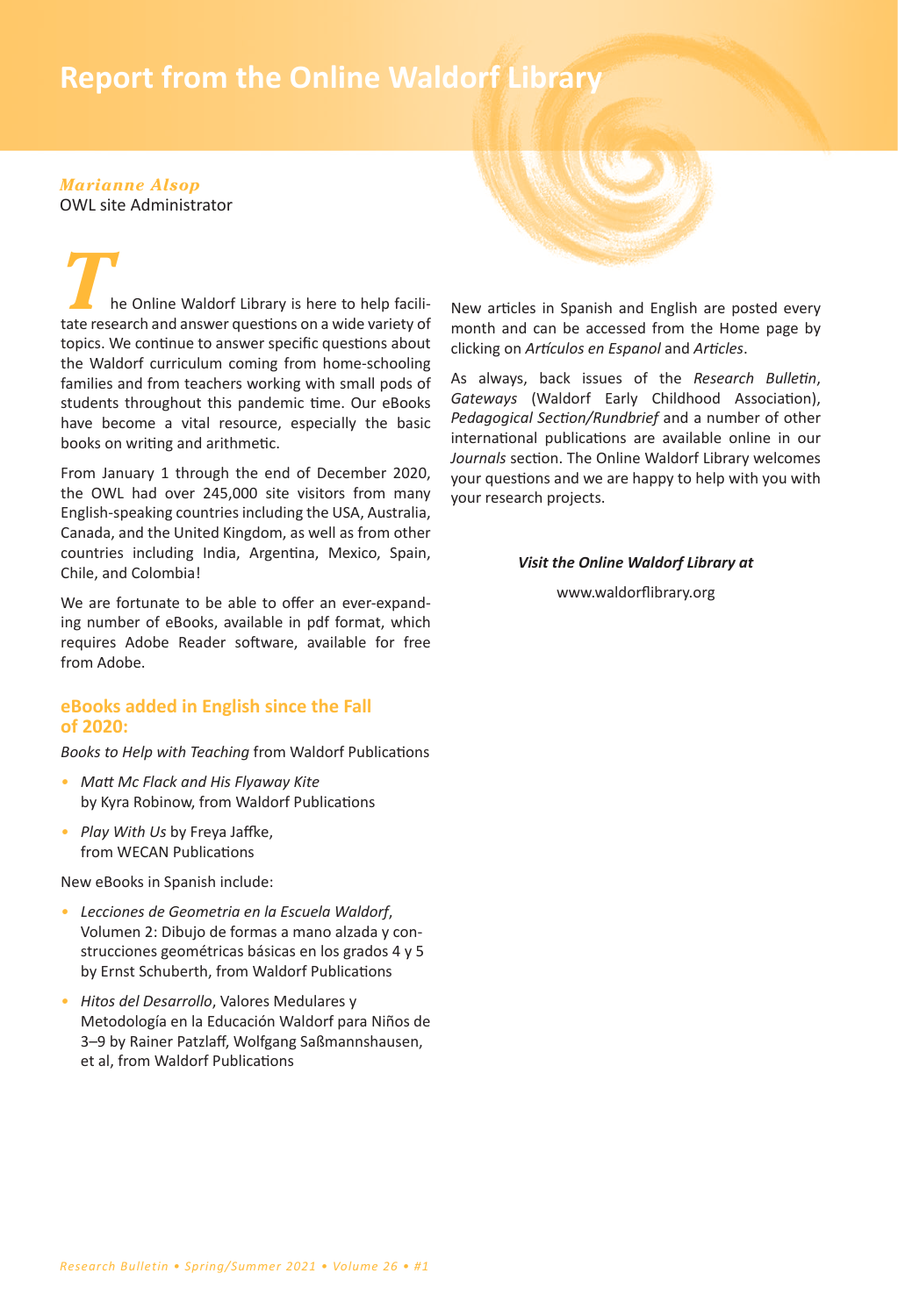*Patrice Maynard* Director of Publications and Development

uch like the goldfinches in the neighborhoods of Hudson, New York, and Amherst, Massachusetts, we are shedding our dull grey-green feathers and dressing in gold ones for the spring. This turning of the year comes with more relief than is felt in ordinary years͕ given the constraints of the intermittent lockdowns we have all been practicing. Nevertheless, we are faring well enough and are lucky enough in these months of endurance.

Research took an abrupt turn this year in that we decided to precede a comprehensive survey of parents in Waldorf communities with a shorter and more focused poll on the pedagogical consequences of the COVID pandemic. Our nimble research team--Douglas Gerwin͕ David Sloan͕ Connie Stokes͕ and Andrew Starzynski (with backup support from Patrice Maynard and Waldorf Publications)—swiftly developed an interim "Pandemic Parent Survey," designed to discover how parents are handling the whole pandemic with their Waldorf schools, and how they are bearing up in the "all of it." The research team members were gratified to receive a robust return to their online survey of over 1,100 responses. Clearly parents were glad to be asked. The preliminary results can be read in this issue of the Research Bulletin. The broader survey of Waldorf parents will now be conducted during the coming school year.

Books related to teaching at home were high on the lists of many who, before this past year, had never been called upon to undertake this practice. We had much to do in helping parents and teachers find the resources they needed to encourage their children to continue learning. Some parents already knew about Waldorf education, some didn't know at all but had heard how Waldorf had found a lighter way to take on the arduous task of educating children in new circumstances. We heard in many conversations a new respect for teachers all around the world.

A new catalog of publications will be coming via mailing to all our schools. This new catalog comes with recommendations from the repertoire of Waldorf Publications͕ grade-by-grade͕ and will make Book Bank ordering clearer by focusing on publications covered by this arrangement and benefiting from a 25% discount. Our hope is that all of our communities will keep the catalog as a handy reference for recommended aides to teaching and parenting by age level.

The Research Institute's Online Waldorf Library (OWL) has received a cascade of new translations of our collection into Mandarin in order to serve our Asian colleagues more comprehensively. At the same time, our offerings of books, articles, and monographs translated into Spanish continue to grow as well. We receive much gratitude from participants on OWL for these multicultural offerings. The Waldorf Curriculum Fund is to be thanked heartily for the vision and generous support that make these translation projects possible!

Douglas Gerwin has been busy with remote teaching and conferencing͕ through the Center for Anthroposophy and Antioch University New England, in Europe, and across North America͕ while Patrice Maynard has continued her teaching in Mexico, China, Canada, Southern California, and New York-all online but for New York. Between them they have circled the entire Northern Hemisphere without ever stirring from home base.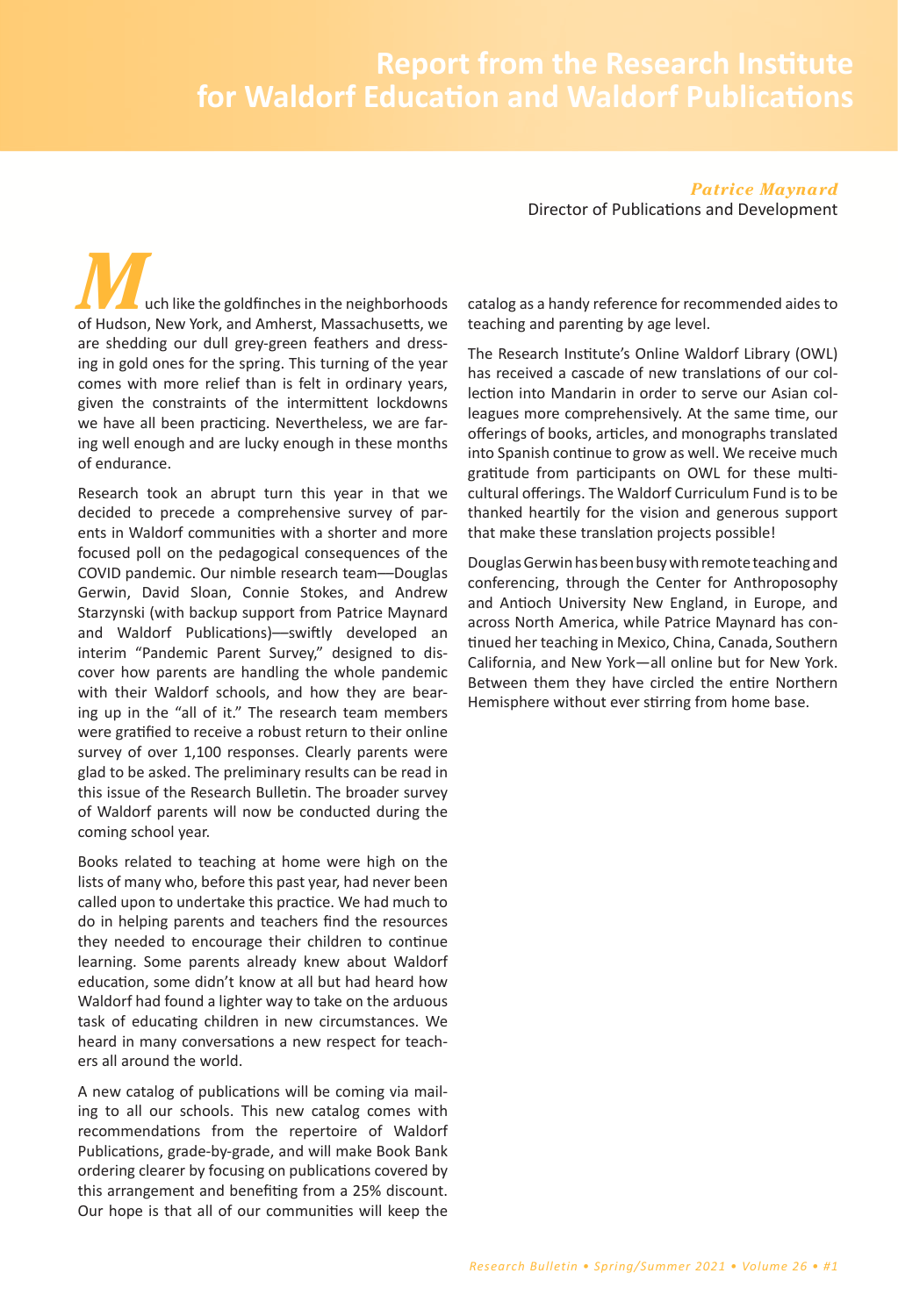etty Staley recently approached the Research Institute for Waldorf Education (RIWE), offering to share her lifelong research into the upper-grades' history and geography segments of our Waldorf schools so that they more authentically tell the story of America. Betty's commitment over decades to multiculturalism is well-known. Finding the truthful ways to include all the cultures that weave the tapestry of the American culture in the context of child development and the Waldorf curriculum has been her interest.

RIWE is looking forward to this collaboration with Betty, who will help with this research project even though it will also include the whole Waldorf community. The result might be a rich resource through Waldorf Publications of collected, effective stories-a compendium of helpful stories-to transform the traditional teaching in our schools. This is an artistic undertaking of high order and will benefit from the participation of all our schools, teachers, and parents.

At a time when culture tends to push everything into a political framework, ever moreso in these recent days, it becomes a delicate project to achieve clarity beyond prejudice-especially when the prejudice is unconscious. As reported in the most recent research of our graduates, Waldorf alumni tend to be the most inclusive and tolerant participants in life. This is the case even as our school populations and teaching staff tend to be predominantly white. Reports underline the general acceptance our graduates tend to emanate for all people, and for all life. This does speak to the transformative power of our approach and our curriculum, and how this is accomplished might be the substance of this different sort of research project.

Meanwhile, this current research is calling all Waldorf community members to join us in collecting the best American geography and history stories (or approaches) that can become a resource for all North American Waldorf schools. Please send your submission to publications@waldorf-research.org by August 31, 2021. We will select and assemble contributions into a book aiming to help all teachers, Waldorf and others. RIWE and Waldorf Publications are enthusiastic about joining with Betty in this research-publication project. We are hoping you will all join us as well.

In her recent book, Tending the Spark, Lighting the Future for Middle School Students, Betty highlights what she calls "the vulnerability gap." These pre-teen years are the years of sixth, seventh, eighth, and ninth grade students in our Waldorf schools. Middle and high school teachers know well how tender these years are and how important is the correctness of intention in identifying their particular vulnerability. Our comprehension of child development defines the need to protect youngsters until the great shift in skills and capacities comes in high school, as puberty settles, bringing new abilities in judgement and thinking.

How to tell a truthful tale without burdening young souls, new to the world of capacities for informed judgement and idealism, is the challenge for every middle school teacher and parent. Avoiding the current dangers of burdening young souls with troubling issues before their capacities are in place to properly digest the heaviness of adulthood, creating despair instead of enthusiasm for the future is, of course, the goal. Stories that lead to the facts of the matter are the narratives we need to share and build together. History beyond politics, beyond blame, beyond guilt, are needed in order to avoid the crushing of young hope and future visioning. Such telling of history will allow for the cultivation of ideals, the telling of truth, the sharing of biographies of real heroines, real heroes-stories that engage young hearts in compassion, comprehension, aspiration, admiration, and moral insight are needed.

If seeds of truth are planted in the hearts of lower school students, then in high school years, these same students can begin to identify for themselves issues they find to pursue as these seeds blossom. Students can then recognize with increasing discernment the complexity of human nature and can bear with strength the stories of the inhumanity brought to bear by human beings on others. By high school, students are more stable and ready to work for causes they realize out of themselves, ready to practice walking to their own destinies from the position of gladness about their lives that brought them to the point they find themselves.

In the coming months, we will circulate a letter of invitation to all Waldorf school communities to launch this research. Meanwhile, we thank Betty Staley for her vision in identifying this timely project!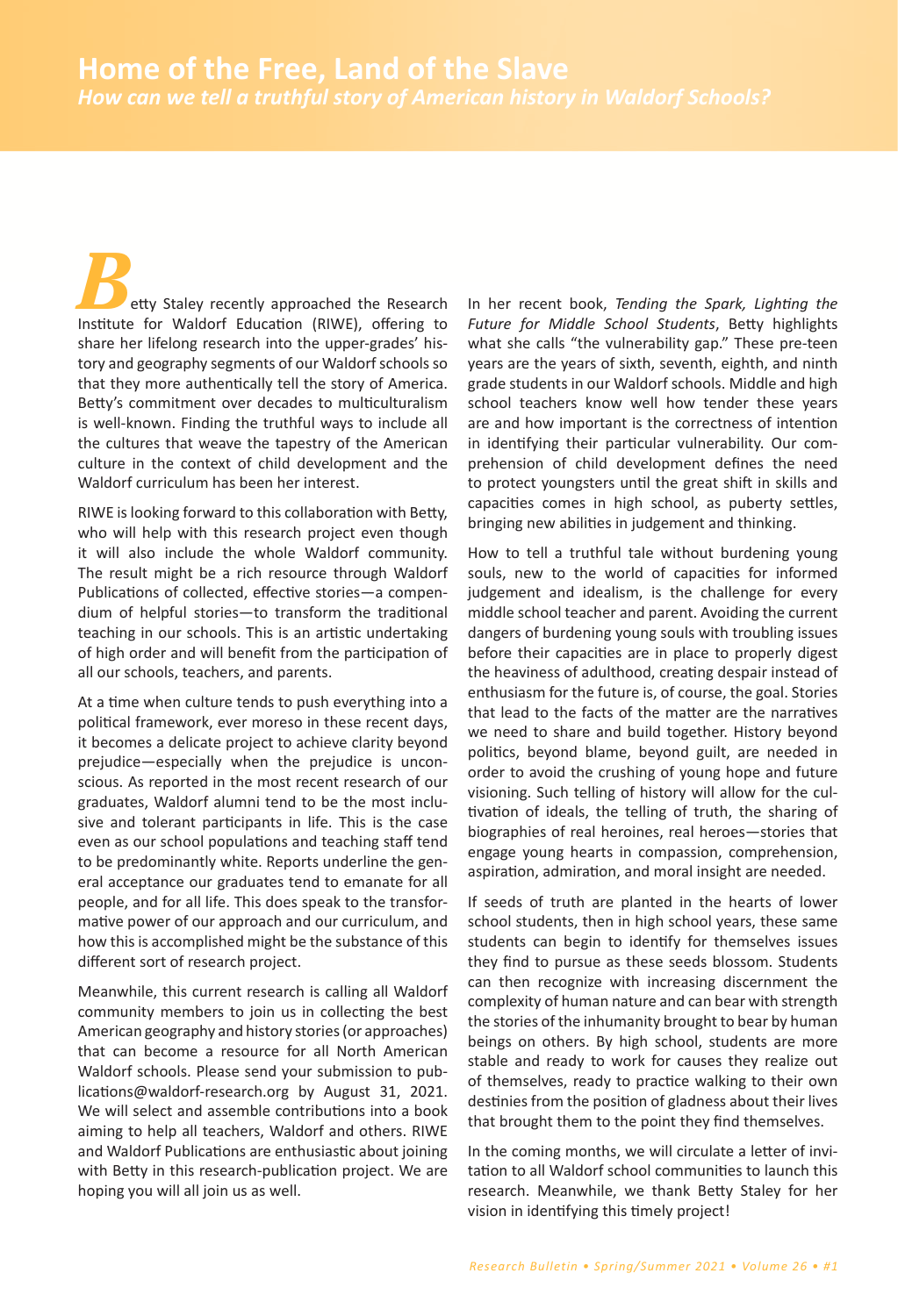#### **With Heartfelt Thanks to Our Generous Donors**

In each Fall/Winter issue of the Research Bulletin we publish the names of the donors who gave in the previous fiscal year. Our donor list was incomplete in the last issue, due to human and technological error. We are publishing again this listing of contributors from 2019-2020 for this reason, including all those who gave so generously!

PLEASE NOTE: our gratitude is undiminished. We could not finesse the work we accomplish without your support! Please accept our thanks for your recognition of our efforts in these gifts and for your additional gift of patience with our stumble. The complete listing for our current fiscal year will appear in the Fall/Winter issue of the Research Bulletin.

Natalie Adams Elizabeth and Arthur Auer Barbara Beddingfield **Black River School** Stephen Bloomquist John and Jean Brousseau Joan Caldarera and John Bloom Lauren-Glenn Davitian Doreen Downs Robert Dulaney Charlotte Dukich Barbara DuRocher Gordon B Edwards Grace Charitable Foundation **Frank Fawcett** Torin and Karine Monk Finser Virginia Flynn and Joe Crow William and Nancy Foster Avi and Noris Friedman Carol Fulmer **Greer Galloway** Douglas and Connie Gerwin Meg Gorman Alice Bennett Groh Paula Hall Ingrid Hayes Paul M. Helfrich Valerie Henderson

Marsha and Edward Hill Jeffrey Hipolito Karen and Mark Hite Craig and Henrike Holdrege Carol and Douglas Horner **Chaddie and Patrick Hughes** Mark Hulbert and Meredith Tomlinson Philip Incao Ina Jaehnig Julia Kerr Eloise Krivosheia Gary Lamb Charlotte Landgraf Elan Leibner Christine Leonard Rosa Letelier Susan Lyon Eleonora Maugere Patrice and David Maynard Robert Mays Marshall and Margherite McComb Foundation Kristin Miller Network for Good Cathy O'Neill Margarete Orik-Walsh Jane and Michael Ried

Jean Ring Rudolf Steiner Charitable Trust George and Leonore Russell Donald Samson Vivian Jones-Schmidt and Frederick Schmidt Howard Roy Schrager **Mary Spalding Betty Staley** Catherine and Karel Steiner **Connie and Daniel Stokes** Marcia Sullivan Susquehanna Waldorf School Valerie Szathmari Sunbridge Institute The Myrin Institute Claire Tran Roberto Trostli Mehrey Vaghti Ivan and Sofia Vincenzini **Waldorf Curriculum Fund** David and Elizabeth Wenger Linda Williams Cynthia Wilson Katharina Woodman Jane and John Wulsin Arhur and Heide Zajonc Jaime Arenas and Giannina Zlatar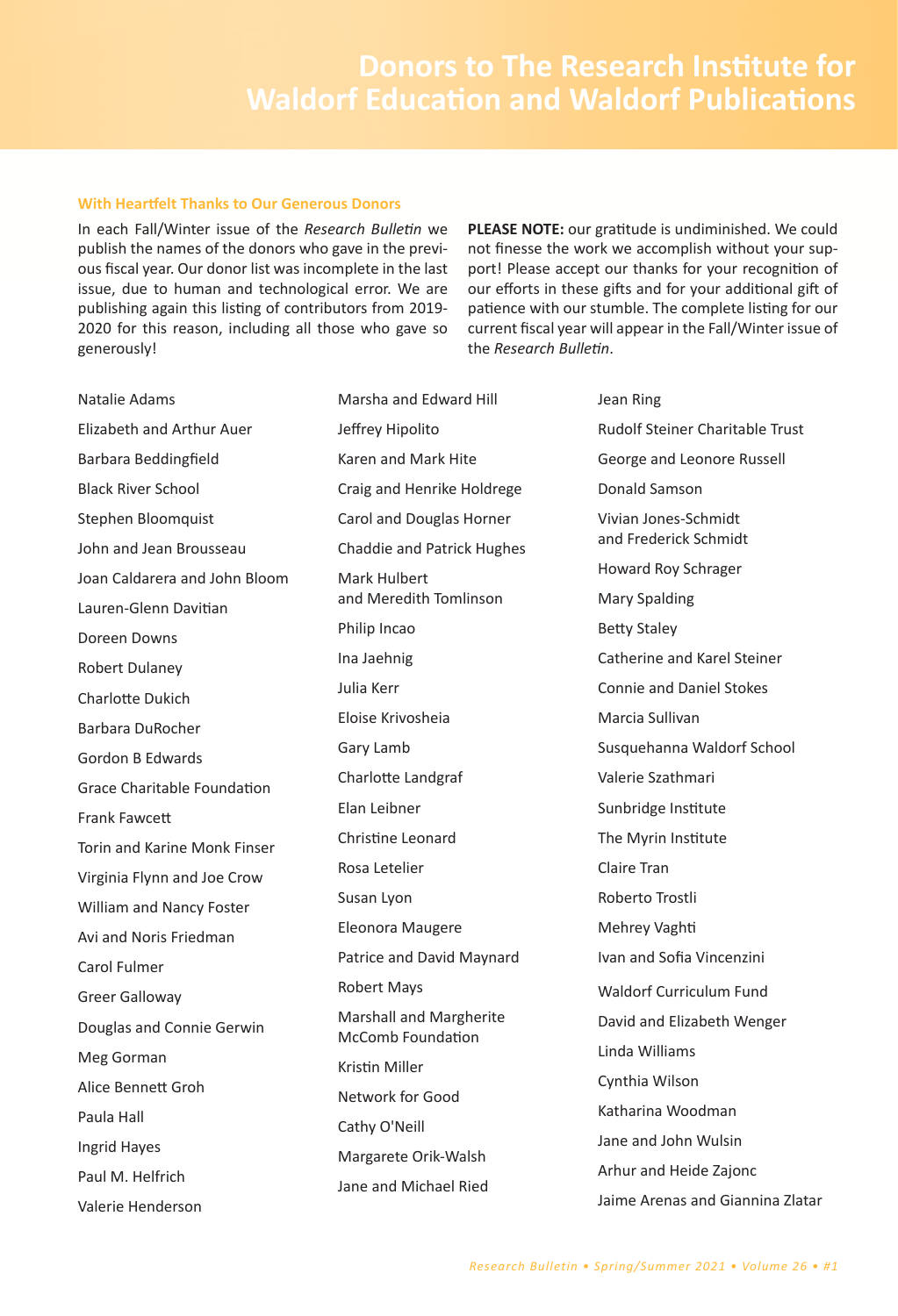# **62** *• About the Research Institute for Waldorf Education* **About the Research Institute for Waldorf Education**

*T*he Research Institute for Waldorf Education (RIWE), founded in 1996 in order to deepen and enhance the quality of Waldorf education, engages in sustained dialogue with the wider educational-cultural community and supports research to serve a wide range of educators in their work with children and adolescents.

The Research Institute supports projects dealing with essential contemporary educational issues such as computers and the effects of media on children, alternatives to standardized testing͕ physical health and psychological well-being of students͕ science teaching with a phenomenological approach, the role of the arts in education, and the philosophical underpinnings of Waldorf education.

As a sponsor of colloquia and conferences, the Research Institute brings together educators͕ psychologists͕ physicians, and social scientists for discussions on current issues related to education͘ RIWE publishes a *Research Bulletin* twice a year and prepares educational resources͕

including collections of eBooks and articles (a growing number of them newly translated into Spanish). Many of these publications are available without charge on the website of the Online Waldorf Library (OWL), a virtual library created and managed by the Research Institute: www.waldorflibrary.org.

In 2013 the Research Institute took over the publications arm of the Association of Waldorf Schools of North America (AWSNA) and re-branded it as Waldorf Publications. It includes resources for teachers and administrators, readers and children's books, collections of plays and poetry͕ science materials and kits͕ science and math newsletters, inspirational essays, proceedings of colloquia, and a range of publicity materials about Waldorf education. It also carries books published by the Waldorf Early Childhood Association of North America (WECAN) and the Pedagogical Section Council (PSC) of the School for Spiritual Science, as well as AWSNA͛s twice-yearly magazine *Renewal*.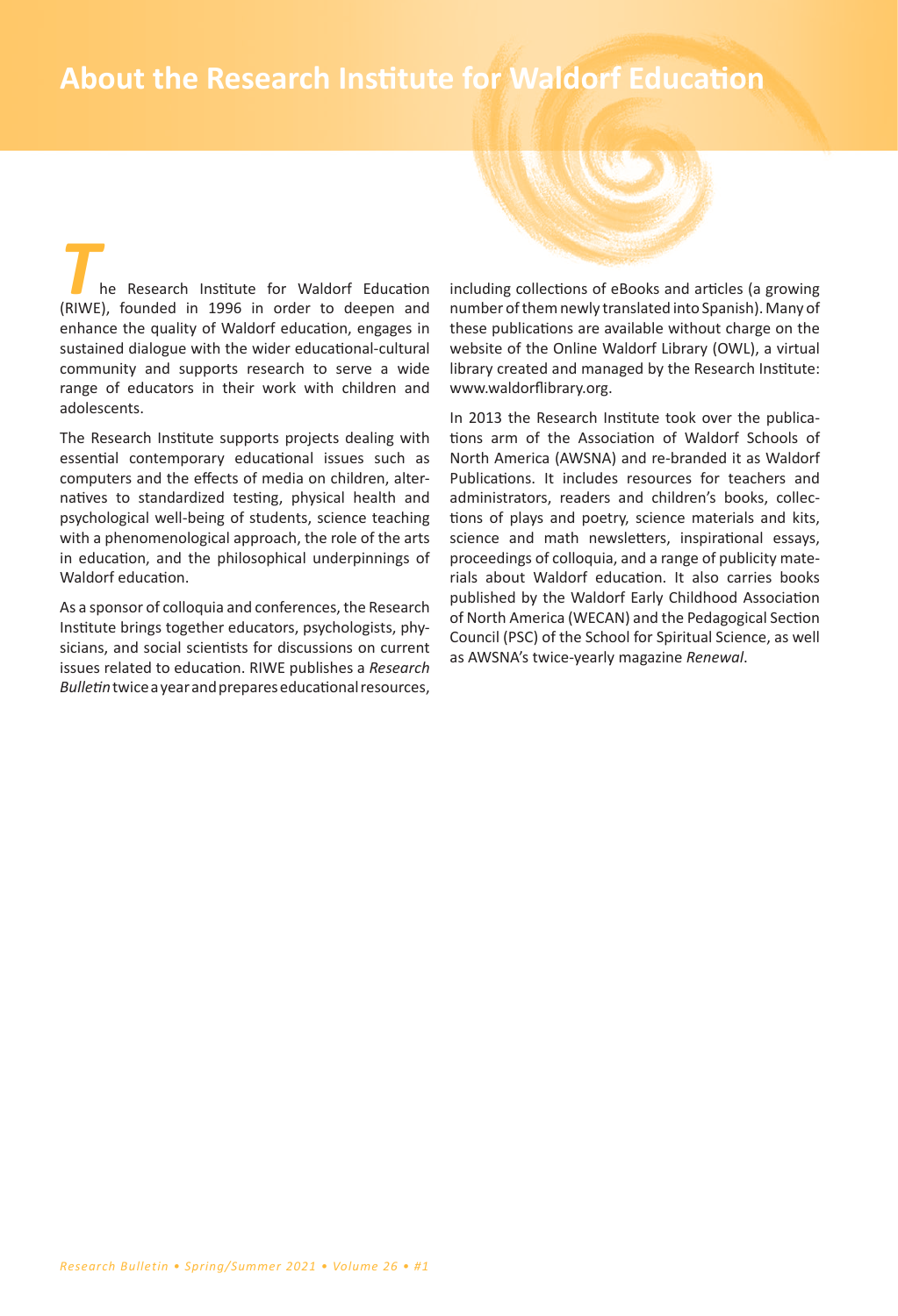# **Avalon Initiative**

A think tank for questions of freedom in education Heartsspeak.net website of stories from the classroom

# **Subject-Specific Colloquia**

On Teaching (with published proceedings): Chemistry Computer and Information Technology English Life Sciences and Environmental Studies **Mathematics** Physical Sciences U.S. History World History: Symptomatology

# **Recent Research Projects**

Alternatives to Standardized Assessment Computer Technology in Waldorf Schools Handbook of Waldorf Pedagogy Human Sexuality Curriculum Screen Free September Initiative Worldwide Survey of Waldorf Graduates Survey of Waldorf Parents Waldorf High School Curriculum Research Projects

# **Online Waldorf Library (OWL)**

Over 3000 articles and 880 books

# **Research Bulletin**

Two issues per year of essays, articles, reviews, and commentaries on educational themes

# **Retreats of the Research Institute**

Presentations and discussions exploring contemporary questions related to education

# **RIWE Website**

Collections of articles and news features on current educational issues

# **Waldorf Publications**

Over 400 book titles, plus science kits, publicity materials on Waldorf education

# **Research Bulletin**

Ilan Safit͕ Editor theresearchbulletin@gmail.com

David Mitchell͕ Cover design

Alice Brown͕ Proofreading

Maris Van de Roer. Layout/Production

# **Research Institute for Waldorf Education**

Douglas Gerwin, Executive Director Patrice Maynard. Director of Publications and Development 351 Fairview Avenue, Suite 625, Hudson, NY 12534 patrice@waldorf-research.org

Marianne Alsop͕ Librarian͕ Online Waldorf Library (OWL) www.waldorflibrary.org owlibrary@sbcglobal.net

# **Board of Trustees**

Ginnie Flynn͕ President Elan Leibner͕ Vice President Stephen Bloomquist, Treasurer Natalie Adams͕ Secretary Douglas Gerwin, Executive Director (ex-officio) Virginia McWilliam George Russell Leonore Russell :ost Schieren Wilfried Sommer